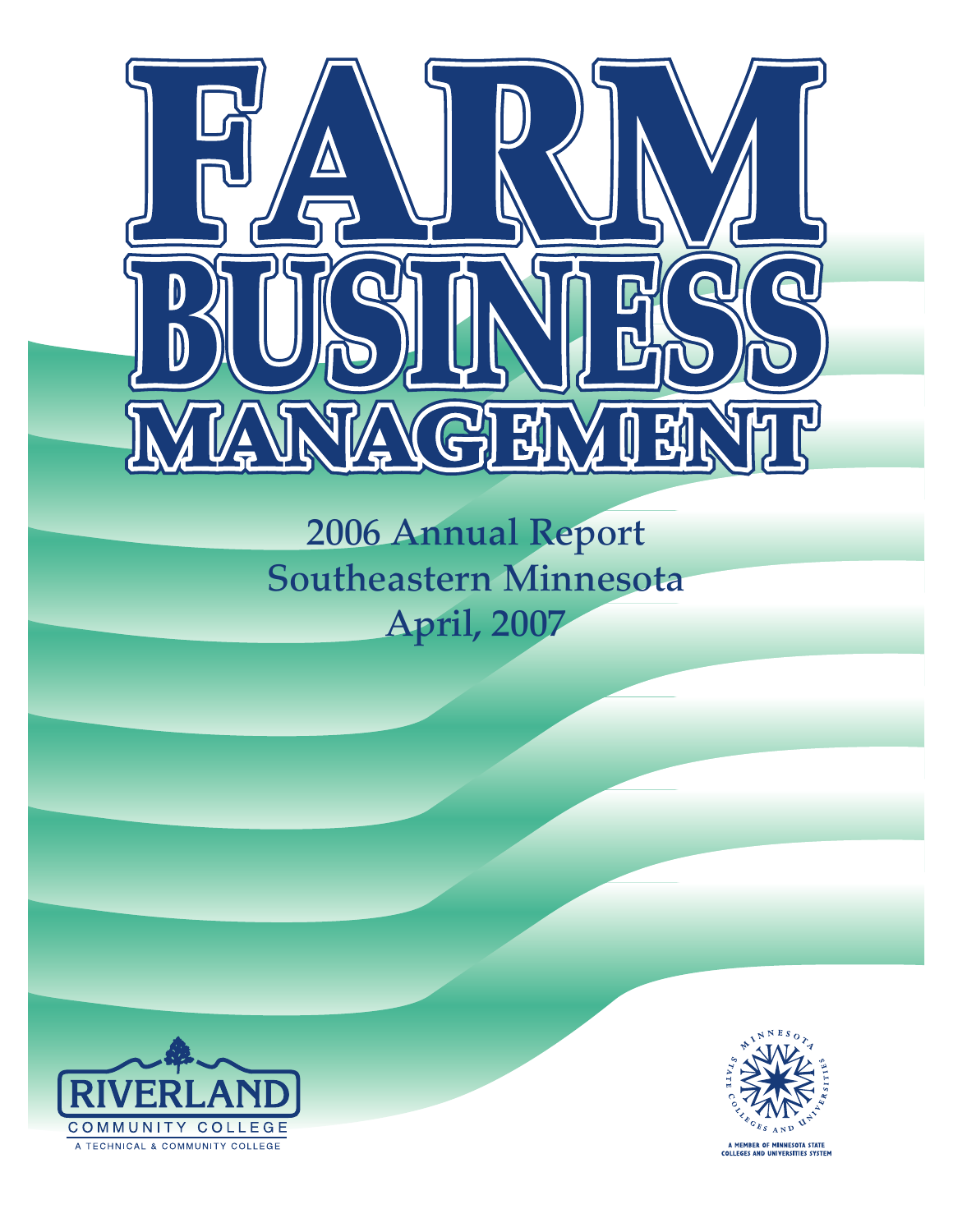## **MINNESOTA FARM BUSINESS MANAGEMENT REGIONS**

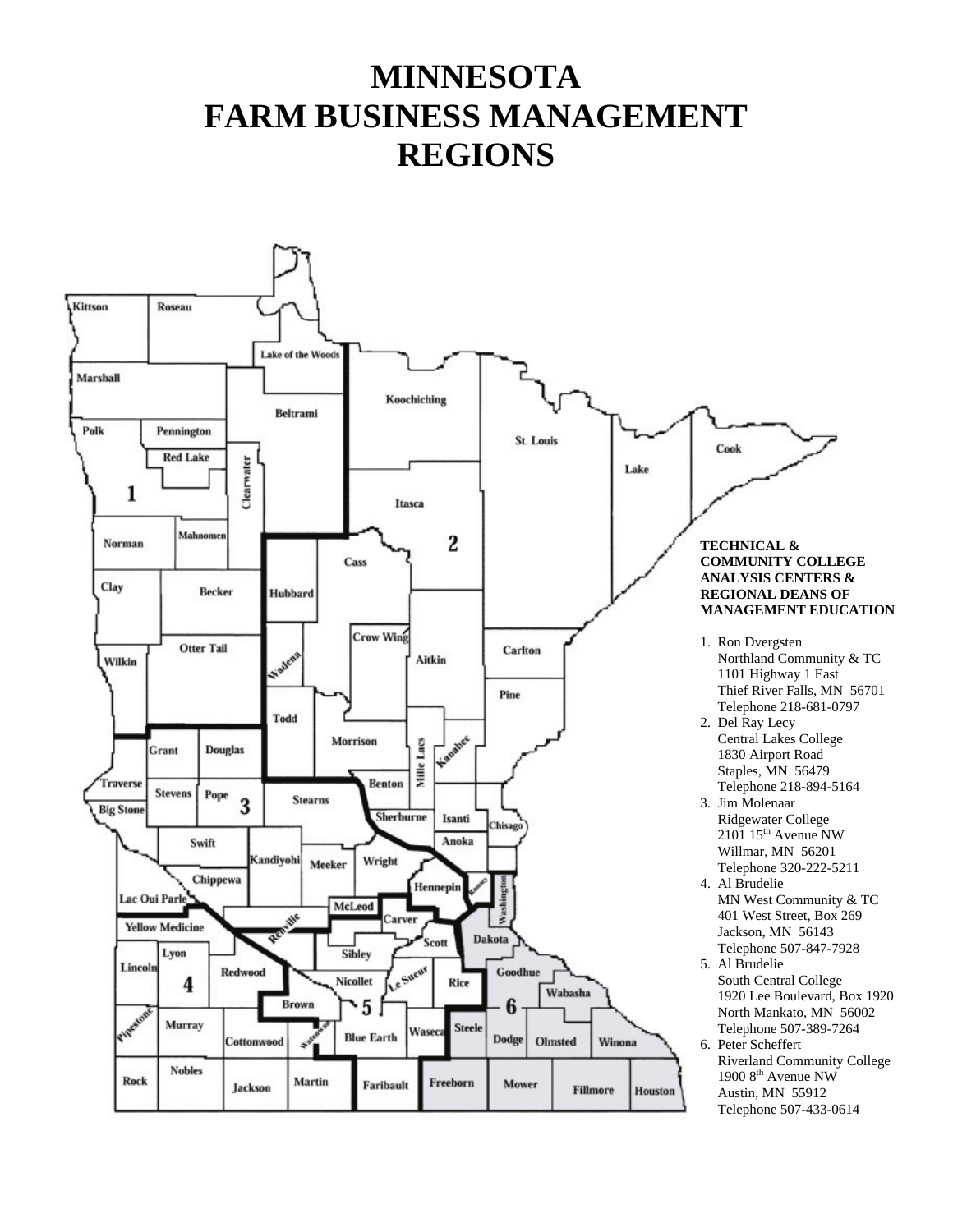#### **Description**

The information in this report is organized under the direction of Peter Scheffert, Dean of Management Education Programs at Riverland Community College. Directing in a supervisory capacity is Dr. Terry Leas, Riverland Community College President and Dr Ron Langrell, Vice President of Academic and Student Affairs. The tables in this report were created using the FINPACK and RankEm Central, copyrighted software of the Center for Farm Financial Management, University of Minnesota. Special acknowledgement is due J-C Press, Owatonna, for printing this report and Beth Hackenmiller for typing it.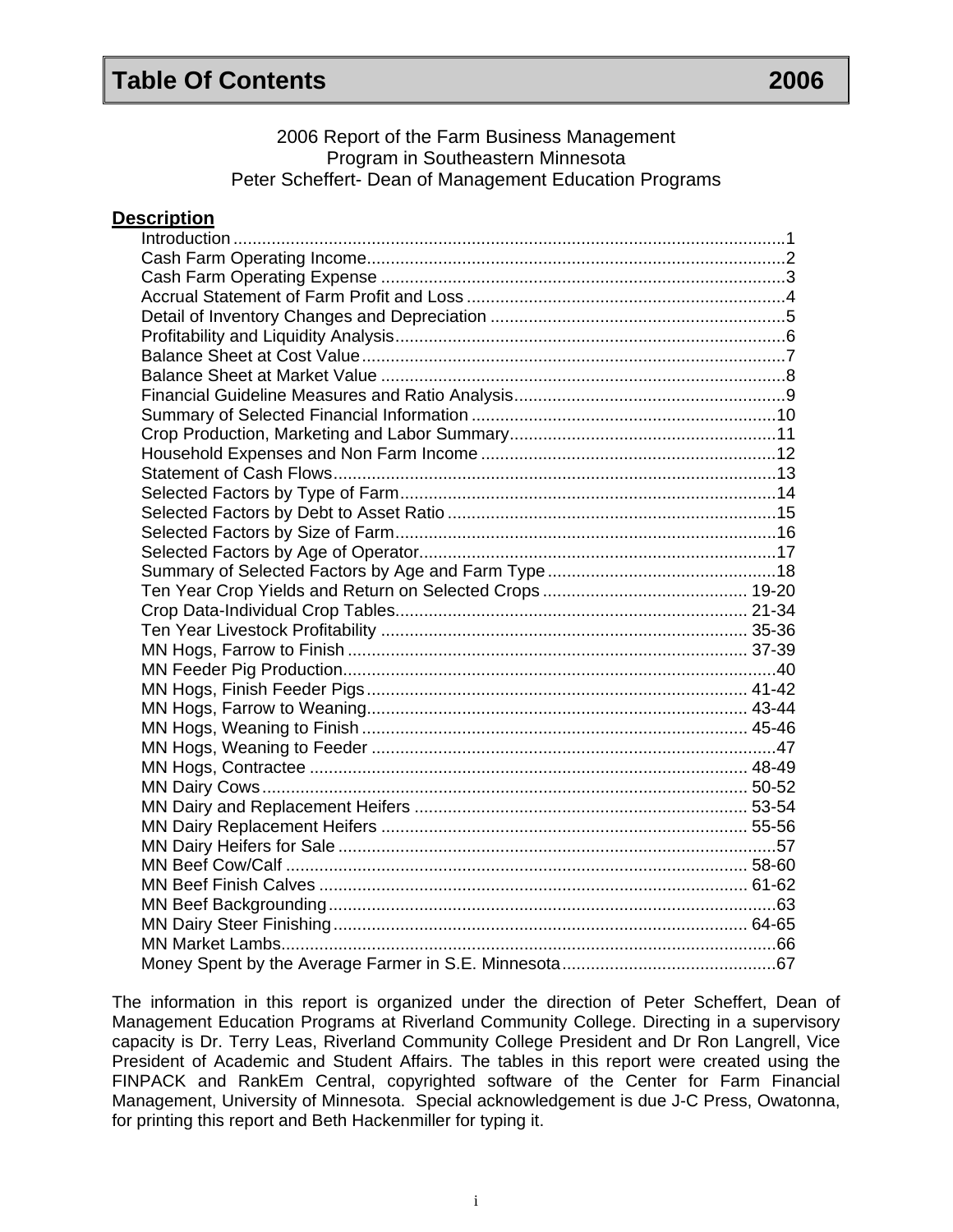

Historically, Farm Business Management Education has been a part of education programs in Minnesota high school and post-secondary levels since 1953. From the early cooperative efforts of the State Department of Education and the Department of Agriculture Education (University of Minnesota), the program has expanded to serve over 4,000 farm businesses each year in Minnesota. The Farm Business Management Program is now and integral part of the Minnesota State Colleges and Universities System.

A typical farm business enrolls for 10 semester credits per year as part of their educational plan. To assist the student in achieving their educational goals and objectives, the program has been organized to conform to the following guidelines:

- 1. Farm families enroll in a specific management course.
- 2. Each course has a specific objective and units of instruction to meet the objective.
- 3. Courses are offered in sequence and farmers are expected to enroll in the first of the sequence of courses.
- 4. There is continuity to each course. Each leads to the next course in the sequence.
- 5. Instruction occurs both in the classroom and on the farm with the farm family.

Programs organize their curriculum around the same central theme. They are:

- Level 1 Introduction to Farm System Management
- Level 2 Farm System Analysis and Evaluation
- Level 3- Interpreting and Modifying Farm System Management Plans
- Level 4 Farm System Trends and Projections
- Level 5 Interpreting Current Information into Farm System Plans
- Level 6 Examining the Context of Farm System Management Plans

The programs became course/credit based in 1992. Each individual enrollee completes a needs assessment with the instructor, after which the enrollee registers for classes and course work to meet these needs. The purpose of this effort is to more adequately address the needs of the individual farmer, making enrollment even more beneficial.

Like most educational programs, students benefit from the instruction in relation to how much effort they put into study and application. Some farmer operators have benefited more and some less, depending upon how seriously they studied the results of their business analysis and the kind of decisions they made as a result of their analysis.

The farm business and enterprise analysis format allocates all specific and general farm expenses to each farm enterprise. The allocation of all costs and the introduction of the new tables makes the analysis a useful report to be used for long range planning, short term cash purchase planning and cash flow projections. Special Recognition should be given to the farm families who have chosen to improve their management skills through participation in this program.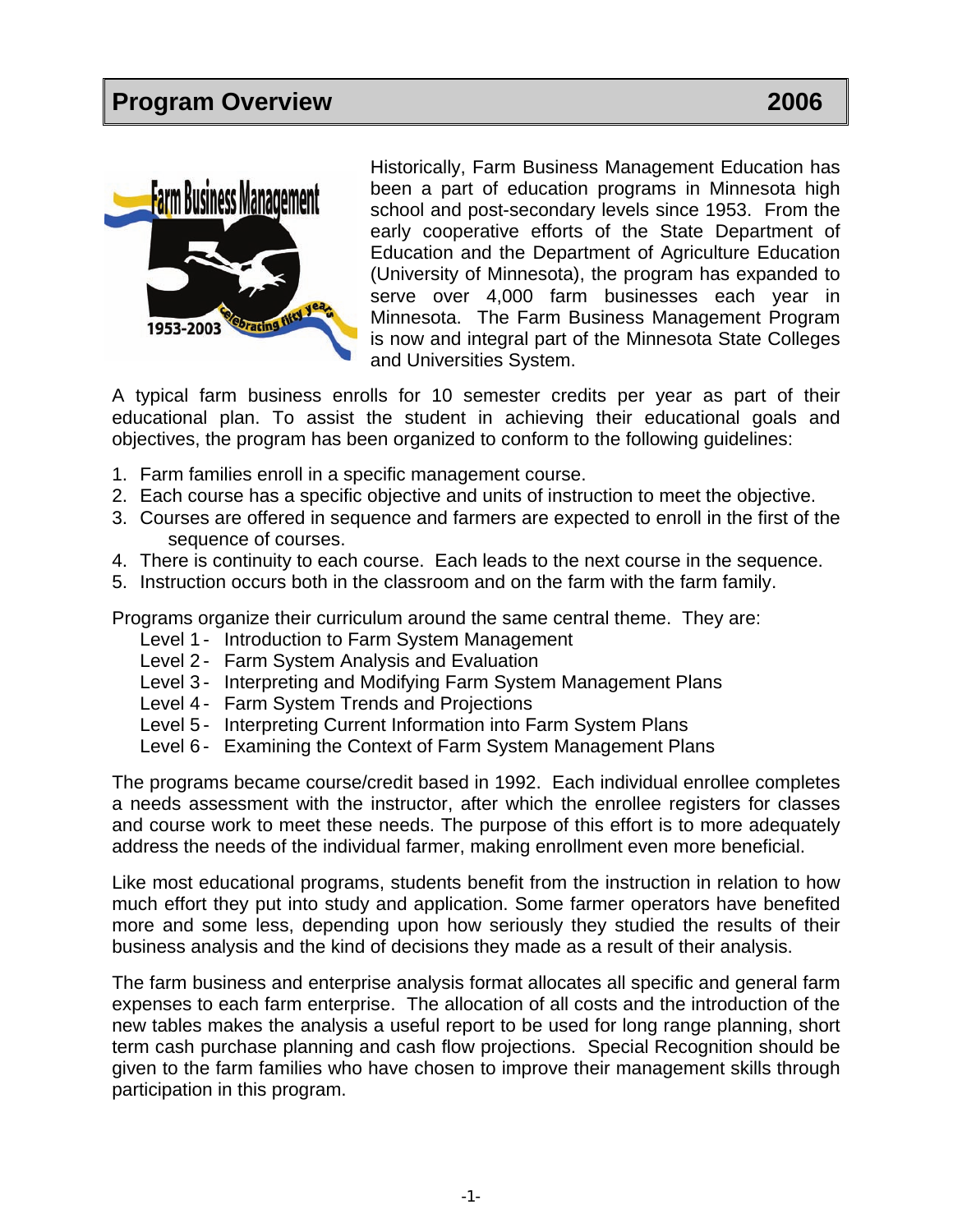| <b>Statement of Operator</b>                 | <b>Farms Sorted By Net Farm Income</b> |         |                |                 |
|----------------------------------------------|----------------------------------------|---------|----------------|-----------------|
| ∥Cash Farm Income - 2006                     |                                        |         |                |                 |
|                                              | Avg. Of                                |         |                |                 |
|                                              | <b>All Farms</b>                       | Low 20% | $40 - 60%$     | <b>High 20%</b> |
| Number of farms                              | 453                                    | 90      | 90             | 91              |
| <b>Cash Farm Income</b>                      |                                        |         |                |                 |
| Corn                                         | 104,847                                | 58,718  | 82,143         | 202,470         |
| Corn, Organic                                | 340                                    | 169     |                |                 |
| Corn Silage                                  | 552                                    | 1,181   | 655            | 130             |
| Corn, Seed                                   | 253                                    |         |                | 632             |
| Hay, Alfalfa/Mixed                           | 2,472                                  | 3,513   | 1,650          | 4,532           |
| Haylage, Alfalfa, Organic                    | 34                                     | 174     |                |                 |
| Haylage, Alfalfa                             | 248                                    | 461     | 511            | 244             |
| Oats                                         | 230                                    | 278     | 156            | 81              |
| Peas                                         | 2,034                                  | 1,118   | 586            | 5,399           |
| Soybeans                                     | 59,017                                 | 25,025  | 51,234         | 99,444          |
| Soybeans Seed                                | 198                                    | 250     |                |                 |
| Soybeans, Food                               | 817                                    |         | 890            |                 |
| <b>Sweet Corn</b>                            | 1,624                                  | 1,292   | 1,398          | 3,155           |
| <b>Straw</b>                                 | 111                                    | 197     | $\overline{2}$ | 157             |
| Wheat, Spring                                | 213                                    | 93      | 135            | 558             |
| <b>Barley Silage</b>                         | 25                                     | 124     |                |                 |
| Other crops                                  | 62                                     | 313     |                |                 |
| Miscellaneous crop income                    | 159                                    | 294     | 92             | 11              |
| <b>Total Crop Income</b>                     | 173,236                                | 93,200  | 139,452        | 316,813         |
| <b>Sale of Market Livestock and Products</b> |                                        |         |                |                 |
| Beef Cow-Calf, Beef Calves                   | 2,015                                  | 839     | 3,849          | 3,326           |
| Beef, Background Beef                        | 220                                    | 374     |                |                 |
| Beef, Finishing                              | 9,239                                  | 2,200   | 18,928         | 12,630          |
| Dairy, Milk                                  | 149,584                                | 141,310 | 96,108         | 271,411         |
| Dairy, Dairy Calves                          | 3,443                                  | 2,414   | 2,092          | 6,634           |
| Dairy Heifers                                | 3,951                                  | 5,280   | 4,052          | 4,830           |
| Dairy Steer Finishing                        | 8,409                                  | 4,051   | 11,203         | 11,298          |
| Hogs, Farrow-Fin, Raised Hogs                | 27,264                                 | 7,022   | 3,782          | 109,761         |
| Hogs, Feeder Pigs, Feeder Pigs               | 1,014                                  | 1,983   | 1,547          | 1,555           |
| Hogs, Finish Feeder Pigs                     | 53,096                                 | 58,921  | 2,153          | 168,465         |
| Hogs, Weaning Pigs, Weaning Pigs             | 2,511                                  |         | 407            | 5,744           |
| Hogs, Weaning to Feeder                      | 331                                    |         |                |                 |
| Hogs, Weaning to Finish                      | 29,979                                 |         |                | 141,884         |
| Cull breeding livestock                      | 9,902                                  | 7,550   | 6,540          | 18,168          |
| Contract livestock income                    | 2,875                                  | 51      | 462            | 8,879           |
| Misc. livestock income                       | 1,135                                  | 521     | 1,981          | 2,091           |
| <b>Total Livestock Income</b>                | 304,968                                | 232,516 | 153,104        | 766,676         |
| <b>Other Farm Income</b>                     |                                        |         |                |                 |
| LDP payments/CCC market loan gain            | 1,524                                  | 570     | 1,244          | 4,194           |
| Direct & CC govt payments                    | 20,166                                 | 12,033  | 15,277         | 41,643          |
| <b>CRP</b> payments                          | 263                                    | 130     | 116            | 512             |
| Livestock government payments                | 3,714                                  | 3,805   | 3,197          | 4,872           |
| Other government payments                    | 1,915                                  | 424     | 1,974          | 2,255           |
| Custom work income                           | 14,790                                 | 11,591  | 15,609         | 17,572          |
| Patronage dividends, cash                    | 3,780                                  | 2,048   | 3,508          | 8,767           |
| Insurance income                             | 3,822                                  | 1,642   | 4,179          | 9,429           |
| Cash from hedging accts                      | 2,077                                  | 602     | 1,846          | 6,116           |
| Other farm income                            | 16,459                                 | 12,540  | 9,399          | 38,139          |
| <b>Total Other Farm Income</b>               | 68,510                                 | 45,385  | 56,349         | 133,499         |

**(A) Gross Cash Farm Income 546,713 371,101 348,905 1,216,985**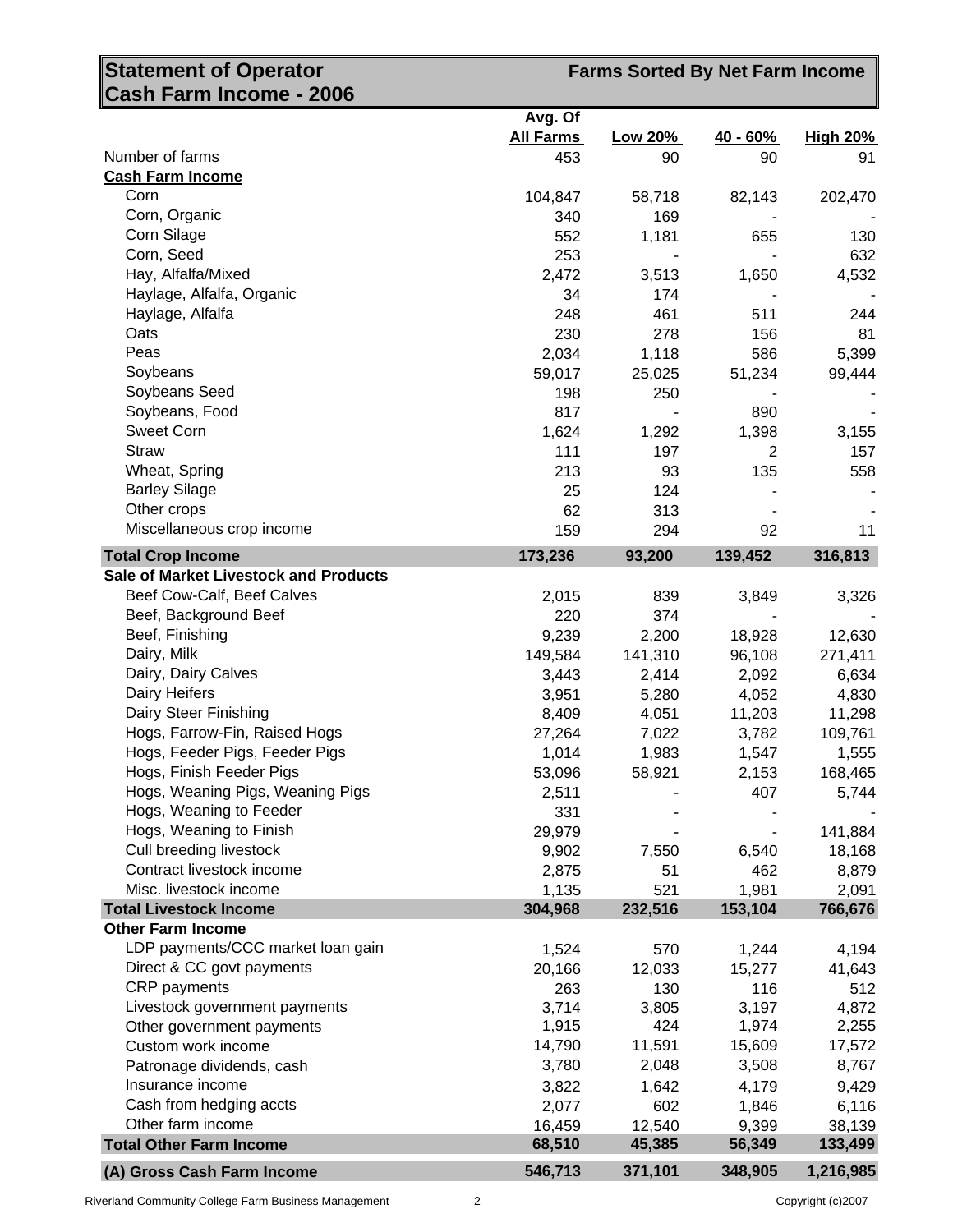| <b>Statement of Operator</b>              |                  |                | <b>Farms Sorted By Net Farm Income</b> |                 |
|-------------------------------------------|------------------|----------------|----------------------------------------|-----------------|
| <b>Cash Farm Operating Expense - 2006</b> |                  |                |                                        |                 |
|                                           | Avg. Of          |                |                                        |                 |
|                                           | <b>All Farms</b> | <b>Low 20%</b> | $40 - 60%$                             | <b>High 20%</b> |
| Number of farms                           | 453              | 90             | 90                                     | 91              |
| <b>Cash Farm Expense</b>                  |                  |                |                                        |                 |
| Seed                                      | 23,569           | 12,467         | 17,409                                 | 48,717          |
| Fertilizer                                | 24,745           | 14,908         | 21,142                                 | 46,157          |
| Crop chemicals                            | 13,727           | 8,202          | 9,734                                  | 27,742          |
| Crop insurance                            | 6,243            | 3,003          | 4,854                                  | 12,977          |
| Drying fuel                               | 4,546            | 2,474          | 3,193                                  | 9,490           |
| Irrigation energy                         | 218              | 295            | 35                                     | 541             |
| CCC buyback                               | 13,008           | 4,287          | 11,782                                 | 17,786          |
| Crop hauling and trucking                 | 845              | 513            | 709                                    | 1,730           |
| Crop marketing                            | 2,132            | 1,021          | 1,545                                  | 3,178           |
| Crop miscellaneous                        | 2,023            | 1,865          | 1,809                                  | 3,303           |
| <b>Total Crop Expense</b>                 | 91,056           | 49,035         | 72,212                                 | 171,621         |
| <b>Livestock Expenses</b>                 |                  |                |                                        |                 |
| Feeder livestock purchase                 | 43,049           | 25,321         | 19,317                                 | 147,562         |
| Purchased feed                            | 81,474           | 72,829         | 31,922                                 | 212,115         |
| <b>Breeding fees</b>                      | 3,803            | 2,890          | 2,946                                  | 7,940           |
| Veterinary                                | 10,308           | 9,193          | 4,754                                  | 24,001          |
| <b>BST</b>                                | 2,332            | 3,174          | 1,006                                  | 4,350           |
| <b>Supplies</b>                           | 7,468            | 6,198          | 5,037                                  | 16,021          |
| <b>DHIA</b>                               | 776              | 845            | 508                                    | 1,188           |
| Contract production exp.                  | 8,828            | 5,072          | 2,945                                  | 23,499          |
| Livestock custom hire                     | 521              | 656            | 157                                    | 1,070           |
| Livestock leases                          | 260              | 241            | 767                                    | 11              |
| Livestock hauling and trucking            | 4,031            | 3,057          | 2,323                                  | 10,279          |
| Livestock marketing                       | 2,798            | 3,657          | 1,786                                  | 5,851           |
| Bedding                                   | 2,683            | 2,774          | 1,548                                  | 5,172           |
| <b>Total Livestock Expense</b>            | 168,331          | 135,907        | 75,016                                 | 459,059         |
|                                           |                  |                |                                        |                 |
| <b>Other Farm Expenses</b><br>Interest    |                  |                |                                        |                 |
| Fuel & oil                                | 32,918           | 33,270         | 27,531                                 | 49,842          |
| Repairs                                   | 19,861           | 14,416         | 13,759                                 | 38,727          |
| Custom hire                               | 27,369           | 22,493         | 18,780                                 | 50,401          |
| Hired labor                               | 15,988           | 15,843         | 9,403                                  | 33,638          |
| Land rent                                 | 29,776           | 29,581         | 13,319                                 | 67,056          |
| <b>Machinery leases</b>                   | 48,621           | 23,874         | 34,987                                 | 104,257         |
| <b>Building leases</b>                    | 2,685<br>7,910   | 2,145<br>3,929 | 2,710<br>1,650                         | 5,143<br>27,357 |
| Real estate taxes                         |                  |                |                                        |                 |
| Farm insurance                            | 4,407<br>6,343   | 3,668          | 3,091                                  | 7,962           |
| <b>Utilities</b>                          |                  | 4,877          | 4,365                                  | 11,632          |
| Dues & professional fees                  | 8,370            | 7,352          | 6,306                                  | 13,712          |
| Hedging account deposits                  | 2,022            | 1,498          | 1,271                                  | 4,055           |
| Miscellaneous                             | 5,616            | 4,595          | 4,347                                  | 13,004          |
|                                           | 7,516            | 6,183          | 5,028                                  | 15,557          |
| <b>Total Other Expense</b>                | 219,402          | 173,724        | 146,547                                | 442,343         |
| (B) Total Cash Operating Expense          | 478,788          | 358,669        | 293,777                                | 1,073,021       |
| (C Net Cash Farm Income (A-B)             | 67,924           | 12,432         | 55,128                                 | 143,964         |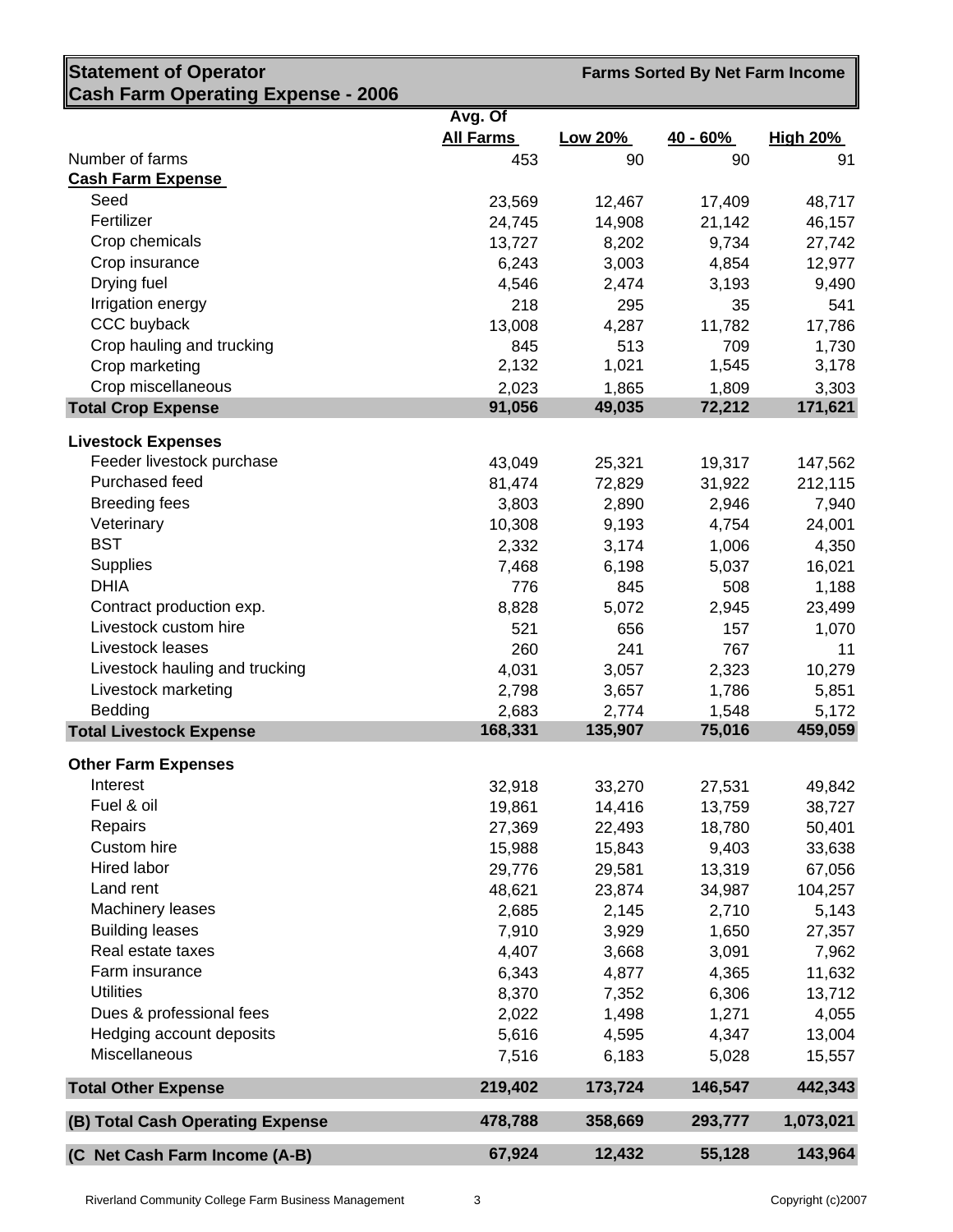#### **Detail of Accural Statement of Farm Profit & Loss - 2006**

**Farms Sorted By Net Farm Income** 

|                                                                                                                                        | Avg. Of<br><b>All Farms</b>  | <b>Low 20%</b>      | 40 - 60%                                           | <b>High 20%</b>    |
|----------------------------------------------------------------------------------------------------------------------------------------|------------------------------|---------------------|----------------------------------------------------|--------------------|
| Number of farms                                                                                                                        | 453                          | 90                  | 90                                                 | 91                 |
| <b>INVENTORY CHANGES</b>                                                                                                               |                              |                     |                                                    |                    |
| Crops and feed                                                                                                                         | 48,931                       | 241                 | 19,081                                             | 173,071            |
| Market livestock                                                                                                                       | 7,171                        | $-6,605$            | 656                                                | 39,969             |
| Accounts receivable                                                                                                                    | 27                           | $-2,220$            | 2,159                                              | $-3,286$           |
| Prepaid expenses and supplies                                                                                                          | $-2,735$                     | $-454$              | $-507$                                             | $-9,213$           |
| Accounts payable                                                                                                                       | $-4,434$                     | $-8,315$            | $-3,038$                                           | $-2,768$           |
|                                                                                                                                        |                              |                     |                                                    |                    |
| (D) Total Inventory Change                                                                                                             | 48,959                       | $-17,354$           | 18,351                                             | 197,773            |
| (E) Net Operating Profit (C + D)                                                                                                       | 116,884                      | $-4,922$            | 73,480                                             | 341,737            |
| DEPRECIATION and OTHER CAPITAL ADJUSMENTS                                                                                              |                              |                     |                                                    |                    |
| <b>Breeding livestock</b>                                                                                                              | 1,402                        | $-2,899$            | $-919$                                             | 10,117             |
| Machinery and equipment                                                                                                                | $-21,727$                    | $-16,005$           | $-14,146$                                          | $-41,462$          |
| Buildings and improvements                                                                                                             | $-8,633$                     | $-6,795$            | $-6,364$                                           | $-17,361$          |
| Other farm capital                                                                                                                     | 1,517                        | $-335$              | 3,376                                              | 2,655              |
|                                                                                                                                        |                              |                     |                                                    |                    |
| (F) Total Depreciation & Capital Adjustments                                                                                           | $-27,441$                    | $-26,034$           | $-18,054$                                          | $-46,051$          |
| (G) Net Farm Income $(E + F)$ **                                                                                                       | 89,443                       | $-30,956$           | 55,426                                             | 295,686            |
| <b>2006 Operating</b>                                                                                                                  |                              |                     | <b>Net Farm Income</b><br><b>Five Year Summary</b> |                    |
| <b>Expense</b>                                                                                                                         |                              |                     |                                                    |                    |
| <b>Hired</b><br>Feed<br><b>Interest</b><br>Other Exp Labor<br><b>Bought</b><br>6.9%<br>9.4%<br>6.2%<br>17.0%                           | 120000<br>100000<br>80000    |                     | 90,969 103,637                                     | $\frac{69}{1}$ AA3 |
| <b>Repairs</b><br>Lvstk,<br>5.7%<br>Vet,<br><b>Supplies</b><br><b>Fuel/Lubr</b><br>17.9%<br>4.1% Custom<br>Crop<br>Rent<br><b>Hire</b> | 60000<br>40000<br>20000<br>0 | 287<br>A4, 430<br>い |                                                    |                    |
| 19.0%<br>10.2%<br>3.3%                                                                                                                 |                              | 2003<br>2002        | 2004<br>2005                                       | 2006               |

\*\*(G) Net Farm Profit or Loss represents the dollars available on the returns in a farm business for Unpaid Family Labor and Management. Net worth growth occurs when the Net Farm Income plus Non-Farm Income exceeds the cost of Family Spending.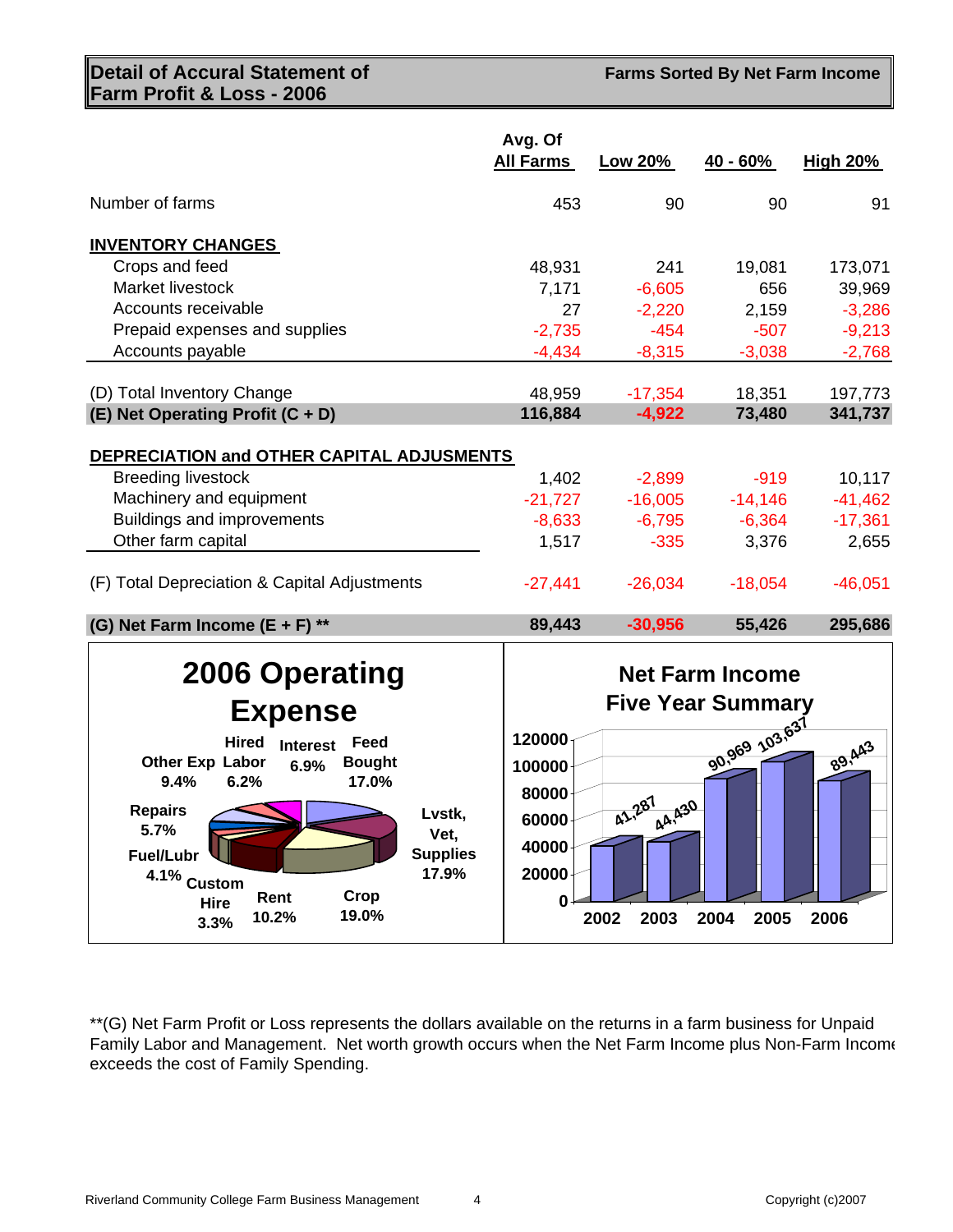#### **2006 Inventory Changes Depreciation & Capital Adjustments**

**Farms Sorted By Net Farm Income**

|                                                      | Avg Of            |                   |                   |                   |
|------------------------------------------------------|-------------------|-------------------|-------------------|-------------------|
|                                                      | <b>All Farms</b>  | Low 20%           | $40 - 60%$        | <b>High 20%</b>   |
| Number of farms                                      | 453               | 90                | 90                | 91                |
| Net cash farm income                                 | 67,924            | 12,432            | 55,128            | 143,964           |
| <b>Inventory changes</b>                             |                   |                   |                   |                   |
| <b>Crops and Feed</b>                                |                   |                   |                   |                   |
| <b>Ending inventory</b>                              | 192,142           | 85,925            | 117,383           | 480,071           |
| Beginning inventory                                  | 143,211           | 85,684            | 98,302            | 307,000           |
| Inventory change                                     | 48,931            | 241               | 19,081            | 173,071           |
| <b>Market Livestock</b>                              |                   |                   |                   |                   |
| <b>Ending inventory</b>                              | 60,317            | 29,248            | 33,349            | 186,880           |
| Beginning inventory                                  | 53,146            | 35,853            | 32,693            | 146,911           |
| Inventory change                                     | 7,171             | $-6,605$          | 656               | 39,969            |
| <b>Accts Receivable &amp; Other Current Assets</b>   |                   |                   |                   |                   |
| <b>Ending inventory</b>                              | 30,280            | 30,558            | 18,922            | 71,141            |
| Beginning inventory                                  | 30,253            | 32,778            | 16,763            | 74,427            |
| Inventory change                                     | 27                | $-2,220$          | 2,159             | $-3,286$          |
| <b>Prepaid Expenses and Supplies</b>                 |                   |                   |                   |                   |
| <b>Ending inventory</b>                              | 23,427            | 6,305             | 8,767             | 76,479            |
| Beginning inventory                                  | 26,162            | 6,759             | 9,275             | 85,691            |
| Inventory change                                     | $-2,735$          | $-454$            | $-507$            | $-9,213$          |
| <b>Accounts Payable &amp; Accrued Expenses</b>       |                   |                   |                   |                   |
| Beginning inventory                                  | 14,958            | 18,488            | 10,108            | 25,958            |
| <b>Ending inventory</b>                              | 19,392            | 26,803            | 13,146            | 28,726            |
| Inventory change                                     | $-4,434$          | $-8,315$          | $-3,038$          | $-2,768$          |
| <b>Total inventory change</b>                        | 48,959            | $-17,354$         | 18,351            | 197,773           |
| <b>Net operating profit</b>                          | 116,884           | $-4,922$          | 73,480            | 341,737           |
| <b>Depreciation &amp; Other Capital Adjustments</b>  |                   |                   |                   |                   |
|                                                      |                   |                   |                   |                   |
| <b>Breeding Livestock</b><br><b>Ending inventory</b> | 105,147           | 107,449           | 61,859            | 174,072           |
| Capital sales                                        | 1,794             | 2,947             | 1,171             | 2,860             |
| Beginning inventory                                  | 95,906            | 103,200           | 58,468            | 156,526           |
| Capital purchases                                    | 9,633             | 10,094            | 5,481             | 10,291            |
| Depreciation, capital adjust.                        | 1,402             | $-2,899$          | $-919$            | 10,117            |
| <b>Machinery and Equipment</b>                       |                   |                   |                   |                   |
| <b>Ending inventory</b>                              | 226,538           | 158,046           | 159,229           | 417,107           |
| Capital sales                                        | 3,572             | 4,783             | 1,719             | 4,301             |
| Beginning inventory                                  | 205,881           | 149,603           | 149,525           | 374,838           |
| Capital purchases                                    | 45,956            | 29,232            | 25,570            | 88,032            |
| Depreciation, capital adjust.                        | $-21,727$         | $-16,005$         | $-14,146$         | $-41,462$         |
| <b>Buildings and Improvements</b>                    |                   |                   |                   |                   |
| Ending inventory                                     | 174,443           | 155,877           | 117,214           | 358,045           |
| Capital sales                                        | 350               | 1,129             |                   | 197               |
| Beginning inventory<br>Capital purchases             | 155,631<br>27,796 | 145,317<br>18,484 | 113,148<br>10,430 | 304,145<br>71,458 |
| Depreciation, capital adjust.                        | $-8,633$          | $-6,795$          | $-6,364$          | $-17,361$         |
|                                                      |                   |                   |                   |                   |
| <b>Other Capital Assets</b>                          |                   |                   |                   |                   |
| <b>Ending inventory</b><br>Capital sales             | 53,984<br>612     | 30,684<br>146     | 31,538<br>2,515   | 126,149<br>143    |
| Beginning inventory                                  | 44,099            | 28,971            | 22,356            | 103,214           |
| Capital purchases                                    | 8,979             | 2,194             | 8,322             | 20,422            |
| Depreciation, capital adjust.                        | 1,517             | $-335$            | 3,376             | 2,655             |
| <b>Total Depreciation and Capital Adjustments</b>    | $-27,441$         | $-26,034$         | $-18,054$         | $-46,051$         |
| Net farm income                                      | 89,443            | $-30,956$         | 55,426            | 295,686           |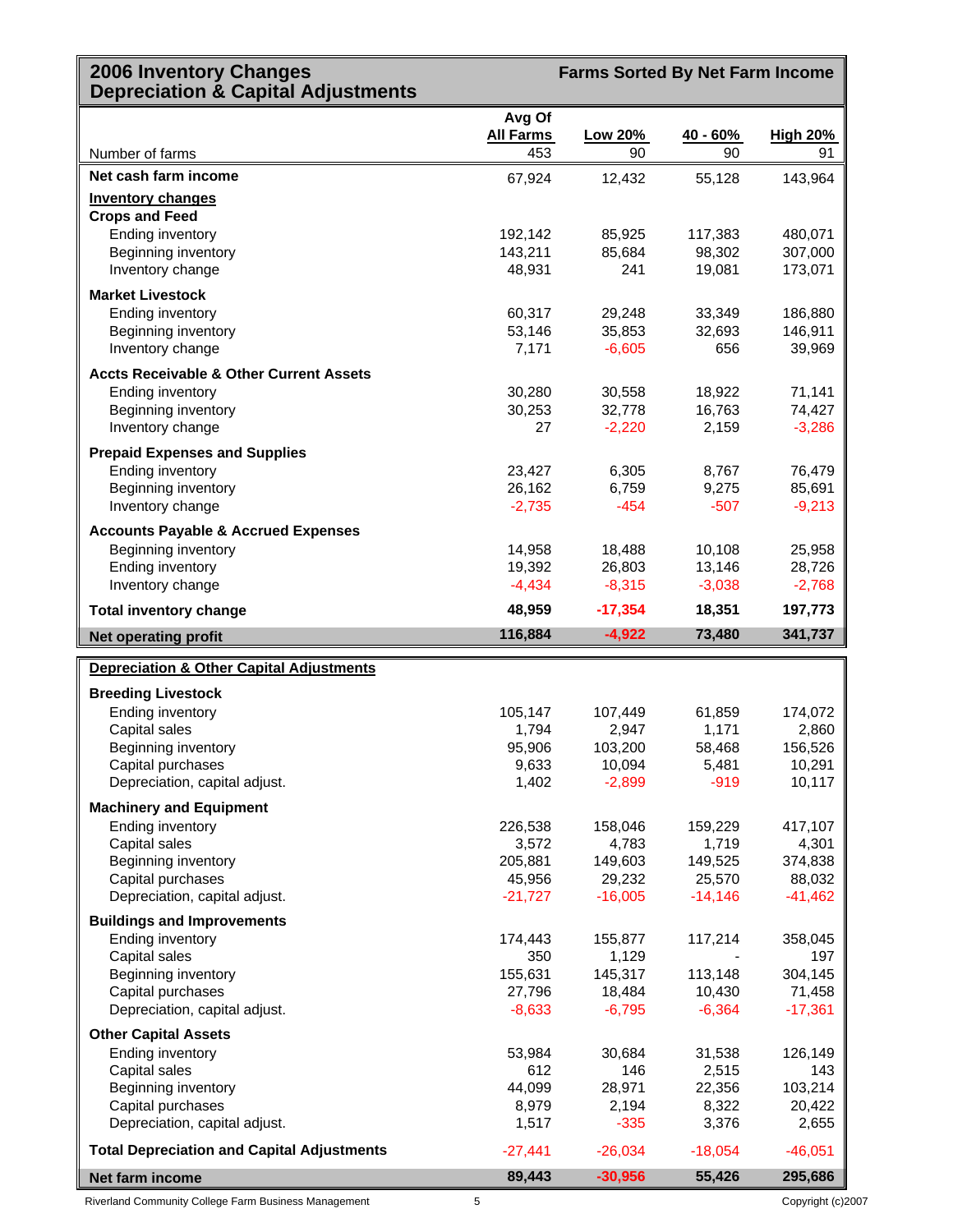### **Profitability & Liquidity Analysis - 2006**

|                                 | Avg. Of           |                              |            |                 | Avg. Of          |           |                                |                 |
|---------------------------------|-------------------|------------------------------|------------|-----------------|------------------|-----------|--------------------------------|-----------------|
|                                 | All Farms Low 20% |                              | $40 - 60%$ | <b>High 20%</b> | <b>All Farms</b> | Low 20%   | 40 - 60%                       | <b>High 20%</b> |
| Number of farms                 | 453               | 90                           | 90         | 91              | 453              | 90        | 90                             | 91              |
|                                 |                   | <b>Assets Valued at Cost</b> |            |                 |                  |           | <b>Assets Valued at Market</b> |                 |
| 2006 Profitability              |                   |                              |            |                 |                  |           |                                |                 |
| Net farm income                 | 89,443            | $-30,956$                    | 55,426     | 295,686         | 128,123          | 45,567    | 84,203                         | 316,392         |
| Labor and management earnings   | 57,064            | $-49,855$                    | 37,994     | 219,246         | 81,153           | 15,035    | 52,736                         | 221,031         |
| Rate of return on assets        | 7.8%              | $-3.3%$                      | 6.7%       | 13.3%           | 8.2%             | 4.3%      | 7.2%                           | 10.9%           |
| Rate of return on equity        | 9.4%              | $-21.4%$                     | 6.9%       | 18.6%           | 11.3%            | 2.8%      | 9.2%                           | 16.1%           |
| Operating profit margin         | 17.5%             | $-10.5%$                     | 15.2%      | 26.8%           | 25.6%            | 18.8%     | 24.3%                          | 28.7%           |
| Asset turnover rate             | 44.6%             | 31.8%                        | 44.1%      | 49.8%           | 32.2%            | 22.7%     | 29.7%                          | 38.0%           |
| Interest on farm net worth      | 32,379            | 18,900                       | 17,432     | 76,440          | 46,970           | 30,532    | 31,466                         | 95,361          |
| Farm interest expense           | 34,599            | 34,801                       | 29,007     | 52,625          | 34,599           | 34,801    | 29,007                         | 52,625          |
| Value of operator Ibr and mgmt. | 39,856            | 31,321                       | 35,858     | 60,161          | 39,856           | 31,321    | 35,858                         | 60,161          |
| Return on farm assets           | 84,187            | $-27,475$                    | 48,575     | 288,149         | 122,867          | 49,047    | 77,352                         | 308,855         |
| Average farm assets             | 1,075,356         | 823,516                      | 723,097    | 2,163,288       | 1,489,430        | 1,153,510 | 1,074,072                      | 2,832,081       |
| Return on farm equity           | 49,588            | $-62,277$                    | 19,568     | 235,525         | 88,267           | 14,246    | 48,345                         | 256,231         |
| Average farm equity             | 530,043           | 290,904                      | 281,695    | 1,266,012       | 781,694          | 504,813   | 523,626                        | 1,589,347       |
| Value of farm production        | 479,721           | 261,468                      | 318,643    | 1,077,178       | 479,721          | 261,468   | 318,643                        | 1,077,178       |
|                                 | Avg. Of           |                              |            |                 |                  |           |                                |                 |
|                                 |                   | All Farms Low 20%            | 40 - 60%   | <b>High 20%</b> |                  |           |                                |                 |
| Number of farms                 | 453               | 90                           | 90         | 91              |                  |           |                                |                 |
| 2006 Liquidity (Cash)           |                   |                              |            |                 |                  |           |                                |                 |
| Net cash farm income            | 67,924            | 12,432                       | 55,128     | 143,964         |                  |           |                                |                 |
| Net nonfarm income              | 26,095            | 39,797                       | 21,252     | 18,602          |                  |           |                                |                 |
| Family living and taxes         | 53,050            | 44,975                       | 46,378     | 74,420          |                  |           |                                |                 |
| Principal due on long term debt | 16,717            | 12,586                       | 15,303     | 29,914          |                  |           |                                |                 |
| Cash available for interm. debt | 24,252            | $-5,333$                     | 14,699     | 58,232          |                  |           |                                |                 |
| Average intermediate debt       | 144,706           | 140,852                      | 107,370    | 202,109         |                  |           |                                |                 |
| Years to turnover interm. debt  | 6.0               | $***$                        | 7.3        | 3.5             |                  |           |                                |                 |
| Expense as a % of income        | 88%               | 97%                          | 84%        | 88%             |                  |           |                                |                 |
| Interest as a % of income       | 6%                | 9%                           | 8%         | 4%              |                  |           |                                |                 |
| Working capital to gross income | 24%               | 2%                           | 14%        | 39%             |                  |           |                                |                 |
| 2006 Liquidity (Accrual)        |                   |                              |            |                 |                  |           |                                |                 |
| Total accrual farm income       | 602,842           | 362,516                      | 370,802    | 1,426,739       |                  |           |                                |                 |
| Total accrual operating expense | 485,958           | 367,438                      | 297,322    | 1,085,002       |                  |           |                                |                 |
| Net accrual operating income    | 116,884           | $-4,922$                     | 73,480     | 341,737         |                  |           |                                |                 |
| Net nonfarm income              | 26,095            | 39,797                       | 21,252     | 18,602          |                  |           |                                |                 |
| Family living and taxes         | 53,050            | 44,975                       | 46,378     | 74,420          |                  |           |                                |                 |
| Principal due on long term debt | 16,717            | 12,586                       | 15,303     | 29,914          |                  |           |                                |                 |
| Available for intermediate debt | 73,212            | $-22,686$                    | 33,050     | 256,005         |                  |           |                                |                 |
| Average intermediate debt       | 144,706           | 140,852                      | 107,370    | 202,109         |                  |           |                                |                 |
| Years to turnover interm. debt  | 2.0               | $\star\star$                 | 3.2        | 0.8             |                  |           |                                |                 |
| Expense as a % of income        | 81%               | 101%                         | 80%        | 76%             |                  |           |                                |                 |
| Interest as a % of income       | 6%                | 10%                          | 8%         | 4%              |                  |           |                                |                 |
| Working capital to gross income | 22%               | 3%                           | 13%        | 33%             |                  |           |                                |                 |

\*\* Income insufficient to meet debt servicing requirements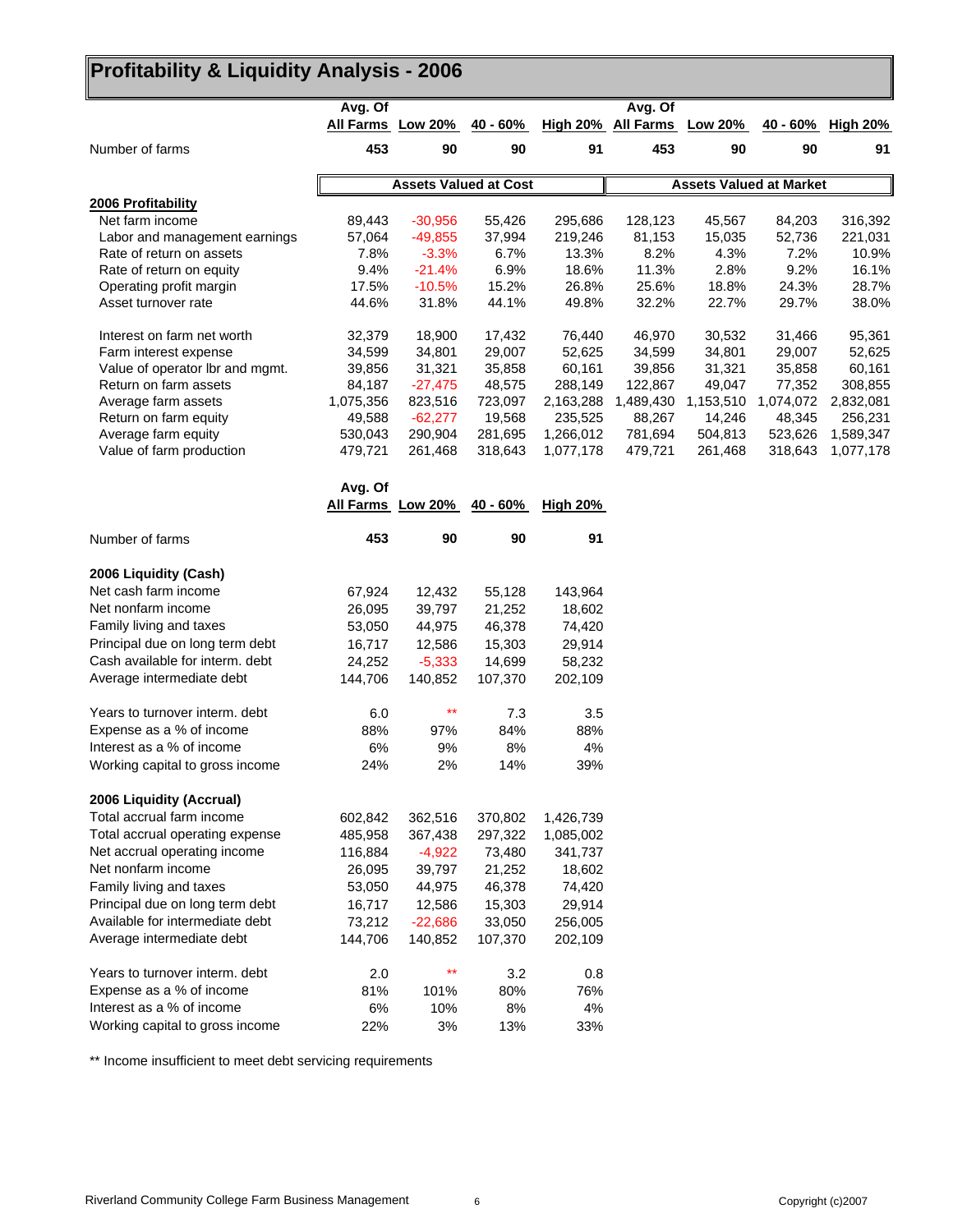| Ending Balance Sheet - Assets at Cost Values - 2006 |                  |           |            |                 |
|-----------------------------------------------------|------------------|-----------|------------|-----------------|
|                                                     | Avg. Of          |           |            |                 |
|                                                     | <b>All Farms</b> | Low 20%   | $40 - 60%$ | <b>High 20%</b> |
| Number of farms                                     | 453              | 90        | 90         | 91              |
| <b>ASSETS</b>                                       |                  |           |            |                 |
| <b>Current Farm Assets</b>                          |                  |           |            |                 |
| Cash and checking balance                           | 15,180           | 6,332     | 5,580      | 38,339          |
| Prepaid expenses & supplies                         | 23,427           | 6,305     | 8,767      | 76,479          |
| Growing crops                                       | 58               | 100       | 70         |                 |
| Accounts receivable                                 | 20,433           | 25,214    | 11,181     | 40,828          |
| Hedging accounts                                    | 2,434            | 2,879     | 1,309      | 5,286           |
| Crops held for sale or feed                         | 155,360          | 68,947    | 81,455     | 419,196         |
| Crops under government loan                         | 58,272           | 30,592    | 63,675     | 81,086          |
| Market livestock held for sale                      | 60,317           | 29,248    | 33,349     | 186,880         |
| Other current assets                                | 7,354            | 2,366     | 6,362      | 25,026          |
| <b>Total Current Farm Assets</b>                    | 342,837          | 171,982   | 211,749    | 873,121         |
| <b>Intermediate Farm Assets</b>                     |                  |           |            |                 |
| <b>Breeding livestock</b>                           | 105,147          | 107,449   | 61,859     | 174,072         |
| Machinery and equipment                             | 212,332          | 149,144   | 150,277    | 390,254         |
| <b>Titled vehicles</b>                              | 14,206           | 8,902     | 8,952      | 26,853          |
| Other intermediate assets                           | 22,567           | 15,016    | 14,085     | 48,504          |
| <b>Total Intermediate Farm Assets</b>               | 354,252          | 280,511   | 235,173    | 639,684         |
| <b>Long Term Farm Assets</b>                        |                  |           |            |                 |
| Farm land                                           | 254,764          | 218,703   | 198,094    | 418,839         |
| Buildings and improvements                          | 174,443          | 155,877   | 117,214    | 358,045         |
| Other long-term assets                              | 31,417           | 15,668    | 17,453     | 77,645          |
| Total long-term farm assets                         | 460,623          | 390,248   | 332,761    | 854,528         |
| <b>Total Farm Assets</b>                            | 1,157,712        | 842,741   | 779,684    | 2,367,333       |
| <b>Total Nonfarm Assets</b>                         | 168,562          | 118,437   | 137,887    | 228,731         |
| <b>Total Assets</b>                                 | 1,326,273        | 961,178   | 917,571    | 2,596,064       |
| <b>LIABILITIES</b>                                  |                  |           |            |                 |
| <b>Current Farm Liabilities</b>                     |                  |           |            |                 |
| Accrued interest                                    | 6,594            | 5,751     | 5,873      | 10,566          |
| Accounts payable                                    | 12,856           | 21,078    | 7,363      | 18,185          |
| <b>Current notes</b>                                | 109,500          | 82,685    | 78,436     | 236,766         |
| Government crop loans                               | 39,159           | 20,415    | 42,370     | 55,259          |
| Principal due on term debt                          | 42,192           | 32,922    | 30,066     | 75,986          |
| <b>Total Current Farm Liabilities</b>               | 210,301          | 162,852   | 164,108    | 396,763         |
| <b>Total Intermediate Farm Liabilties</b>           | 126,199          | 129,944   | 93,097     | 167,433         |
| <b>Total Long Term Farm Liabilities</b>             | 261,992          | 277,244   | 224,310    | 420,374         |
| <b>Total Farm Liabilities</b>                       | 598,493          | 570,040   | 481,515    | 984,569         |
| Total nonfarm liabilities                           | 27,967           | 39,606    | 29,929     | 14,258          |
| <b>Total Liabilities</b>                            | 626,460          | 609,646   | 511,444    | 998,828         |
| Net Worth (farm and nonfarm)                        | 699,814          | 351,532   | 406,128    | 1,597,237       |
| <b>Net Worth Change</b>                             | 70,245           | $-34,288$ | 41,066     | 252,430         |
| <b>Ratio Analysis</b>                               |                  |           |            |                 |
| Current farm liabilities / assets                   | 61%              | 95%       | 78%        | 45%             |
| Curr. & interm farm liab. / assets                  | 48%              | 65%       | 58%        | 37%             |
| Long term farm liab. / assets                       | 57%              | 71%       | 67%        | 49%             |
| Total debt to asset ratio                           | 47%              | 63%       | 56%        | 38%             |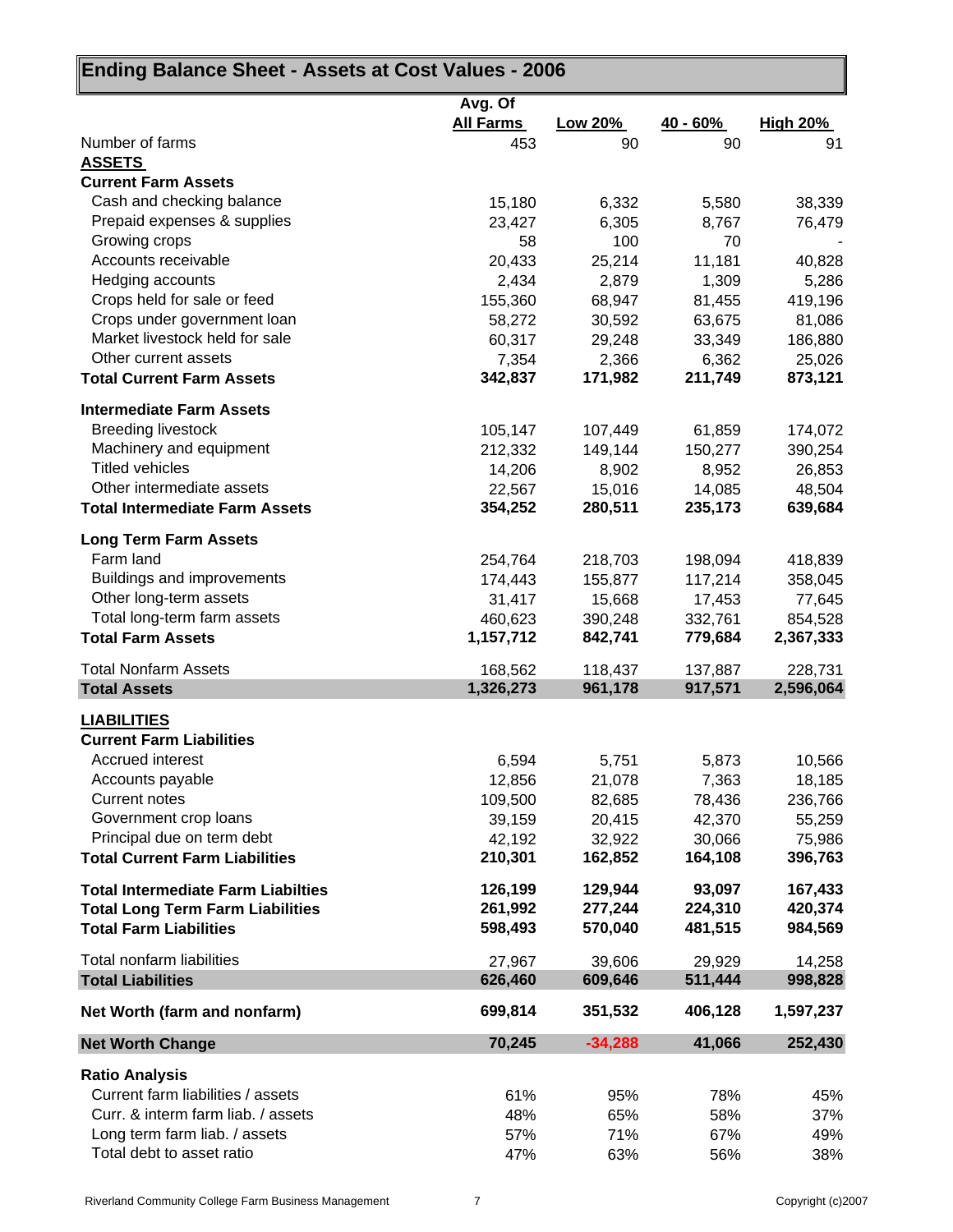| Ending Balance Sheet - Assets at Market Value - 2006                                 |                             |                      |                      |                        |
|--------------------------------------------------------------------------------------|-----------------------------|----------------------|----------------------|------------------------|
|                                                                                      | Avg. Of<br><b>All Farms</b> | Low 20%              | <u>40 - 60% </u>     | <b>High 20%</b>        |
| Number of farms                                                                      | 453                         | 90                   | 90                   | 91                     |
| <b>ASSETS</b>                                                                        |                             |                      |                      |                        |
| <b>Current Farm Assets</b>                                                           |                             |                      |                      |                        |
| Cash and checking balance                                                            | 15,180                      | 6,332                | 5,580                | 38,339                 |
| Prepaid expenses & supplies                                                          | 23,427                      | 6,305                | 8,767                | 76,479                 |
| Growing crops                                                                        | 58                          | 100                  | 70                   |                        |
| Accounts receivable<br>Hedging accounts                                              | 20,433                      | 25,214               | 11,181               | 40,828                 |
| Crops held for sale or feed                                                          | 2,434<br>155,360            | 2,879<br>68,947      | 1,309<br>81,455      | 5,286<br>419,196       |
| Crops under government loan                                                          | 58,272                      | 30,592               | 63,675               | 81,086                 |
| Market livestock held for sale                                                       | 60,317                      | 29,248               | 33,349               | 186,880                |
| Other current assets                                                                 | 7,354                       | 2,366                | 6,362                | 25,026                 |
| <b>Total Current Farm Assets</b>                                                     | 342,837                     | 171,982              | 211,749              | 873,121                |
|                                                                                      |                             |                      |                      |                        |
| <b>Intermediate Farm Assets</b>                                                      |                             |                      |                      |                        |
| <b>Breeding livestock</b><br>Machinery and equipment                                 | 115,486<br>299,117          | 115,348<br>210,660   | 68,260               | 201,657<br>549,039     |
| <b>Titled vehicles</b>                                                               | 20,534                      | 13,935               | 214,225<br>10,903    | 41,284                 |
| Other intermediate assets                                                            | 29,277                      | 16,423               | 19,799               | 65,601                 |
| <b>Total Intermediate Farm Assets</b>                                                | 464,414                     | 356,366              | 313,186              | 857,580                |
|                                                                                      |                             |                      |                      |                        |
| <b>Long Term Farm Assets</b>                                                         |                             |                      |                      |                        |
| Farm land                                                                            | 530,943                     | 480,243              | 445,750              | 815,212                |
| Buildings and improvements                                                           | 229,837                     | 194,316              | 154,096              | 442,945                |
| Other long-term assets                                                               | 34,736                      | 16,901               | 25,217               | 86,849                 |
| <b>Total Long-Term Farm Assets</b><br><b>Total Farm Assets</b>                       | 795,517<br>1,602,767        | 691,460<br>1,219,808 | 625,062<br>1,149,997 | 1,345,007<br>3,075,707 |
|                                                                                      |                             |                      |                      |                        |
| <b>Total Nonfarm Assets</b><br><b>Total Assets</b>                                   | 196,683<br>1,799,450        | 154,853<br>1,374,661 | 162,015<br>1,312,013 | 255,941<br>3,331,648   |
|                                                                                      |                             |                      |                      |                        |
| <b>LIABILITIES</b><br><b>Current Farm Liabilities</b>                                |                             |                      |                      |                        |
| Accrued interest                                                                     | 6,594                       | 5,751                | 5,873                | 10,566                 |
| Accounts payable                                                                     | 12,856                      | 21,078               | 7,363                | 18,185                 |
| Current notes                                                                        | 109,500                     | 82,685               | 78,436               | 236,766                |
| Government crop loans                                                                | 39,159                      | 20,415               | 42,370               | 55,259                 |
| Principal due on term debt                                                           | 42,192                      | 32,922               | 30,066               | 75,986                 |
| <b>Total Current Farm Liabilities</b>                                                | 210,301                     | 162,852              | 164,108              | 396,763                |
|                                                                                      |                             |                      |                      |                        |
| <b>Total Intermediate Farm Liabilties</b><br><b>Total Long Term Farm Liabilities</b> | 126,199<br>261,992          | 129,944<br>277,244   | 93,097<br>224,310    | 167,433<br>420,374     |
| <b>Total Farm Liabilities</b>                                                        | 598,493                     | 570,040              | 481,515              | 984,569                |
|                                                                                      |                             |                      |                      |                        |
| <b>Total Nonfarm Liabilities</b>                                                     | 27,967                      | 39,606               | 29,929               | 14,258                 |
| <b>Total Liabilities Excluding Deferreds</b>                                         | 626,460                     | 609,646              | 511,444              | 998,828                |
| <b>Total Deferred Liabilities</b>                                                    | 182,340                     | 132,280              | 119,895              | 385,533                |
| <b>Total Liabilities</b>                                                             | 808,800                     | 741,926              | 631,338              | 1,384,360              |
| Retained earnings                                                                    | 699,814                     | 351,532              | 406,128              | 1,597,237              |
| Market valuation equity                                                              | 290,837                     | 281,203              | 274,547              | 350,052                |
| Net worth (farm and nonfarm)                                                         | 990,650                     | 632,735              | 680,674              | 1,947,288              |
| Net worth excluding deferreds                                                        | 1,172,990                   | 765,015              | 800,569              | 2,332,821              |
| <b>Net Worth Change</b>                                                              | 111,640                     | 46,806               | 71,447               | 277,581                |
| <b>Ratio Analysis</b>                                                                |                             |                      |                      |                        |
| Current farm liabilities / assets                                                    | 61%                         | 95%                  | 78%                  | 45%                    |
| Curr. & interm farm liab. / assets                                                   | 42%                         | 55%                  | 49%                  | 33%                    |
| Long term farm liab. / assets                                                        | 33%                         | 40%                  | 36%                  | 31%                    |
| Total debt to asset ratio                                                            | 45%                         | 54%                  | 48%                  | 42%                    |
| Debt to assets excl deferreds                                                        | 35%                         | 44%                  | 39%                  | 30%                    |
| and Community College Farm Business Management                                       | 8                           |                      |                      | Copyright (c)2007      |

Riverland Community College Farm Business Management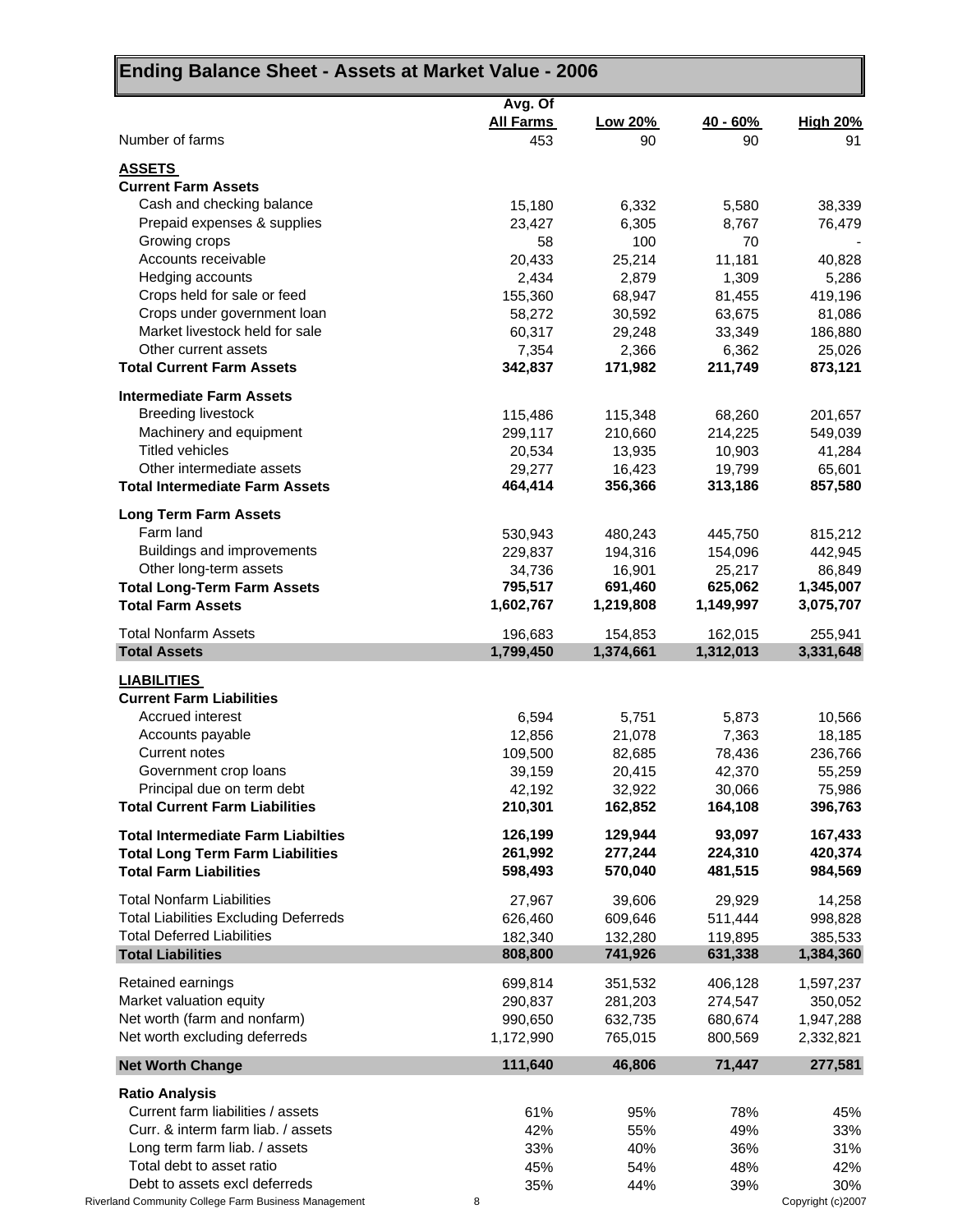| Financial Standards Measures - 2006 |                             |                |            |                 |
|-------------------------------------|-----------------------------|----------------|------------|-----------------|
|                                     | Avg. Of<br><b>All Farms</b> | <b>Low 20%</b> | $40 - 60%$ | <b>High 20%</b> |
| Number of farms                     | 453                         | 90             | 90         | 91              |
| <b>Liquidity</b>                    |                             |                |            |                 |
| <b>Current ratio</b>                | 1.63                        | 1.06           | 1.29       | 2.20            |
| Working capital                     | 132,535                     | 9,130          | 47,641     | 476,359         |
| <b>Solvency (Market)</b>            |                             |                |            |                 |
| Farm debt to asset ratio            | 48%                         | 57%            | 52%        | 44%             |
| Farm equity to asset ratio          | 52%                         | 43%            | 48%        | 56%             |
| Farm debt to equity ratio           | 93%                         | 132%           | 107%       | 79%             |
| <b>Profitability (Cost)</b>         |                             |                |            |                 |
| Rate of return on farm assets       | 7.8%                        | $-3.3%$        | 6.7%       | 13.3%           |
| Rate of return on farm equity       | 9.4%                        | $-21.4%$       | 6.9%       | 18.6%           |
| Operating profit margin             | 17.5%                       | $-10.5%$       | 15.2%      | 26.8%           |
| Net farm income                     | 89,443                      | $-30,956$      | 55,426     | 295,686         |
| <b>Repayment Capacity</b>           |                             |                |            |                 |
| Term debt coverage ratio            | 170%                        | 26%            | 127%       | 295%            |
| Capital replacement margin          | 46,119                      | $-43,914$      | 14,659     | 205,933         |
| <b>Efficiency</b>                   |                             |                |            |                 |
| Asset turnover rate (cost)          | 44.6%                       | 31.8%          | 44.1%      | 49.8%           |
| Operating expense ratio             | 74.9%                       | 91.8%          | 72.4%      | 72.4%           |
| Depreciation expense ratio          | 4.6%                        | 7.2%           | 4.9%       | 3.2%            |
| Interest expense ratio              | 5.7%                        | 9.6%           | 7.8%       | 3.7%            |
| Net farm income ratio               | 14.8%                       | $-8.5%$        | 14.9%      | 20.7%           |

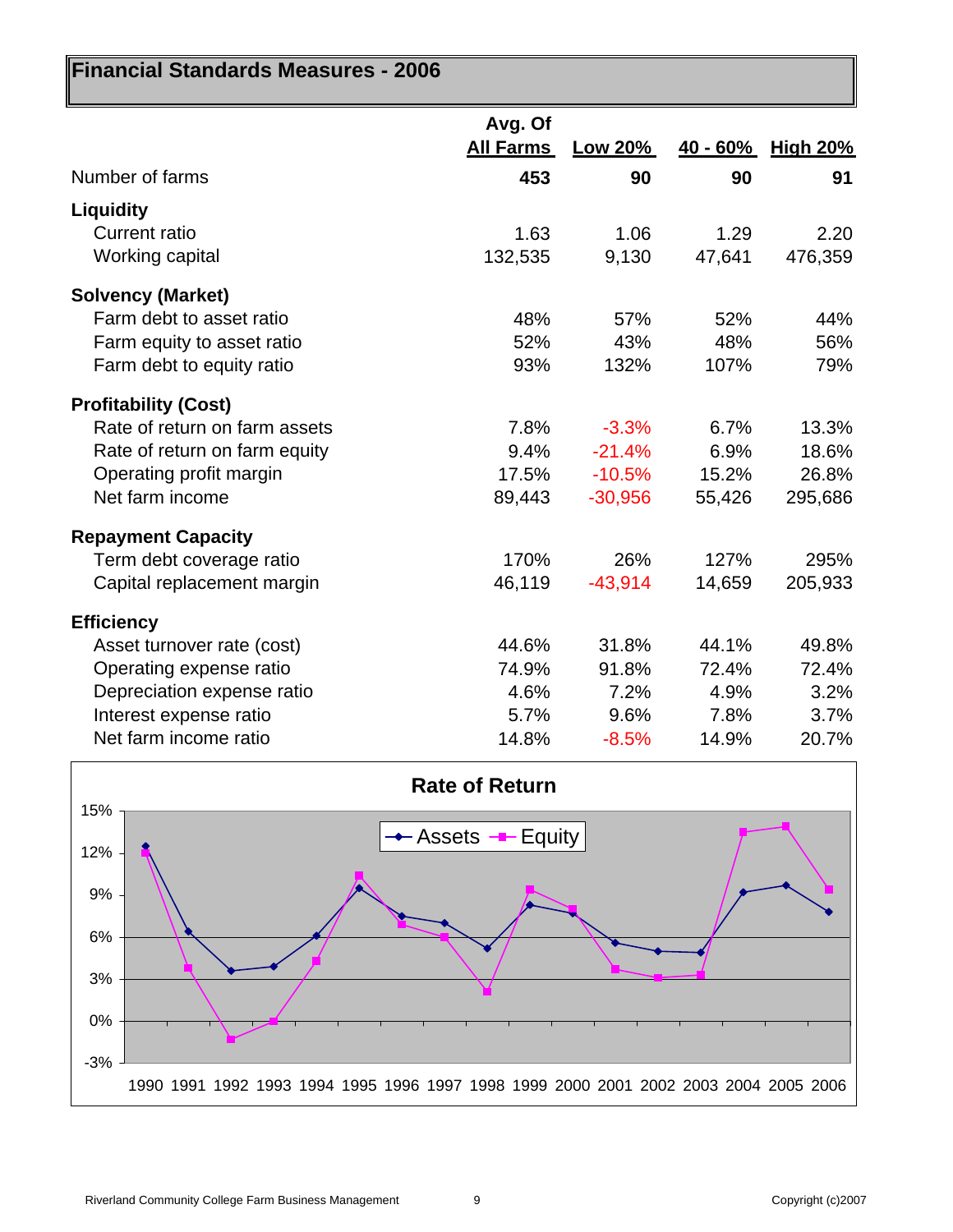

Note: The total of Liabilities plus Net Worth is equal to the Total Assets. This data includes both Farm and Non Farm Assets and Liabilities. (December 31)





Note: The Total Debt to Asset Ratio is a comparison of the Total Liabilities to the Total Assets. It is an indication of the amount debt held for each dollar of asset.



Note: The change in Net Worth includes Farm and Non-Farm Assets & Liabilities. (Cost Basis)

Note: Operating Expense Ratio is an indication of the amount of every dollar of operation income which is spent on operation expense not including interest.



Note: This ratio is a comparison of the Current Assets to the Current Liabilities. (December 31)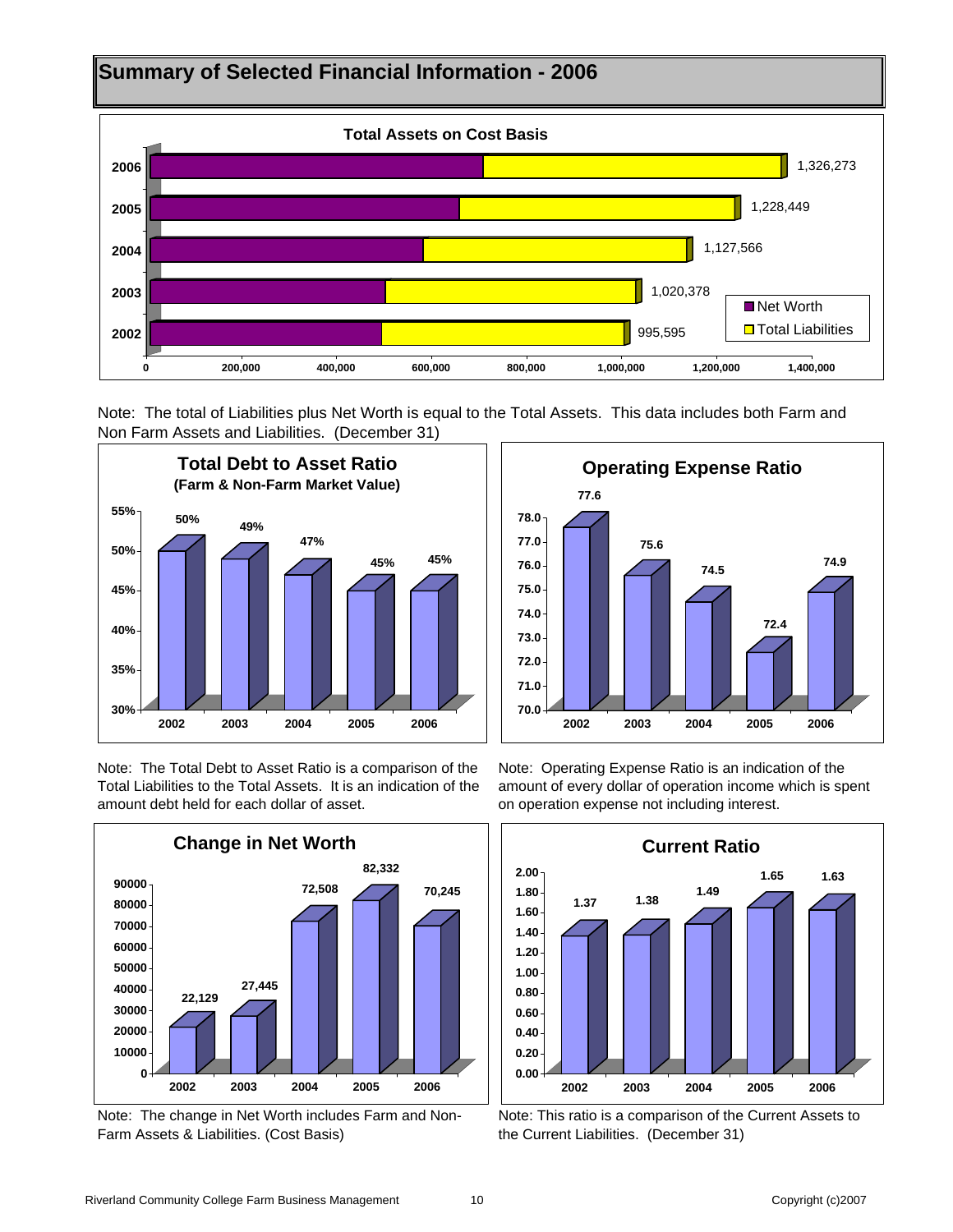## **Crop Production, Marketing & Labor Summary - 2006**

|                                                 | Avg. Of          |                |                |                 |
|-------------------------------------------------|------------------|----------------|----------------|-----------------|
|                                                 | <b>All Farms</b> | Low 20%        | 40 - 60%       | <b>High 20%</b> |
| Number of farms                                 | 453              | 90             | 90             | 91              |
|                                                 |                  |                |                |                 |
| <b>Acreage Summary</b>                          |                  |                |                |                 |
| Total acres owned                               | 234              | 189            | 193            | 413             |
| Total crop acres                                | 583              | 335            | 450            | 1,152           |
| Crop acres owned                                | 178              | 115            | 137            | 334             |
| Crop acres cash rented                          | 396              | 213            | 301            | 808             |
| Crop acres share rented                         | 9                | $\overline{7}$ | 12             | 10              |
| Total pasture acres                             | 7                | 4              | $\overline{7}$ | 9               |
| <b>Average Price Received (Cash Sales Only)</b> |                  |                |                |                 |
| Corn per bushel                                 | 2.04             | 2.14           | 2.06           | 2.03            |
| Soybeans per bushel                             | 5.46             | 5.23           | 5.34           | 5.58            |
| Hay, Alfalfa per ton                            | 97.82            | 97.72          | 72.98          | 135.07          |
| Peas per lb                                     | 0.076            |                |                | 0.079           |
| Oats per bushel                                 | 1.72             | 1.76           | 1.80           |                 |
| Sweet Corn per ton                              | 43.24            |                | 46.20          | 40.62           |
| Straw per ton                                   | 63.33            | 55.07          |                |                 |
| Corn Silage per ton                             | 17.77            | 21.76          |                |                 |
| Hay, Mixed per ton                              | 70.48            |                |                |                 |
| Stover per ton                                  | 37.36            |                |                |                 |
|                                                 |                  |                |                |                 |
| <b>Average Yield Per Acre</b>                   |                  |                |                |                 |
| Corn (bushel)                                   | 179.39           | 171.19         | 170.77         | 186.58          |
| Soybeans (bushel)                               | 52.96            | 48.04          | 51.42          | 53.40           |
| Hay, Alfalfa (ton)                              | 4.99             | 4.79           | 4.77           | 5.54            |
| Corn Silage (ton)                               | 22.58            | 23.20          | 22.38          | 22.97           |
| $CRP($ \$)                                      | 109.20           | 73.75          | 84.17          | 118.04          |
| Peas (lb)                                       | 4,588.28         |                |                | 4,468.02        |
| Oats (bushel)                                   | 74.74            | 70.73          | 86.52          |                 |
| Sweet Corn (ton)                                | 7.60             | 7.57           | 6.51           | 8.32            |
| Hay, Mixed (ton)                                | 3.52             |                | 2.58           |                 |
| Rented Out (\$)                                 | 141.69           | 140.57         |                |                 |
| Soybeans, Food (bushel)                         | 48.52            |                |                |                 |
| Corn, Organic (bushel)                          | 109.23           |                |                | 79.99           |
| Hay, Alfalfa, Organic (ton)                     | 4.71             |                |                |                 |
| Oatlage (ton)                                   | 4.89             |                |                |                 |
| Soybeans Seed (bushel)                          | 58.36            |                |                |                 |
| Corn Silage, Organic (ton)                      | 18.91            |                |                |                 |
| <b>Labor Analysis</b>                           |                  |                |                |                 |
| <b>Number of farms</b>                          | 453              | 90             | 90             | 91              |
| Total unpaid labor hours                        | 2,673            | 2,102          | 2,536          | 3,662           |
| Total hired labor hours                         | 2,296            | 2,073          | 1,166          | 5,348           |
| Total labor hours per farm                      | 4,969            | 4,175          | 3,701          | 9,010           |
| Unpaid hours per operator                       | 2,157            | 1,837          | 2,123          | 2,460           |
| Value of farm production / hour                 | 96.55            | 62.62          | 86.09          | 119.55          |
| Net farm income / unpaid hour                   | 33.47            | $-14.73$       | 21.86          | 80.74           |
| Average hourly hired labor wage                 | 14.04            | 15.09          | 13.92          | 12.97           |
| <b>Partnerships &amp; LLCs</b>                  |                  |                |                |                 |
| <b>Number of farms</b>                          | 52               | 5              | 10             | 20              |
| Number of operators                             | 2.2              | 2.0            | 2.6            | 2.2             |
| Owner withdrawals per farm                      | 73,589           |                | 38,442         | 112,430         |
| Withdrawals per operator                        | 32,549           |                | 16,017         | 45,994          |
|                                                 |                  |                |                |                 |
| <b>Corporations</b>                             |                  |                |                |                 |
| <b>Number of farms</b>                          | 28               | 9              | 1              | 9               |
| Number of operators                             | 2.3              | 1.8            |                | 2.8             |

Riverland Community College Farm Business Management 11 Copyright (c)2007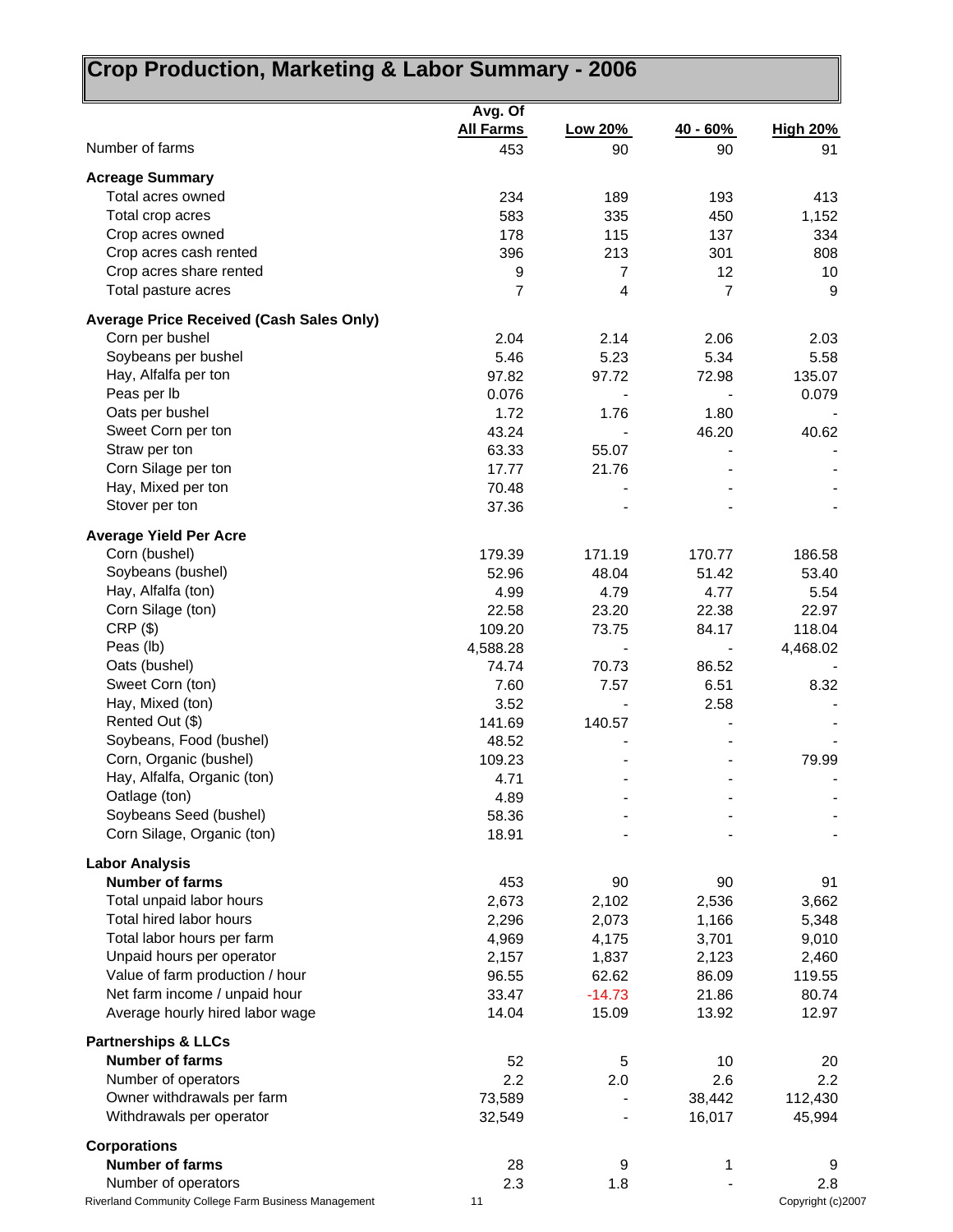## **Household Expenses & Non-farm Income - 2006**

|                                              | Avg. Of          |                |                 |                 |
|----------------------------------------------|------------------|----------------|-----------------|-----------------|
|                                              | <b>All Farms</b> | <b>Low 20%</b> | <u>40 - 60%</u> | <b>High 20%</b> |
| Number of farms                              | 127              | 26             | 26              | 26              |
| <b>Average Family Size</b>                   | 3.4              | 3.8            | 3.5             | 3.8             |
| <b>Family Living Expenses</b>                |                  |                |                 |                 |
| Food and meals expense                       | 6,219            | 6,203          | 6,003           | 7,016           |
| Medical care                                 | 3,105            | 2,797          | 3,164           | 3,137           |
| Health insurance                             | 3,461            | 1,757          | 3,663           | 4,198           |
| Cash donations                               | 1,576            | 804            | 1,562           | 1,898           |
| Household supplies                           | 3,194            | 3,629          | 2,459           | 4,699           |
| Clothing                                     | 1,670            | 1,524          | 1,565           | 1,690           |
| Personal care                                | 1,867            | 1,350          | 1,407           | 2,204           |
| Child / Dependent care                       | 617              | 1,026          | 508             | 496             |
| Alimony and Child support                    | 441              | 1,121          | 272             | 395             |
| Gifts                                        | 2,686            | 1,216          | 2,030           | 4,802           |
| Education                                    | 1,683            | 1,315          | 2,093           | 2,903           |
| Recreation                                   | 3,225            | 2,189          | 2,583           | 3,628           |
| Utilities (household share)                  | 1,805            | 1,961          | 1,848           | 1,504           |
| Nonfarm vehicle operating expense            | 3,023            | 2,804          | 3,562           | 3,101           |
| Household real estate taxes                  | 242              | 261            | 212             | 200             |
| Dwelling rent                                | 162              | 305            | 210             | 275             |
| Household repairs                            | 1,264            | 1,026          | 1,351           | 1,105           |
| Nonfarm interest                             | 1,617            | 3,967          | 1,689           | 511             |
| Disability / Long term care insuran          | 273              | 572            | 140             | 274             |
| Life insurance payments                      | 1,979            | 2,033          | 1,722           | 2,276           |
| Nonfarm property insurance                   | 145              | 173            | 44              | 73              |
| Miscellaneous                                | 3,025            | 4,189          | 2,436           | 1,731           |
| <b>Total Cash Family Living Expense</b>      | 43,278           | 42,223         | 40,521          | 48,113          |
| Family living from the farm                  | 163              | 310            | 169             | 126             |
| <b>Total Family Living</b>                   | 43,441           | 42,533         | 40,691          | 48,239          |
| <b>Other Nonfarm Expenditures</b>            |                  |                |                 |                 |
| Income taxes                                 | 8,327            | 12,170         | 4,006           | 12,591          |
| Furnishing & appliance purchases             | 769              | 464            | 881             | 1,001           |
| Nonfarm vehicle purchases                    | 2,555            | 3,134          | 1,642           | 2,679           |
| Nonfarm real estate purchases                | 4,798            | 14,347         | 2,560           | 2,055           |
| Other nonfarm capital purchases              | 9,541            | 15,479         | 2,795           | 13,107          |
| Nonfarm savings & investments                | 2,889            | $-1,071$       | -710            | 12,841          |
| <b>Total Other Nonfarm Expenditures</b>      | 28,880           | 44,522         | 11,174          | 44,273          |
| <b>Total Cash Family Living, Investments</b> |                  |                |                 |                 |
| & Nonfarm Capital Purchases                  | 72,158           | 86,745         | 51,695          | 92,387          |
|                                              | <b>All Farms</b> | Low 20%        | $40 - 60%$      | <b>High 20%</b> |
| Number of farms                              | 453              | 90             | 90              | 91              |
| Nonfarm Income                               |                  |                |                 |                 |
| Nonfarm wages & salary                       | 19,295           | 30,437         | 16,301          | 11,662          |
| Net nonfarm business income                  | 1,858            | 1,640          | 943             | 3,855           |
| Nonfarm rental income                        | 489              | 391            | 726             | 35              |
| Nonfarm interest income                      | 533              | 499            | 122             | 860             |
| Nonfarm cash dividends                       | 310              | 278            | 170             | 119             |
| Tax refunds                                  | 1,208            | 2,335          | 1,090           | 524             |
| Other nonfarm income                         | 2,402            | 4,216          | 1,900           | 1,548           |
| <b>Total Nonfarm Income</b>                  | 26,095           | 39,797         | 21,252          | 18,602          |
| Gifts and inheritances                       | 5,030            | 3,141          | 7,440           | 6,917           |
| <b>Nonfarm Net Worth</b>                     | 168,715          | 115,247        | 132,086         | 241,683         |
| <b>Nonfarm Debt To Asset Ratio</b>           | 14%              | 26%            | 18%             | 6%              |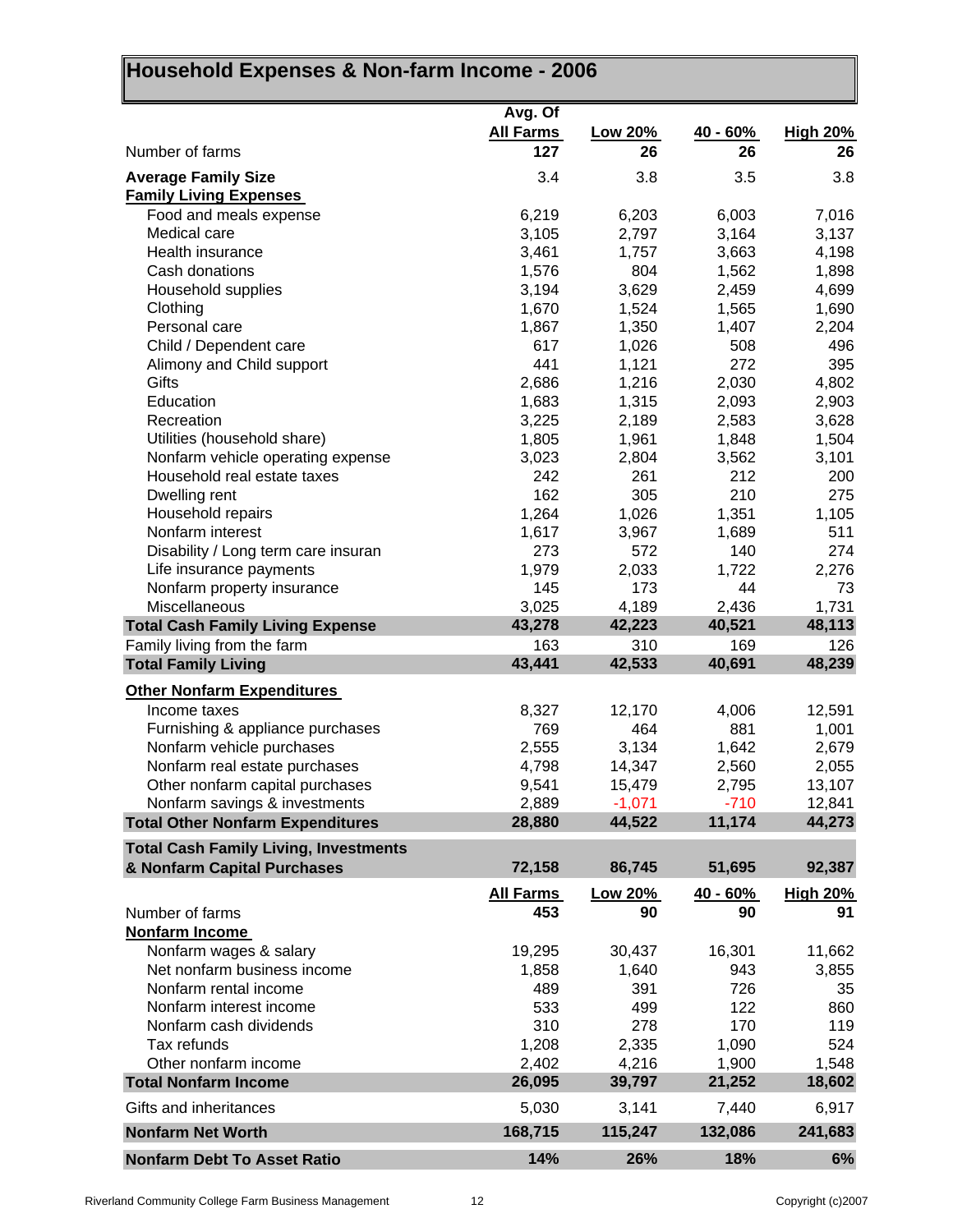## **Statement of Cash Flows - 2006**

|                                            | Avg. Of<br><b>All Farms</b> | Low 20%    | $40 - 60%$ | <b>High 20%</b> |
|--------------------------------------------|-----------------------------|------------|------------|-----------------|
| Number of farms                            | 453                         | 90         | 90         | 91              |
| <b>Beginning Cash (farm &amp; nonfarm)</b> | 26,617                      | 17,182     | 12,651     | 49,408          |
| <b>Cash From Operating Activities</b>      |                             |            |            |                 |
| Gross cash farm income                     | 546,713                     | 371,101    | 348,905    | 1,216,985       |
| Net nonfarm income                         | 26,095                      | 39,797     | 21,252     | 18,602          |
| Total cash farm expense                    | $-478,788$                  | $-358,669$ | $-293,777$ | $-1,073,021$    |
| Apparent family living expense             | $-47,619$                   | $-39,350$  | $-42,790$  | $-64,817$       |
| Income and social security tax             | $-5,436$                    | $-5,625$   | $-3,589$   | $-9,494$        |
| <b>Cash From Operations</b>                | 40,964                      | 7,253      | 30,002     | 88,255          |
| <b>Cash From Investing Activities</b>      |                             |            |            |                 |
| Sale of breeding livestock                 | 1,794                       | 2,947      | 1,171      | 2,860           |
| Sale of machinery & equipment              | 3,273                       | 4,083      | 1,585      | 3,935           |
| Sale of titled vehicles                    | 299                         | 700        | 134        | 366             |
| Sale of farm land                          | 1,456                       | 5,736      | 503        | 1,075           |
| Sale of farm buildings                     | 350                         | 1,129      |            | 197             |
| Sale of other farm assets                  | 612                         | 146        | 2,515      | 143             |
| Sale of nonfarm assets                     | 2,961                       | 2,189      | 5,564      | 3,765           |
| Purchase of breeding livestock             | $-9,633$                    | $-10,094$  | $-5,481$   | $-10,291$       |
| Purchase of machinery & equip.             | $-42,952$                   | $-26,771$  | $-23,670$  | $-82,669$       |
| Purchase of titled vehicles                | $-3,004$                    | $-2,461$   | $-1,900$   | $-5,363$        |
| Purchase of farm land                      | $-10,407$                   | $-5,000$   | $-11,976$  | $-20,662$       |
| Purchase of farm buildings                 | $-27,796$                   | $-18,484$  | $-10,430$  | $-71,458$       |
| Purchase of other farm assets              | $-8,979$                    | $-2,194$   | $-8,322$   | $-20,422$       |
| Purchase of nonfarm assets                 | $-13,833$                   | $-19,151$  | $-10,594$  | $-18,761$       |
| <b>Cash From Investing Activities</b>      | $-105,859$                  | $-67,224$  | $-60,899$  | $-217,284$      |
| <b>Cash From Financing Activities</b>      |                             |            |            |                 |
| Money borrowed                             | 243,297                     | 201,574    | 169,396    | 473,363         |
| Cash gifts and inheritances                | 5,030                       | 3,141      | 7,440      | 6,917           |
| <b>Principal payments</b>                  | $-184,863$                  | $-150,867$ | $-149,086$ | $-343,465$      |
| Dividends paid                             | 5                           |            |            | $-109$          |
| Gifts given                                | $-140$                      | $-53$      | $-533$     |                 |
| <b>Cash From Financing Activities</b>      | 63,330                      | 53,795     | 27,216     | 136,706         |
| <b>Net Change in Cash Balance</b>          | $-1,565$                    | $-6,176$   | $-3,681$   | 7,677           |
| <b>Ending Cash (Farm &amp; Nonfarm)</b>    | 25,051                      | 11,006     | 8,970      | 57,085          |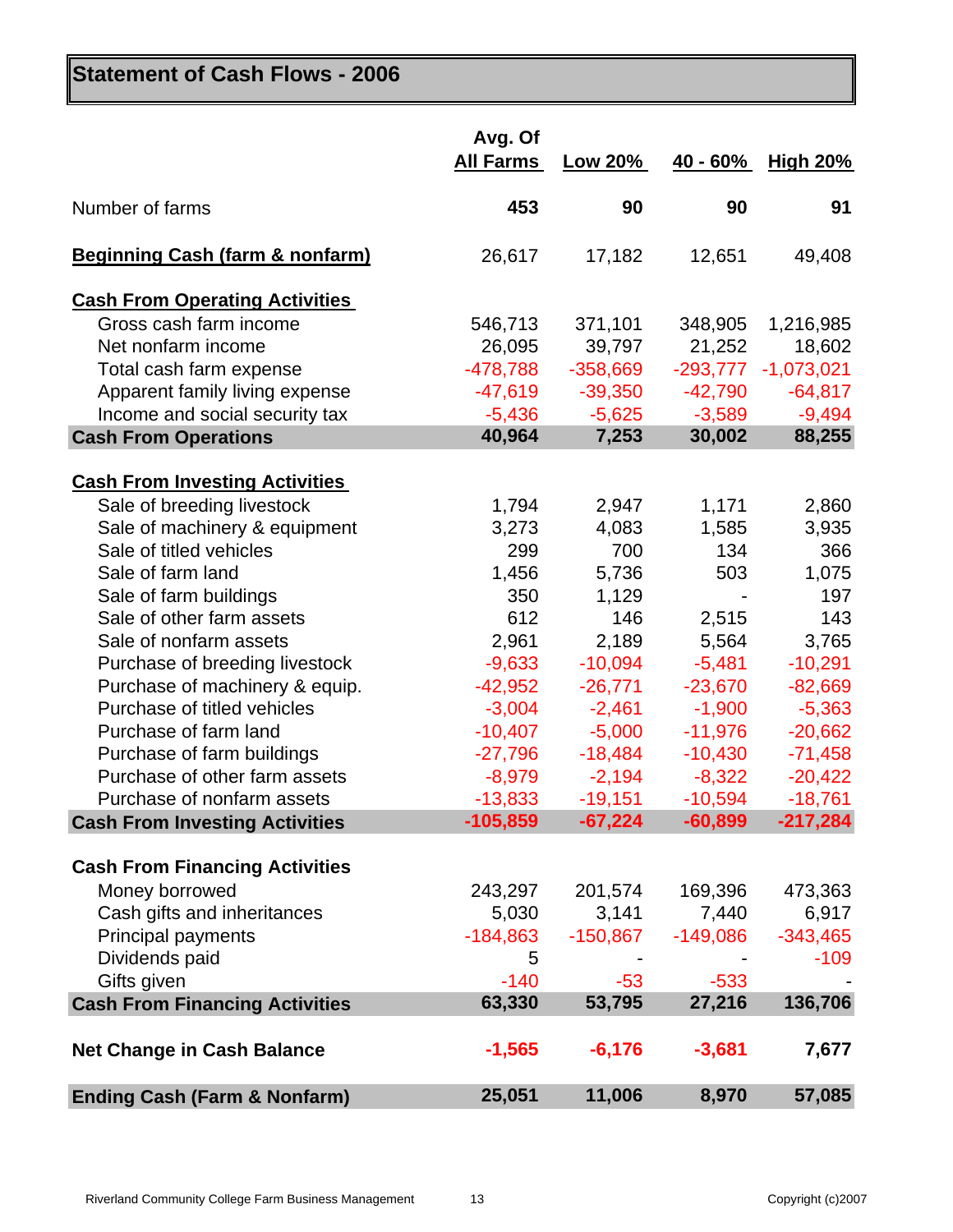| <b>Selected Factors by</b>                                       | Avg. Of          |                  |                  |                     | Crop and         | Crop and            | <b>Crop and</b>  |                  |
|------------------------------------------------------------------|------------------|------------------|------------------|---------------------|------------------|---------------------|------------------|------------------|
| <b>Type of Farm</b>                                              | <b>All Farms</b> | Crop             | <b>Dairy</b>     | Hog                 | <b>Dairy</b>     | Hog                 | <b>Beef</b>      | Other            |
| Number of farms                                                  | 453              | 155              | 112              | 27                  | 25               | 18                  | 22               | 92               |
| <b>Income Statement</b>                                          |                  |                  |                  |                     |                  |                     |                  |                  |
| Gross cash farm income                                           | 546,713          | 410,715          | 641,150          | 1,820,084           | 457,140          | 889,573             | 358,007          | 300,551          |
| Total cash farm expense                                          | 478,788          | 363,066          | 555,880          | 1,756,708           | 378,361          | 710,421             | 291,770          | 240,895          |
| Net cash farm income                                             | 67,924           | 47,649           | 85,270           | 63,375              | 78,779           | 179,152             | 66,238           | 59,657           |
| Inventory change                                                 | 48,959           | 67,558           | 18,062           | 204,017             | 10,937           | 110,214             | 13,693           | 17,754           |
| Depreciation and capital adjust                                  | $-27,441$        | $-24,788$        | $-26,798$        | $-44,351$           | $-22,875$        | $-67,289$           | $-23,092$        | $-23,022$        |
| Net farm income                                                  | 89,443           | 90,418           | 76,533           | 223,041             | 66,841           | 222,076             | 56,838           | 54,389           |
| <b>Profitability (Cost)</b>                                      |                  |                  |                  |                     |                  |                     |                  |                  |
| Labor and management                                             | 57,064           | 61,141           | 42,804           | 159,221             | 43,097           | 155,585             | 34,410           | 29,653           |
| Rate of return on assets                                         | 7.8%             | 8.9%             | 5.5%             | 12.0%               | 6.1%             | 10.8%               | 6.6%             | 6.3%             |
| Rate of return on equity<br>Operating profit margin              | 9.4%             | 11.3%            | 4.7%             | 17.2%               | 5.7%             | 14.6%               | 6.7%             | 6.1%             |
| Asset turnover rate                                              | 17.5%            | 17.9%            | 11.7%            | 24.7%               | 13.7%            | 27.6%               | 17.2%            | 19.3%            |
|                                                                  | 44.6%            | 49.7%            | 47.2%            | 48.6%               | 44.5%            | 38.9%               | 38.5%            | 32.6%            |
| <b>Profitability (Market)</b>                                    |                  |                  |                  |                     |                  |                     |                  |                  |
| Labor and management                                             | 81,153           | 84,949           | 55,182           | 163,180             | 52,451           | 194,894             | 49,275           | 78,071           |
| Rate of return on assets<br>Rate of return on equity             | 8.2%             | 8.9%             | 5.9%             | 10.3%               | 5.7%             | 10.7%               | 7.2%             | 9.3%             |
| Operating profit margin                                          | 11.3%<br>25.6%   | 12.6%<br>26.0%   | 6.6%<br>16.1%    | 15.5%<br>26.6%      | 6.8%<br>21.7%    | 15.9%               | 9.0%<br>26.6%    | 13.1%<br>42.4%   |
| Asset turnover rate                                              | 32.2%            | 34.1%            | 37.0%            | 39.0%               | 26.2%            | 34.7%<br>30.8%      | 27.3%            | 22.0%            |
|                                                                  |                  |                  |                  |                     |                  |                     |                  |                  |
| <b>Liquidity</b>                                                 |                  |                  |                  |                     |                  |                     |                  |                  |
| Ending current ratio<br>Ending working capital                   | 1.63             | 1.50             | 1.54             | 2.10                | 1.83             | 1.69                | 1.59             | 1.58             |
| End working capital to gross                                     | 132,535<br>24.2% | 130,781<br>31.8% | 68,153<br>10.6%  | 553,233<br>30.4%    | 103,980<br>22.7% | 276,285<br>31.1%    | 99,756<br>27.9%  | 79,910<br>26.6%  |
| Term debt coverage ratio                                         | 170.2%           | 205.6%           | 111.4%           | 282.4%              | 105.7%           | 254.5%              | 193.1%           | 146.0%           |
| Expense as a percent of                                          | 80.6%            | 76.2%            | 84.6%            | 86.8%               | 81.1%            | 71.4%               | 78.5%            | 76.0%            |
| Interest as a percent of                                         | 5.7%             | 6.4%             | 5.5%             | 3.0%                | 7.5%             | 5.0%                | 6.7%             | 9.1%             |
| <b>Solvency (Cost)</b>                                           |                  |                  |                  |                     |                  |                     |                  |                  |
| Ending farm assets                                               | 1,157,712        | 1,077,384        | 1,182,596        | 2,265,082           | 969,406          | 2,128,023           | 796,400          | 895,546          |
| Ending farm liabilities                                          | 598,493          | 562,785          | 619,330          | 1,113,960           | 594,407          | 941,440             | 412,055          | 470,959          |
| Ending total assets                                              | 1,326,273        | 1,301,787        | 1,278,272        | 2,411,096           |                  | 1,043,102 2,443,094 | 933,129          | 1,071,918        |
| Ending total liabilities                                         | 626,460          | 601,516          | 638,238          | 1,130,053           | 598,786          | 961,174             | 447,605          | 500,514          |
| Ending net worth                                                 | 699,814          | 700,272          |                  | 640,033 1,281,042   |                  | 444,316 1,481,920   | 485,524          | 571,404          |
| Net worth change                                                 | 70,245           | 85,072           | 43,108           | 179,736             | 26,426           | 184,387             | 39,405           | 44,276           |
| Ending farm debt to asset ratio                                  | 52%              | 52%              | 52%              | 49%                 | 61%              | 44%                 | 52%              | 53%              |
| Beg total debt to asset ratio                                    | 47%              | 46%              | 49%              | 44%                 | 57%              | 40%                 | 47%              | 47%              |
| End total debt to asset ratio                                    | 47%              | 46%              | 50%              | 47%                 | 57%              | 39%                 | 48%              | 47%              |
| <b>Solvency (Market)</b>                                         |                  |                  |                  |                     |                  |                     |                  |                  |
| Ending farm assets                                               | 1,602,767        | 1,555,175        |                  | 1,514,525 2,783,062 | 1,647,776        | 2,696,455           | 1,121,816        | 1,352,311        |
| Ending farm liabilities                                          | 772,558          | 761,690          | 741,447          | 1,388,281           | 822,410          | 1,230,670           | 513,602          | 620,829          |
| Ending total assets                                              | 1,799,450        | 1,819,300        | 1,625,296        | 2,954,665           | 1,725,425        | 3,030,611           | 1,281,979        | 1,563,013        |
| Ending total liabilities                                         | 808,800          | 812,373          |                  | 763,924 1,409,747   | 829,294          | 1,257,928           | 554,303          | 661,684          |
| Ending net worth                                                 | 990,650          | 1,006,927        |                  | 861,372 1,544,918   | 896,131          | 1,772,683           | 727,675          | 901,329          |
| Net worth change                                                 | 111,640          | 128,181          | 68,519           | 200,654             | 61,558           | 239,075             | 64,550           | 111,172          |
| Ending farm debt to asset ratio<br>Beg total debt to asset ratio | 48%              | 49%              | 49%              | 50%                 | 50%              | 46%                 | 46%              | 46%              |
| End total debt to asset ratio                                    | 45%<br>45%       | 44%<br>45%       | 47%<br>47%       | 45%<br>48%          | 48%<br>48%       | 42%<br>42%          | 43%<br>43%       | 43%<br>42%       |
|                                                                  |                  |                  |                  |                     |                  |                     |                  |                  |
| <b>Nonfarm Information</b>                                       |                  |                  |                  |                     |                  |                     |                  |                  |
| Net nonfarm income                                               | 26,095           | 37,673           | 12,164           | 6,999               | 11,823           | 19,731              | 27,296           | 33,422           |
| Farms reporting living<br>Total family living expense            | 181              | 69               | 35               | 8                   | $\overline{7}$   | 10                  | 11               | 40               |
| Total living, invest, & capital                                  | 36,316<br>66,684 | 39,865<br>68,384 | 31,189<br>48,764 | 36,853              | 32,966<br>44,459 | 44,709<br>101,130   | 22,273<br>36,552 | 36,333<br>76,213 |
|                                                                  |                  |                  |                  | 81,111              |                  |                     |                  |                  |
| <b>Crop Acres</b>                                                |                  |                  |                  |                     |                  |                     |                  |                  |
| Total acres owned                                                | 234              | 254              | 166              | 219                 | 283              | 387                 | 205              | 254              |
| Total crop acres<br>Total crop acres owned                       | 583<br>178       | 899<br>227       | 314<br>104       | 574<br>177          | 522<br>216       | 968<br>341          | 538<br>116       | 341<br>158       |
| Total crop acres cash rented                                     | 396              | 655              | 207              | 379                 | 306              | 601                 | 422              | 179              |
| Total crop acres share rented                                    | 9                | 17               | $\overline{c}$   | 19                  |                  | 26                  |                  | 4                |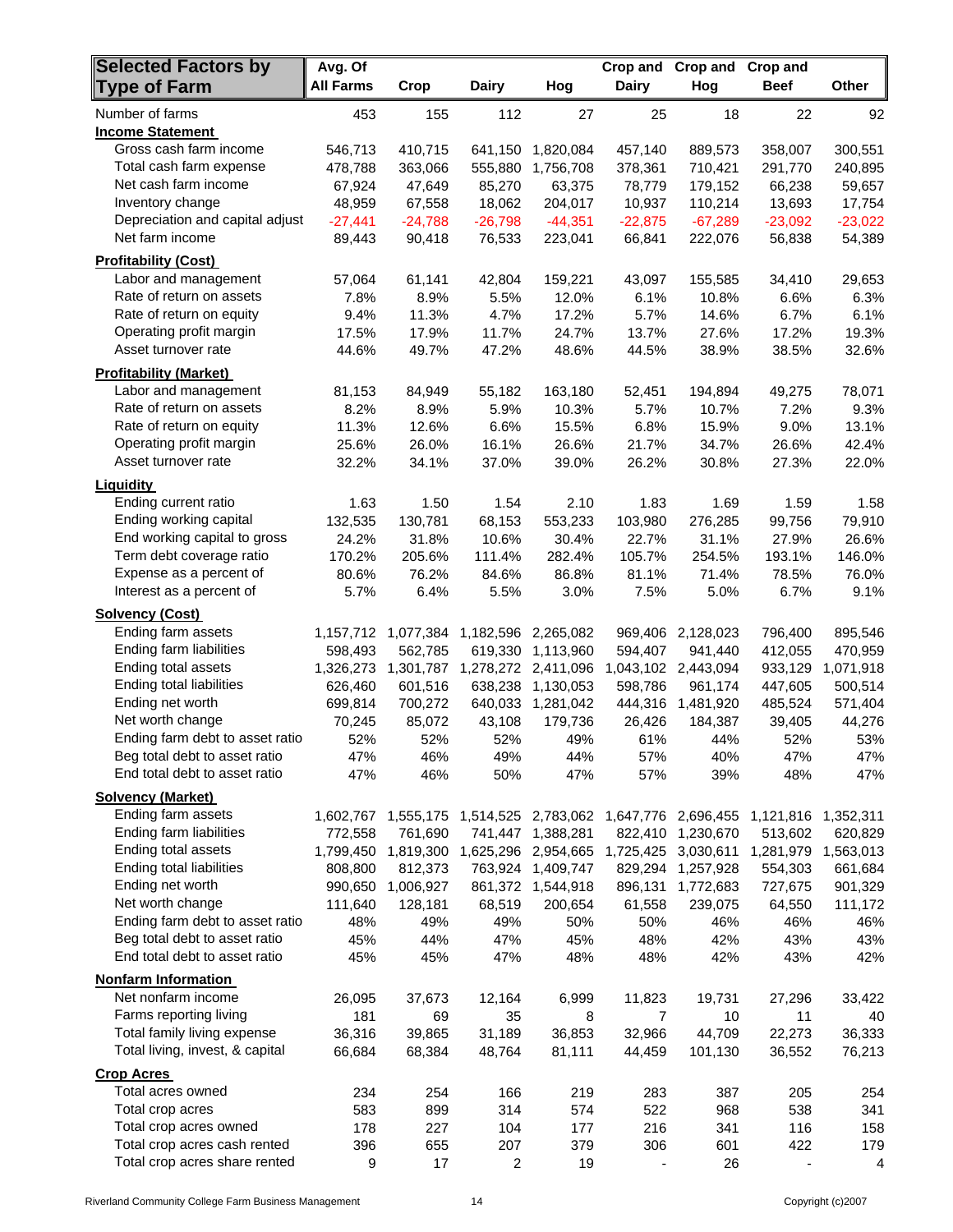| <b>Selected Factors by</b>                                 | Avg. Of            | Less than     | $20% -$       | 40 % -            | $60% -$       | Over              |
|------------------------------------------------------------|--------------------|---------------|---------------|-------------------|---------------|-------------------|
| <b>Debt to Asset Ratio</b>                                 | <b>All Farms</b>   | 20%           | 40%           | 60%               | 80%           | 80%               |
| Number of farms                                            | 453                | 46            | 119           | 180               | 83            | 25                |
| <b>Income Statement</b>                                    |                    |               |               |                   |               |                   |
| Gross cash farm income                                     | 546,713            | 311,570       | 501,849       | 634,271           | 580,064       | 451,784           |
| Total cash farm expense                                    | 478,788            | 234,346       | 409,010       | 553,280           | 572,299       | 413,907           |
| Net cash farm income                                       | 67,924             | 77,224        | 92,838        | 80,990            | 7,764         | 37,877            |
| Inventory change                                           | 48,959             | 46,307        | 49,018        | 51,474            | 58,905        | 2,431             |
| Depreciation and Capital Adjust                            | $-27,441$          | $-18,262$     | $-30,555$     | $-27,875$         | $-26,892$     | $-28,201$         |
| Net farm income                                            | 89,443             | 105,269       | 111,302       | 104,590           | 39,777        | 12,108            |
| <b>Profitability (Cost)</b>                                |                    |               |               |                   |               |                   |
| Labor and management earnings                              | 57,064             | 57,247        | 64,456        | 72,046            | 28,021        | 10,097            |
| Rate of return on assets                                   | 7.8%               | 8.9%          | 8.2%          | 8.4%              | 5.8%          | 3.4%              |
| Rate of return on equity                                   | 9.4%               | 9.2%          | 9.1%          | 11.1%             | 2.3%          | 38.6%             |
| Operating profit margin                                    | 17.5%              | 25.4%         | 19.5%         | 19.0%             | 10.5%         | 6.5%              |
| Asset turnover rate                                        | 44.6%              | 35.0%         | 41.9%         | 44.1%             | 55.1%         | 52.0%             |
| <b>Profitability (Market)</b>                              |                    |               |               |                   |               |                   |
| Labor and management earnings                              | 81,153             | 52,385        | 90,986        | 103,567           | 57,947        | 2,948             |
| Rate of return on assets                                   | 8.2%               | 6.9%          | 8.4%          | 8.9%              | 7.7%          | 1.9%              |
| Rate of return on equity                                   | 11.3%              | 7.9%          | 10.7%         | 13.3%             | 12.4%         | $-64.6%$          |
| Operating profit margin                                    | 25.6%              | 29.8%         | 28.8%         | 27.6%             | 18.7%         | 4.6%              |
| Asset turnover rate                                        | 32.2%              | 23.2%         | 29.4%         | 32.4%             | 41.2%         | 41.2%             |
| Liguidity                                                  |                    |               |               |                   |               |                   |
| Ending current ratio                                       | 1.63               | 10.51         | 2.31          | 1.52              | 1.11          | 0.82              |
| Ending working capital                                     | 132,535            | 228,048       | 195,560       | 135,935           | 32,207        | $-34,591$         |
| End working capital to gross inc                           | 24.2%              | 73.2%         | 39.0%         | 21.4%             | 5.6%          | $-7.7%$           |
| Term debt coverage ratio<br>Expense as a percent of income | 170.2%             | 769.7%        | 227.7%        | 159.3%            | 103.8%        | 79.2%             |
|                                                            | 80.6%              | 65.6%         | 74.7%         | 80.8%             | 89.8%         | 91.3%             |
| Interest as a percent of income                            | 5.7%               | 0.8%          | 4.2%          | 6.4%              | 7.1%          | 8.6%              |
| <b>Solvency (Cost)</b>                                     |                    |               |               |                   |               |                   |
| Ending farm assets                                         | 1,157,712          | 896,095       | 1,217,371     | 1,345,582         | 975,239       | 608,250           |
| Ending farm liabilities                                    | 598,493            | 55,069        | 396,869       | 771,289           | 792,704       | 669,200           |
| Ending total assets<br>Ending total liabilities            | 1,326,273          | 1,243,566     | 1,417,528     | 1,498,982         | 1,066,248     | 663,860           |
| Ending net worth                                           | 626,460<br>699,814 | 57,925        | 411,962       | 803,899           | 836,581       | 718,410           |
| Net worth change                                           |                    | 1,185,641     | 1,005,566     | 695,083<br>80,704 | 229,667       | $-54,550$         |
| Ending farm debt to asset ratio                            | 70,245<br>52%      | 112,282<br>6% | 94,682<br>33% | 57%               | 15,742<br>81% | $-17,785$<br>110% |
| Beg total debt to asset ratio                              | 47%                | 6%            | 30%           | 54%               | 76%           | 106%              |
| End total debt to asset ratio                              | 47%                | 5%            | 29%           | 54%               | 78%           | 108%              |
| <b>Solvency (Market)</b>                                   |                    |               |               |                   |               |                   |
| Ending farm assets                                         | 1,602,767          | 1,347,248     | 1,746,993     | 1,832,504         | 1,293,856     | 757,890           |
| Ending farm liabilities                                    | 772,558            | 199,938       | 603,540       | 968,579           | 920,013       | 729,803           |
| Ending total assets                                        | 1,799,450          | 1,721,715     | 1,978,407     | 2,013,685         | 1,410,130     | 840,692           |
| <b>Ending total liabilities</b>                            | 808,800            | 212,336       | 631,180       | 1,008,496         | 968,960       | 782,218           |
| Ending net worth                                           | 990,650            | 1,509,379     | 1,347,227     | 1,005,190         | 441,170       | 58,474            |
| Net worth change                                           | 111,640            | 125,686       | 141,727       | 131,440           | 58,055        | $-22,075$         |
| Ending farm debt to asset ratio                            | 48%                | 15%           | 35%           | 53%               | 71%           | 96%               |
| Beg total debt to asset ratio                              | 45%                | 13%           | 32%           | 51%               | 67%           | 90%               |
| End total debt to asset ratio                              | 45%                | 12%           | 32%           | 50%               | 69%           | 93%               |
| <b>Nonfarm Information</b>                                 |                    |               |               |                   |               |                   |
| Net nonfarm income                                         | 26,095             | 28,061        | 26,410        | 26,515            | 25,946        | 18,450            |
| Farms reporting living expenses                            | 181                | 16            | 54            | 76                | 27            | 8                 |
| Total family living expense                                | 36,316             | 36,121        | 35,646        | 36,965            | 38,582        | 27,420            |
| Total living, invest, & capital                            | 66,684             | 67,492        | 69,705        | 61,437            | 75,600        | 64,435            |
| <b>Crop Acres</b>                                          |                    |               |               |                   |               |                   |
| Total acres owned                                          | 234                | 263           | 316           | 251               | 123           | 41                |
| Total crop acres                                           | 583                | 341           | 625           | 666               | 577           | 244               |
| Total crop acres owned                                     | 178                | 203           | 231           | 195               | 95            | 24                |
| Total crop acres cash rented                               | 396                | 125           | 384           | 458               | 482           | 220               |
| Total crop acres share rented                              | 9                  | 13            | 10            | 13                |               |                   |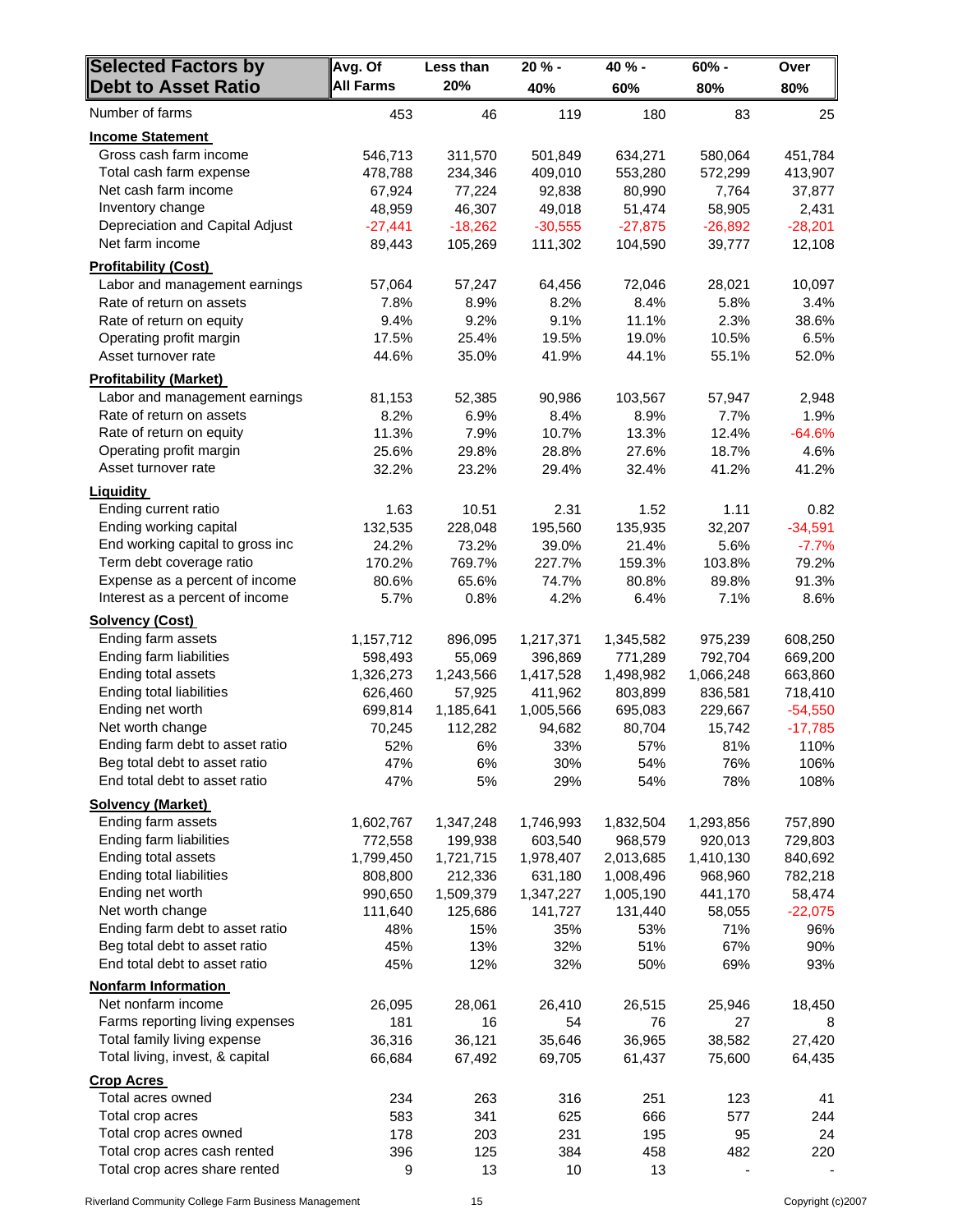| Selected Factors by Size of      | Avg. Of          |           |          | Less than \$50,001 - \$100,001 - | $$250,001 -$ | $$500,001 -$ | Over        |
|----------------------------------|------------------|-----------|----------|----------------------------------|--------------|--------------|-------------|
| <b>Farm (Gross Farm Income)</b>  | <b>All Farms</b> | \$50,000  | 100,000  | 250,000                          | 500,000      | 1,000,000    | \$1,000,000 |
| Number of farms                  | 453              | 18        | 34       | 122                              | 135          | 95           | 49          |
| <b>Income Statement</b>          |                  |           |          |                                  |              |              |             |
| Gross cash farm income           | 546,713          | 26,696    | 74,616   | 169,816                          | 362,896      | 719,481      | 2,175,185   |
| Total cash farm expense          | 478,788          | 37,174    | 63,506   | 141,040                          | 304,086      | 610,387      | 1,996,274   |
| Net cash farm income             | 67,924           | $-10,478$ | 11,110   | 28,776                           | 58,810       | 109,094      | 178,911     |
| Inventory change                 | 48,959           | 3,885     | 8,161    | 17,431                           | 42,890       | 56,791       | 173,864     |
| Depreciation and capital adjust  | $-27,441$        | $-5,207$  | $-6,977$ | $-13,964$                        | $-22,089$    | $-41,642$    | $-70,570$   |
| Net farm income                  | 89,443           | $-11,801$ | 12,293   | 32,243                           | 79,610       | 124,242      | 282,205     |
| <b>Profitability (cost)</b>      |                  |           |          |                                  |              |              |             |
| Labor and management earnings    | 57,064           | $-18,328$ | 3,615    | 17,031                           | 52,996       | 75,411       | 197,161     |
| Rate of return on assets         | 7.8%             | $-7.7%$   | 2.4%     | 5.1%                             | 8.5%         | 7.7%         | 9.5%        |
| Rate of return on equity         | 9.4%             | $-22.3%$  | $-1.8%$  | 3.4%                             | 10.4%        | 8.9%         | 13.2%       |
| Operating profit margin          | 17.5%            | $-75.0%$  | 9.4%     | 16.5%                            | 20.2%        | 17.0%        | 17.4%       |
| Asset turnover rate              | 44.6%            | 10.2%     | 25.7%    | 30.7%                            | 41.9%        | 45.5%        | 54.6%       |
| <b>Profitability (market)</b>    |                  |           |          |                                  |              |              |             |
| Labor and management earnings    | 81,153           | $-20,573$ | 21,458   | 38,410                           | 79,360       | 106,547      | 222,072     |
| Rate of return on assets         | 8.2%             | $-4.9%$   | 6.9%     | 7.3%                             | 9.1%         | 8.0%         | 8.8%        |
| Rate of return on equity         | 11.3%            | $-12.5%$  | 8.6%     | 9.2%                             | 12.3%        | 10.9%        | 13.1%       |
| Operating profit margin          | 25.6%            | $-67.2%$  | 41.5%    | 36.8%                            | 32.0%        | 23.9%        | 20.1%       |
| Asset turnover rate              | 32.2%            | 7.4%      | 16.7%    | 19.8%                            | 28.3%        | 33.4%        | 43.8%       |
| <b>Liquidity</b>                 |                  |           |          |                                  |              |              |             |
| Ending current ratio             | 1.63             | 1.89      | 1.84     | 1.76                             | 1.57         | 1.59         | 1.65        |
| Ending working capital           | 132,535          | 17,498    | 26,697   | 56,197                           | 87,050       | 185,398      | 461,129     |
| End working capital to gross inc | 24.2%            | 65.5%     | 35.8%    | 33.1%                            | 24.0%        | 25.8%        | 21.2%       |
| Term debt coverage ratio         | 170.2%           | 84.5%     | 170.3%   | 134.5%                           | 167.0%       | 171.3%       | 193.8%      |
| Expense as a percent of income   | 80.6%            | 123.0%    | 76.8%    | 75.6%                            | 75.0%        | 79.1%        | 85.1%       |
| Interest as a percent of income  | 5.7%             | 21.6%     | 11.6%    | 10.2%                            | 6.9%         | 5.8%         | 4.1%        |
| Solvency (cost)                  |                  |           |          |                                  |              |              |             |
| Ending farm assets               | 1,157,712        | 252,472   | 321,472  | 561,170                          | 921,100      | 1,648,073    | 3,256,951   |
| Ending farm liabilities          | 598,493          | 143,556   | 185,452  | 305,989                          | 460,437      | 805,144      | 1,760,194   |
| Ending total assets              | 1,326,273        | 347,413   | 449,469  | 740,068                          | 1,098,010    | 1,828,149    | 3,409,647   |
| Ending total liabilities         | 626,460          | 187,092   | 216,276  | 338,051                          | 491,701      | 826,233      | 1,774,519   |
| Ending net worth                 | 699,814          | 160,321   | 233,193  | 402,018                          | 606,310      | 1,001,916    | 1,635,128   |
| Net worth change                 | 70,245           | 4,159     | 12,285   | 32,463                           | 63,738       | 85,694       | 216,779     |
| Ending farm debt to asset ratio  | 52%              | 57%       | 58%      | 55%                              | 50%          | 49%          | 54%         |
| Beg total debt to asset ratio    | 47%              | 48%       | 44%      | 46%                              | 46%          | 44%          | 51%         |
| End total debt to asset ratio    | 47%              | 54%       | 48%      | 46%                              | 45%          | 45%          | 52%         |
| Solvency (market)                |                  |           |          |                                  |              |              |             |
| Ending farm assets               | 1,602,767        | 344,021   | 499,573  | 882,893                          | 1,370,079    | 2,239,960    | 4,028,691   |
| Ending farm liabilities          | 772,558          | 164,892   | 231,659  | 397,797                          | 607,326      | 1,078,196    | 2,166,846   |
| Ending total assets              | 1,799,450        | 479,321   | 653,918  | 1,084,705                        | 1,581,993    | 2,451,259    | 4,194,229   |
| Ending total liabilities         | 808,800          | 213,624   | 267,931  | 436,097                          | 650,252      | 1,109,131    | 2,185,226   |
| Ending net worth                 | 990,650          | 265,697   | 385,987  | 648,608                          | 931,741      | 1,342,127    | 2,009,003   |
| Net worth change                 | 111,640          | 9,351     | 38,143   | 68,507                           | 108,029      | 140,188      | 262,208     |
| Ending farm debt to asset ratio  | 48%              | 48%       | 46%      | 45%                              | 44%          | 48%          | 54%         |
| Beg total debt to asset ratio    | 45%              | 40%       | 38%      | 41%                              | 42%          | 44%          | 52%         |
| End total debt to asset ratio    | 45%              | 45%       | 41%      | 40%                              | 41%          | 45%          | 52%         |
| <b>Nonfarm Information</b>       |                  |           |          |                                  |              |              |             |
| Net nonfarm income               | 26,095           | 52,190    | 41,177   | 30,250                           | 28,264       | 15,598       | 10,075      |
| Farms reporting living expenses  | 181              | 7         | 21       | 52                               | 49           | 37           | 15          |
| Total family living expense      | 36,316           | 25,722    | 31,063   | 31,721                           | 40,938       | 38,565       | 43,899      |
| Total living, invest, & capital  | 66,684           | 59,103    | 55,349   | 54,386                           | 72,659       | 75,685       | 87,004      |
| <b>Crop Acres</b>                |                  |           |          |                                  |              |              |             |
| Total acres owned                | 234              | 58        | 112      | 171                              | 228          | 346          | 343         |
| Total crop acres                 | 583              | 55        | 128      | 249                              | 534          | 970          | 1,305       |
| Total crop acres owned           | 178              | 23        | 66       | 109                              | 173          | 291          | 276         |
| Total crop acres cash rented     | 396              | 32        | 62       | 130                              | 357          | 656          | 1,025       |
| Total crop acres share rented    | 9                |           |          | 9                                | 4            | 24           | 4           |
|                                  |                  |           |          |                                  |              |              |             |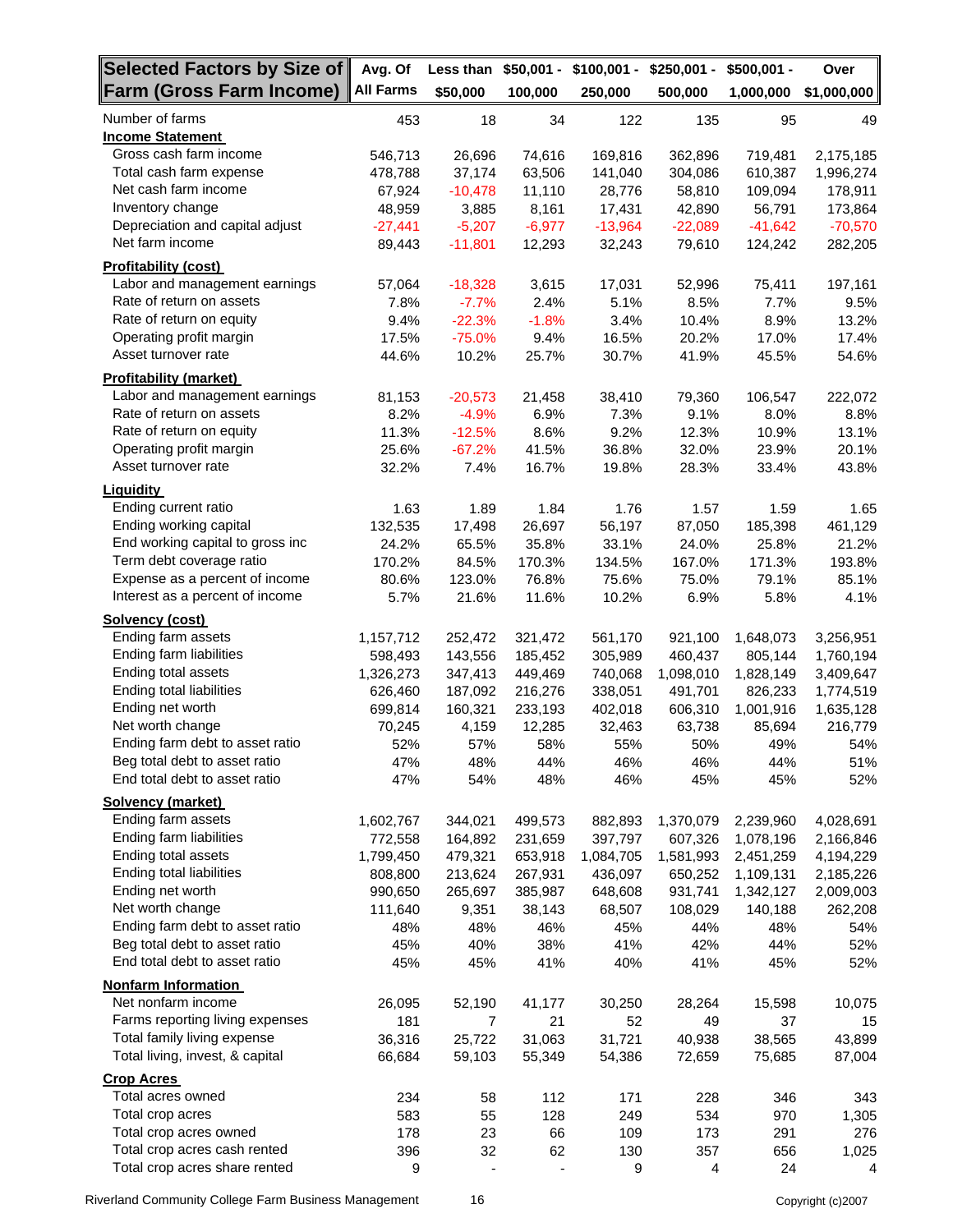| <b>Selected Factors by</b>       | Avg. Of          | <b>Under</b> | Age 31    | <b>Age 41</b> | <b>Age 51</b> | Over      |
|----------------------------------|------------------|--------------|-----------|---------------|---------------|-----------|
| <b>Age of Operator</b>           | <b>All Farms</b> | Age 31       | to 40     | to 50         | to 60         | Age 60    |
| Number of farms                  | 453              | 43           | 94        | 136           | 126           | 54        |
| <b>Income Statement</b>          |                  |              |           |               |               |           |
| Gross cash farm income           | 546,713          | 184,746      | 421,546   | 745,904       | 554,604       | 532,747   |
| Total cash farm expense          | 478,788          | 162,008      | 362,544   | 678,782       | 472,935       | 443,362   |
| Net cash farm income             | 67,924           | 22,738       | 59,002    | 67,122        | 81,670        | 89,385    |
| Inventory change                 | 48,959           | 24,580       | 28,399    | 96,460        | 27,245        | 35,197    |
| Depreciation and capital adjust  | $-27,441$        | $-9,662$     | $-23,929$ | $-36,283$     | $-25,353$     | $-30,313$ |
| Net farm income                  | 89,443           | 37,657       | 63,472    | 127,299       | 83,562        | 94,269    |
| <b>Profitability (Cost)</b>      |                  |              |           |               |               |           |
| Labor and management earnings    | 57,064           | 31,671       | 44,755    | 85,067        | 46,479        | 52,888    |
| Rate of return on assets         | 7.8%             | 10.0%        | 7.8%      | 9.0%          | 6.6%          | 6.6%      |
| Rate of return on equity         | 9.4%             | 20.3%        | 10.4%     | 11.7%         | 6.8%          | 6.5%      |
| Operating profit margin          | 17.5%            | 19.7%        | 16.9%     | 19.2%         | 16.2%         | 15.2%     |
| Asset turnover rate              | 44.6%            | 50.9%        | 45.9%     | 46.9%         | 40.8%         | 43.3%     |
| <b>Profitability (Market)</b>    |                  |              |           |               |               |           |
| Labor and management earnings    | 81,153           | 44,691       | 67,473    | 105,690       | 69,242        | 99,997    |
| Rate of return on assets         | 8.2%             | 12.5%        | 9.0%      | 8.6%          | 7.2%          | 8.1%      |
| Rate of return on equity         | 11.3%            | 26.7%        | 14.4%     | 12.0%         | 8.9%          | 10.8%     |
| Operating profit margin          | 25.6%            | 28.2%        | 25.0%     | 25.1%         | 25.2%         | 28.3%     |
| Asset turnover rate              | 32.2%            | 44.2%        | 36.1%     | 34.3%         | 28.4%         | 28.7%     |
| <b>Liquidity</b>                 |                  |              |           |               |               |           |
| Ending current ratio             | 1.63             | 1.16         | 1.42      | 1.64          | 1.78          | 1.76      |
| Ending working capital           | 132,535          | 15,065       | 68,647    | 197,775       | 137,596       | 161,175   |
| End working capital to gross inc | 24.2%            | 8.2%         | 16.3%     | 26.5%         | 24.8%         | 30.3%     |
| Term debt coverage ratio         | 170.2%           | 151.6%       | 161.8%    | 195.7%        | 142.7%        | 178.5%    |
| Expense as a percent of income   | 80.6%            | 77.6%        | 80.8%     | 80.7%         | 81.6%         | 78.6%     |
| Interest as a percent of income  | 5.7%             | 7.4%         | 6.7%      | 5.2%          | 5.7%          | 6.1%      |
| <b>Solvency (Cost)</b>           |                  |              |           |               |               |           |
| Ending farm assets               | 1,157,712        | 401,949      | 836,154   | 1,529,369     | 1,203,162     | 1,277,194 |
| Ending farm liabilities          | 598,493          | 295,189      | 528,749   | 786,437       | 563,046       | 570,785   |
| Ending total assets              | 1,326,273        | 491,746      | 965,018   | 1,700,191     | 1,383,593     | 1,544,193 |
| Ending total liabilities         | 626,460          | 345,987      | 575,283   | 818,057       | 575,902       | 574,312   |
| Ending net worth                 | 699,814          | 145,758      | 389,736   | 882,134       | 807,691       | 969,880   |
| Net worth change                 | 70,245           | 36,107       | 41,497    | 97,550        | 65,555        | 89,643    |
| Ending farm debt to asset ratio  | 52%              | 73%          | 63%       | 51%           | 47%           | 45%       |
| Beg total debt to asset ratio    | 47%              | 71%          | 60%       | 47%           | 42%           | 37%       |
| End total debt to asset ratio    | 47%              | 70%          | 60%       | 48%           | 42%           | 37%       |
| <b>Solvency (Market)</b>         |                  |              |           |               |               |           |
| Ending farm assets               | 1,602,767        | 464,484      | 1,070,718 | 2,076,825     | 1,732,711     | 1,938,212 |
| Ending farm liabilities          | 772,558          | 316,727      | 626,740   | 1,014,728     | 749,216       | 833,921   |
| Ending total assets              | 1,799,450        | 569,926      | 1,230,270 | 2,285,423     | 1,937,195     | 2,223,973 |
| Ending total liabilities         | 808,800          | 371,262      | 678,377   | 1,057,386     | 768,496       | 852,215   |
| Ending net worth                 | 990,650          | 198,664      | 551,893   | 1,228,037     | 1,168,698     | 1,371,759 |
| Net worth change                 | 111,640          | 46,950       | 73,747    | 141,381       | 110,704       | 156,394   |
| Ending farm debt to asset ratio  | 48%              | 68%          | 59%       | 49%           | 43%           | 43%       |
| Beg total debt to asset ratio    | 45%              | 65%          | 56%       | 46%           | 40%           | 39%       |
| End total debt to asset ratio    | 45%              | 65%          | 55%       | 46%           | 40%           | 38%       |
| <b>Nonfarm Information</b>       |                  |              |           |               |               |           |
| Net nonfarm income               | 26,095           | 20,683       | 37,889    | 25,245        | 21,707        | 22,254    |
| Farms reporting living expenses  | 181              | 15           | 46        | 58            | 39            | 23        |
| Total family living expense      | 36,316           | 20,522       | 37,307    | 41,362        | 33,937        | 35,945    |
| Total living, invest, & capital  | 66,684           | 44,830       | 67,543    | 77,763        | 53,134        | 74,256    |
| <b>Crop Acres</b>                |                  |              |           |               |               |           |
| Total acres owned                | 234              | 44           | 114       | 286           | 276           | 366       |
| Total crop acres                 | 583              | 240          | 468       | 774           | 546           | 656       |
| Total crop acres owned           | 178              | 22           | 93        | 233           | 210           | 235       |
| Total crop acres cash rented     | 396              | 215          | 360       | 537           | 324           | 413       |
| Total crop acres share rented    | 9                | 3            | 15        | 4             | 12            | 8         |

Riverland Community College Farm Business Management 17 17 19 17 Copyright (c)2007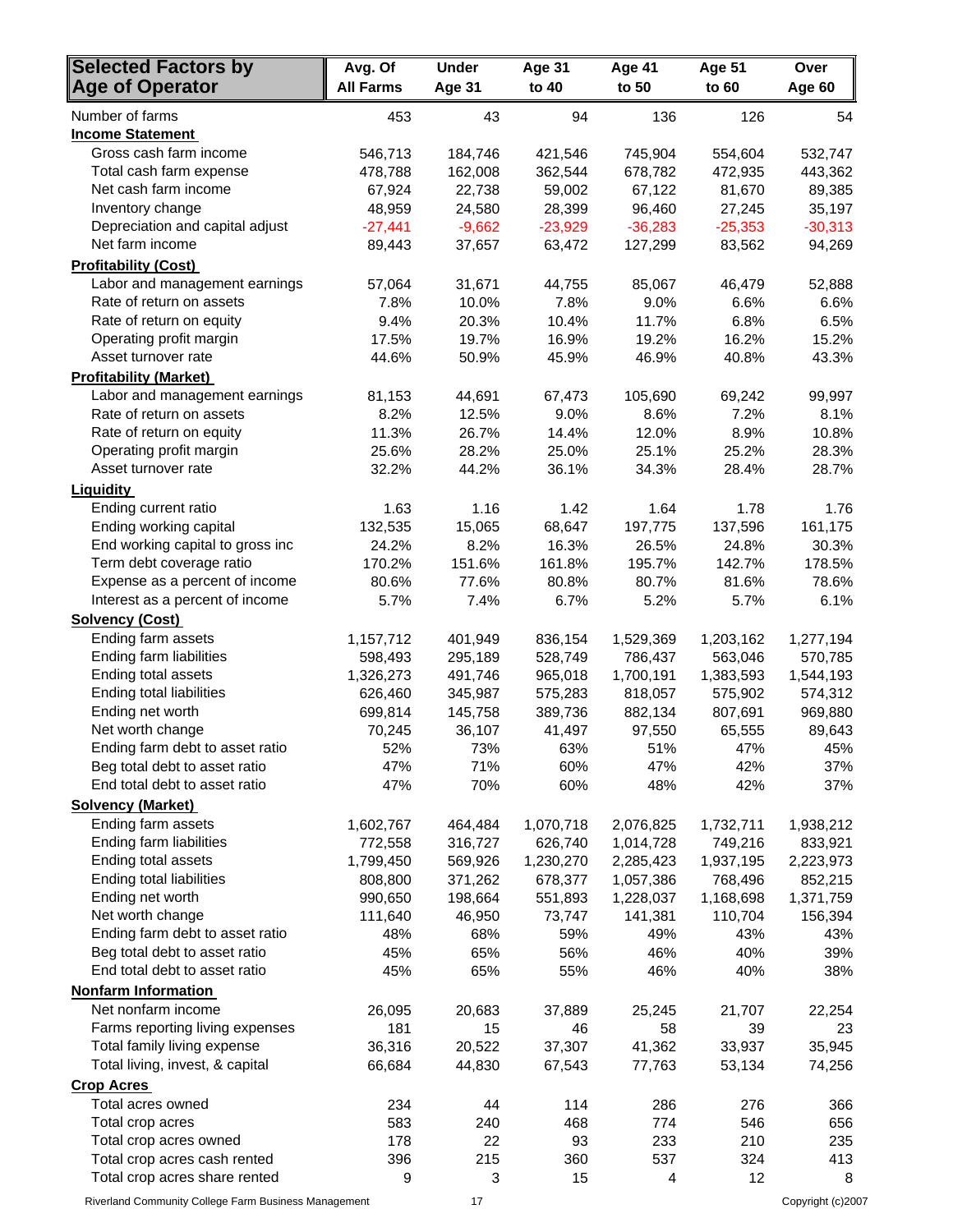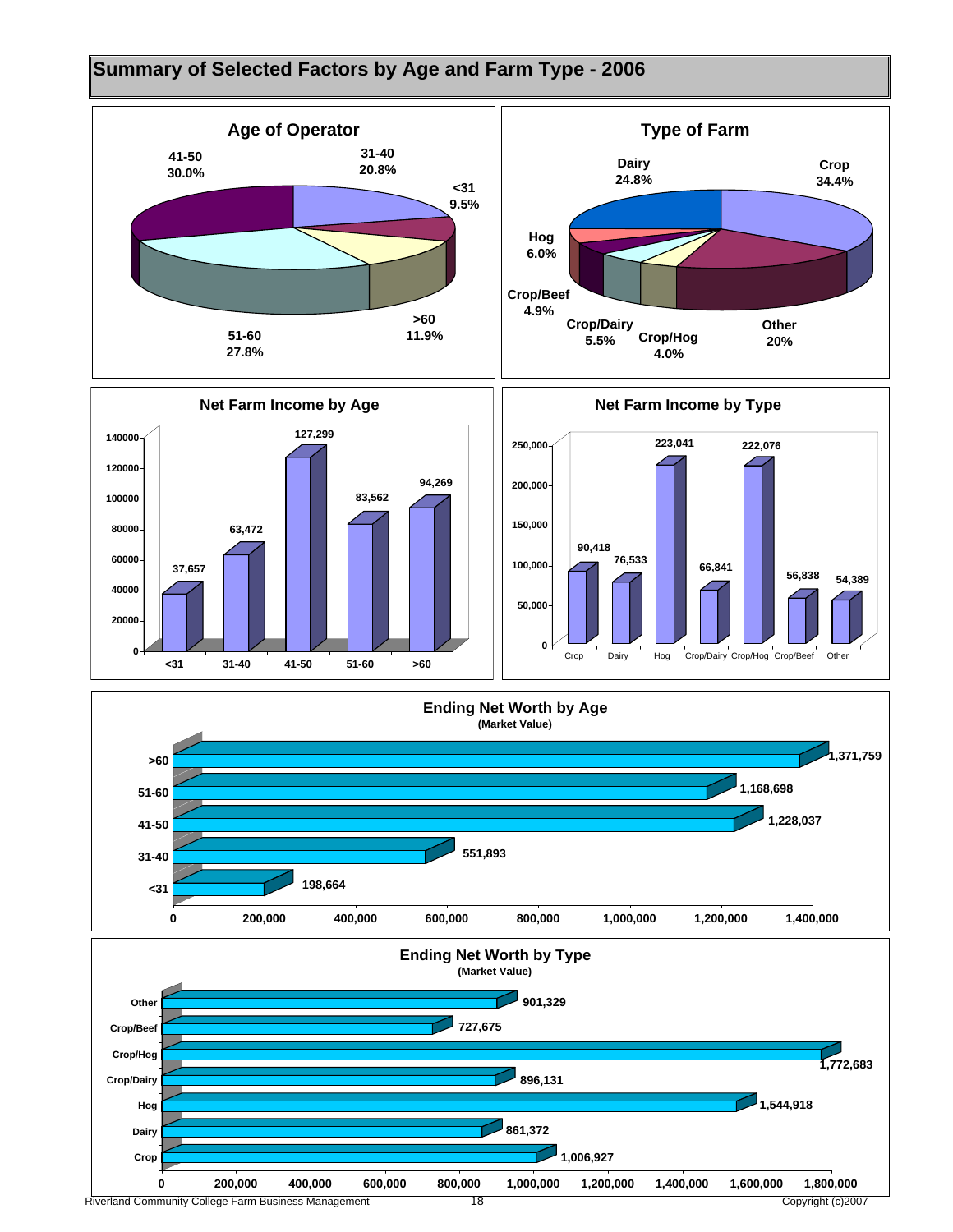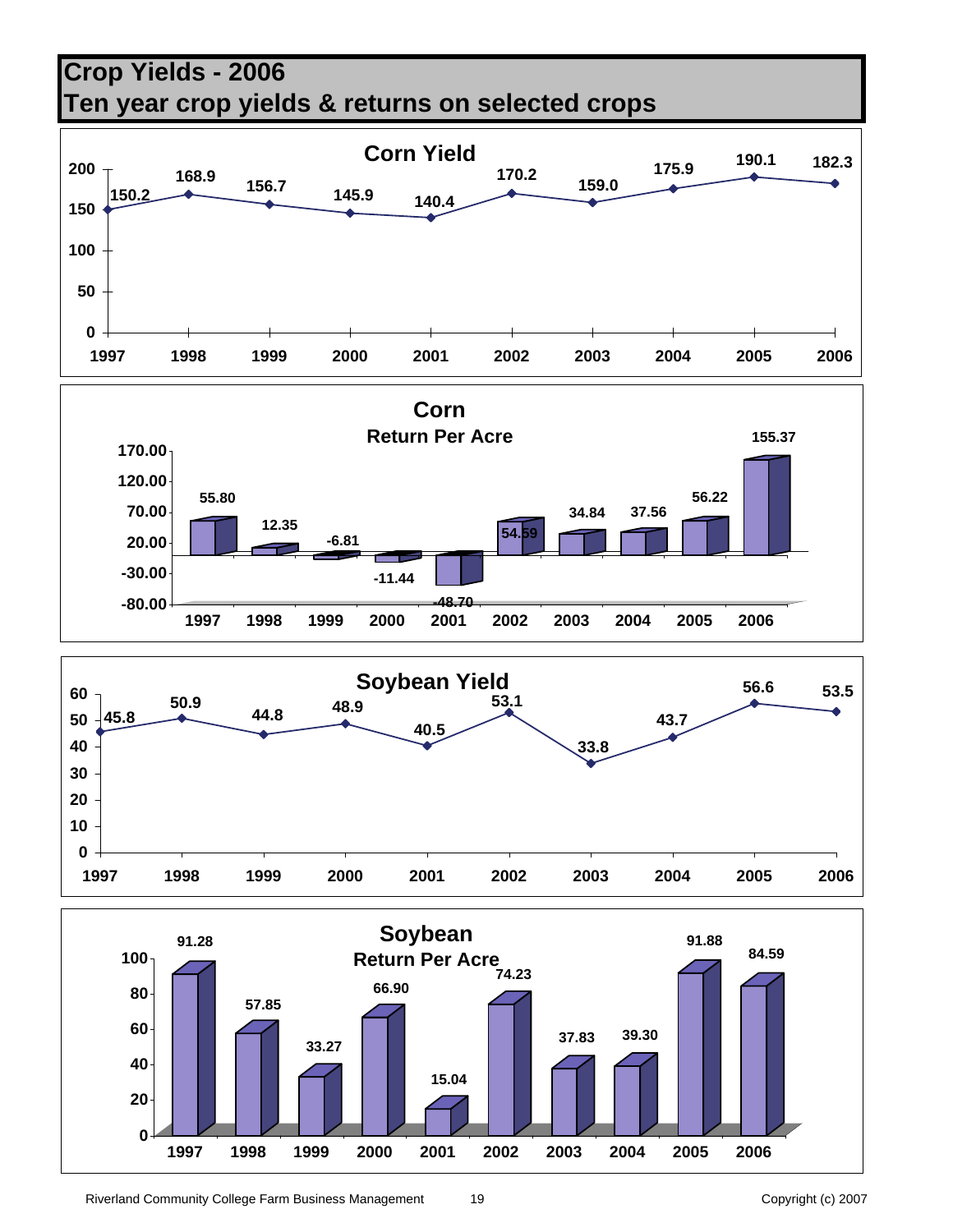



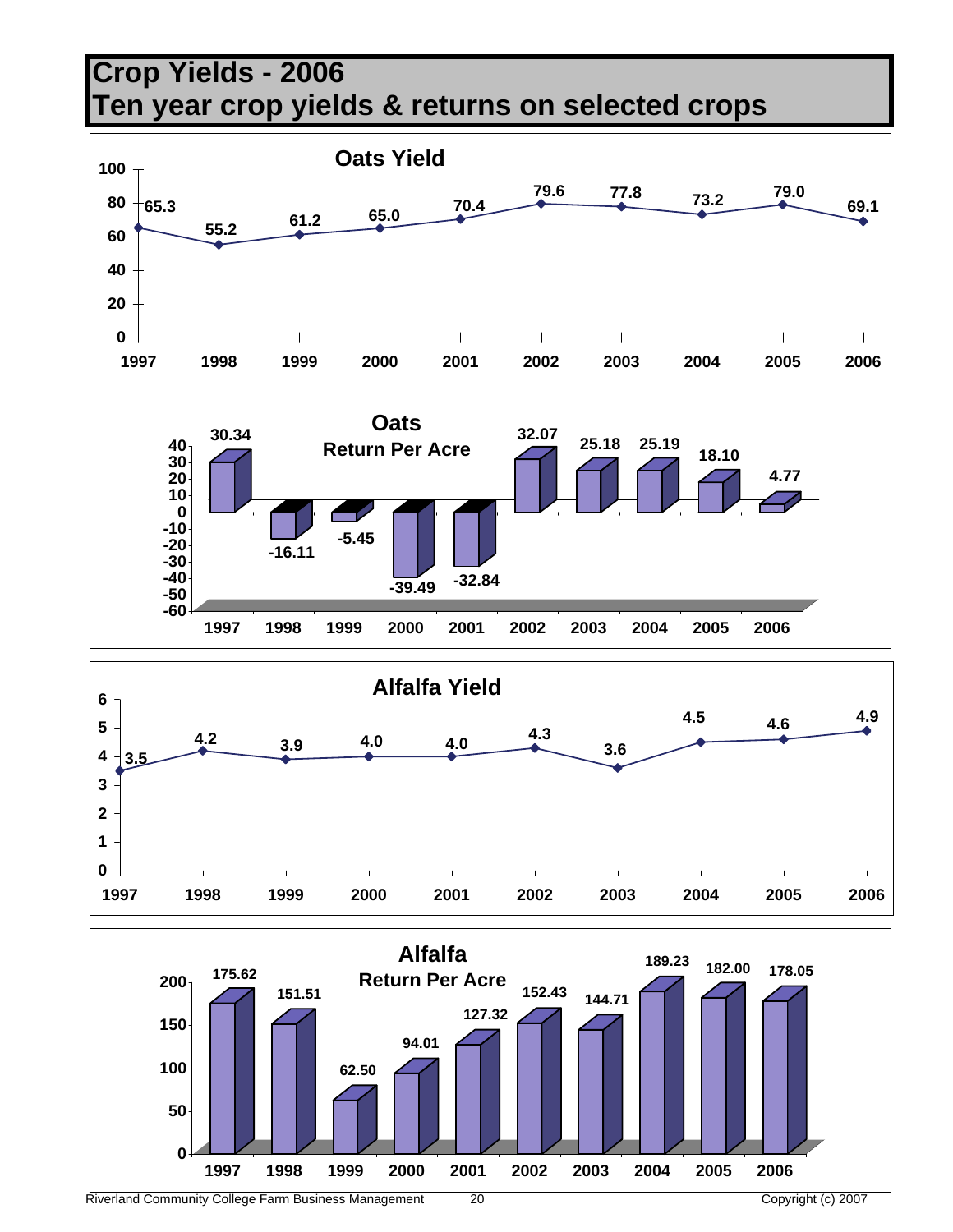| Corn - 2006                        |                            | <b>Corn on Owned Land</b> |        | <b>Corn on Cash Rent</b> | Corn on<br><b>Share Rent</b> |        |                  |
|------------------------------------|----------------------------|---------------------------|--------|--------------------------|------------------------------|--------|------------------|
|                                    | Avg. Of                    |                           |        | Avg. Of                  |                              |        | Avg. Of          |
|                                    | All Farms Low 20% High 20% |                           |        |                          | All Farms Low 20% High 20%   |        | <b>All Farms</b> |
| Number of fields                   | 256                        | 47                        | 54     | 472                      | 91                           | 104    | 13               |
| Number of farms                    | 218                        | 43                        | 44     | 272                      | 54                           | 55     | 12               |
| Acres                              | 125.65                     | 99.55                     | 133.75 | 169.34                   | 163.57                       | 150.48 | 121.78           |
| Yield per acre (bu.)               | 182.28                     | 160.90                    | 198.58 | 178.41                   | 162.57                       | 191.05 | 175.05           |
| Operators share of yield %         | 100.00                     | 100.00                    | 100.00 | 100.00                   | 100.00                       | 100.00 | 53.38            |
| Value per bu.                      | 2.97                       | 2.75                      | 3.09   | 2.95                     | 2.71                         | 3.09   | 2.89             |
| Other product return per acre      | 0.12                       | $\blacksquare$            | 0.55   |                          |                              |        |                  |
| Total product return per acre      | 540.82                     | 442.46                    | 614.23 | 526.6                    | 440.85                       | 589.45 | 269.66           |
| Miscellaneous income per acre      | 5.35                       | 2.28                      | 9.96   | 6.51                     | 4.28                         | 9.96   | 0.20             |
| Gross return per acre              | 546.17                     | 444.74                    | 624.19 | 533.11                   | 445.13                       | 599.41 | 269.86           |
| <b>Direct Expenses</b>             |                            |                           |        |                          |                              |        |                  |
| Seed                               | 52.62                      | 50.81                     | 52.95  | 52.57                    | 54.37                        | 50.46  | 31.51            |
| Fertilizer                         | 73.05                      | 82.77                     | 64.96  | 76.41                    | 81.43                        | 67.89  | 46.01            |
| Crop chemicals                     | 29.03                      | 30.60                     | 25.78  | 29.76                    | 29.56                        | 26.78  | 15.46            |
| Crop insurance                     | 11.17                      | 12.91                     | 12.15  | 11.97                    | 13.31                        | 12.49  | 6.55             |
| Drying fuel                        | 17.64                      | 19.18                     | 14.62  | 17.67                    | 20.25                        | 13.61  | 13.77            |
| Fuel & oil                         | 21.35                      | 20.66                     | 21.10  | 20.26                    | 21.79                        | 21.22  | 21.11            |
| Repairs                            | 26.78                      | 30.07                     | 22.48  | 24.61                    | 27.33                        | 20.63  | 32.02            |
| Custom hire                        | 10.10                      | 17.30                     | 5.09   | 10.13                    | 8.21                         | 6.80   | 5.66             |
| Hired labor                        | 0.20                       | 0.64                      |        | 0.31                     | 0.31                         | 0.03   | 1.62             |
| Land rent                          |                            |                           |        | 118.83                   | 117.93                       | 119.54 |                  |
| Machinery leases                   | 0.69                       | 0.44                      | 0.86   | 1.57                     | 0.94                         | 1.14   |                  |
| Hauling and trucking               | 2.03                       | 4.54                      | 1.15   | 2.01                     | 1.72                         | 1.74   |                  |
| Marketing                          | 4.01                       | 10.38                     | 1.96   | 4.09                     | 7.4                          | 2.43   | 8.61             |
| Operating interest                 | 9.54                       | 15.26                     | 5.6    | 11.99                    | 16.76                        | 7.41   | 8.71             |
| Miscellaneous                      | 1.77                       | 1.68                      | 1.39   | 1.54                     | 1.96                         | 0.92   | 0.51             |
| Total direct expenses per acre     | 259.99                     | 297.23                    | 230.08 | 383.73                   | 403.27                       | 353.09 | 191.53           |
| Return over direct exp per acre    | 286.18                     | 147.51                    | 394.11 | 149.38                   | 41.85                        | 246.32 | 78.33            |
| <b>Overhead Expenses</b>           |                            |                           |        |                          |                              |        |                  |
| Custom hire                        | 1.65                       | 1.76                      | 2.42   | 1.93                     | 1.91                         | 2.55   | 1.47             |
| Hired labor                        | 9.36                       | 3.88                      | 8.83   | 6.81                     | 8.29                         | 6.09   | 6.48             |
| Machinery leases                   | 1.58                       | 2.17                      | 2.56   | 2.54                     | 1.37                         | 3.73   | 1.12             |
| <b>Building leases</b>             | 1.41                       | 0.54                      | 0.39   | 1.71                     | 0.08                         | 0.53   | 4.15             |
| RE & pers. property taxes          | 17.18                      | 17.08                     | 16.44  |                          |                              |        |                  |
| Farm insurance                     | 5.46                       | 6.22                      | 4.86   | 4.68                     | 4.77                         | 4.75   |                  |
| <b>Utilities</b>                   | 4.17                       | 4.51                      | 4.15   | 3.20                     | 3.11                         | 3.51   | 4.38             |
| Dues & professional fees           | 1.44                       | 1.80                      | 1.37   | 1.53                     | 1.81                         | 1.72   | 0.50             |
| Interest                           | 51.21                      | 58.27                     | 51.94  | 7.87                     | 8.53                         | 4.92   | 10.23            |
| Mach & bldg depreciation           | 32.22                      | 27.01                     | 34.10  | 27.57                    | 27.81                        | 29.65  | 24.90            |
| Miscellaneous                      | 5.15                       | 4.90                      | 4.68   | 4.29                     | 4.70                         | 3.82   | 3.40             |
| Total overhead expenses per acre   | 130.82                     | 128.12                    | 131.75 | 62.12                    | 62.38                        | 61.26  | 56.63            |
| Total dir & ovhd expenses per acre | 390.80                     | 425.35                    | 361.84 | 445.85                   | 465.65                       | 414.35 | 248.16           |
| Net return per acre                | 155.37                     | 19.39                     | 262.36 | 87.26                    | $-20.52$                     | 185.05 | 21.71            |
| Government payments                | 33.96                      | 34.29                     | 30.31  | 33.04                    | 33.54                        | 31.50  | 20.79            |
| Net return with govt pmts          | 189.33                     | 53.68                     | 292.66 | 120.30                   | 13.02                        | 216.56 | 42.49            |
| Labor & management charge          | 36.22                      | 36.52                     | 33.89  | 33.29                    | 35.97                        | 30.53  | 38.29            |
| Net return over lbr & mgt          | 153.11                     | 17.17                     | 258.78 | 87.01                    | $-22.96$                     | 186.03 | 4.20             |
| <b>Cost of Production</b>          |                            |                           |        |                          |                              |        |                  |
| Total direct expense per bu.       | 1.43                       | 1.85                      | 1.16   | 2.15                     | 2.48                         | 1.85   | 2.05             |
| Total dir & ovhd exp per bu.       | 2.14                       | 2.64                      | 1.82   | 2.50                     | 2.86                         | 2.17   | 2.66             |
| Less govt & other income           | 1.93                       | 2.42                      | 1.62   | 2.28                     | 2.63                         | 1.95   | 2.43             |
| With labor & management            | 2.13                       | 2.64                      | 1.79   | 2.46                     | 2.85                         | 2.11   | 2.84             |
| Machinery cost per acre            | 94.71                      | 101.25                    | 85.23  | 91.35                    | 92.29                        | 85.16  | 91.60            |
| Est. labor hours per acre          | 2.97                       | 3.23                      | 3.25   | 2.48                     | 2.68                         | 2.59   | 2.32             |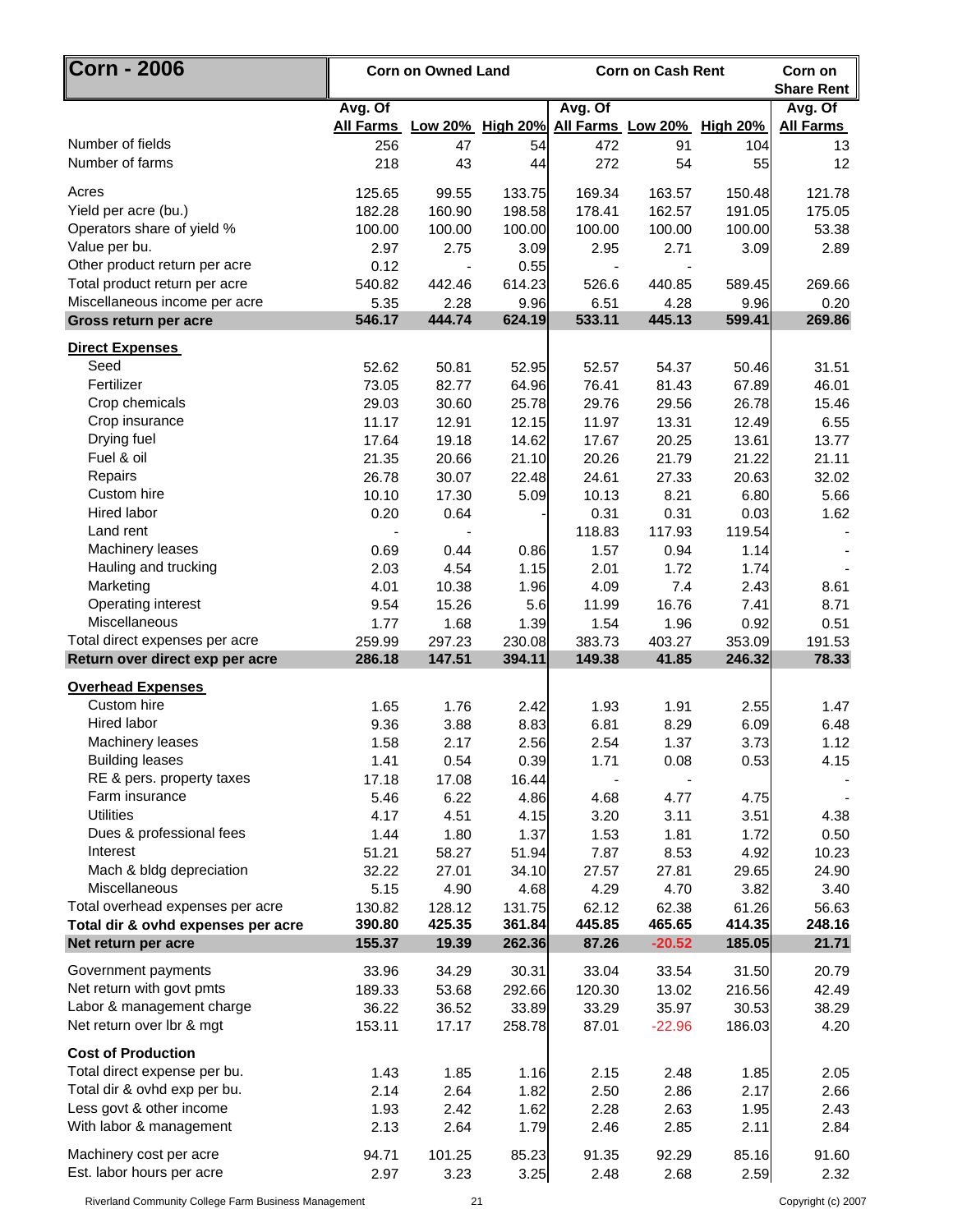| Soybeans - 2006                                                |                              | <b>Soybeans on Owned Land</b> |                | <b>Soybeans on Cash Rent</b>                   | Soybeans on<br><b>Share Rent</b> |                 |                             |
|----------------------------------------------------------------|------------------------------|-------------------------------|----------------|------------------------------------------------|----------------------------------|-----------------|-----------------------------|
|                                                                | Avg. Of<br>All Farms Low 20% |                               |                | Avg. Of<br>High 20% All Farms Low 20% High 20% |                                  |                 | Avg. Of<br><b>All Farms</b> |
| Number of fields                                               | 200                          | 36                            | 43             | 395                                            | 75                               | 65              | 13                          |
| Number of farms                                                | 176                          | 35                            | 36             | 231                                            | 46                               | 47              | 13                          |
| Acres                                                          | 111.05                       | 92.90                         | 106.97         | 147.84                                         | 131.46                           | 136.32          | 137.51                      |
| Yield per acre (bu.)                                           | 53.45                        | 46.05                         | 59.63          | 51.68                                          | 45.86                            | 56.49           | 52.12                       |
| Operators share of yield %                                     | 100.00                       | 100.00                        | 100.00         | 100.00                                         | 100.00                           | 100.00          | 51.66                       |
| Value per bu.                                                  | 6.03                         | 5.65                          | 6.25           | 6.07                                           | 5.63                             | 6.30            | 5.80                        |
| Total product return per acre<br>Miscellaneous income per acre | 322.20<br>5.52               | 259.96<br>9.04                | 372.96<br>5.58 | 313.70<br>5.32                                 | 258.07<br>2.70                   | 355.63<br>17.07 | 156.28<br>0.49              |
| Gross return per acre                                          | 327.72                       | 269.01                        | 378.55         | 319.02                                         | 260.77                           | 372.71          | 156.77                      |
| <b>Direct Expenses</b>                                         |                              |                               |                |                                                |                                  |                 |                             |
| Seed                                                           | 32.66                        | 33.75                         | 29.82          | 30.99                                          | 27.06                            | 26.80           | 17.50                       |
| Fertilizer                                                     | 3.69                         | 2.12                          | 5.18           | 5.53                                           | 3.35                             | 3.18            |                             |
| Crop chemicals                                                 | 19.22                        | 20.25                         | 15.40          | 19.67                                          | 23.80                            | 14.69           |                             |
| Crop insurance                                                 | 13.49                        | 14.04                         | 14.97          | 13.87                                          | 14.41                            | 13.06           | 7.90                        |
| Fuel & oil                                                     | 17.09                        | 16.68                         | 16.61          | 16.20                                          | 15.23                            | 15.55           | 17.11                       |
| Repairs                                                        | 20.92                        | 23.16                         | 15.87          | 19.61                                          | 22.97                            | 15.37           | 25.52                       |
| Custom hire                                                    | 7.11                         | 16.09                         | 3.98           | 6.66                                           | 12.43                            | 8.46            | 4.56                        |
| Land rent                                                      |                              |                               |                | 118.95                                         | 115.00                           | 110.50          |                             |
| Hired labor                                                    | 0.14                         | 0.16                          |                |                                                |                                  |                 | 2.08                        |
| Machinery leases                                               | 0.74                         | 0.53                          | 2.08           | 1.07                                           | 1.47                             | 0.30            | 1.27                        |
| Hauling and trucking                                           | 1.03                         | 1.64                          | 0.10           | 1.10                                           | 3.00                             | 1.39            |                             |
| Marketing                                                      | 1.36                         | 2.56                          | 1.41           | 2.02                                           | 3.27                             | 1.37            | 3.14                        |
| Operating interest                                             | 7.80                         | 14.51                         | 4.33           | 10.32                                          | 15.60                            | 7.14            | 6.92                        |
| Miscellaneous                                                  | 1.80                         | 2.47                          | 2.20           | 1.35                                           | 1.33                             | 1.20            | 0.78                        |
| Total direct expenses per acre                                 | 127.04                       | 147.97                        | 111.96         | 247.36                                         | 258.92                           | 219.00          | 95.84                       |
| Return over direct exp per acre                                | 200.68                       | 121.03                        | 266.59         | 71.66                                          | 1.85                             | 153.70          | 60.93                       |
| <b>Overhead Expenses</b>                                       |                              |                               |                |                                                |                                  |                 |                             |
| Custom hire                                                    | 1.40                         | 2.13                          | 1.87           | 1.34                                           | 2.52                             | 0.76            | 0.92                        |
| Hired labor                                                    | 5.66                         | 4.99                          | 4.28           | 4.67                                           | 4.03                             | 4.49            | 4.38                        |
| Machinery leases                                               | 0.90                         | 0.64                          | 0.66           | 2.22                                           | 1.31                             | 2.73            | 0.76                        |
| <b>Building leases</b>                                         | 1.09                         | 1.47                          | 0.62           | 1.02                                           | 1.13                             | 0.35            |                             |
| RE & pers. property taxes                                      | 17.38                        | 19.41                         | 16.50          |                                                |                                  |                 |                             |
| Farm insurance                                                 | 4.51                         | 4.33                          | 4.16           | 3.75                                           | 3.72                             | 3.86            | 3.32                        |
| <b>Utilities</b>                                               | 3.20                         | 3.64                          | 2.59           | 2.65                                           | 2.22                             | 2.86            | 3.65                        |
| Dues & professional fees                                       | 1.36                         | 1.56                          | 1.07           | 1.28                                           | 1.30                             | 1.26            | 0.49                        |
| Interest                                                       | 49.46                        | 62.82                         | 40.41          | 6.53                                           | 6.79                             | 5.30            | 8.36                        |
| Mach & bldg depreciation<br>Miscellaneous                      | 26.97<br>4.15                | 22.21<br>4.97                 | 26.63<br>2.69  | 23.83                                          | 22.89                            | 25.36<br>3.62   | 18.97                       |
| Total overhead expenses per acre                               | 116.09                       | 128.16                        | 101.50         | 3.51<br>50.78                                  | 3.80<br>49.70                    | 50.58           | 2.78<br>43.63               |
| Total dir & ovhd expenses per acre                             | 243.13                       | 276.13                        | 213.45         | 298.14                                         | 308.62                           | 269.58          | 139.47                      |
| Net return per acre                                            | 84.59                        | $-7.13$                       | 165.10         | 20.89                                          | $-47.85$                         | 103.12          | 17.30                       |
|                                                                |                              |                               |                |                                                |                                  |                 |                             |
| Government payments                                            | 30.00                        | 27.07                         | 32.81          | 29.58                                          | 33.20                            | 27.74           | 18.27                       |
| Net return with govt pmts                                      | 114.59                       | 19.94                         | 197.90         | 50.47                                          | $-14.65$                         | 130.87          | 35.57                       |
| Labor & management charge                                      | 30.77                        | 32.16                         | 26.89          | 28.31                                          | 31.45                            | 29.25           | 31.36                       |
| Net return over lbr & mgt                                      | 83.81                        | $-12.22$                      | 171.01         | 22.15                                          | $-46.10$                         | 101.62          | 4.21                        |
| <b>Cost of Production</b>                                      |                              |                               |                |                                                |                                  |                 |                             |
| Total direct expense per bu.                                   | 2.38                         | 3.21                          | 1.88           | 4.79                                           | 5.65                             | 3.88            | 3.56                        |
| Total dir & ovhd exp per bu.                                   | 4.55                         | 6.00                          | 3.58           | 5.77                                           | 6.73                             | 4.77            | 5.18                        |
| Less govt & other income                                       | 3.88                         | 5.21                          | 2.94           | 5.09                                           | 5.95                             | 3.98            | 4.48                        |
| With labor & management                                        | 4.46                         | 5.91                          | 3.39           | 5.64                                           | 6.63                             | 4.50            | 5.65                        |
| Machinery cost per acre                                        | 75.86                        | 83.08                         | 66.77          | 73.04                                          | 80.79                            | 69.61           | 73.77                       |
| Est. labor hours per acre                                      | 2.20                         | 2.33                          | 2.15           | 1.98                                           | 2.13                             | 2.18            | 1.98                        |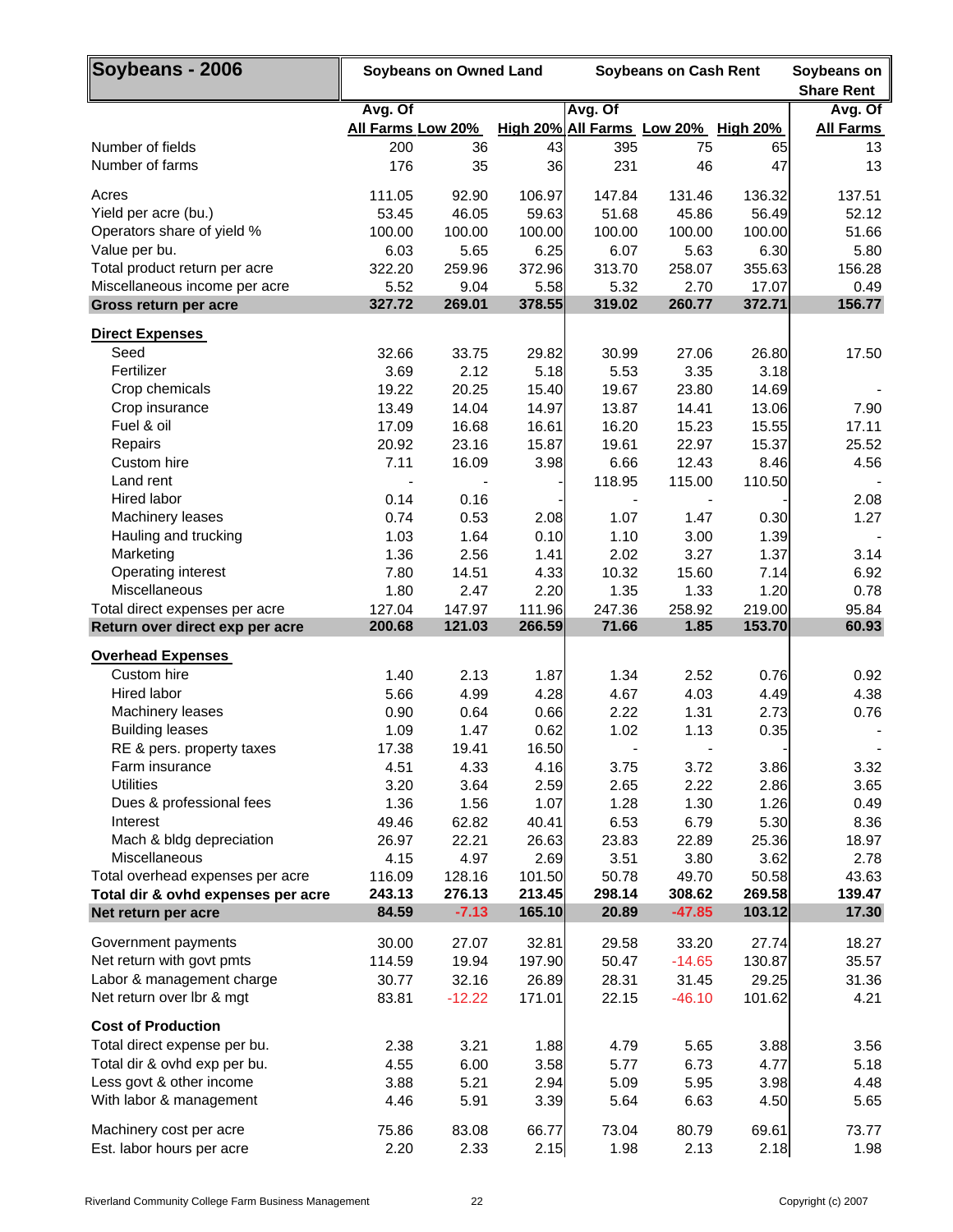| Corn Special Sorts - 2006                                         | Avg. Of          | Mold-            | Chisel/          | No               |                  | <b>Row Width</b> |                  |                  |
|-------------------------------------------------------------------|------------------|------------------|------------------|------------------|------------------|------------------|------------------|------------------|
| <b>All on Cash Rented Land</b>                                    | <b>All Farms</b> | board            | Reduced          | till             | $10 - 18$        | $19 - 25$        | $26 - 32$        | > 32             |
| Number of fields                                                  | 472              | 21               | 366              | 15               | 12               | 25               | 355              | 6                |
| Number of farms                                                   | 272              | 14               | 216              | 10               | $\mathbf 2$      | 9                | 219              | 6                |
| Acres                                                             | 169.34           | 124.50           | 177.61           | 109.38           | 119.63           | 142.72           | 183.17           | 59.47            |
| Yield per acre (bu.)                                              | 178.41           | 181.19           | 178.09           | 170.23           | 181.26           | 183.62           | 177.82           | 156.24           |
| Operators share of yield %                                        | 100.00           | 100.00           | 100.00           | 100.00           | 100.00           | 100.00           | 100.00           | 100.00           |
| Value per bu.                                                     | 3.00             | 3.00             | 3.00             | 3.00             | 3.00             | 3.00             | 3.00             | 3.00             |
| Total product return per acre                                     | 535.23           | 543.58           | 534.28           | 510.68           | 543.78           | 550.87           | 533.47           | 468.72           |
| Miscellaneous income per acre                                     | 6.51             | 3.47             | 7.17             | 7.15             | 0.18             | 2.02             | 7.40             |                  |
| Gross return per acre                                             | 541.74           | 547.05           | 541.45           | 517.83           | 543.96           | 552.89           | 540.87           | 468.72           |
| <b>Direct Expenses</b>                                            |                  |                  |                  |                  |                  |                  |                  |                  |
| Seed                                                              | 52.57            | 60.21            | 51.85            | 54.84            | 48.49            | 51.79            | 52.46            | 43.45            |
| Fertilizer                                                        | 76.41            | 71.85            | 75.14            | 80.71            | 77.45            | 99.26            | 74.59            | 67.05            |
| Crop chemicals                                                    | 29.76            | 19.93            | 30.46            | 24.95            | 34.20            | 37.46            | 29.58            | 27.00            |
| Crop insurance                                                    | 11.97            | 9.14             | 12.33            | 6.45             | 19.31            | 8.64             | 12.07            | 5.49             |
| Drying fuel                                                       | 17.67            | 15.13            | 17.80            | 19.19            | 17.60            | 15.14            | 17.83            | 12.50            |
| Fuel & oil                                                        | 20.26            | 23.95            | 20.27            | 13.61            | 16.07            | 19.59            | 20.29            | 25.06            |
| Repairs                                                           | 24.61            | 20.63            | 25.36            | 18.49            | 15.18            | 24.65            | 24.94            | 34.00            |
| Custom hire                                                       | 10.13            | 2.63             | 10.16            | 2.28             | 25.17            | 10.63            | 9.43             | 8.02             |
| <b>Hired labor</b>                                                | 0.31             | $\blacksquare$   | 0.36             | 0.59             |                  |                  |                  |                  |
| Land rent                                                         | 118.83           | 123.84           | 118.29           | 106.65           | 122.28           | 126.24           | 118.28           | 70.43            |
| Machinery leases                                                  | 1.57             | 1.00             | 1.76             |                  | 20.55            |                  | 1.35             |                  |
| Hauling and trucking                                              | 2.01             | 1.59             | 2.13             | 9.66             |                  |                  | 2.44             |                  |
| Marketing                                                         | 4.09             | 2.98             | 3.76             | 3.38             | 17.57            | 0.77             | 3.52             | 0.31             |
| Operating interest                                                | 11.99            | 5.78             | 11.95            | 7.24             | 9.14             | 9.98             | 11.85            | 10.31            |
| Miscellaneous                                                     | 1.54             | 1.27             | 1.51             | 0.52             | 5.64             | 2.12             | 1.74             | 3.05             |
| Total direct expenses per acre<br>Return over direct exp per acre | 383.73<br>158.01 | 359.94<br>187.11 | 383.14<br>158.31 | 348.58<br>169.26 | 428.66<br>115.30 | 406.26<br>146.63 | 380.37<br>160.50 | 306.66<br>162.06 |
|                                                                   |                  |                  |                  |                  |                  |                  |                  |                  |
| <b>Overhead Expenses</b><br>Custom hire                           |                  |                  |                  |                  |                  |                  |                  |                  |
| Hired labor                                                       | 1.93<br>6.81     | 0.86<br>11.36    | 1.98<br>6.71     | 0.27<br>6.04     | 0.00<br>2.66     | 1.31<br>6.66     | 1.95<br>6.82     | 5.17<br>4.97     |
| Machinery leases                                                  | 2.54             | 2.43             | 2.64             | 4.40             | $\blacksquare$   | 0.52             | 2.95             | 0.46             |
| <b>Building leases</b>                                            | 1.71             |                  | 1.99             |                  |                  | 1.34             | 1.95             | 0.43             |
| Farm insurance                                                    |                  |                  |                  |                  |                  |                  |                  |                  |
|                                                                   |                  | 0.05             |                  | 0.28             | 0.04             |                  |                  |                  |
|                                                                   | 4.68             | 4.83             | 4.65             | 4.14             | 8.29             | 4.54             | 4.47             | 7.40             |
| <b>Utilities</b>                                                  | 3.20             | 2.07             | 3.26             | 1.90             | 4.02             | 1.96             | 3.11             | 6.73             |
| Dues & professional fees<br>Interest                              | 1.53             | 2.04             | 1.38             | 2.94             | 0.05             | 2.33             | 1.37             | 0.55             |
|                                                                   | 7.87             | 6.86             | 7.85             | 9.47             | 0.23             | 7.47             | 8.06             | 6.75             |
| Mach & bldg depreciation<br>Miscellaneous                         | 27.57<br>4.29    | 30.08<br>3.75    | 28.00<br>4.28    | 19.13<br>7.20    | 25.70<br>1.10    | 39.86<br>2.18    | 27.33<br>4.43    | 24.17<br>2.73    |
| Total overhead expenses per acre                                  | 62.12            | 64.32            | 62.74            | 55.77            | 42.10            | 68.16            | 62.44            | 59.35            |
| Total dir & ovhd expenses per acre                                | 445.85           | 424.26           | 445.88           | 404.35           | 470.75           | 474.42           | 442.81           | 366.01           |
| Net return per acre                                               | 95.89            | 122.79           | 95.57            | 113.49           | 73.20            | 78.47            | 98.06            | 102.71           |
| Government payments                                               | 33.04            | 36.44            | 32.72            | 39.40            | 26.33            | 31.35            | 33.31            | 26.88            |
| Net return with govt pmts                                         | 128.93           | 159.23           | 128.29           | 152.89           | 99.53            | 109.82           | 131.37           | 129.59           |
| Labor & management charge                                         | 33.29            | 28.08            | 33.60            | 40.84            | 21.17            | 47.11            | 33.21            | 49.49            |
| Net return over lbr & mgt                                         | 95.64            | 131.15           | 94.68            | 112.05           | 78.36            | 62.71            | 98.17            | 80.10            |
| <b>Cost of Production</b>                                         |                  |                  |                  |                  |                  |                  |                  |                  |
| Total direct expense per bu.                                      | 2.15             | 1.99             | 2.15             | 2.05             | 2.36             | 2.21             | 2.14             | 1.96             |
| Total dir & ovhd exp per bu.                                      | 2.50             | 2.34             | 2.50             | 2.38             | 2.60             | 2.58             | 2.49             | 2.34             |
| Less govt & other income                                          | 2.28             | 2.12             | 2.28             | 2.10             | 2.45             | 2.40             | 2.26             | 2.17             |
| With labor & management                                           | 2.46             | 2.28             | 2.47             | 2.34             | 2.57             | 2.66             | 2.45             | 2.49             |
| Machinery cost per acre                                           | 91.35            | 82.25            | 92.69            | 62.71            | 96.05            | 91.22            | 91.43            | 98.95            |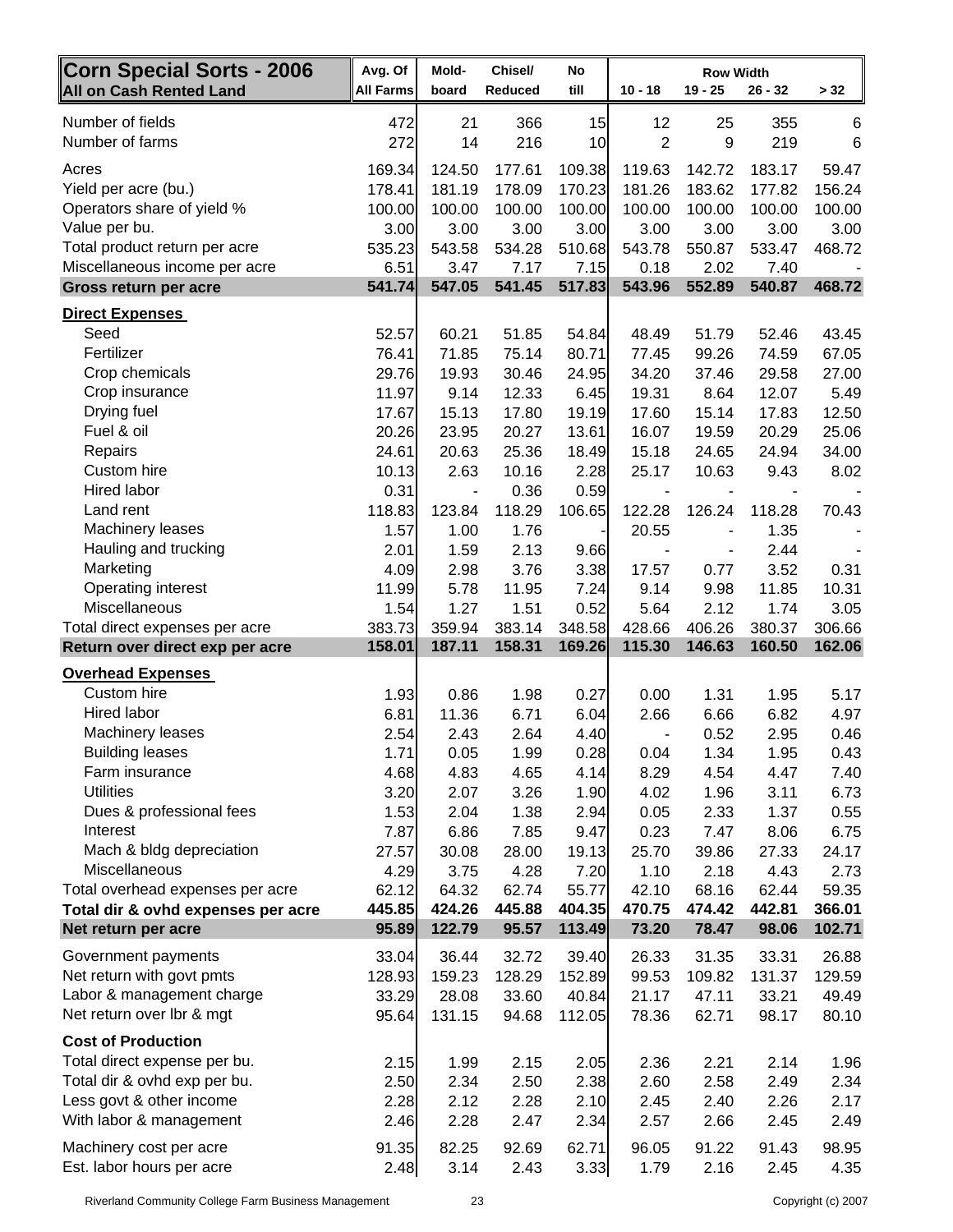| <b>Corn Special Sorts - 2006</b><br><b>All on Cash Rented Land</b> | Roundup<br>100% | No RR  | 100% Bt<br>w/Refuge | No Bt  | <b>Manure</b><br>Only | Manure &<br><b>Commercial</b> | No<br><b>Manure</b> |
|--------------------------------------------------------------------|-----------------|--------|---------------------|--------|-----------------------|-------------------------------|---------------------|
| Number of fields                                                   | 175             | 58     | 135                 | 46     | $\overline{7}$        | 141                           | 86                  |
| Number of farms                                                    | 85              | 35     | 77                  | 20     | $\overline{7}$        | 122                           | 51                  |
| Acres                                                              | 157.67          | 124.76 | 207.83              | 103.09 | 87.43                 | 224.74                        | 182.15              |
| Yield per acre (bu.)                                               | 184.03          | 166.40 | 181.36              | 169.68 | 191.11                | 177.39                        | 179.17              |
| Operators share of yield %                                         | 100.00          | 100.00 | 100.00              | 100.00 | 100.00                | 100.00                        | 100.00              |
| Value per bu.                                                      | 3.00            | 3.00   | 3.00                | 3.00   | 3.00                  | 3.00                          | 3.00                |
| Total product return per acre                                      | 552.08          | 499.20 | 544.07              | 509.05 | 573.34                | 532.17                        | 537.51              |
| Miscellaneous income per acre                                      | 5.95            | 7.63   | 11.04               | 3.41   | 9.14                  | 7.16                          | 4.95                |
| Gross return per acre                                              | 558.03          | 506.83 | 555.11              | 512.45 | 582.48                | 539.34                        | 542.45              |
| <b>Direct Expenses</b>                                             |                 |        |                     |        |                       |                               |                     |
| Seed                                                               | 57.65           | 46.33  | 56.70               | 42.94  | 57.18                 | 51.51                         | 53.44               |
| Fertilizer                                                         | 80.38           | 78.98  | 80.15               | 76.72  | 46.13                 | 71.25                         | 81.05               |
| Crop chemicals                                                     | 25.33           | 34.02  | 26.03               | 36.73  | 29.34                 | 29.62                         | 27.02               |
| Crop insurance                                                     | 11.20           | 11.97  | 12.45               | 11.98  | 17.09                 | 11.26                         | 11.83               |
| Drying fuel                                                        | 15.89           | 23.10  | 16.49               | 21.68  | 8.45                  | 16.70                         | 21.08               |
| Fuel & oil                                                         | 19.28           | 20.97  | 18.63               | 22.06  | 22.70                 | 21.37                         | 19.70               |
| Repairs                                                            | 20.66           | 26.66  | 19.29               | 25.93  | 19.64                 | 28.07                         | 20.19               |
| Custom hire                                                        | 11.86           | 5.91   | 11.18               | 4.26   | 18.00                 | 8.11                          | 6.04                |
| Hired labor                                                        | 0.62            | 0.02   | 0.60                | 0.02   |                       | 0.23                          | 1.01                |
| Land rent                                                          | 120.29          | 120.47 | 119.05              | 118.07 | 115.59                | 123.58                        | 115.78              |
| Machinery leases                                                   | 2.51            |        | 0.98                |        | 0.25                  | 0.58                          | 2.05                |
| Hauling and trucking                                               | 1.16            | 0.94   | 2.22                | 1.18   |                       | 2.86                          | 1.84                |
| Marketing                                                          | 3.25            | 2.34   | 5.18                | 1.03   | 1.17                  | 2.50                          | 1.40                |
| Operating interest                                                 | 11.81           | 10.25  | 10.28               | 9.69   | 11.28                 | 11.42                         | 9.04                |
| Miscellaneous                                                      | 1.94            | 0.90   | 1.79                | 0.45   | 1.34                  | 1.78                          | 1.04                |
| Total direct expenses per acre                                     | 383.83          | 382.86 | 381.02              | 372.75 | 348.17                | 380.83                        | 372.51              |
| Return over direct exp per acre                                    | 174.20          | 123.97 | 174.09              | 139.70 | 234.31                | 158.50                        | 169.95              |
| <b>Overhead Expenses</b>                                           |                 |        |                     |        |                       |                               |                     |
| Custom hire                                                        | 1.26            | 3.32   | 0.92                | 2.87   | 1.22                  | 1.88                          | 1.29                |
| Hired labor                                                        | 4.30            | 4.71   | 5.28                | 2.77   | 8.17                  | 8.92                          | 6.75                |
| Machinery leases                                                   | 2.99            | 1.72   | 3.55                | 2.86   | 1.92                  | 2.55                          | 1.14                |
| <b>Building leases</b>                                             | 2.09            | 0.60   | 2.58                | 0.75   | 0.69                  | 2.86                          | 0.20                |
| Farm insurance                                                     | 4.50            | 3.66   | 4.59                | 4.45   | 6.16                  | 4.34                          | 4.63                |
| <b>Utilities</b>                                                   | 2.81            | 3.34   | 2.69                | 3.57   | 7.80                  | 2.76                          | 3.00                |
| Dues & professional fees                                           | 1.37            | 1.13   | 1.63                | 2.16   | 2.56                  | 1.27                          | 1.46                |
| Interest                                                           | 7.15            | 8.36   | 6.77                | 6.53   | 3.22                  | 7.38                          | 8.76                |
| Mach & bldg depreciation                                           | 27.10           | 29.80  | 27.28               | 32.56  | 44.30                 | 26.77                         | 25.40               |
| Miscellaneous                                                      | 3.01            | 4.38   | 3.27                | 2.18   | 6.94                  | 4.55                          | 4.17                |
| Total overhead expenses per acre                                   | 56.57           | 61.04  | 58.55               | 60.69  | 82.98                 | 63.27                         | 56.80               |
| Total dir & ovhd expenses per acre                                 | 440.40          | 443.90 | 439.57              | 433.44 | 431.15                | 444.10                        | 429.30              |
| Net return per acre                                                | 117.63          | 62.93  | 115.54              | 79.01  | 151.33                | 95.24                         | 113.15              |
| Government payments                                                | 33.76           | 34.99  | 33.53               | 36.23  | 19.72                 | 35.03                         | 34.05               |
| Net return with govt pmts                                          | 151.39          | 97.92  | 149.07              | 115.24 | 171.05                | 130.26                        | 147.20              |
| Labor & management charge                                          | 32.42           | 36.05  | 31.98               | 39.84  | 29.57                 | 32.27                         | 34.77               |
| Net return over Ibr & mgt                                          | 118.98          | 61.87  | 117.09              | 75.40  | 141.48                | 97.99                         | 112.43              |
| <b>Cost of Production</b>                                          |                 |        |                     |        |                       |                               |                     |
| Total direct expense per bu.                                       | 2.09            | 2.30   | 2.10                | 2.20   | 1.82                  | 2.15                          | 2.08                |
| Total dir & ovhd exp per bu.                                       | 2.39            | 2.67   | 2.42                | 2.55   | 2.26                  | 2.50                          | 2.40                |
| Less govt & other income                                           | 2.18            | 2.41   | 2.18                | 2.32   | 2.10                  | 2.27                          | 2.18                |
| With labor & management                                            | 2.35            | 2.63   | 2.35                | 2.56   | 2.26                  | 2.45                          | 2.37                |
| Machinery cost per acre                                            | 87.19           | 90.15  | 83.39               | 88.90  | 106.30                | 92.51                         | 79.83               |
| Est. labor hours per acre                                          | 2.31            | 2.41   | 2.19                | 2.48   | 2.98                  | 2.69                          | 2.24                |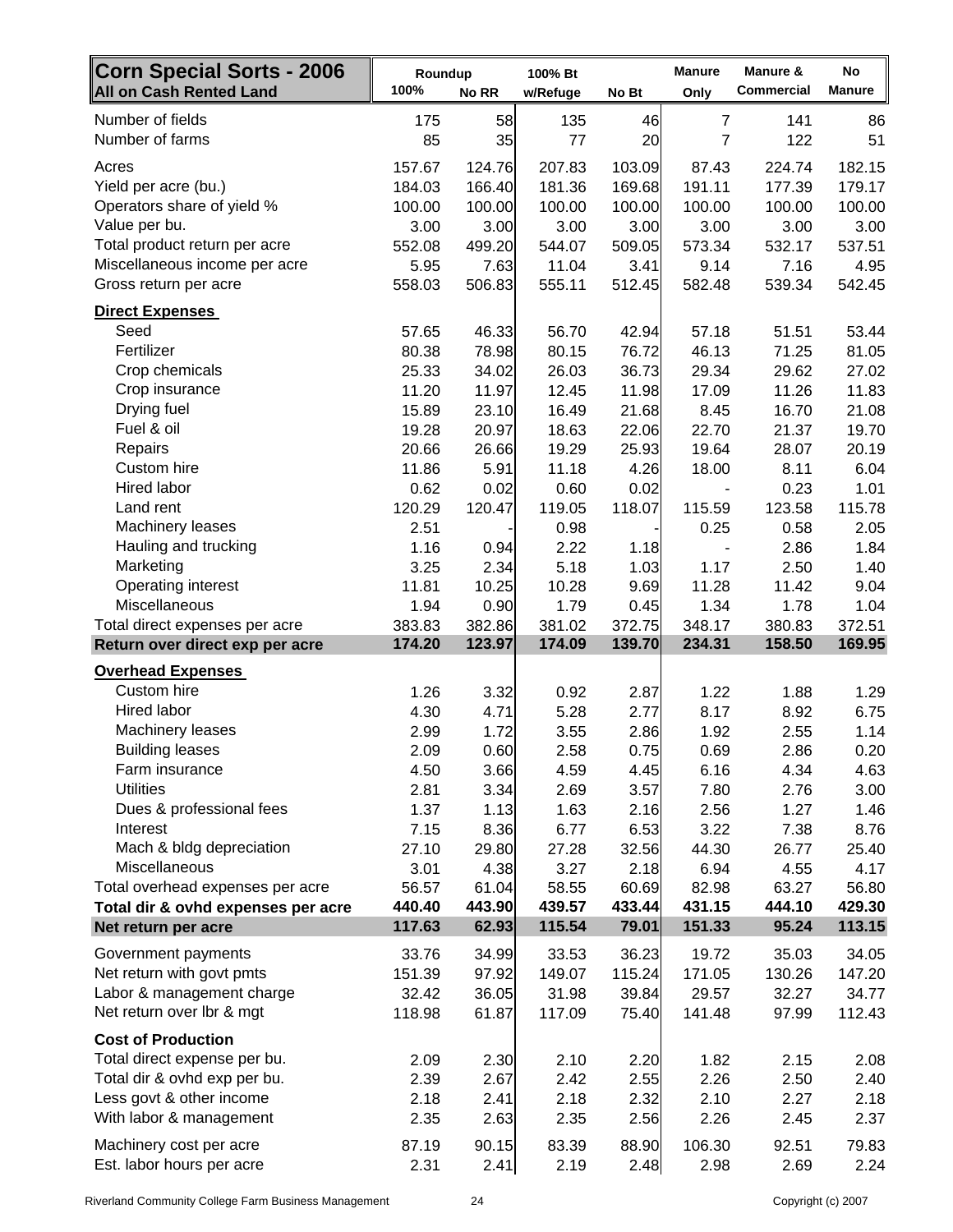| <b>Soybeans Special Sort - 2006</b>                               | Avg. Of          | Mold-                    | Chisel/         | No              |                              | <b>Row Width</b> |                 |                 |
|-------------------------------------------------------------------|------------------|--------------------------|-----------------|-----------------|------------------------------|------------------|-----------------|-----------------|
| <b>All on Cash Rented Land</b>                                    | <b>All Farms</b> | board                    | Reduced         | till            | < 10                         | $10 - 18$        | $19 - 25$       | $26 - 32$       |
| Number of fields                                                  | 395              | 12                       | 260             | 55              | 27                           | 84               | 21              | 176             |
| Number of farms                                                   | 231              | 8                        | 162             | 33              | 14                           | 50               | 14              | 125             |
| Acres                                                             | 147.84           | 164.43                   | 157.14          | 128.98          | 76.04                        | 165.29           | 245.36          | 157.87          |
| Yield per acre (bu.)                                              | 51.68            | 53.46                    | 52.07           | 49.01           | 48.50                        | 52.90            | 51.36           | 51.48           |
| Operators share of yield %                                        | 100.00           | 100.00                   | 100.00          | 100.00          | 100.00                       | 100.00           | 100.00          | 100.00          |
| Value per bu.                                                     | 6.15             | 6.15                     | 6.15            | 6.15            | 6.15                         | 6.15             | 6.15            | 6.15            |
| Total product return per acre                                     | 317.81           | 328.75                   | 320.21          | 301.38          | 298.25                       | 325.30           | 315.88          | 316.58          |
| Miscellaneous income per acre                                     | 5.32<br>323.13   | 0.25<br>329.00           | 6.02<br>326.22  | 6.86<br>308.24  | 7.33<br>305.57               | 4.36<br>329.66   | 1.16<br>317.04  | 7.91<br>324.48  |
| Gross return per acre                                             |                  |                          |                 |                 |                              |                  |                 |                 |
| <b>Direct Expenses</b><br>Seed                                    | 30.99            | 29.06                    | 30.52           | 35.71           | 38.24                        | 33.73            | 24.76           | 29.97           |
| Fertilizer                                                        | 5.53             | 26.48                    | 5.36            | 6.46            | 6.22                         | 5.93             | 5.46            | 6.87            |
| Crop chemicals                                                    | 19.67            | 26.43                    | 18.32           | 22.38           | 15.46                        | 19.68            | 27.40           | 18.55           |
| Crop insurance                                                    | 13.87            | 12.73                    | 14.12           | 13.18           | 8.74                         | 15.88            | 13.73           | 13.53           |
| Fuel & oil                                                        | 16.20            | 18.21                    | 16.05           | 14.51           | 15.75                        | 16.73            | 15.54           | 15.47           |
| Repairs                                                           | 19.61            | 15.62                    | 20.28           | 17.06           | 25.57                        | 18.92            | 23.58           | 18.58           |
| Custom hire                                                       | 6.66             | 0.52                     | 6.63            | 5.90            | 4.52                         | 5.98             | 8.62            | 6.15            |
| Hired labor                                                       |                  |                          |                 |                 | 1.07                         |                  |                 | 0.22            |
| Land rent                                                         | 118.95           | 121.44                   | 118.59          | 116.42          | 110.32                       | 120.53           | 114.45          | 119.25          |
| Machinery leases                                                  | 1.07             | $\blacksquare$           | 1.18            | 0.55            | $\qquad \qquad \blacksquare$ | 1.65             | 0.32            | 0.99            |
| <b>Utilities</b>                                                  |                  |                          | $\blacksquare$  |                 | 0.76                         | 0.01             | $\blacksquare$  |                 |
| Hauling and trucking                                              | 1.10             | $\overline{\phantom{a}}$ | 0.79            | 0.93            | 0.82                         | 1.15             | 0.26            | 0.71            |
| Marketing                                                         | 2.02             |                          | 1.46            | 0.56            | 1.49                         | 0.86             | 0.33            | 1.62            |
| Operating interest                                                | 10.32            | 6.33                     | 9.74            | 9.63            | 12.51                        | 9.24             | 15.94           | 8.56            |
| Miscellaneous                                                     | 1.35             | 0.04                     | 1.20            | 1.96            | 1.10                         | 1.39             | 1.21            | 0.80            |
| Total direct expenses per acre<br>Return over direct exp per acre | 247.36<br>75.78  | 256.87<br>72.13          | 244.25<br>81.98 | 245.24<br>63.00 | 242.58<br>62.99              | 251.67<br>78.00  | 251.61<br>65.43 | 241.26<br>83.22 |
| <b>Overhead Expenses</b>                                          |                  |                          |                 |                 |                              |                  |                 |                 |
| Custom hire                                                       | 1.34             | 0.64                     | 1.45            | 0.93            | 0.91                         | 1.36             | 1.27            | 1.30            |
| Hired labor                                                       | 4.67             | 0.34                     | 4.83            | 3.87            | 3.69                         | 4.56             | 4.58            | 4.52            |
| Machinery leases                                                  | 2.22             | $\overline{a}$           | 1.85            | 5.04            | 1.86                         | 3.68             | 1.47            | 2.01            |
| <b>Building leases</b>                                            | 1.02             |                          | 1.11            | 0.99            | 1.22                         | 1.03             | 0.78            | 1.25            |
| Farm insurance                                                    | 3.75             | 4.78                     | 3.66            | 3.71            | 4.38                         | 3.62             | 3.48            | 3.68            |
| <b>Utilities</b>                                                  | 2.65             | 3.17                     | 2.60            | 2.30            | 2.32                         | 2.32             | 1.69            | 2.79            |
| Dues & professional fees                                          | 1.28             | 1.00                     | 1.05            | 1.96            | 2.65                         | 1.31             | 1.02            | 0.95            |
| Interest                                                          | 6.53             | 6.24                     | 6.14            | 8.58            | 8.82                         | 6.82             | 6.38            | 6.22            |
| Mach & bldg depreciation                                          | 23.83            | 20.68                    | 25.77           | 19.59           | 24.27                        | 20.34            | 31.38           | 24.96           |
| Miscellaneous                                                     | 3.51             | 1.28                     | 3.38            | 4.08            | 3.40                         | 3.05             | 2.41            | 3.49            |
| Total overhead expenses per acre                                  | 50.78            | 38.12                    | 51.84           | 51.06           | 53.53                        | 48.09            | 54.47           | 51.18           |
| Total dir & ovhd expenses per acre<br>Net return per acre         | 298.14<br>25.00  | 294.99<br>34.01          | 296.08<br>30.14 | 296.30<br>11.94 | 296.11<br>9.47               | 299.75<br>29.91  | 306.08<br>10.96 | 292.44<br>32.04 |
|                                                                   |                  |                          |                 |                 |                              |                  |                 |                 |
| Government payments                                               | 29.58            | 36.30                    | 29.00           | 27.48           | 32.51                        | 28.01            | 32.25           | 27.98           |
| Net return with govt pmts<br>Labor & management charge            | 54.58<br>28.31   | 70.32<br>27.98           | 59.14<br>30.37  | 39.42<br>21.94  | 41.98<br>36.96               | 57.92<br>22.22   | 43.21<br>36.60  | 60.03<br>29.56  |
| Net return over Ibr & mgt                                         | 26.27            | 42.34                    | 28.77           | 17.48           | 5.02                         | 35.70            | 6.61            | 30.47           |
| <b>Cost of Production</b>                                         |                  |                          |                 |                 |                              |                  |                 |                 |
| Total direct expense per bu.                                      | 4.79             | 4.81                     | 4.69            | 5.00            | 5.00                         | 4.76             | 4.90            | 4.69            |
| Total dir & ovhd exp per bu.                                      | 5.77             | 5.52                     | 5.69            | 6.05            | 6.11                         | 5.67             | 5.96            | 5.68            |
| Less govt & other income                                          | 5.09             | 4.83                     | 5.01            | 5.35            | 5.28                         | 5.05             | 5.31            | 4.98            |
| With labor & management                                           | 5.64             | 5.36                     | 5.60            | 5.79            | 6.05                         | 5.48             | 6.02            | 5.56            |
| Machinery cost per acre                                           | 73.04            | 56.53                    | 74.34           | 69.44           | 77.77                        | 72.72            | 79.62           | 71.02           |
| Est. labor hours per acre                                         | 1.98             | 1.89                     | 1.98            | 1.94            | 2.71                         | 1.73             | 1.62            | 2.02            |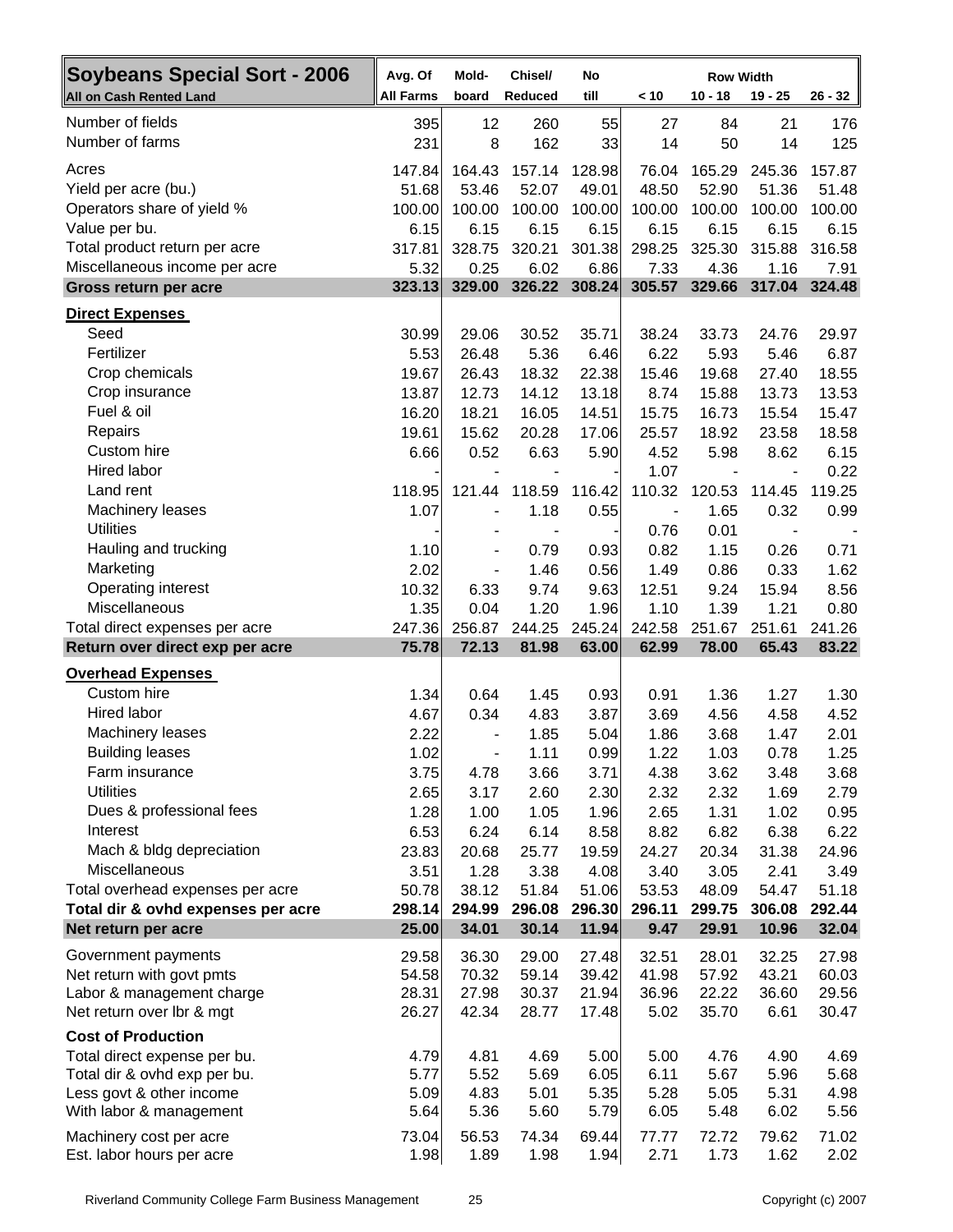| <b>Soybeans Special Sort - 2006</b>                       | <b>Round Up</b> |                   | Manure &                 | No              | Inc Yield       | Auto-steer/ Variable Rate         |                  |
|-----------------------------------------------------------|-----------------|-------------------|--------------------------|-----------------|-----------------|-----------------------------------|------------------|
| <b>All on Cash Rented Land</b>                            | 100%            | No RR             | <b>Commercial Manure</b> |                 |                 | Monitor Swath Control Application |                  |
| Number of fields                                          | 286             | $6\phantom{1}6$   | 19                       | 75              | 99              | 26                                | 5                |
| Number of farms                                           | 178             | 6                 | 19                       | 54              | 53              | 15                                | 5                |
| Acres                                                     | 159.08          | 59.23             | 298.04                   | 178.54          | 173.06          | 291.90                            | 509.88           |
| Yield per acre (bu.)                                      | 52.18           | 44.84             | 49.36                    | 51.59           | 51.40           | 49.16                             | 46.08            |
| Operators share of yield %                                | 100.00          | 100.00            | 100.00                   | 100.00          | 100.00          | 100.00                            | 100.00           |
| Value per bu.                                             | 6.15            | 6.15              | 6.15                     | 6.15            | 6.15            | 6.15                              | 6.15             |
| Total product return per acre                             | 320.94          | 275.74            | 303.56                   | 317.25          | 316.11          | 302.31                            | 283.36           |
| Miscellaneous income per acre                             | 6.23            | 0.60              | 1.52                     | 6.12            | 10.67           | 4.95                              | 1.39             |
| Gross return per acre                                     | 327.17          | 276.35            | 305.08                   | 323.37          | 326.78          | 307.25                            | 284.75           |
| <b>Direct Expenses</b>                                    |                 |                   |                          |                 |                 |                                   |                  |
| Seed                                                      | 31.74           | 22.24             | 23.69                    | 32.23           | 29.21           | 25.41                             | 17.56            |
| Fertilizer                                                | 6.75            |                   | 9.15                     | 6.59            | 3.85            | 7.22                              | 6.16             |
| Crop chemicals                                            | 19.22           | 24.61             | 20.53                    | 18.77           | 18.53           | 13.85                             | 18.66            |
| Crop insurance                                            | 13.94           | 6.85              | 13.46                    | 13.28           | 15.03           | 16.00                             | 15.53            |
| Fuel & oil                                                | 15.87           | 13.91             | 14.52                    | 15.95           | 15.77           | 15.67                             | 15.78            |
| Repairs                                                   | 19.36           | 21.49             | 23.97                    | 16.57           | 20.46           | 19.00                             | 27.58            |
| Custom hire<br>Land rent                                  | 5.59            | 12.92             | 4.19                     | 5.02            | 5.88            | 2.15                              | 1.81<br>103.14   |
| Machinery leases                                          | 119.73<br>1.12  | 101.67            | 117.74<br>0.28           | 117.88<br>0.92  | 117.40<br>0.95  | 113.14<br>1.61                    | 21.14            |
| Hauling and trucking                                      | 0.82            |                   | 0.07                     | 1.38            | 1.14            |                                   |                  |
| Marketing                                                 | 1.31            | 2.60              | 0.22                     | 1.03            | 1.58            | 0.77                              |                  |
| Operating interest                                        | 9.26            | 16.94             | 14.55                    | 7.82            | 10.91           | 12.95                             |                  |
| Miscellaneous                                             | 1.22            | 0.11              | 0.91                     | 1.29            | 1.06            | 0.81                              | 0.15             |
| Total direct expenses per acre                            | 245.92          | 223.34            | 243.28                   | 238.73          | 241.78          | 228.57                            | 227.52           |
| Return over direct exp per acre                           | 81.24           | 53.00             | 61.80                    | 84.64           | 85.00           | 78.69                             | 57.23            |
| <b>Overhead Expenses</b>                                  |                 |                   |                          |                 |                 |                                   |                  |
| Custom hire                                               | 1.17            | 11.17             | 1.78                     | 1.23            | 1.02            | 1.22                              | 1.05             |
| Hired labor                                               | 4.45            | 1.50              | 3.27                     | 3.91            | 6.16            | 6.07                              | 3.39             |
| Machinery leases                                          | 2.17            | 0.99              | 0.98                     | 1.22            | 2.25            | 3.82                              | 3.35             |
| <b>Building leases</b>                                    | 1.18            |                   | 0.41                     | 1.05            | 1.15            | 0.21                              | 0.23             |
| Farm insurance                                            | 3.74            | 5.73              | 3.52                     | 3.61            | 3.53            | 2.77                              | 2.52             |
| <b>Utilities</b>                                          | 2.60            | 3.91              | 2.09                     | 2.43            | 2.35            | 1.73                              | 1.36             |
| Dues & professional fees                                  | 1.17            | 0.10              | 0.39                     | 1.14            | 1.37            | 0.90                              | 0.68             |
| Interest                                                  | 6.43            | 11.00             | 4.04                     | 7.91            | 5.24            | 4.68                              | 9.40             |
| Mach & bldg depreciation                                  | 24.41           | 33.10             | 25.24                    | 21.49           | 27.54           | 27.10                             | 34.44            |
| Miscellaneous                                             | 3.15            | 5.48              | 4.95                     | 2.49            | 3.18            | 2.68                              | 2.58             |
| Total overhead expenses per acre                          | 50.46<br>296.38 | 72.99<br>296.33   | 46.68<br>289.96          | 46.49<br>285.22 | 53.79<br>295.57 | 51.18<br>279.74                   | 59.00<br>286.52  |
| Total dir & ovhd expenses per acre<br>Net return per acre | 30.78           | $-19.99$          | 15.12                    | 38.15           | 31.21           | 27.51                             | $-1.77$          |
|                                                           |                 |                   |                          |                 |                 |                                   |                  |
| Government payments                                       | 28.90           | 36.36             | 29.28                    | 28.95           | 30.37           | 30.69                             | 31.30            |
| Net return with govt pmts<br>Labor & management charge    | 59.69           | 16.37             | 44.40                    | 67.10           | 61.58           | 58.20                             | 29.54            |
| Net return over lbr & mgt                                 | 28.49<br>31.20  | 33.28<br>$-16.91$ | 34.04<br>10.36           | 27.32<br>39.78  | 29.55<br>32.03  | 29.18<br>29.02                    | 39.02<br>$-9.48$ |
|                                                           |                 |                   |                          |                 |                 |                                   |                  |
| <b>Cost of Production</b>                                 |                 |                   |                          |                 |                 |                                   |                  |
| Total direct expense per bu.                              | 4.71            | 4.98              | 4.93                     | 4.63            | 4.70            | 4.65                              | 4.94             |
| Total dir & ovhd exp per bu.                              | 5.68            | 6.61              | 5.87                     | 5.53            | 5.75            | 5.69                              | 6.22             |
| Less govt & other income<br>With labor & management       | 5.01            | 5.78              | 5.25                     | 4.85            | 4.95            | 4.97                              | 5.51             |
|                                                           | 5.55            | 6.53              | 5.94                     | 5.38            | 5.53            | 5.56                              | 6.36             |
| Machinery cost per acre                                   | 71.59           | 100.90            | 69.32                    | 65.94           | 73.42           | 68.43                             | 84.81            |
| Est. labor hours per acre                                 | 1.93            | 2.35              | 1.72                     | 1.93            | 1.70            | 1.67                              | 1.78             |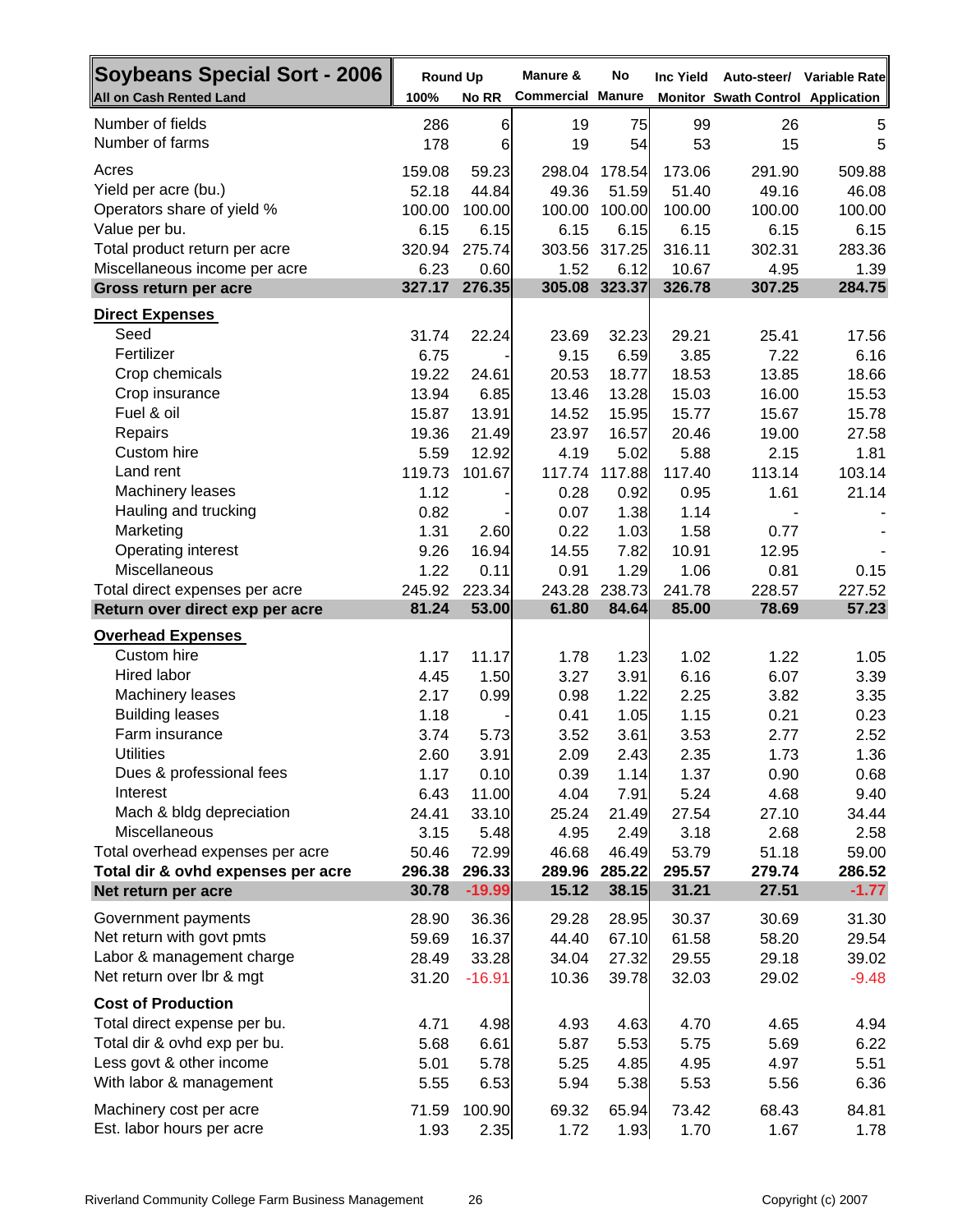| <b>Irrigated Crops - 2006</b><br>Corn, Soybeans & Hay | Irr. Corn<br><b>Owned Land</b> | Irr. Corn<br><b>Cash Rent</b> | <b>Owned Land</b> | <b>Cash Rent</b> | Irr. Soybeans Irr. Soybeans Irr. Hay, Alfalfa<br><b>Owned Land</b> |
|-------------------------------------------------------|--------------------------------|-------------------------------|-------------------|------------------|--------------------------------------------------------------------|
|                                                       | Avg. Of                        | Avg. Of                       | Avg. Of           | Avg. Of          | Avg. Of                                                            |
|                                                       | <b>All Farms</b>               | <b>All Farms</b>              | <b>All Farms</b>  | <b>All Farms</b> | <b>All Farms</b>                                                   |
| Number of fields                                      | 13                             | 14                            | 9                 | 11               | 5                                                                  |
| Number of farms                                       | 13                             | 12                            | 9                 | 10               | 5                                                                  |
| Acres                                                 | 175.28                         | 276.86                        | 121.33            | 161.73           | 95.80                                                              |
| Yield per acre (bu.)                                  | 169.90                         | 167.10                        | 50.65             | 56.13            | 5.60                                                               |
| Operators share of yield %                            | 100.00                         | 100.00                        | 100.00            | 100.00           | 100.00                                                             |
| Value per bu.                                         | 3.09                           | 3.04                          | 6.31              | 6.55             | 106.03                                                             |
| Total product return per acre                         | 525.43                         | 507.75                        | 319.41            | 367.76           | 593.98                                                             |
| Miscellaneous income per acre                         | 0.98                           | 24.09                         | 4.48              | 0.66             |                                                                    |
| Gross return per acre                                 | 526.42                         | 531.84                        | 323.89            | 368.43           | 593.98                                                             |
| <b>Direct Expenses</b>                                |                                |                               |                   |                  |                                                                    |
| Seed                                                  | 49.83                          | 54.70                         | 30.86             | 30.38            |                                                                    |
| Fertilizer                                            | 65.20                          | 75.32                         |                   | 13.59            | 23.47                                                              |
| Crop chemicals                                        | 28.04                          | 30.49                         | 10.65             | 8.93             | 6.44                                                               |
| Crop insurance                                        | 10.38                          | 13.91                         | 4.14              | 10.55            |                                                                    |
| Drying fuel                                           | 19.47                          | 20.77                         |                   |                  |                                                                    |
| Irrigation energy                                     | 6.65                           | 7.12                          | 5.77              | 7.65             | 9.34                                                               |
| Fuel & oil                                            | 21.45                          | 23.46                         | 15.06             | 21.00            | 24.74                                                              |
| Repairs                                               | 34.95                          | 37.70                         | 23.22             | 31.35            | 37.44                                                              |
| Custom hire                                           | 3.73                           | 7.71                          | 1.90              | 0.88             | 21.30                                                              |
| Land rent                                             |                                | 113.64                        |                   | 111.79           |                                                                    |
| Hauling and trucking                                  |                                |                               |                   | 0.25             |                                                                    |
| <b>Utilities</b>                                      | 0.56                           |                               |                   |                  |                                                                    |
| Marketing                                             | 3.75                           | 1.46                          | 4.95              | 0.99             |                                                                    |
| Operating interest                                    | 9.76                           | 10.63                         | 10.77             | 9.57             | 11.10                                                              |
| Miscellaneous                                         | 1.33                           | 2.61                          | 1.45              | 3.22             | 2.34                                                               |
| Total direct expenses per acre                        | 255.10                         | 399.52                        | 108.78            | 249.91           | 136.17                                                             |
| Return over direct exp per acre                       | 271.32                         | 132.32                        | 215.11            | 118.52           | 457.81                                                             |
| <b>Overhead Expenses</b>                              |                                |                               |                   |                  |                                                                    |
| Hired labor                                           | 21.38                          | 41.37                         | 7.14              | 39.10            | 14.90                                                              |
| Machinery leases                                      | 4.62                           | 7.88                          | 2.09              | 1.88             |                                                                    |
| <b>Building leases</b>                                | 8.12                           | 5.51                          | 1.14              | 0.24             | 2.19                                                               |
| RE & pers. property taxes                             | 15.25                          |                               | 20.03             |                  | 16.30                                                              |
| Farm insurance                                        | 10.15                          | 10.70                         | 12.11             | 9.34             | 9.20                                                               |
| <b>Utilities</b>                                      | 5.87                           | 3.89                          | 5.65              | 3.58             | 6.71                                                               |
| Dues & professional fees                              | 0.71                           | 0.42                          |                   |                  |                                                                    |
| Interest                                              | 65.38                          | 9.45                          | 38.98             | 9.74             | 51.01                                                              |
| Mach & bldg depreciation                              | 32.91                          | 36.16                         | 39.06             | 32.66            | 53.27                                                              |
| <b>Miscellaneous</b>                                  | 9.72                           | 9.29                          | 5.45              | 7.64             | 11.45                                                              |
| Total overhead expenses per acre                      | 174.11                         | 124.67                        | 131.65            | 104.18           | 165.02                                                             |
| Total dir & ovhd expenses per acre                    | 429.21                         | 524.18                        | 240.43            | 354.09           | 301.20                                                             |
| Net return per acre                                   | 97.21                          | 7.65                          | 83.45             | 14.34            | 292.79                                                             |
| Government payments                                   | 34.61                          | 32.73                         | 12.71             | 11.95            | 0.77                                                               |
| Net return with govt pmts                             | 131.82                         | 40.38                         | 96.17             | 26.29            | 293.56                                                             |
| Labor & management charge                             | 38.02                          | 23.09                         | 47.22             | 21.06            | 51.89                                                              |
| Net return over lbr & mgt                             | 93.79                          | 17.28                         | 48.94             | 5.23             | 241.67                                                             |
| <b>Cost of Production</b>                             |                                |                               |                   |                  |                                                                    |
| Total direct expense per bu.                          | 1.50                           | 2.39                          | 2.15              | 4.45             | 24.31                                                              |
| Total dir & ovhd exp per bu.                          | 2.53                           | 3.14                          | 4.75              | 6.31             | 53.77                                                              |
| Less govt & other income                              | 2.32                           | 2.80                          | 4.41              | 6.08             | 53.63                                                              |
| With labor & management                               | 2.54                           | 2.94                          | 5.34              | 6.46             | 62.89                                                              |
| Machinery cost per acre                               | 96.51                          | 113.76                        | 79.44             | 89.42            | 141.69                                                             |
| Est. labor hours per acre                             | 3.90                           | 5.04                          | 2.53              | 5.04             | 5.13                                                               |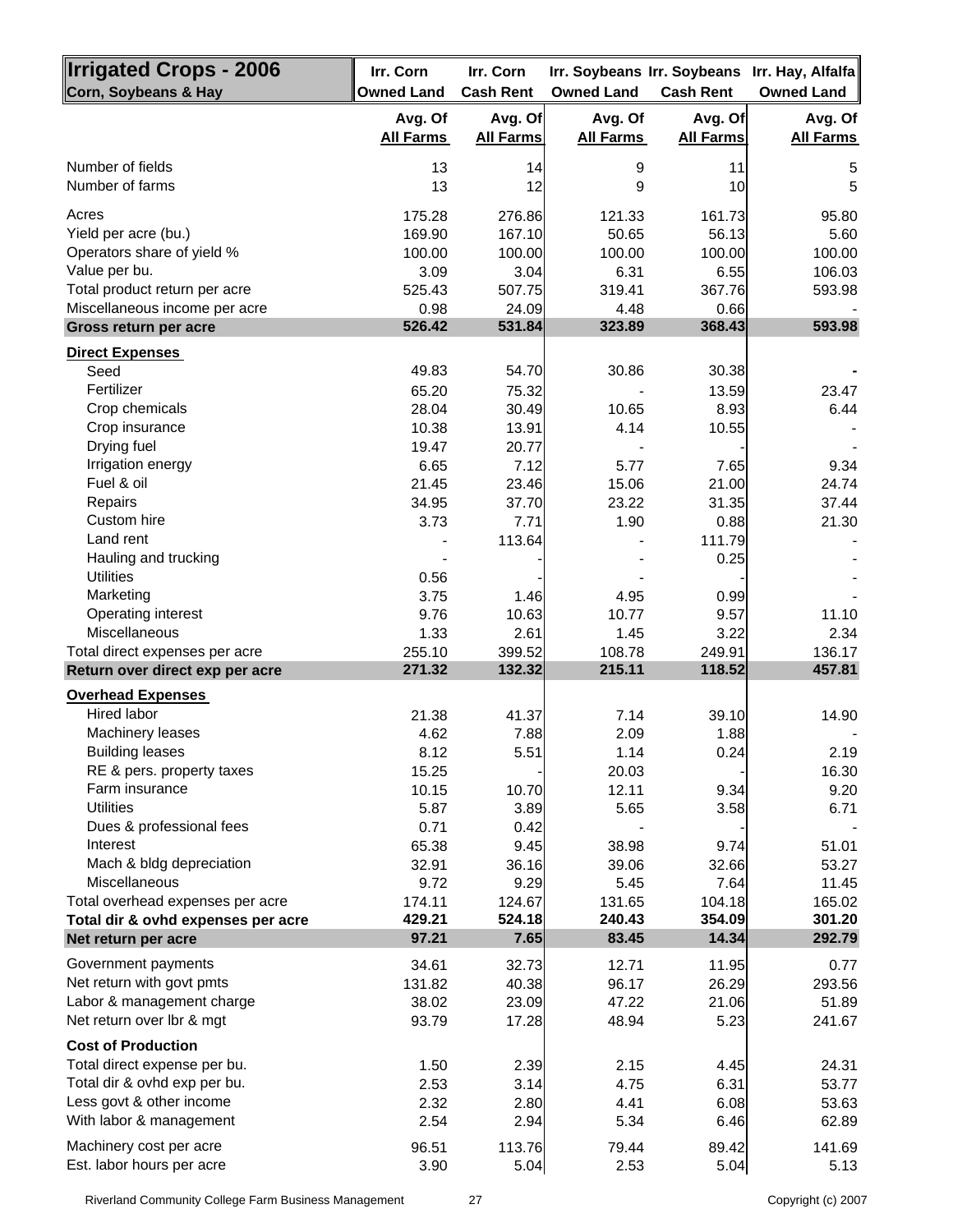| Sweet Corn & Peas - 2006                               | <b>Sweet Corn</b><br>on Owned Land | <b>Sweet Corn</b><br>on Cash Rent | Peas<br>on Owned Land       | Peas<br>on Cash Rent        |
|--------------------------------------------------------|------------------------------------|-----------------------------------|-----------------------------|-----------------------------|
|                                                        | Avg. Of<br><b>All Farms</b>        | Avg. Of<br><b>All Farms</b>       | Avg. Of<br><b>All Farms</b> | Avg. Of<br><b>All Farms</b> |
| Number of fields                                       | 7                                  | 19                                | 16                          | 20                          |
| Number of farms                                        | $\overline{7}$                     | 17                                | 16                          | 20                          |
| Acres                                                  | 59.71                              | 66.22                             | 54.69                       | 48.35                       |
| Yield per acre (ton)                                   | 7.84                               | 7.64                              | 4622.80                     | 4645.03                     |
| Operators share of yield %                             | 100.00                             | 100.00                            | 100.00                      | 100.00                      |
| Value per ton                                          | 45.74                              | 43.46                             | 0.07                        | 0.07                        |
| Total product return per acre                          | 358.84                             | 331.90                            | 329.22                      | 322.55                      |
| Miscellaneous income per acre<br>Gross return per acre | 358.84                             | 1.87<br>333.77                    | 12.92<br>342.14             | 18.10<br>340.65             |
|                                                        |                                    |                                   |                             |                             |
| <b>Direct Expenses</b><br>Fertilizer                   | 46.82                              | 44.38                             | 21.74                       | 19.93                       |
| Crop chemicals                                         | 47.85                              | 31.87                             | 12.63                       | 10.28                       |
| Crop insurance                                         | 4.10                               | 6.65                              | 4.51                        | 15.95                       |
| Fuel & oil                                             | 13.33                              | 15.58                             | 7.39                        | 7.16                        |
| Repairs                                                | 15.25                              | 20.12                             | 9.48                        | 10.14                       |
| Custom hire                                            | 4.51                               | 6.93                              | 2.31                        | 2.38                        |
| Hired labor                                            | 3.39                               |                                   |                             |                             |
| Land rent                                              |                                    | 111.16                            |                             | 112.87                      |
| Marketing                                              | 0.65                               |                                   | 0.76                        | 0.30                        |
| Hauling and trucking                                   | 6.58                               | 0.81                              |                             |                             |
| Machinery leases                                       |                                    | 0.83                              |                             |                             |
| Operating interest                                     | 6.75                               | 7.24                              | 2.23                        | 4.84                        |
| Miscellaneous                                          | 5.58                               | 4.10                              | 1.51                        | 0.79                        |
| Total direct expenses per acre                         | 154.82                             | 249.68                            | 62.58                       | 184.64                      |
| Return over direct exp per acre                        | 204.02                             | 84.08                             | 279.56                      | 156.01                      |
| <b>Overhead Expenses</b>                               |                                    |                                   |                             |                             |
| Custom hire                                            | 0.80                               | 2.11                              |                             | 2.51                        |
| Hired labor                                            | 5.82                               | 1.76                              | 4.66                        | 3.10                        |
| Machinery leases                                       | 0.43                               | 2.22                              | 0.68                        | 0.87                        |
| RE & pers. property taxes<br><b>Building leases</b>    | 17.78                              | 0.31                              | 13.81                       |                             |
| Farm insurance                                         | 4.35                               | 4.64                              | 2.12                        | 3.02                        |
| <b>Utilities</b>                                       | 3.07                               | 2.72                              | 1.79                        | 1.17                        |
| Dues & professional fees                               | 0.42                               | 0.77                              | 0.73                        | 1.13                        |
| Interest                                               | 39.09                              | 5.00                              | 30.24                       | 3.29                        |
| Mach & bldg depreciation                               | 16.04                              | 20.97                             | 11.03                       | 11.81                       |
| Miscellaneous                                          | 2.13                               | 3.76                              | 2.88                        | 1.32                        |
| Total overhead expenses per acre                       | 89.94                              | 44.26                             | 67.94                       | 28.22                       |
| Total dir & ovhd expenses per acre                     | 244.76                             | 293.94                            | 130.52                      | 212.86                      |
| Net return per acre                                    | 114.08                             | 39.82                             | 211.62                      | 127.79                      |
| Government payments                                    |                                    |                                   |                             |                             |
| Net return with govt pmts                              | 114.08                             | 39.82                             | 211.62                      | 127.79                      |
| Labor & management charge                              | 23.20                              | 25.64                             | 10.68                       | 10.11                       |
| Net return over lbr & mgt                              | 90.88                              | 14.18                             | 200.94                      | 117.68                      |
| <b>Cost of Production</b>                              |                                    |                                   |                             |                             |
| Total direct expense per ton                           | 19.74                              | 32.69                             | 0.01                        | 0.04                        |
| Total dir & ovhd exp per ton                           | 31.20                              | 38.49                             | 0.03                        | 0.05                        |
| Less govt & other income                               | 31.20                              | 38.24                             | 0.03                        | 0.04                        |
| With labor & management                                | 34.16                              | 41.60                             | 0.03                        | 0.04                        |
| Machinery cost per acre                                | 53.26                              | 69.78                             | 30.67                       | 36.47                       |
| Est. labor hours per acre                              | 2.19                               | 1.72                              | 1.06                        | 1.01                        |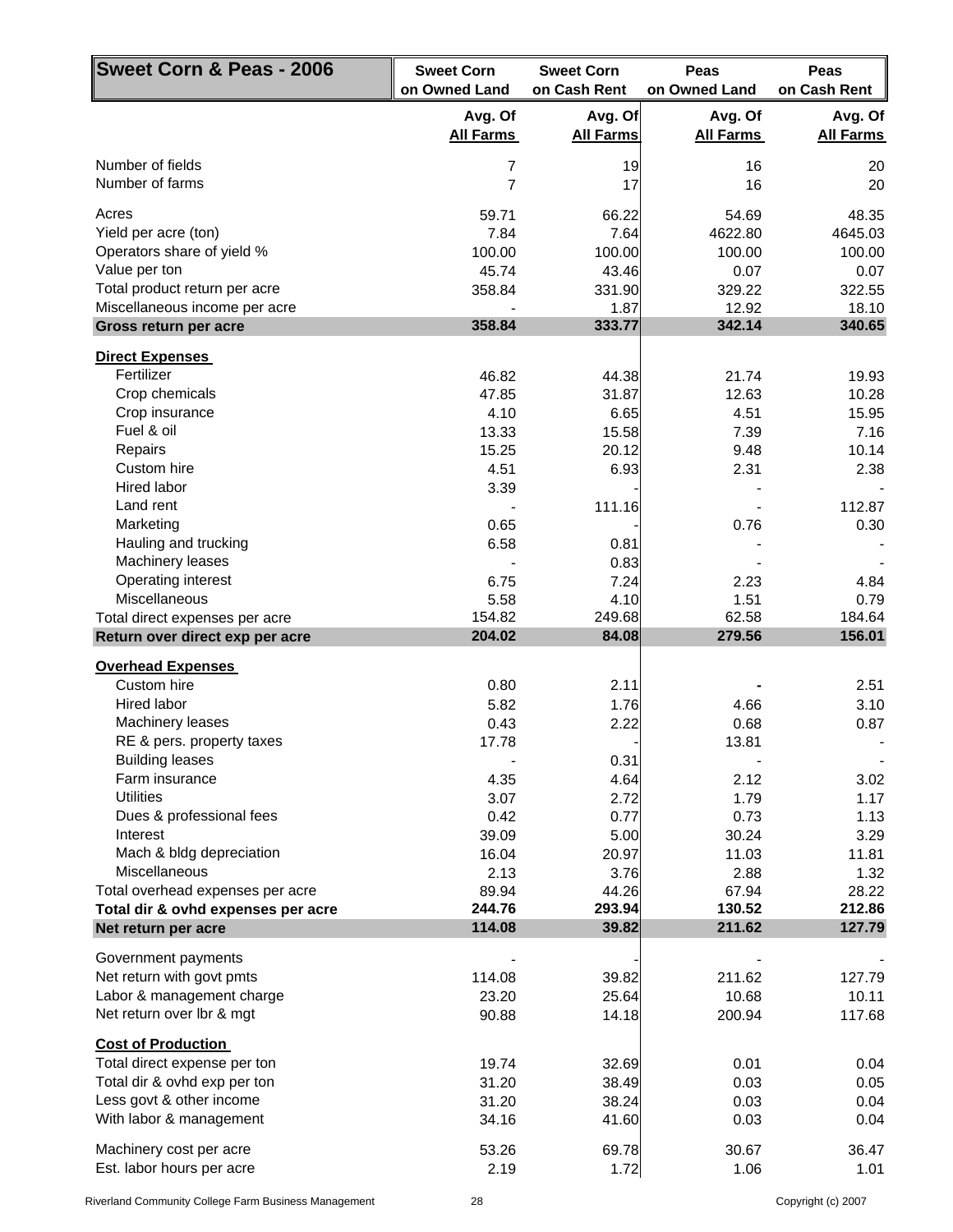| <b>Oats - 2006</b>                                        | <b>Oats on Owned Land</b>   | <b>Oats on Cash Rent</b>    |  |
|-----------------------------------------------------------|-----------------------------|-----------------------------|--|
|                                                           | Avg. Of<br><b>All Farms</b> | Avg. Of<br><b>All Farms</b> |  |
| Number of fields                                          | 16                          | 14                          |  |
| Number of farms                                           | 16                          | 14                          |  |
| Acres                                                     | 18.62                       | 21.53                       |  |
| Yield per acre (bu.)                                      | 69.05                       | 80.42                       |  |
| Operators share of yield %                                | 100.00                      | 100.00                      |  |
| Value per bu.                                             | 1.80                        | 1.82                        |  |
| Other product return per acre                             | 1.07                        | 3.30                        |  |
| Total product return per acre                             | 125.12                      | 149.30                      |  |
| Miscellaneous income per acre<br>Gross return per acre    | 36.71<br>161.82             | 51.88<br>201.18             |  |
|                                                           |                             |                             |  |
| <b>Direct Expenses</b>                                    |                             |                             |  |
| Seed                                                      | 11.74                       | 12.23                       |  |
| Fertilizer                                                | 2.58                        | 5.67                        |  |
| Crop chemicals<br>Crop insurance                          | 0.66                        | 0.85                        |  |
| Fuel & oil                                                | 1.05<br>9.97                | 1.61<br>9.19                |  |
| Repairs                                                   | 13.82                       | 16.00                       |  |
| Custom hire                                               | 5.95                        | 19.80                       |  |
| Machinery leases                                          | 2.86                        |                             |  |
| Land rent                                                 |                             | 93.28                       |  |
| Marketing                                                 | 1.10                        | 0.73                        |  |
| Operating interest                                        | 4.25                        | 4.34                        |  |
| Miscellaneous                                             | 2.88                        | 4.27                        |  |
| Total direct expenses per acre                            | 56.87                       | 167.97                      |  |
| Return over direct exp per acre                           | 104.96                      | 33.21                       |  |
| <b>Overhead Expenses</b>                                  |                             |                             |  |
| Custom hire                                               | 1.97                        | 1.77                        |  |
| Hired labor                                               | 4.93                        | 5.68                        |  |
| <b>Building leases</b>                                    | 1.27                        | 0.24                        |  |
| RE & pers. property taxes                                 | 11.28                       |                             |  |
| Farm insurance                                            | 2.41                        | 2.56                        |  |
| <b>Utilities</b>                                          | 2.08                        | 1.84                        |  |
| Dues & professional fees                                  | 0.54                        | 0.98                        |  |
| Interest                                                  | 58.11                       | 5.57                        |  |
| Mach & bldg depreciation                                  | 15.97                       | 15.03                       |  |
| Miscellaneous                                             | 1.64                        | 2.10                        |  |
| Total overhead expenses per acre                          | 100.19                      | 35.77                       |  |
| Total dir & ovhd expenses per acre<br>Net return per acre | 157.06<br>4.77              | 203.74<br>$-2.56$           |  |
|                                                           |                             |                             |  |
| Government payments                                       | 17.37                       | 23.34                       |  |
| Net return with govt pmts                                 | 22.14                       | 20.77                       |  |
| Labor & management charge                                 | 18.70                       | 17.60                       |  |
| Net return over lbr & mgt                                 | 3.44                        | 3.17                        |  |
| <b>Cost of Production</b>                                 |                             |                             |  |
| Total direct expense per bu.                              | 0.82                        | 2.09                        |  |
| Total dir & ovhd exp per bu.                              | 2.27                        | 2.53                        |  |
| Less govt & other income                                  | 1.48                        | 1.56                        |  |
| With labor & management                                   | 1.75                        | 1.78                        |  |
|                                                           |                             |                             |  |
| Machinery cost per acre<br>Est. labor hours per acre      | 54.05<br>1.75               | 64.92<br>1.66               |  |
|                                                           |                             |                             |  |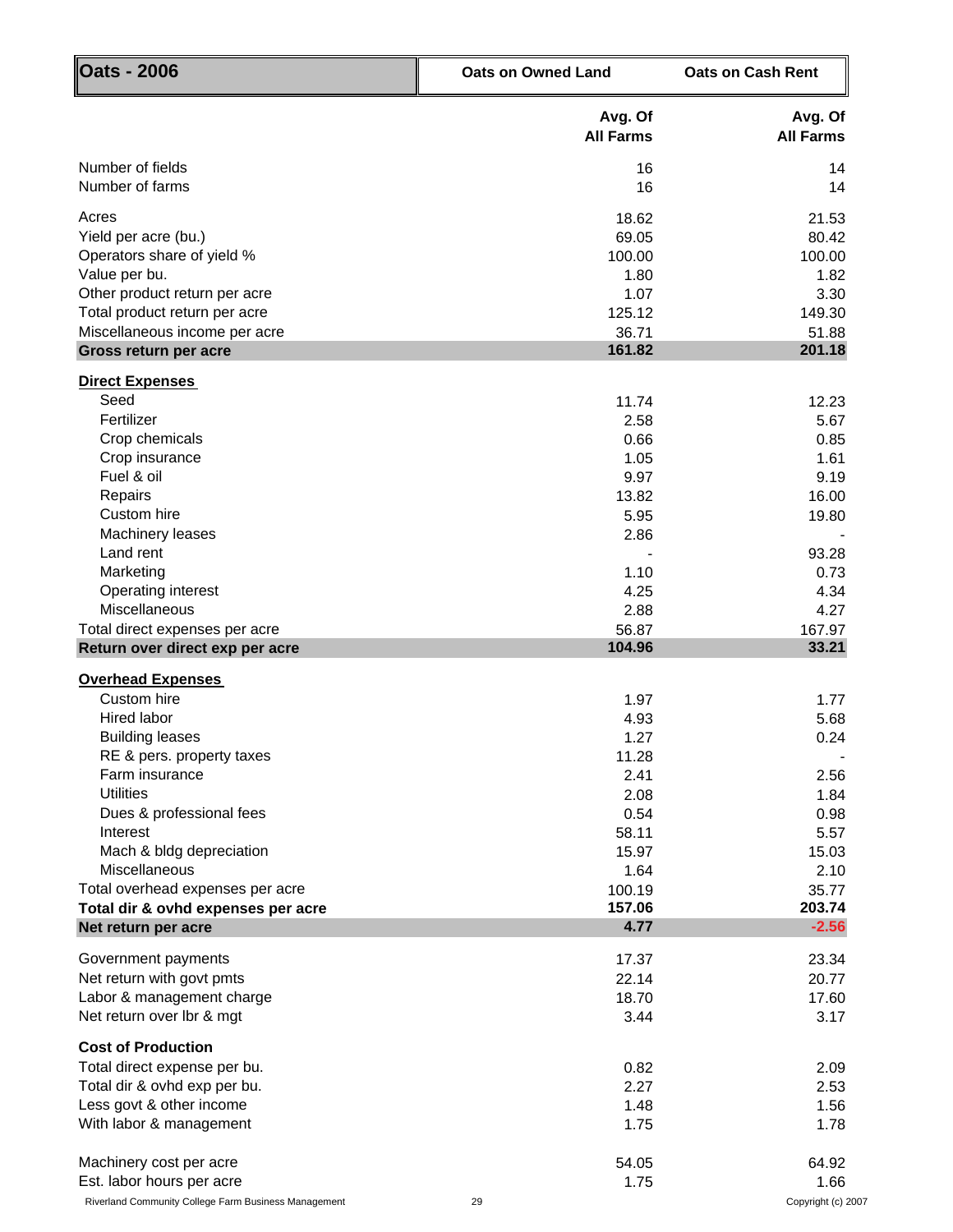| Corn Silage - 2006                 |                             | <b>Corn Silage on Owned Land</b> |                  | <b>Corn Silage on Cash Rent</b> |               |                 |  |
|------------------------------------|-----------------------------|----------------------------------|------------------|---------------------------------|---------------|-----------------|--|
|                                    | Avg. Of<br><b>All Farms</b> |                                  | Low 20% High 20% | Avg. Of<br><b>All Farms</b>     | Low 20%       | <b>High 20%</b> |  |
| Number of fields                   | 88                          | 17                               | 18               | 68                              | 14            | 13              |  |
| Number of farms                    | 86                          | 17                               | 18               | 64                              | 12            | 13              |  |
| Acres                              | 40.78                       | 48.31                            | 29.99            | 54.73                           | 35.71         | 49.26           |  |
| Yield per acre (ton)               | 23.25                       | 18.88                            | 28.31            | 22.05                           | 16.65         | 25.68           |  |
| Operators share of yield %         | 100.00                      | 100.00                           | 100.00           | 100.00                          | 100.00        | 100.00          |  |
| Value per ton                      | 20.38                       | 17.80                            | 22.74            | 21.42                           | 20.00         | 22.55           |  |
| Total product return per acre      | 473.92                      | 336.15                           | 643.96           | 472.33                          | 333.08        | 579.10          |  |
| Miscellaneous income per acre      | 6.13                        |                                  | 6.37             | 0.61                            | 0.70          | 2.01            |  |
| Gross return per acre              | 480.06                      | 336.15                           | 650.33           | 472.94                          | 333.78        | 581.11          |  |
| <b>Direct Expenses</b>             |                             |                                  |                  |                                 |               |                 |  |
| Seed                               | 53.42                       | 52.89                            | 60.22            | 51.52                           | 55.50         | 60.28           |  |
| Fertilizer                         | 49.55                       | 48.38                            | 49.75            | 50.86                           | 25.20         | 60.83           |  |
| Crop chemicals                     | 33.40                       | 37.90                            | 27.27            | 37.68                           | 32.20         | 26.64           |  |
| Crop insurance<br>Fuel & oil       | 7.72<br>25.72               | 6.47<br>21.50                    | 11.41<br>21.02   | 7.75<br>22.66                   | 8.33<br>21.80 | 11.40<br>23.86  |  |
| Repairs                            | 35.57                       | 46.55                            | 27.55            | 31.01                           | 29.63         | 22.94           |  |
| Custom hire                        | 49.40                       | 68.29                            | 15.59            | 53.55                           | 93.42         | 6.05            |  |
| Machinery leases                   | 1.11                        | 2.51                             |                  |                                 |               |                 |  |
| Land rent                          |                             |                                  |                  | 111.34                          | 112.92        | 103.27          |  |
| Operating interest                 | 8.51                        | 16.10                            | 7.12             | 5.10                            | 8.90          | 5.33            |  |
| Miscellaneous                      | 10.93                       | 8.15                             | 7.26             | 9.49                            | 4.30          | 12.37           |  |
| Total direct expenses per acre     | 275.34                      | 308.74                           | 227.21           | 380.97                          | 392.21        | 332.97          |  |
| Return over direct exp per acre    | 204.72                      | 27.42                            | 423.12           | 91.98                           | $-58.43$      | 248.13          |  |
| <b>Overhead Expenses</b>           |                             |                                  |                  |                                 |               |                 |  |
| Custom hire                        | 3.47                        | 4.11                             | 1.52             | 9.24                            | 3.55          | 0.56            |  |
| Hired labor                        | 20.58                       | 16.53                            | 15.35            | 18.20                           | 17.68         | 18.13           |  |
| Machinery leases                   | 2.79                        | 2.05                             | 0.28             | 1.65                            | 0.00          | 0.42            |  |
| <b>Building leases</b>             | 0.99                        | 0.04                             | 0.26             | 2.66                            | 2.76          | 0.65            |  |
| RE & pers. property taxes          | 12.99                       | 12.09                            | 17.38            |                                 |               |                 |  |
| Farm insurance<br><b>Utilities</b> | 6.07                        | 6.90                             | 6.18             | 4.31                            | 3.72          | 6.13            |  |
| Dues & professional fees           | 5.30<br>1.67                | 6.45<br>0.84                     | 6.80<br>1.16     | 3.01<br>1.31                    | 3.62<br>1.62  | 4.29<br>0.93    |  |
| Interest                           | 51.74                       | 43.81                            | 64.31            | 8.06                            | 5.91          | 6.87            |  |
| Mach & bldg depreciation           | 29.11                       | 25.19                            | 34.94            | 25.20                           | 12.59         | 31.79           |  |
| Miscellaneous                      | 6.12                        | 4.52                             | 8.04             | 6.51                            | 4.82          | 5.59            |  |
| Total overhead expenses per acre   | 140.85                      | 122.53                           | 156.22           | 80.14                           | 56.28         | 75.34           |  |
| Total dir & ovhd expenses per acre | 416.19                      | 431.27                           | 383.43           | 461.11                          | 448.49        | 408.32          |  |
| Net return per acre                | 63.87                       | $-95.11$                         | 266.90           | 11.84                           | $-114.71$     | 172.79          |  |
| Government payments                | 32.55                       | 30.43                            | 28.79            | 31.21                           | 30.43         | 28.99           |  |
| Net return with govt pmts          | 96.42                       | $-64.68$                         | 295.69           | 43.05                           | $-84.28$      | 201.78          |  |
| Labor & management charge          | 33.51                       | 25.39                            | 38.94            | 26.73                           | 20.71         | 25.60           |  |
| Net return over Ibr & mgt          | 62.91                       | $-90.07$                         | 256.75           | 16.32                           | $-104.99$     | 176.18          |  |
| <b>Cost of Production</b>          |                             |                                  |                  |                                 |               |                 |  |
| Total direct expense per ton       | 11.84                       | 16.35                            | 8.02             | 17.28                           | 23.55         | 12.96           |  |
| Total dir & ovhd exp per ton       | 17.90                       | 22.84                            | 13.54            | 20.91                           | 26.93         | 15.90           |  |
| Less govt & other income           | 16.23                       | 21.23                            | 12.30            | 19.47                           | 25.06         | 14.69           |  |
| With labor & management            | 17.67                       | 22.57                            | 13.68            | 20.68                           | 26.31         | 15.69           |  |
| Machinery cost per acre            | 150.11                      | 167.31                           | 109.74           | 147.51                          | 163.05        | 87.57           |  |
| Est. labor hours per acre          | 5.06                        | 3.73                             | 6.31             | 4.89                            | 3.23          | 4.92            |  |

Riverland Community College Farm Business Management 30 30 Copyright (c) 2007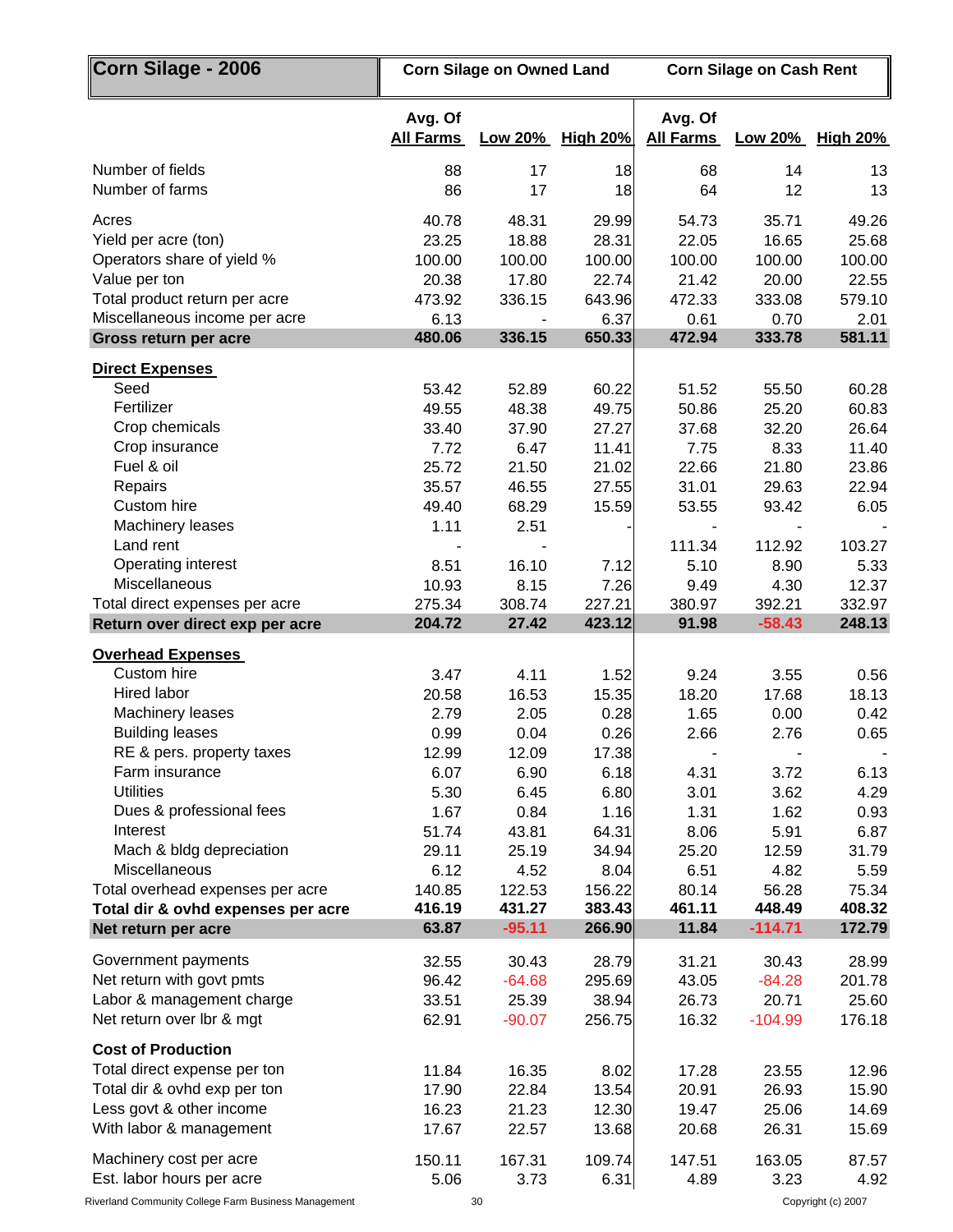| Hay, Alfalfa - 2006                                    |                             | Hay, Alfalfa<br>on Owned Land |                  | Hay, Alfalfa<br>on Cash Rent |              |                            |  |
|--------------------------------------------------------|-----------------------------|-------------------------------|------------------|------------------------------|--------------|----------------------------|--|
|                                                        | Avg. Of<br><b>All Farms</b> |                               | Low 20% High 20% | Avg. Of                      |              | All Farms Low 20% High 20% |  |
| Number of fields                                       | 105                         | 24                            | 21               | 120                          | 24           | 24                         |  |
| Number of farms                                        | 101                         | 20                            | 21               | 107                          | 21           | 22                         |  |
| Acres                                                  | 54.15                       | 34.82                         | 56.59            | 73.86                        | 66.30        | 80.97                      |  |
| Yield per acre (ton)                                   | 4.89                        | 3.38                          | 5.97             | 5.14                         | 4.07         | 6.25                       |  |
| Operators share of yield %                             | 100.00                      | 100.00                        | 100.00           | 100.00                       | 100.00       | 100.00                     |  |
| Value per ton                                          | 92.54                       | 89.07                         | 99.75            | 94.23                        | 87.33        | 98.84                      |  |
| Total product return per acre                          | 452.44                      | 301.37                        | 595.59           | 484.57                       | 355.65       | 617.45                     |  |
| Miscellaneous income per acre<br>Gross return per acre | 1.22<br>453.65              | 301.37                        | 595.59           | 0.68<br>485.25               | 355.65       | 617.45                     |  |
|                                                        |                             |                               |                  |                              |              |                            |  |
| <b>Direct Expenses</b><br>Fertilizer                   | 16.75                       | 13.33                         | 17.92            | 25.60                        | 22.22        | 28.33                      |  |
| Crop chemicals                                         | 8.19                        | 7.50                          | 7.94             | 8.16                         | 11.93        | 10.57                      |  |
| Crop insurance                                         | 0.91                        |                               | 0.58             | 1.07                         | 1.26         |                            |  |
| Fuel & oil                                             | 25.72                       | 25.25                         | 24.77            | 23.42                        | 21.65        | 25.68                      |  |
| Repairs                                                | 35.08                       | 33.34                         | 36.04            | 32.32                        | 41.01        | 21.40                      |  |
| Custom hire                                            | 38.34                       | 76.39                         | 10.70            | 43.12                        | 74.93        | 31.31                      |  |
| Land rent                                              |                             |                               |                  | 111.79                       | 125.89       | 97.77                      |  |
| Machinery leases                                       | 1.24                        | 1.58                          | 2.60             | 0.19                         |              |                            |  |
| Operating interest                                     | 7.98                        | 5.89                          | 3.31             | 7.22                         | 6.90         | 4.78                       |  |
| Miscellaneous                                          | 4.25                        | 6.93                          | 3.04             | 6.69                         | 5.80         | 11.73                      |  |
| Total direct expenses per acre                         | 138.44                      | 170.22                        | 106.90           | 259.58                       | 311.59       | 231.56                     |  |
| Return over direct exp per acre                        | 315.21                      | 131.15                        | 488.69           | 225.67                       | 44.06        | 385.89                     |  |
| <b>Overhead Expenses</b>                               |                             |                               |                  |                              |              |                            |  |
| Custom hire                                            | 2.93                        | 2.22                          | 3.66             | 8.52                         | 4.41         | 10.24                      |  |
| Hired labor                                            | 19.27                       | 7.48                          | 28.86            | 15.33                        | 7.95         | 17.92                      |  |
| Machinery leases                                       | 2.36                        | 4.43                          | 1.56             | 2.25                         | 1.62         | 0.06                       |  |
| <b>Building leases</b>                                 | 1.06                        | 1.45                          | 0.07             | 2.14                         | 3.45         | 1.39                       |  |
| RE & pers. property taxes<br>Farm insurance            | 13.70                       | 9.44                          | 12.93            |                              |              |                            |  |
| <b>Utilities</b>                                       | 5.61<br>4.65                | 4.35<br>5.04                  | 5.47<br>6.20     | 4.65<br>3.26                 | 3.81<br>2.84 | 4.82<br>3.73               |  |
| Dues & professional fees                               | 1.45                        | 1.53                          | 1.91             | 1.25                         | 1.58         | 0.95                       |  |
| Interest                                               | 46.93                       | 47.69                         | 43.57            | 10.17                        | 9.62         | 5.96                       |  |
| Mach & bldg depreciation                               | 32.90                       | 31.84                         | 45.55            | 26.82                        | 21.72        | 31.47                      |  |
| Miscellaneous                                          | 6.31                        | 7.10                          | 6.02             | 5.62                         | 6.21         | 5.80                       |  |
| Total overhead expenses per acre                       | 137.16                      | 122.57                        | 155.80           | 80.02                        | 63.21        | 82.33                      |  |
| Total dir & ovhd expenses per acre                     | 275.60                      | 292.79                        | 262.69           | 339.60                       | 374.80       | 313.89                     |  |
| Net return per acre                                    | 178.05                      | 8.58                          | 332.89           | 145.64                       | $-19.15$     | 303.56                     |  |
| Government payments                                    | 22.18                       | 13.24                         | 17.71            | 26.85                        | 26.81        | 26.91                      |  |
| Net return with govt pmts                              | 200.23                      | 21.82                         | 350.61           | 172.49                       | 7.66         | 330.47                     |  |
| Labor & management charge                              | 34.48                       | 31.04                         | 48.71            | 31.09                        | 28.61        | 26.46                      |  |
| Net return over Ibr & mgt                              | 165.75                      | $-9.22$                       | 301.90           | 141.40                       | $-20.95$     | 304.01                     |  |
| <b>Cost of Production</b>                              |                             |                               |                  |                              |              |                            |  |
| Total direct expense per ton                           | 28.32                       | 50.31                         | 17.90            | 50.48                        | 76.51        | 37.07                      |  |
| Total dir & ovhd exp per ton                           | 56.37                       | 86.53                         | 43.99            | 66.04                        | 92.03        | 50.24                      |  |
| Less govt & other income                               | 51.59                       | 82.62                         | 41.03            | 60.69                        | 85.45        | 45.94                      |  |
| With labor & management                                | 58.64                       | 91.79                         | 49.19            | 66.74                        | 92.47        | 50.17                      |  |
| Machinery cost per acre                                | 140.05                      | 178.36                        | 128.14           | 142.90                       | 170.73       | 120.93                     |  |
| Est. labor hours per acre                              | 4.75                        | 4.29                          | 5.58             | 4.58                         | 2.84         | 6.59                       |  |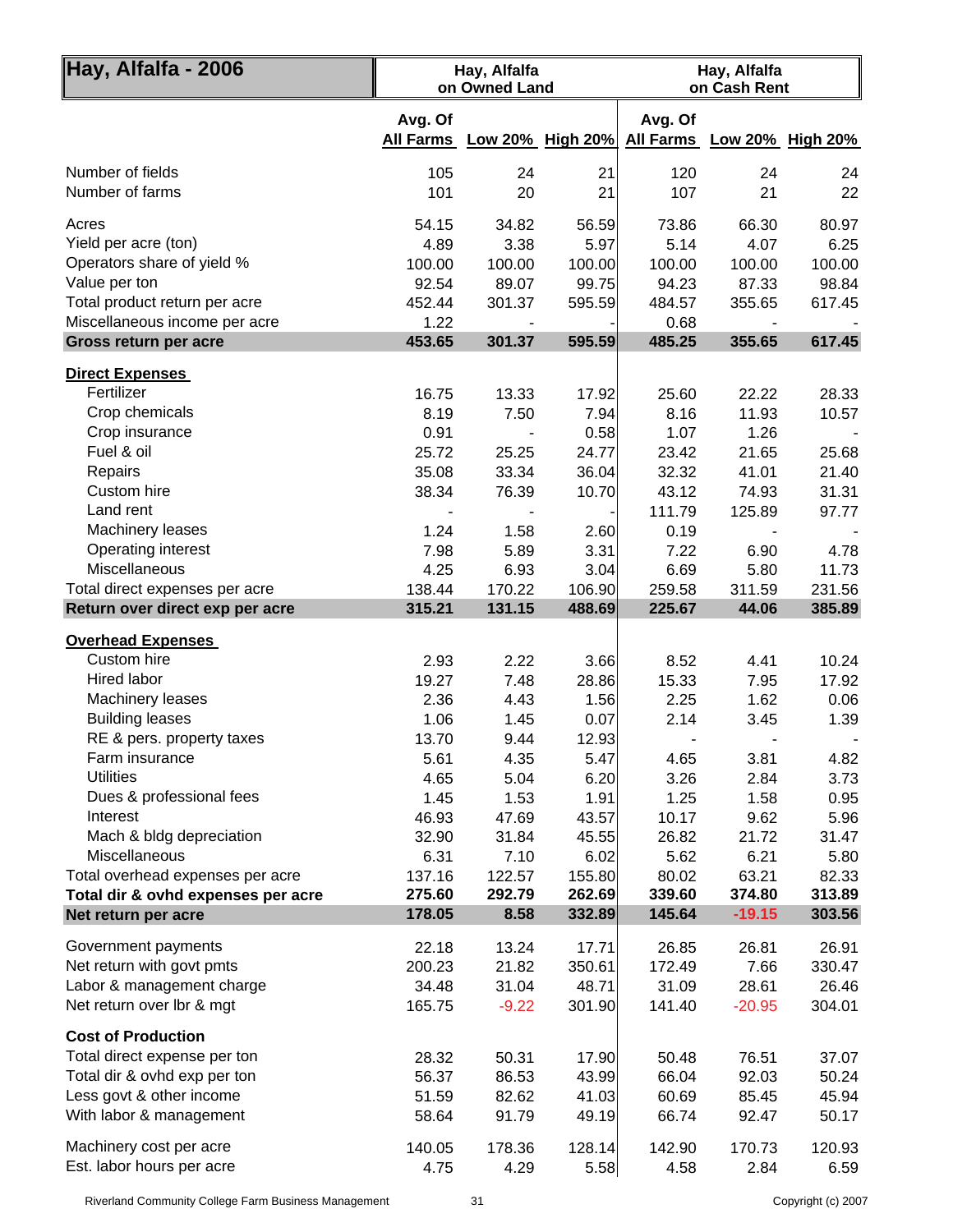| Hay, Grass & Mixed - 2006                                 | Hay, Grass<br>on Cash Rent  | Hay, Mixed<br>on Owned Land | Hay, Mixed<br>on Cash Rent  |
|-----------------------------------------------------------|-----------------------------|-----------------------------|-----------------------------|
|                                                           | Avg. Of<br><b>All Farms</b> | Avg. Of<br><b>All Farms</b> | Avg. Of<br><b>All Farms</b> |
| Number of fields                                          | 8                           | 9                           | 9                           |
| Number of farms                                           | 8                           | 9                           | 8                           |
| Acres                                                     | 17.54                       | 17.64                       | 18.75                       |
| Yield per acre (ton)                                      | 3.45                        | 3.12                        | 4.18                        |
| Operators share of yield %                                | 100.00                      | 100.00                      | 100.00                      |
| Value per ton                                             | 53.80                       | 74.55                       | 79.04                       |
| Total product return per acre                             | 185.89                      | 232.80                      | 330.74                      |
| Miscellaneous income per acre                             |                             |                             |                             |
| Gross return per acre                                     | 185.89                      | 232.80                      | 330.74                      |
| <b>Direct Expenses</b>                                    |                             |                             |                             |
| Fertilizer                                                | 9.46                        | 9.79                        | 4.03                        |
| Crop chemicals                                            | 0.73                        |                             | 0.59                        |
| Fuel & oil                                                | 11.18                       | 12.76                       | 19.50                       |
| Repairs                                                   | 18.78                       | 21.34                       | 21.92                       |
| Custom hire<br>Land rent                                  | 48.54                       | 2.45                        | 7.97                        |
| Machinery leases                                          | 124.09                      | 0.33                        | 106.25<br>0.87              |
| Operating interest                                        | 3.69                        | 21.99                       | 13.48                       |
| Miscellaneous                                             | 6.73                        | 2.93                        | 0.91                        |
| Total direct expenses per acre                            | 223.21                      | 71.58                       | 175.53                      |
| Return over direct exp per acre                           | $-37.32$                    | 161.23                      | 155.21                      |
| <b>Overhead Expenses</b>                                  |                             |                             |                             |
| Custom hire                                               |                             | 2.39                        | 9.17                        |
| <b>Hired labor</b>                                        | 10.80                       | 1.06                        | 5.75                        |
| Machinery leases                                          | 5.55                        | 0.33                        | 0.28                        |
| <b>Building leases</b>                                    | 0.57                        | 0.84                        |                             |
| RE & pers. property taxes                                 |                             | 13.21                       |                             |
| Farm insurance                                            | 3.40                        | 5.68                        | 3.59                        |
| <b>Utilities</b>                                          | 1.79                        | 1.17                        | 3.67                        |
| Dues & professional fees                                  | 1.54                        | 0.46                        | 0.55                        |
| Interest                                                  | 4.14                        | 54.61                       | 7.20                        |
| Mach & bldg depreciation                                  | 12.16                       | 16.80                       | 13.09                       |
| <b>Miscellaneous</b>                                      | 2.93                        | 7.32                        | 7.10                        |
| Total overhead expenses per acre                          | 42.87<br>266.08             | 103.88<br>175.45            | 50.40<br>225.93             |
| Total dir & ovhd expenses per acre<br>Net return per acre | $-80.19$                    | 57.35                       | 104.80                      |
|                                                           |                             |                             |                             |
| Government payments<br>Net return with govt pmts          | 26.92<br>$-53.27$           | 53.06<br>110.41             | 42.84<br>147.64             |
| Labor & management charge                                 | 9.32                        | 30.03                       | 16.33                       |
| Net return over lbr & mgt                                 | $-62.59$                    | 80.38                       | 131.31                      |
| <b>Cost of Production</b>                                 |                             |                             |                             |
| Total direct expense per ton                              | 64.61                       | 22.92                       | 41.95                       |
| Total dir & ovhd exp per ton                              | 77.01                       | 56.19                       | 54.00                       |
| Less govt & other income                                  | 69.22                       | 39.20                       | 43.76                       |
| With labor & management                                   | 71.92                       | 48.81                       | 47.66                       |
| Machinery cost per acre                                   | 100.02                      | 58.22                       | 79.55                       |
| Est. labor hours per acre                                 | 1.72                        | 2.97                        | 2.13                        |
| Riverland Community College Farm Business Management      | 32                          |                             | Copyright (c) 2007          |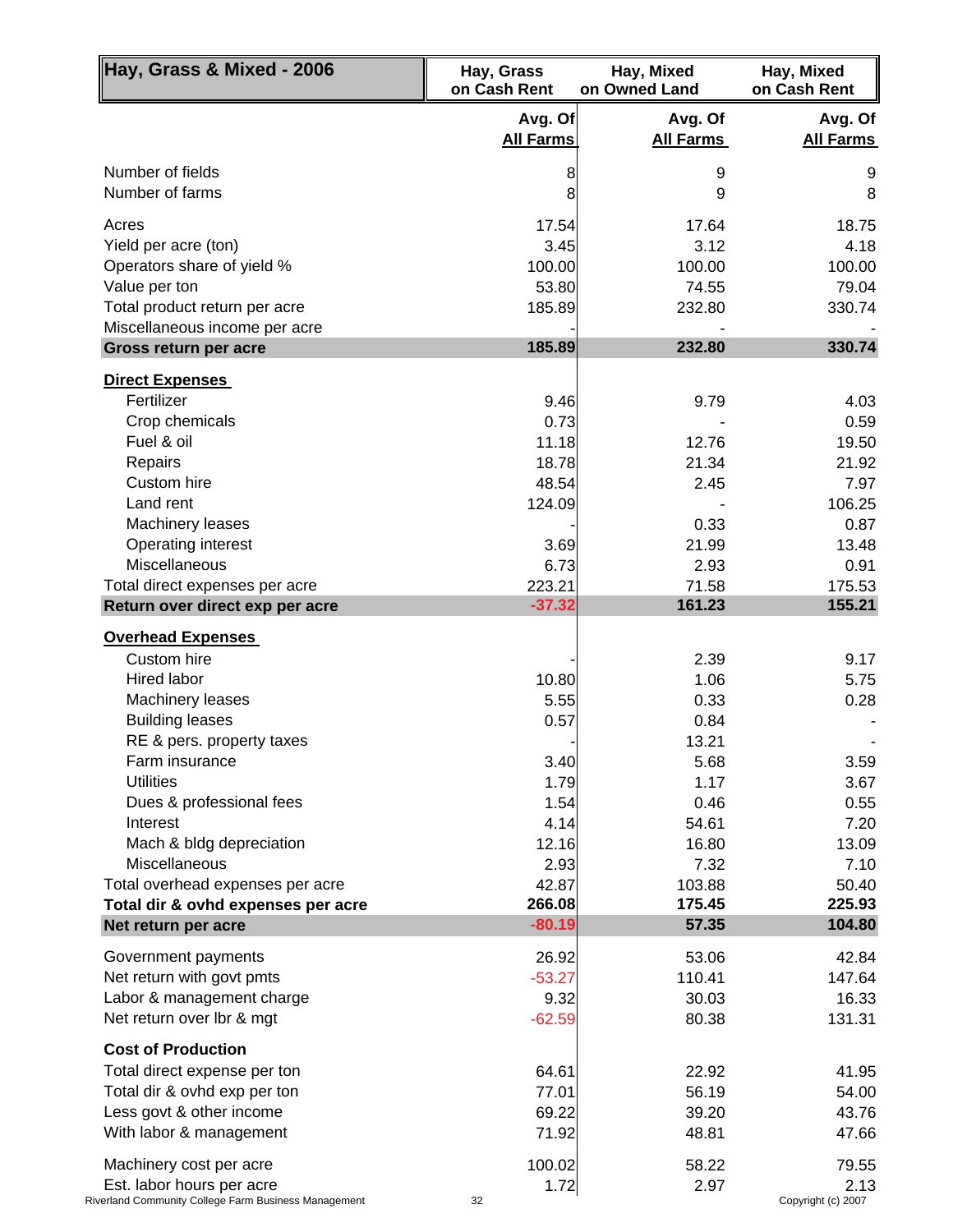| ∥Hay, Alfalfa Establishment - 2006∥     | Est DC, Hay, Alfalfa<br>on Owned Land |                             |               | Est DC, Hay, Alfalfa<br>on Cash Rent |                             |               |
|-----------------------------------------|---------------------------------------|-----------------------------|---------------|--------------------------------------|-----------------------------|---------------|
|                                         | Avg. Of                               |                             | Avg. Of       |                                      |                             |               |
|                                         |                                       | All Farms Low 20 % High 20% |               |                                      | All Farms Low 20 % High 20% |               |
| Number of fields<br>Number of farms     | 32<br>32                              | 6<br>6                      | 7             | 42<br>42                             | 8<br>8                      | 9<br>9        |
| Acres                                   | 41.68                                 | 24.80                       | 85.43         | 36.18                                | 32.45                       | 38.48         |
| Yield per acre (ton)                    | 3.83                                  | 1.46                        | 5.59          | 3.14                                 | 2.31                        | 3.94          |
| Operators share of yield %              | 100.00                                | 100.00                      | 100.00        | 100.00                               | 100.00                      | 100.00        |
| Value per ton                           | 99.21                                 | 50.57                       | 108.42        | 78.73                                | 23.61                       | 98.99         |
| Total product return per acre           | 379.65                                | 73.94                       | 606.09        | 247.23                               | 54.57                       | 389.72        |
| Miscellaneous income per acre           | 0.24                                  |                             |               | 2.28                                 |                             |               |
| Gross return per acre                   | 379.89                                | 73.94                       | 606.09        | 249.51                               | 54.57                       | 389.72        |
| <b>Direct Expenses</b>                  |                                       |                             |               |                                      |                             |               |
| Seed                                    | 49.27                                 | 69.16                       | 35.70         | 54.74                                | 70.15                       | 31.69         |
| Fertilizer                              | 12.09                                 | 18.72                       | 12.95         | 18.73                                | 11.51                       | 10.96         |
| Crop chemicals                          | 9.77                                  | 3.58                        | 12.70         | 6.33                                 | 3.72                        | 7.97          |
| Fuel & oil                              | 23.79                                 | 17.14                       | 20.13         | 20.49                                | 22.14                       | 22.51         |
| Repairs                                 | 34.27                                 | 21.31                       | 30.24         | 28.50                                | 32.49                       | 25.05         |
| Custom hire<br>Land rent                | 24.90                                 | 38.06                       | 15.99         | 33.96                                | 38.72                       | 5.30          |
| Operating interest                      | 7.19                                  | 10.23                       | 5.23          | 95.48<br>5.99                        | 71.99<br>7.12               | 87.32<br>4.43 |
| Miscellaneous                           | 4.39                                  | 0.58                        | 6.87          | 3.42                                 | 3.03                        | 1.15          |
| Total direct expenses per acre          | 165.66                                | 178.79                      | 139.81        | 267.64                               | 260.87                      | 196.37        |
| Return over direct exp per acre         | 214.23                                | $-104.84$                   | 466.27        | $-18.13$                             | $-206.30$                   | 193.35        |
|                                         |                                       |                             |               |                                      |                             |               |
| <b>Overhead Expenses</b><br>Custom hire |                                       |                             |               |                                      |                             |               |
| Hired labor                             | 1.41<br>23.62                         | 4.58                        | 0.05<br>22.06 | 7.64<br>15.23                        | 2.94                        | 16.85         |
| Machinery leases                        | 1.38                                  | 3.96<br>0.02                | 1.06          | 2.08                                 | 14.08<br>2.71               | 13.67<br>2.67 |
| <b>Building leases</b>                  | 0.91                                  | 0.28                        |               | 3.13                                 | 0.24                        | 0.42          |
| RE & pers. property taxes               | 11.59                                 | 13.95                       | 12.12         |                                      |                             |               |
| Farm insurance                          | 4.29                                  | 3.92                        | 3.92          | 3.73                                 | 4.91                        | 2.45          |
| <b>Utilities</b>                        | 5.17                                  | 2.29                        | 6.91          | 2.55                                 | 2.23                        | 3.67          |
| Dues & professional fees                | 1.13                                  | 1.41                        | 0.02          | 1.43                                 | 1.26                        | 1.09          |
| Interest                                | 31.16                                 | 32.90                       | 21.34         | 7.97                                 | 5.77                        | 5.01          |
| Mach & bldg depreciation                | 30.30                                 | 22.27                       | 37.17         | 23.29                                | 24.51                       | 20.62         |
| Miscellaneous                           | 8.83                                  | 8.03                        | 6.11          | 5.20                                 | 2.68                        | 4.94          |
| Total overhead expenses per acre        | 119.79                                | 93.61                       | 110.75        | 72.24                                | 61.31                       | 71.40         |
| Total dir & ovhd expenses per acre      | 285.45                                | 272.40                      | 250.57        | 339.88                               | 322.18                      | 267.78        |
| Net return per acre                     | 94.44                                 | $-198.45$                   | 355.52        | $-90.37$                             | $-267.62$                   | 121.94        |
| Government payments                     | 12.04                                 | 18.96                       | 2.88          | 23.98                                | 26.86                       | 27.21         |
| Net return with govt pmts               | 106.48                                | $-179.50$                   | 358.41        | $-66.40$                             | $-240.76$                   | 149.15        |
| Labor & management charge               | 31.61                                 | 16.96                       | 29.24         | 27.16                                | 26.45                       | 22.47         |
| Net return over lbr & mgt               | 74.87                                 | $-196.45$                   | 329.17        | $-93.55$                             | $-267.21$                   | 126.68        |
| <b>Cost of Production</b>               |                                       |                             |               |                                      |                             |               |
| Total direct expense per ton            | 43.29                                 | 122.26                      | 25.01         | 85.23                                | 112.90                      | 49.88         |
| Total dir & ovhd exp per ton            | 74.59                                 | 186.28                      | 44.82         | 108.23                               | 139.43                      | 68.02         |
| Less govt & other income                | 71.38                                 | 173.31                      | 44.31         | 99.87                                | 127.81                      | 61.11         |
| With labor & management                 | 79.64                                 | 184.91                      | 49.54         | 108.52                               | 139.26                      | 66.82         |
| Machinery cost per acre                 | 114.73                                | 107.19                      | 100.55        | 120.73                               | 123.93                      | 94.91         |
| Est. labor hours per acre               | 5.49                                  | 2.36                        | 6.76          | 5.34                                 | 6.02                        | 4.27          |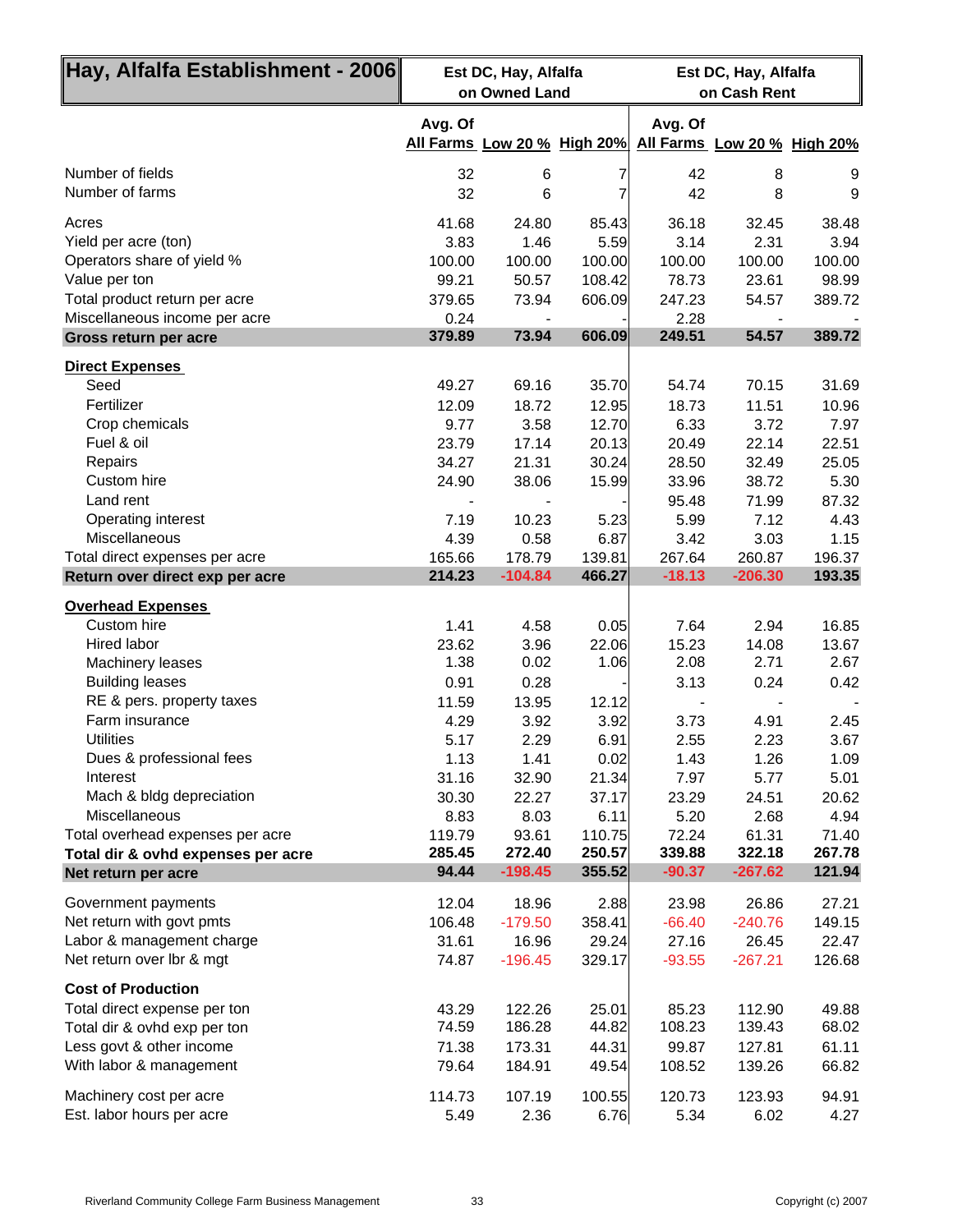| Pasture, CRP &                                                                                                                             | Pasture on                                | <b>Pasture on</b>                         |                                             | <b>CRP</b> on                             |                                             | <b>Rented Out</b>                            |
|--------------------------------------------------------------------------------------------------------------------------------------------|-------------------------------------------|-------------------------------------------|---------------------------------------------|-------------------------------------------|---------------------------------------------|----------------------------------------------|
| <b>Rented Out - 2006</b>                                                                                                                   | <b>Owned Land Cash Rent</b>               |                                           |                                             | <b>Owned Land</b>                         |                                             | Owned Land                                   |
|                                                                                                                                            | Avg. Of<br><b>All Farms</b>               | Avg. Of<br><b>All Farms</b>               | Avg. Of<br>All Farms Low 20% High 20%       |                                           |                                             | Avg. Of<br><b>All Farms</b>                  |
| Number of fields<br>Number of farms                                                                                                        | 8<br>8                                    | 6                                         | 38<br>36                                    | 8<br>$\overline{7}$                       | 8<br>8                                      | 12<br>12                                     |
| Acres<br>Yield per acre (aum)<br>Operators share of yield %<br>Value per aum<br>Total product return per acre                              | 90.47<br>17.63<br>100.00<br>1.97<br>34.79 | 99.08<br>14.73<br>100.00<br>3.36<br>49.54 | 13.52<br>107.80<br>100.00<br>1.00<br>107.80 | 21.75<br>59.54<br>100.00<br>1.00<br>59.54 | 11.90<br>176.18<br>100.00<br>1.00<br>176.18 | 192.13<br>142.48<br>100.00<br>1.00<br>142.48 |
| Miscellaneous income per acre                                                                                                              | 34.79                                     | 49.54                                     | 107.80                                      | 59.54                                     | 176.18                                      |                                              |
| Gross return per acre                                                                                                                      |                                           |                                           |                                             |                                           |                                             | 142.48                                       |
| <b>Direct Expenses</b><br>Fertilizer<br>Crop chemicals<br>Fuel & oil<br>Repairs                                                            | 3.81<br>2.29<br>2.22                      | 7.51<br>0.41<br>1.93<br>1.86              | 0.93<br>2.21<br>3.03                        | 2.59<br>3.57                              | 5.02<br>1.97<br>2.32                        | 0.23<br>2.47<br>2.03                         |
| Land rent<br>Operating interest<br>Miscellaneous                                                                                           | 0.96<br>0.06                              | 36.36<br>0.81                             | 0.69                                        | 0.83                                      | 0.27                                        | 2.25<br>0.04                                 |
| Total direct expenses per acre                                                                                                             | 9.34<br>25.45                             | 48.89<br>0.65                             | 6.86<br>100.93                              | 7.00<br>52.54                             | 9.57<br>166.61                              | 7.01<br>135.47                               |
| Return over direct exp per acre                                                                                                            |                                           |                                           |                                             |                                           |                                             |                                              |
| <b>Overhead Expenses</b><br>Hired labor<br>Machinery leases<br>RE & pers. property taxes<br>Farm insurance<br><b>Utilities</b><br>Interest | 0.94<br>12.61<br>0.54<br>0.44<br>28.40    | 0.85<br>0.40<br>0.30<br>0.85              | 0.72<br>0.17<br>17.02<br>0.78<br>29.14      | 0.24<br>0.00<br>18.22<br>0.79<br>24.87    | 0.76<br>0.26<br>16.93<br>1.07<br>33.11      | 22.59<br>3.27<br>0.29<br>40.23               |
| Mach & bldg depreciation                                                                                                                   | 2.49                                      | 1.73                                      | 4.60                                        | 4.73                                      | 4.91                                        | 6.72                                         |
| Miscellaneous<br>Total overhead expenses per<br>Total dir & ovhd expenses per                                                              | 0.69<br>46.12<br>55.46                    | 0.61<br>4.74<br>53.63<br>$-4.09$          | 1.38<br>53.81<br>60.68                      | 1.01<br>49.86<br>56.86                    | 2.13<br>59.18<br>68.75<br>107.43            | 2.70<br>75.80<br>82.82                       |
| Net return per acre                                                                                                                        | $-20.67$                                  |                                           | 47.12                                       | 2.68                                      |                                             | 59.66                                        |
| Government payments<br>Net return with govt pmts<br>Labor & management charge<br>Net return over lbr & mgt                                 | $-20.67$<br>3.29<br>$-23.95$              | $-4.09$<br>2.89<br>$-6.98$                | 47.12<br>4.20<br>42.93                      | 2.68<br>4.54<br>$-1.86$                   | 107.43<br>3.01<br>104.41                    | 1.10<br>60.77<br>8.42<br>52.35               |
| <b>Cost of Production</b>                                                                                                                  |                                           |                                           |                                             |                                           |                                             |                                              |
| Total direct expense per aum<br>Total dir & ovhd exp per aum<br>Less govt & other income<br>With labor & management                        | 0.53<br>3.15<br>3.15<br>3.33              | 3.32<br>3.64<br>3.64<br>3.84              | 0.06<br>0.56<br>0.56<br>0.60                | 0.12<br>0.95<br>0.95<br>1.03              | 0.05<br>0.39<br>0.39<br>0.41                | 0.05<br>0.58<br>0.57<br>0.63                 |
| Machinery cost per acre<br>Est. labor hours per acre                                                                                       | 8.38<br>0.28                              | 7.21<br>0.22                              | 10.11<br>0.34                               | 11.15<br>0.29                             | 9.00<br>0.37                                | 11.78<br>0.41                                |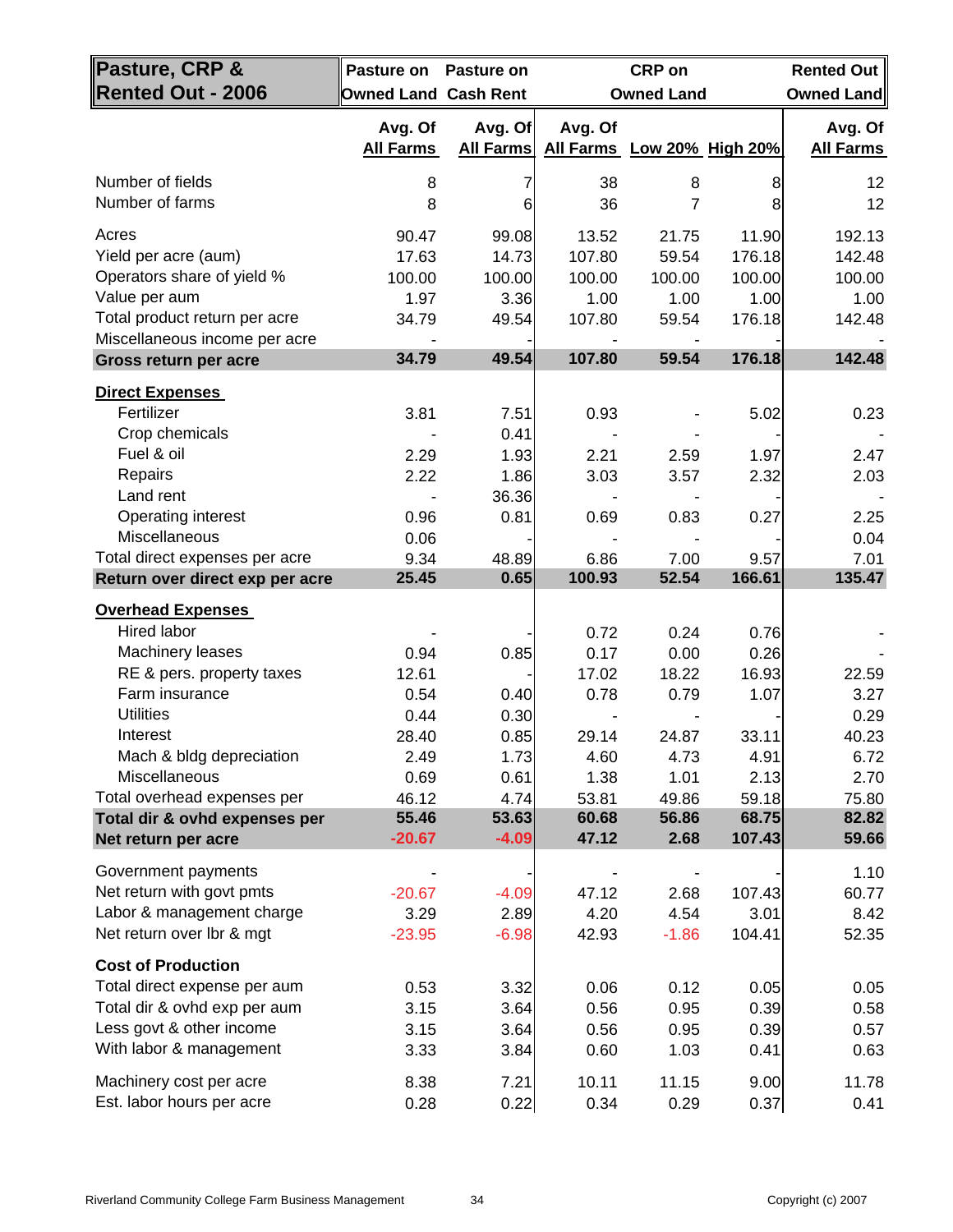## **Livestock Graphs**

Indicating the relative profitability of the livestock industry



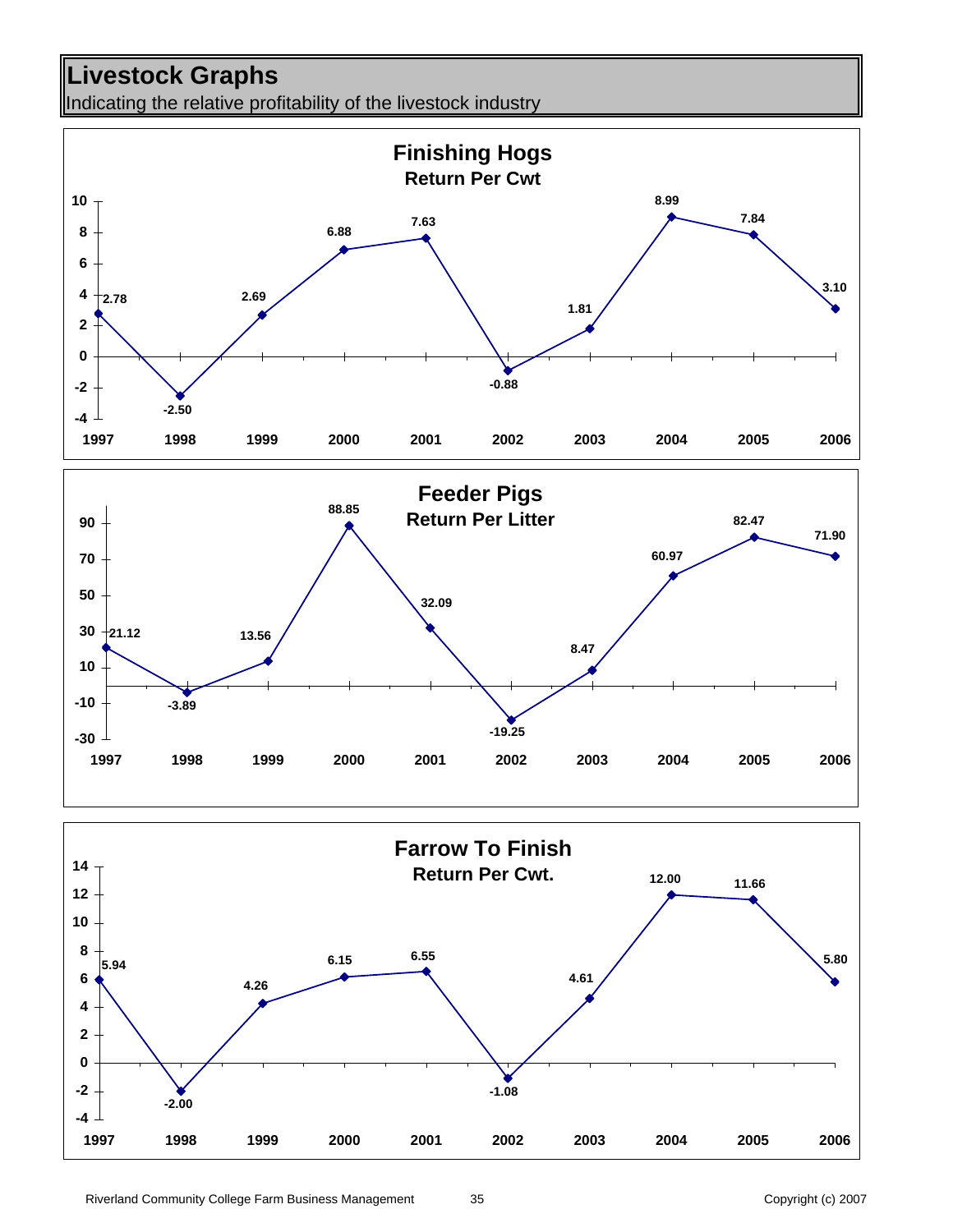## **Livestock Graphs**

Indicating the relative profitability of the livestock industry

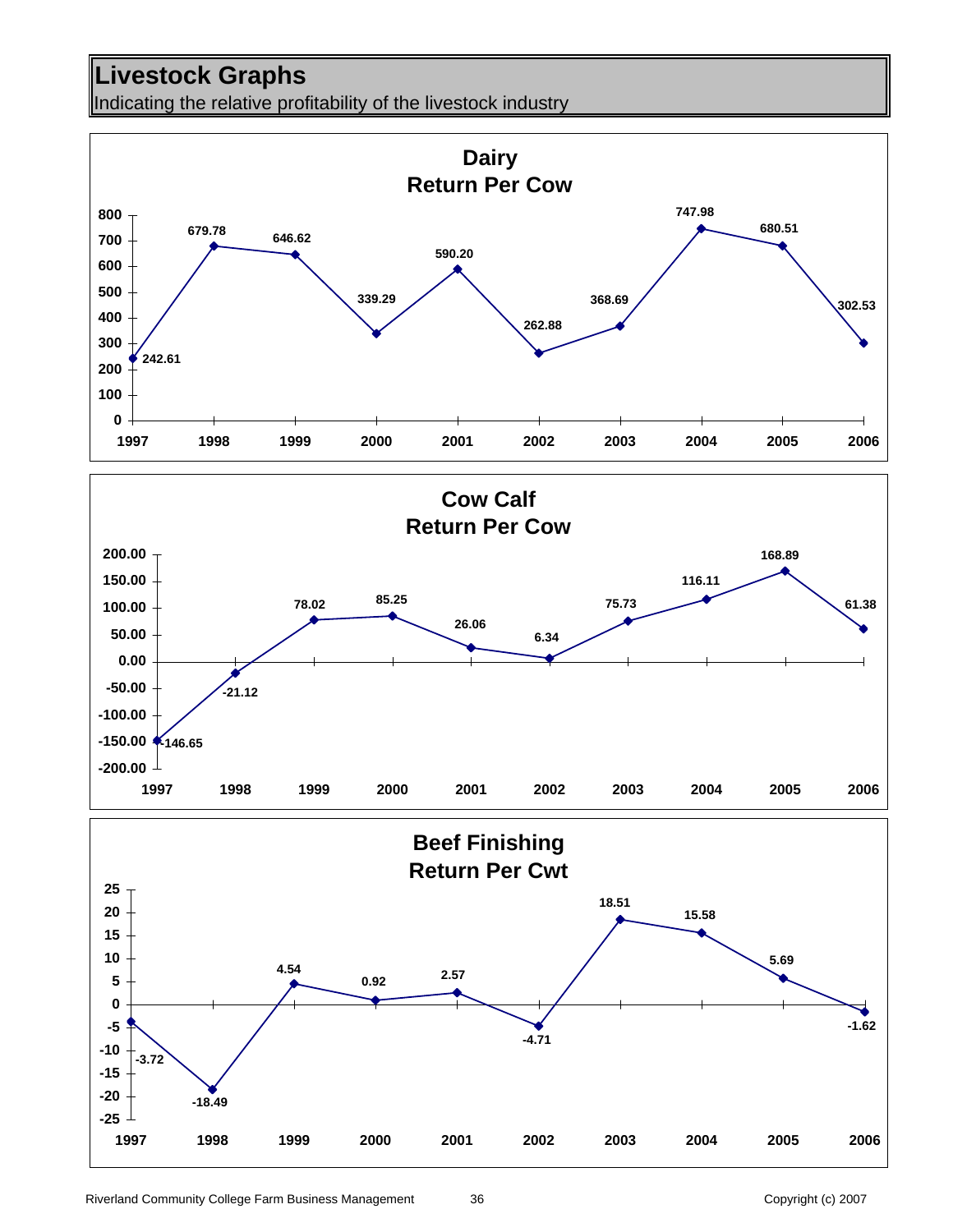| Hogs, Farrow To Finish - 2006<br><b>MN Statewide Avg Per Cwt. Produced</b> | Avg of All Farms |         | <b>Low 20%</b> |                | 40 - 60% |         | Farms Sorted by Return to Overhead<br><b>High 20%</b> |         |
|----------------------------------------------------------------------------|------------------|---------|----------------|----------------|----------|---------|-------------------------------------------------------|---------|
| Number of farms                                                            | 47               |         | 9              |                | 10       |         | 10                                                    |         |
|                                                                            | Quantity         | Value   | Quantity       | Value          | Quantity | Value   | Quantity                                              | Value   |
| Raised Hogs sold (lb)                                                      | 94.90            | 44.65   | 92.49          | 42.14          | 95.68    | 44.42   | 93.48                                                 | 43.77   |
| Transferred out (lb)                                                       | 0.74             | 0.61    | 8.52           | 5.75           | 0.73     | 0.76    |                                                       |         |
| Cull sales (lb)                                                            | 4.53             | 1.45    | 13.00          | 4.03           | 3.79     | 1.19    | 4.31                                                  | 1.38    |
| Butchered (lb)                                                             | 0.27             | 0.13    | 0.84           | 0.39           | 0.08     | 0.04    | 0.27                                                  | 0.13    |
| Less purchased (lb)                                                        | $-1.23$          | $-1.39$ | $-10.12$       | $-7.70$        | $-1.31$  | $-1.55$ | $-0.24$                                               | $-0.34$ |
| Less transferred in (lb)                                                   | $-0.11$          | $-0.07$ | $\blacksquare$ | $\blacksquare$ | $-0.19$  | $-0.11$ | $-0.08$                                               | $-0.06$ |
| Inventory change (lb)                                                      | 0.90             | 0.04    | $-4.73$        | $-8.90$        | 1.22     | 1.08    | 2.27                                                  | 0.53    |
| Total production (lb)                                                      | 100.00           | 45.44   | 100.00         | 35.70          | 100.00   | 45.82   | 100.00                                                | 45.41   |
| Other income                                                               |                  | 0.02    |                | $\blacksquare$ |          | 0.02    |                                                       |         |
| <b>Gross return</b>                                                        |                  | 45.46   |                | 35.70          |          | 45.84   |                                                       | 45.41   |
| <b>Direct Expenses</b>                                                     |                  |         |                |                |          |         |                                                       |         |
| Corn (bu.)                                                                 | 3.39             | 6.97    | 5.43           | 11.88          | 2.33     | 5.01    | 3.63                                                  | 6.81    |
| Complete Ration (lb.)                                                      | 85.10            | 7.68    | 4.78           | 0.81           | 164.20   | 14.60   | 26.29                                                 | 2.38    |
| Protein Vit Minerals (lb.)                                                 | 53.25            | 7.54    | 86.38          | 13.55          | 31.27    | 3.52    | 75.04                                                 | 10.23   |
| Other feed stuffs                                                          | 0.89             | 0.23    | 0.36           | 0.61           | 0.03     | 0.01    | 0.22                                                  | 0.14    |
| <b>Breeding fees</b>                                                       |                  | 0.74    |                | 0.06           |          | 1.02    |                                                       | 0.61    |
| Veterinary                                                                 |                  | 1.81    |                | 1.64           |          | 1.97    |                                                       | 1.21    |
| Supplies                                                                   |                  | 1.09    |                | 1.11           |          | 0.43    |                                                       | 0.90    |
| Contract production exp.                                                   |                  | 0.84    |                |                |          | 1.79    |                                                       |         |
| Fuel & oil                                                                 |                  | 0.80    |                | 2.12           |          | 0.74    |                                                       | 0.65    |
| Repairs                                                                    |                  | 1.12    |                | 3.27           |          | 1.08    |                                                       | 1.20    |
| Custom hire                                                                |                  |         |                |                |          |         |                                                       |         |
|                                                                            |                  | 1.31    |                | 0.16           |          | 2.77    |                                                       | 0.04    |
| Livestock leases                                                           |                  | 0.17    |                |                |          |         |                                                       | 0.23    |
| Hauling and trucking                                                       |                  | 0.24    |                | 0.40           |          | 0.07    |                                                       | 0.30    |
| Marketing                                                                  |                  | 0.27    |                | 0.35           |          | 0.26    |                                                       | 0.26    |
| Operating interest                                                         |                  | 0.20    |                | 0.78           |          | 0.20    |                                                       | 0.13    |
| Total direct expenses                                                      |                  | 31.01   |                | 36.75          |          | 33.48   |                                                       | 25.09   |
| Return over direct expense                                                 |                  | 14.45   |                | $-1.05$        |          | 12.36   |                                                       | 20.32   |
| <b>Overhead Expenses</b>                                                   |                  |         |                |                |          |         |                                                       |         |
| Custom hire                                                                |                  | 0.26    |                | 0.49           |          | 0.01    |                                                       | 0.87    |
| Hired labor                                                                |                  | 3.43    |                | 3.83           |          | 3.63    |                                                       | 3.26    |
| <b>Building leases</b>                                                     |                  | 0.35    |                |                |          | 0.12    |                                                       | 0.82    |
| RE & pers. property taxes                                                  |                  | 0.11    |                | 0.23           |          | 0.09    |                                                       | 0.09    |
| Farm insurance                                                             |                  | 0.50    |                | 0.69           |          | 0.34    |                                                       | 0.58    |
| Utilities                                                                  |                  | 0.85    |                | 1.57           |          | 0.88    |                                                       | 0.64    |
| Interest                                                                   |                  | 1.08    |                | 1.00           |          | 0.92    |                                                       | 1.11    |
| Mach & bldg depreciation                                                   |                  | 1.59    |                | 1.87           |          | 1.28    |                                                       | 1.84    |
| Miscellaneous                                                              |                  | 0.49    |                | 0.98           |          | 0.57    |                                                       | 0.37    |
| Total overhead expenses                                                    |                  | 8.65    |                | 10.66          |          | 7.83    |                                                       | 9.58    |
| Total dir & ovhd expenses                                                  |                  | 39.66   |                | 47.41          |          | 41.31   |                                                       | 34.68   |
| Net return                                                                 |                  | 5.80    |                | $-11.70$       |          | 4.53    |                                                       | 10.74   |
| Labor & management charge                                                  |                  | 1.85    |                | 3.78           |          | 1.21    |                                                       | 2.24    |
| Net return over lbr & mgt                                                  |                  | 3.95    |                | $-15.49$       |          | 3.32    |                                                       | 8.50    |
| <b>Cost of Production</b>                                                  |                  |         |                |                |          |         |                                                       |         |
| Total direct expense per cwt.                                              |                  | 31.01   |                | 36.75          |          | 33.48   |                                                       | 25.09   |
| Total dir& ovhd expense per cwt.                                           |                  | 39.66   |                | 47.41          |          | 41.31   |                                                       | 34.68   |
| With other revenue adjustments                                             |                  | 39.51   |                | 50.70          |          | 41.64   |                                                       | 33.56   |
| With labor and management                                                  |                  | 41.36   |                | 54.48          |          | 42.85   |                                                       | 35.80   |
| Est. labor hours per unit                                                  |                  | 0.30    |                |                |          | 0.22    |                                                       | 0.30    |
|                                                                            |                  |         |                | 0.73           |          |         |                                                       |         |
| <b>Other Information</b>                                                   |                  |         |                |                |          |         |                                                       |         |
| Average number of sows                                                     |                  | 252.4   |                | 122.9          |          | 492.8   |                                                       | 256.1   |
| Litters farrowed                                                           |                  | 505     |                | 156            |          | 1,094   |                                                       | 543     |
| Litters per sow                                                            |                  | 2.00    |                | 1.27           |          | 2.22    |                                                       | 2.12    |
| Litters per crate                                                          |                  | 11.63   |                | 7.05           |          | 13.32   |                                                       | 13.55   |
| Pigs born per litter                                                       |                  | 10.67   |                | 9.58           |          | 10.75   |                                                       | 11.31   |
| Pigs weaned per litter                                                     |                  | 9.46    |                | 8.09           |          | 9.89    |                                                       | 9.62    |
| Pigs weaned per sow                                                        |                  | 18.88   |                | 10.15          |          | 21.5    |                                                       | 20.86   |
| Number sold per litter                                                     |                  | 8.18    |                | 6.64           |          | 8.36    |                                                       | 8.53    |
| Lbs of feed / lb of gain                                                   |                  | 3.31    |                | 4.1            |          | 3.26    |                                                       | 3.05    |
| Feed cost / cwt. of gain                                                   |                  | 22.42   |                | 26.86          |          | 23.14   |                                                       | 19.57   |
| Feed cost per litter                                                       |                  | 499.54  |                | 436.01         |          | 522.29  |                                                       | 467.25  |
| Avg wgt/Raised Hog sold                                                    |                  | 258     |                | 226            |          | 258     |                                                       | 262     |
| Avg price / cwt                                                            |                  | 47.05   |                | 45.56          |          | 46.42   |                                                       | 46.82   |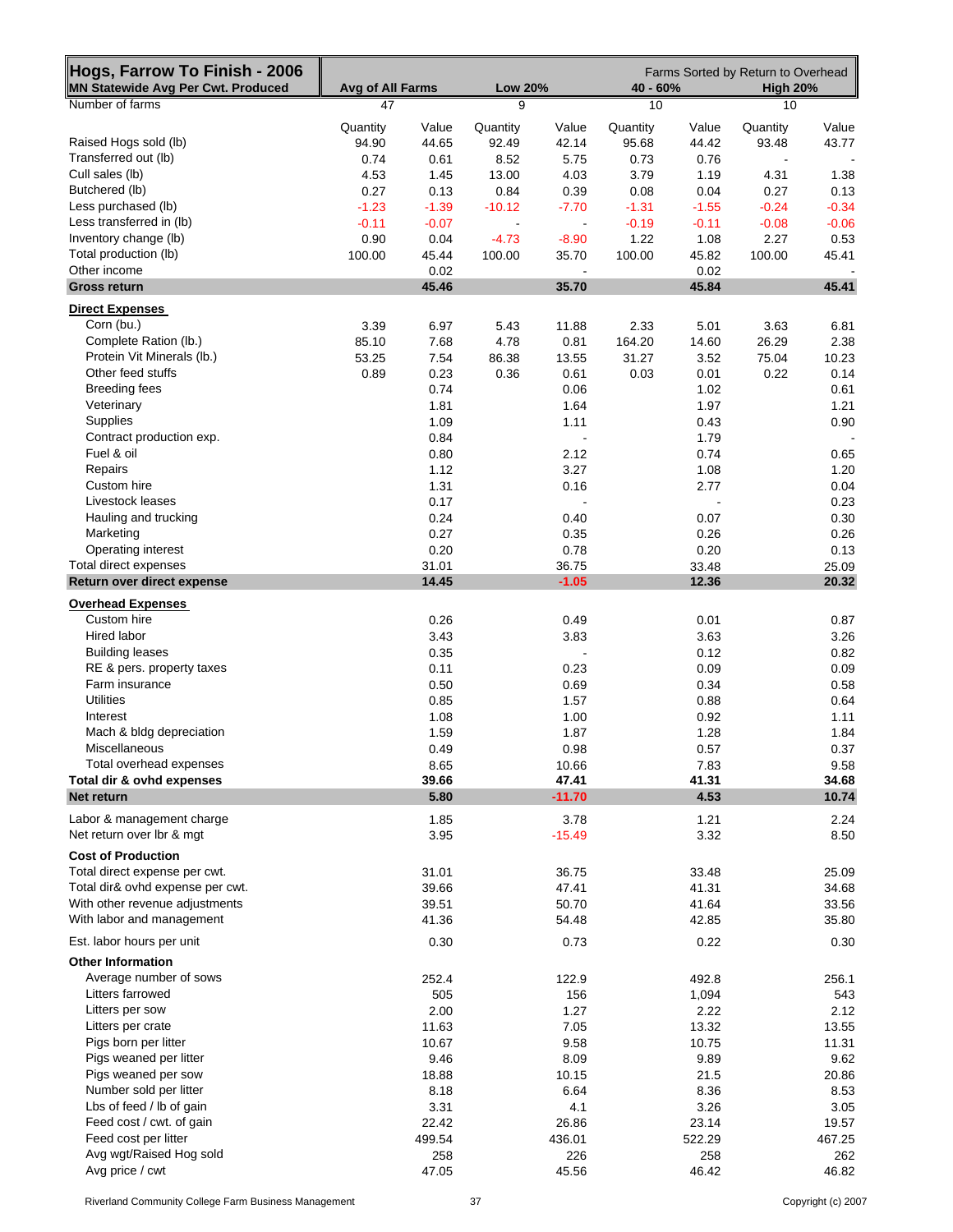| Hogs, Farrow To Finish - 2006                         |                        |                  | <b>Low 20%</b><br>$40 - 60%$ |                          |                  |                  | Farms Sorted by Return to Overhead<br><b>High 20%</b> |                 |  |
|-------------------------------------------------------|------------------------|------------------|------------------------------|--------------------------|------------------|------------------|-------------------------------------------------------|-----------------|--|
| <b>MN Statewide Avg Per Litter</b><br>Number of farms | Avg of All Farms<br>47 |                  | 9                            |                          | 10               |                  | 10                                                    |                 |  |
|                                                       |                        |                  |                              |                          |                  |                  |                                                       |                 |  |
|                                                       | Quantity               | Value            | Quantity                     | Value                    | Quantity         | Value            | Quantity                                              | Value           |  |
| Raised Hogs sold (lb)                                 | 2,114.48               | 994.92           | 1,501.54                     | 684.09                   | 2,159.57         | 1,002.54         | 2,232.25                                              | 1,045.12        |  |
| Transferred out (lb)                                  | 16.40                  | 13.67            | 138.23                       | 93.32                    | 16.57            | 17.09            |                                                       |                 |  |
| Cull sales (lb)<br>Butchered (lb)                     | 100.90                 | 32.34            | 210.98                       | 65.42                    | 85.45            | 26.80            | 102.86                                                | 32.90           |  |
| Less purchased (lb)                                   | 6.08<br>$-27.38$       | 2.93<br>$-30.91$ | 13.64<br>$-164.25$           | 6.31<br>$-125.05$        | 1.87<br>$-29.59$ | 0.87<br>$-35.00$ | 6.36<br>$-5.69$                                       | 3.13<br>$-8.00$ |  |
| Less transferred in (lb)                              | $-2.47$                | $-1.49$          |                              |                          | $-4.37$          | $-2.51$          | $-2.00$                                               | $-1.43$         |  |
| Inventory change (lb)                                 | 20.00                  | 0.99             | $-76.74$                     | $-144.50$                | 27.64            | 24.37            | 54.09                                                 | 12.73           |  |
| Total production (lb)                                 | 2,228.01               | 1,012.46         | 1,623.41                     | 579.60                   | 2,257.14         | 1,034.16         | 2,387.87                                              | 1,084.44        |  |
| Other income                                          |                        | 0.37             |                              | $\overline{\phantom{a}}$ |                  | 0.40             |                                                       |                 |  |
| <b>Gross return</b>                                   |                        | 1,012.83         |                              | 579.60                   |                  | 1,034.56         |                                                       | 1,084.44        |  |
| <b>Direct Expenses</b>                                |                        |                  |                              |                          |                  |                  |                                                       |                 |  |
| Corn (bu.)                                            | 75.54                  | 155.24           | 88.18                        | 192.84                   | 52.53            | 112.99           | 86.69                                                 | 162.68          |  |
| Complete Ration (lb.)                                 | 1,895.94               | 171.12           | 77.62                        | 13.20                    | 3,706.23         | 329.62           | 627.73                                                | 56.86           |  |
| Protein Vit Minerals (lb.)                            | 1,186.32               | 168.04           | 1,402.23                     | 220.01                   | 705.75           | 79.43            | 1,791.96                                              | 244.36          |  |
| Other feed stuffs                                     | 19.87                  | 5.14             | 5.83                         | 9.95                     | 0.73             | 0.25             | 5.37                                                  | 3.35            |  |
| <b>Breeding fees</b>                                  |                        | 16.39            |                              | 0.91                     |                  | 23.03            |                                                       | 14.46           |  |
| Veterinary                                            |                        | 40.27            |                              | 26.63                    |                  | 44.42            |                                                       | 29.01           |  |
| <b>Supplies</b>                                       |                        | 24.34            |                              | 17.99                    |                  | 9.72             |                                                       | 21.44           |  |
| Contract production exp.                              |                        | 18.66            |                              |                          |                  | 40.45            |                                                       |                 |  |
| Fuel & oil                                            |                        | 17.72            |                              | 34.48                    |                  | 16.79            |                                                       | 15.57           |  |
| Repairs                                               |                        | 25.01            |                              | 53.06                    |                  | 24.42            |                                                       | 28.56           |  |
| Custom hire                                           |                        | 29.21            |                              | 2.66                     |                  | 62.41            |                                                       | 0.91            |  |
| Livestock leases                                      |                        | 3.77             |                              |                          |                  |                  |                                                       | 5.47            |  |
| Hauling and trucking<br>Marketing                     |                        | 5.41<br>6.11     |                              | 6.44<br>5.71             |                  | 1.62<br>5.93     |                                                       | 7.13<br>6.17    |  |
| Operating interest                                    |                        | 4.48             |                              | 12.66                    |                  | 4.50             |                                                       | 3.21            |  |
| Total direct expenses                                 |                        | 690.91           |                              | 596.57                   |                  | 755.58           |                                                       | 599.18          |  |
| Return over direct expense                            |                        | 321.92           |                              | $-16.97$                 |                  | 278.99           |                                                       | 485.25          |  |
| <b>Overhead Expenses</b>                              |                        |                  |                              |                          |                  |                  |                                                       |                 |  |
| Custom hire                                           |                        | 5.78             |                              | 8.01                     |                  | 0.26             |                                                       | 20.79           |  |
| Hired labor                                           |                        | 76.38            |                              | 62.16                    |                  | 81.98            |                                                       | 77.89           |  |
| <b>Building leases</b>                                |                        | 7.91             |                              |                          |                  | 2.82             |                                                       | 19.58           |  |
| Farm insurance                                        |                        | 11.08            |                              | 11.22                    |                  | 7.57             |                                                       | 13.93           |  |
| <b>Utilities</b>                                      |                        | 18.88            |                              | 25.42                    |                  | 19.76            |                                                       | 15.17           |  |
| Interest                                              |                        | 23.96            |                              | 16.16                    |                  | 20.70            |                                                       | 26.45           |  |
| Mach & bldg depreciation                              |                        | 35.37            |                              | 30.36                    |                  | 28.86            |                                                       | 43.91           |  |
| Miscellaneous                                         |                        | 13.38            |                              | 19.69                    |                  | 14.80            |                                                       | 11.14           |  |
| Total overhead expenses                               |                        | 192.74           |                              | 173.02                   |                  | 176.75           |                                                       | 228.86          |  |
| Total dir & ovhd expenses                             |                        | 883.65           |                              | 769.59                   |                  | 932.33           |                                                       | 828.04          |  |
| Net return                                            |                        | 129.18           |                              | $-189.99$                |                  | 102.23           |                                                       | 256.40          |  |
| Labor & management charge                             |                        | 41.19            |                              | 61.41                    |                  | 27.31            |                                                       | 53.40           |  |
| Net return over lbr & mgt                             |                        | 87.98            |                              | $-251.41$                |                  | 74.92            |                                                       | 203.00          |  |
| <b>Cost of Production</b>                             |                        |                  |                              |                          |                  |                  |                                                       |                 |  |
| Total direct expense per cwt.                         |                        | 31.01            |                              | 36.75                    |                  | 33.48            |                                                       | 25.09           |  |
| Total dir& ovhd expense per cwt.                      |                        | 39.66            |                              | 47.41                    |                  | 41.31            |                                                       | 34.68           |  |
| With other revenue adjustments                        |                        | 39.51            |                              | 50.70                    |                  | 41.64            |                                                       | 33.56           |  |
| With labor and management                             |                        | 41.36            |                              | 54.48                    |                  | 42.85            |                                                       | 35.80           |  |
| Est. labor hours per unit                             |                        | 6.67             |                              | 11.90                    |                  | 4.97             |                                                       | 7.07            |  |
| <b>Other Information</b>                              |                        |                  |                              |                          |                  |                  |                                                       |                 |  |
| Average number of sows                                |                        | 252.4            |                              | 122.9                    |                  | 492.8            |                                                       | 256.1           |  |
| Litters farrowed                                      |                        | 505              |                              | 156                      |                  | 1,094            |                                                       | 543             |  |
| Litters per sow                                       |                        | 2.00             |                              | 1.27                     |                  | 2.22             |                                                       | 2.12            |  |
| Litters per crate                                     |                        | 11.63            |                              | 7.05                     |                  | 13.32            |                                                       | 13.55           |  |
| Pigs born per litter                                  |                        | 10.67            |                              | 9.58                     |                  | 10.75            |                                                       | 11.31           |  |
| Pigs weaned per litter                                |                        | 9.46             |                              | 8.09                     |                  | 9.89             |                                                       | 9.62            |  |
| Pigs weaned per sow                                   |                        | 18.88            |                              | 10.15                    |                  | 21.5             |                                                       | 20.86           |  |
| Number sold per litter                                |                        | 8.18             |                              | 6.64                     |                  | 8.36             |                                                       | 8.53            |  |
| Lbs of feed / lb of gain                              |                        | 3.31             |                              | 4.1                      |                  | 3.26             |                                                       | 3.05            |  |
| Feed cost / cwt. of gain                              |                        | 22.42            |                              | 26.86                    |                  | 23.14            |                                                       | 19.57           |  |
| Feed cost per litter                                  |                        | 499.54           |                              | 436.01                   |                  | 522.29           |                                                       | 467.25          |  |
| Avg wgt/Raised Hog sold                               |                        | 258              |                              | 226                      |                  | 258              |                                                       | 262             |  |
| Avg price / cwt                                       |                        | 47.05            |                              | 45.56                    |                  | 46.42            |                                                       | 46.82           |  |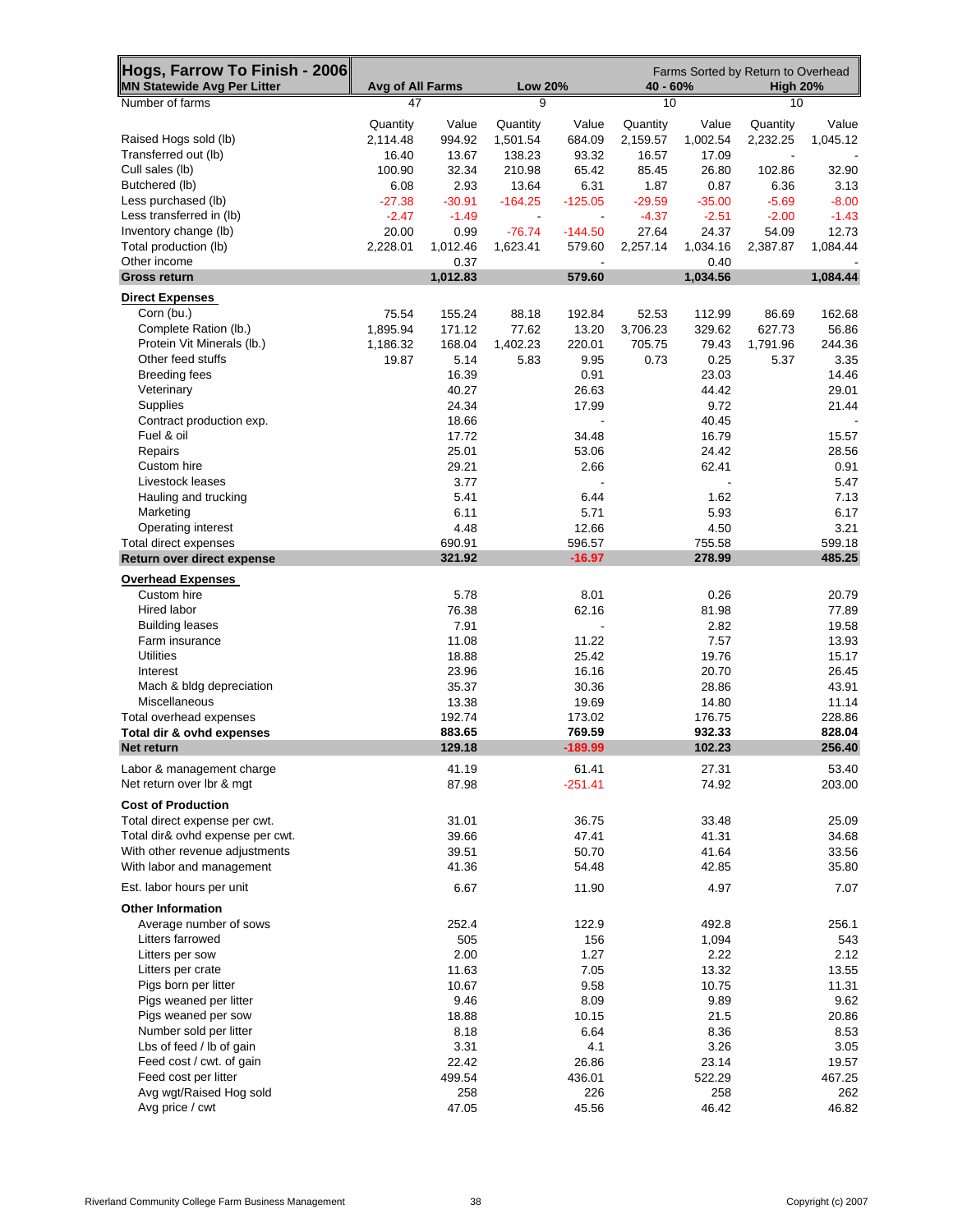| Hogs, Farrow To Finish - 2006<br><b>MN Statewide Avg Per Cwt. Produced</b> | Avg of<br><b>All Farms</b> |         | Up to 100 litters                                                                         |                          | 101 - 200 |         | 201 - 500 litters |                          | Farms Sorted by Return to Overhead<br>501 - 1000 |                | <b>Over 1000</b> |          |
|----------------------------------------------------------------------------|----------------------------|---------|-------------------------------------------------------------------------------------------|--------------------------|-----------|---------|-------------------|--------------------------|--------------------------------------------------|----------------|------------------|----------|
| Number of farms                                                            | 47                         |         | 7                                                                                         |                          | 17        |         | 12                |                          | 5                                                |                | 6                |          |
|                                                                            |                            |         | Quantity Value Quantity Value Quantity Value Quantity Value Quantity Value Quantity Value |                          |           |         |                   |                          |                                                  |                |                  |          |
| Raised Hogs sold (lb)                                                      | 94.90                      | 44.65   | 90.01                                                                                     | 43.56                    | 85.79     | 40.24   | 93.36             | 43.98                    | 96.41                                            | 45.71          | 96.47            | 45.31    |
| Transferred out (lb)                                                       | 0.74                       | 0.61    | $\overline{a}$                                                                            | $\blacksquare$           | 0.64      | 0.31    | 1.20              | 0.70                     | 3.09                                             | 2.09           | 0.24             | 0.39     |
| Cull sales (lb)                                                            | 4.53                       | 1.45    | 10.08                                                                                     | 3.57                     | 4.82      | 1.51    | 5.33              | 1.79                     | 6.18                                             | 1.99           | 3.88             | 1.22     |
| Butchered (lb)                                                             | 0.27                       | 0.13    | 0.46                                                                                      | 0.20                     | 1.24      | 0.50    | 0.67              | 0.41                     | 0.17                                             | 0.08           | 0.06             | 0.03     |
| Less purchased (lb)                                                        | $-1.23$                    | $-1.39$ | $-0.42$                                                                                   | $-0.53$                  | $-0.60$   | $-0.67$ | $-0.61$           | $-0.82$                  | $-3.96$                                          | $-3.21$        | $-0.96$          | $-1.29$  |
| Less transferred in (lb)                                                   | $-0.11$                    | $-0.07$ |                                                                                           | $\overline{\phantom{a}}$ | $-0.21$   | $-0.15$ | $-0.71$           | $-0.41$                  |                                                  |                |                  |          |
| Inventory change (lb)                                                      | 0.90                       | 0.04    | $-0.12$                                                                                   | $-4.78$                  | 8.31      | 2.72    | 0.77              | $-1.21$                  | $-1.89$                                          | $-1.68$        | 0.31             | 0.32     |
| Total production (lb)                                                      | 100.00 45.44               |         | 100.00                                                                                    | 42.02                    | 100.00    | 44.47   | 100.00            | 44.43                    | 100.00                                           | 44.98          | 100.00           | 45.97    |
| Other income                                                               |                            | 0.02    |                                                                                           | 0.52                     |           |         |                   | 0.33                     |                                                  | 0.05           |                  | $-0.06$  |
| <b>Gross return</b>                                                        |                            | 45.46   |                                                                                           | 42.54                    |           | 44.47   |                   | 44.76                    |                                                  | 45.03          |                  | 45.90    |
| <b>Direct Expenses</b>                                                     |                            |         |                                                                                           |                          |           |         |                   |                          |                                                  |                |                  |          |
| Corn (bu.)                                                                 | 3.39                       | 6.97    | 5.88                                                                                      | 13.02                    | 4.64      | 9.65    | 4.40              | 9.75                     | 4.24                                             | 8.92           | 2.77             | 5.48     |
| Oats (bu.)                                                                 | 0.01                       | 0.02    | 0.29                                                                                      | 0.55                     | 0.00      | 0.01    | 0.01              | 0.02                     |                                                  | $\blacksquare$ | 0.00             | 0.01     |
| Complete Ration (lb.)                                                      | 85.10                      | 7.68    | 60.16                                                                                     | 8.16                     | 26.70     | 2.77    | 37.67             | 3.62                     | 7.01                                             | 0.76           | 118.80           | 10.53    |
| Protein Vit Minerals (lb.)                                                 | 53.25                      | 7.54    | 56.33                                                                                     | 10.05                    | 85.20     | 11.27   | 65.60             | 10.05                    | 70.44                                            | 11.80          | 42.53            | 5.61     |
| Other feed stuffs                                                          | 0.88                       | 0.22    | 0.17                                                                                      | 0.33                     | 0.84      | 0.47    | 0.12              | 0.04                     | 6.14                                             | 1.07           | 0.08             | 0.05     |
| <b>Breeding fees</b>                                                       |                            | 0.74    |                                                                                           | 0.15                     |           | 0.24    |                   | 0.46                     |                                                  | 0.37           |                  | 0.95     |
| Veterinary                                                                 |                            | 1.81    |                                                                                           | 1.53                     |           | 1.64    |                   | 1.32                     |                                                  | 1.79           |                  | 1.94     |
| Supplies                                                                   |                            | 1.09    |                                                                                           | 1.62                     |           | 1.06    |                   | 0.68                     |                                                  | 0.88           |                  | 1.21     |
| Contract production exp.                                                   |                            | 0.84    |                                                                                           |                          |           |         |                   |                          |                                                  |                |                  | 1.31     |
| Fuel & oil                                                                 |                            | 0.80    |                                                                                           | 2.16                     |           | 1.44    |                   | 0.71                     |                                                  | 1.13           |                  | 0.61     |
| Repairs                                                                    |                            | 1.12    |                                                                                           | 3.07                     |           | 1.74    |                   | 1.49                     |                                                  | 1.15           |                  | 0.90     |
| Custom hire                                                                |                            | 1.31    |                                                                                           | ٠                        |           | 0.07    |                   | 0.09                     |                                                  | 0.07           |                  | 2.01     |
| Livestock leases                                                           |                            | 0.17    |                                                                                           |                          |           |         |                   |                          |                                                  |                |                  | 0.27     |
| Hauling and trucking                                                       |                            | 0.24    |                                                                                           | 0.70                     |           | 0.46    |                   | 0.23                     |                                                  | 0.30           |                  | 0.19     |
| Marketing                                                                  |                            | 0.27    |                                                                                           | 0.74                     |           | 0.41    |                   | 0.23                     |                                                  | 0.16           |                  | 0.27     |
| Operating interest                                                         |                            | 0.20    |                                                                                           | 0.58                     |           | 0.32    |                   | 0.49                     |                                                  | 0.24           |                  | 0.11     |
| Total direct expenses                                                      |                            | 31.01   |                                                                                           | 42.67                    |           | 31.56   |                   | 29.17                    |                                                  | 28.64          |                  | 31.44    |
| Return over direct expense                                                 |                            | 14.45   |                                                                                           | $-0.13$                  |           | 12.91   |                   | 15.59                    |                                                  | 16.39          |                  | 14.46    |
| <b>Overhead Expenses</b>                                                   |                            |         |                                                                                           |                          |           |         |                   |                          |                                                  |                |                  |          |
| Custom hire                                                                |                            | 0.26    |                                                                                           | 0.13                     |           | 0.25    |                   | 0.13                     |                                                  | 0.13           |                  | 0.31     |
| Hired labor                                                                |                            | 3.43    |                                                                                           | 6.33                     |           | 1.30    |                   | 1.14                     |                                                  | 2.08           |                  | 4.40     |
| Machinery leases                                                           |                            | 0.08    |                                                                                           | 0.02                     |           | 0.00    |                   | $\overline{\phantom{a}}$ |                                                  | 0.56           |                  | 0.03     |
| <b>Building leases</b>                                                     |                            | 0.35    |                                                                                           | $\overline{a}$           |           | 0.39    |                   | $\overline{\phantom{a}}$ |                                                  | 0.48           |                  | 0.41     |
| RE & pers. property taxes                                                  |                            | 0.11    |                                                                                           | 0.37                     |           | 0.09    |                   | 0.24                     |                                                  | 0.16           |                  | 0.07     |
| Farm insurance                                                             |                            | 0.50    |                                                                                           | 0.47                     |           | 0.71    |                   | 0.88                     |                                                  | 0.70           |                  | 0.35     |
| <b>Utilities</b>                                                           |                            | 0.85    |                                                                                           | 1.49                     |           | 1.08    |                   | 1.41                     |                                                  | 1.38           |                  | 0.59     |
| Dues & professional fees                                                   |                            | 0.15    |                                                                                           | 0.33                     |           | 0.15    |                   | 0.26                     |                                                  | 0.07           |                  | 0.14     |
| Interest                                                                   |                            | 1.08    |                                                                                           | 2.14                     |           | 1.22    |                   | 1.83                     |                                                  | 1.06           |                  | 0.88     |
| Mach & bldg depreciation                                                   |                            | 1.59    |                                                                                           | 2.10                     |           | 1.75    |                   | 1.79                     |                                                  | 1.80           |                  | 1.47     |
| Miscellaneous                                                              |                            | 0.25    |                                                                                           | 1.09                     |           | 0.16    |                   | 0.41                     |                                                  | 0.69           |                  | 0.14     |
| Total overhead expenses                                                    |                            | 8.65    |                                                                                           | 14.46                    |           | 7.09    |                   | 8.08                     |                                                  | 9.11           |                  | 8.78     |
| Total dir & ovhd expenses                                                  |                            | 39.66   |                                                                                           | 57.13                    |           | 38.65   |                   | 37.25                    |                                                  | 37.76          |                  | 40.22    |
| Net return                                                                 |                            | 5.80    |                                                                                           | $-14.59$                 |           | 5.82    |                   | 7.51                     |                                                  | 7.27           |                  | 5.68     |
| Labor & management charge                                                  |                            | 1.85    |                                                                                           | 4.08                     |           | 2.72    |                   | 4.04                     |                                                  | 2.24           |                  | 1.15     |
| Net return over lbr & mgt                                                  |                            | 3.95    |                                                                                           | $-18.67$                 |           | 3.09    |                   | 3.47                     |                                                  | 5.04           |                  | 4.54     |
| <b>Cost of Production</b>                                                  |                            |         |                                                                                           |                          |           |         |                   |                          |                                                  |                |                  |          |
| Total direct expense per cwt.                                              |                            | 31.01   |                                                                                           | 42.67                    |           | 31.56   |                   | 29.17                    |                                                  | 28.64          |                  | 31.44    |
| Total dir& ovhd expense per cwt.                                           |                            | 39.66   |                                                                                           | 57.13                    |           | 38.65   |                   | 37.25                    |                                                  | 37.76          |                  | 40.22    |
| With other revenue adjustments                                             |                            | 39.51   |                                                                                           | 54.52                    |           | 37.60   |                   | 36.43                    |                                                  | 38.20          |                  | 40.29    |
| With labor and management                                                  |                            | 41.36   |                                                                                           | 58.60                    |           | 40.33   |                   | 40.47                    |                                                  | 40.44          |                  | 41.43    |
| Est. labor hours per unit                                                  |                            | 0.30    |                                                                                           | 0.85                     |           | 0.35    |                   | 0.44                     |                                                  | 0.41           |                  | 0.23     |
| <b>Other Information</b>                                                   |                            |         |                                                                                           |                          |           |         |                   |                          |                                                  |                |                  |          |
| Average number of sows                                                     |                            | 252.4   |                                                                                           | 45.7                     |           | 92.8    |                   | 151.7                    |                                                  | 386.4          |                  | 1,035.30 |
| Litters farrowed                                                           |                            | 505     |                                                                                           | 66                       |           | 150     |                   | 277                      |                                                  | 642            |                  | 2362     |
| Litters per sow                                                            |                            | 2.00    |                                                                                           | 1.45                     |           | 1.62    |                   | 1.82                     |                                                  | 1.66           |                  | 2.28     |
| Litters per crate                                                          |                            | 11.63   |                                                                                           | 4.12                     |           | 6.83    |                   | 10.30                    |                                                  | 13.11          |                  | 14.37    |
| Pigs born per litter                                                       |                            | 10.67   |                                                                                           | 9.44                     |           | 10.04   |                   | 9.61                     |                                                  | 10.31          |                  | 11.15    |
| Pigs weaned per litter                                                     |                            | 9.46    |                                                                                           | 7.49                     |           | 8.53    |                   | 8.51                     |                                                  | 8.55           |                  | 10.12    |
| Pigs weaned per sow                                                        |                            | 18.88   |                                                                                           | 10.77                    |           | 13.76   |                   | 15.70                    |                                                  | 14.20          |                  | 23.00    |
| Number sold per litter                                                     |                            | 8.18    |                                                                                           | 6.69                     |           | 6.85    |                   | 7.48                     |                                                  | 7.65           |                  | 8.75     |
| Lbs of feed / lb of gain                                                   |                            | 3.31    |                                                                                           | 4.63                     |           | 3.77    |                   | 3.50                     |                                                  | 3.27           |                  | 3.17     |
| Feed cost / cwt. of gain                                                   |                            | 22.42   |                                                                                           | 32.11                    |           | 24.18   |                   | 23.48                    |                                                  | 22.55          |                  | 21.67    |
| Feed cost per litter                                                       |                            | 499.54  |                                                                                           | 579.12                   |           | 497.31  |                   | 476.55                   |                                                  | 440.61         |                  | 516.07   |
| Avg wgt/Raised Hog sold                                                    |                            | 258     |                                                                                           | 243                      |           | 258     |                   | 253                      |                                                  | 246            |                  | 262      |
| Avg price / cwt                                                            |                            | 47.05   |                                                                                           | 48.40                    |           | 46.91   |                   | 47.11                    |                                                  | 47.41          |                  | 46.96    |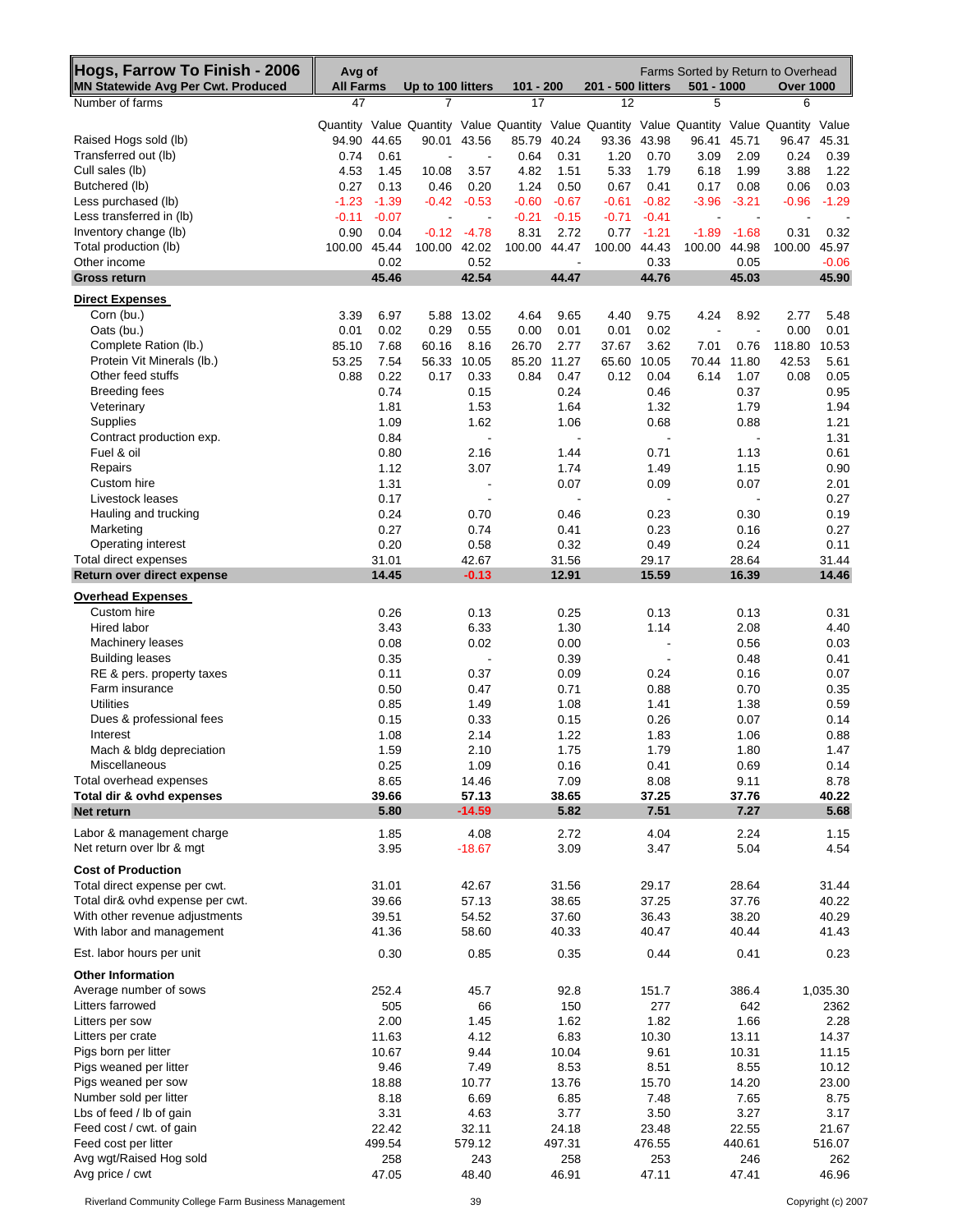| Hogs, Feeder Pig Production - 2006<br><b>MN Statewide Average of All Farms</b> | <b>Per Head Sold/Trans</b> |                | Farms Sorted by Return to Overhead<br><b>Average Per Litter</b> |                 |
|--------------------------------------------------------------------------------|----------------------------|----------------|-----------------------------------------------------------------|-----------------|
| Number of farms                                                                | 5                          |                | 5                                                               |                 |
|                                                                                |                            |                |                                                                 |                 |
| Feeder Pigs sold (hd)                                                          | Quantity<br>0.83           | Value<br>38.68 | Quantity<br>5.85                                                | Value<br>273.13 |
| Transferred out (hd)                                                           | 0.17                       | 7.70           | 1.21                                                            | 54.39           |
| Cull sales (hd)                                                                | 0.03                       | 4.77           | 0.22                                                            | 33.68           |
| Butchered (hd)                                                                 | 0.00                       | 0.38           | 0.02                                                            | 2.69            |
| Less purchased (hd)                                                            | $-0.05$                    | $-13.29$       | $-0.34$                                                         | $-93.87$        |
| Less transferred in (hd)                                                       | $-0.01$                    | $-1.78$        | $-0.08$                                                         | $-12.58$        |
| Inventory change (hd)                                                          | 0.27                       | 23.81          | 1.89                                                            | 168.17          |
| Total production (hd)                                                          | 0.00                       | 60.27          | 0.00                                                            | 425.60          |
| Other income                                                                   |                            |                |                                                                 |                 |
| <b>Gross return</b>                                                            |                            | 60.27          |                                                                 | 425.60          |
| <b>Direct Expenses</b>                                                         |                            |                |                                                                 |                 |
| Barley (bu.)                                                                   | 0.26                       | 0.45           | 1.83                                                            | 3.21            |
| Corn (bu.)                                                                     | 3.17                       | 6.94           | 22.39                                                           | 49.01           |
| Complete Ration (lb.)<br>Protein Vit Minerals (lb.)                            | 1.05<br>59.92              | 0.51<br>8.75   | 7.39<br>423.13                                                  | 3.62<br>61.76   |
| Other feed stuffs                                                              | 1.66                       | 0.36           | 11.74                                                           | 2.54            |
| <b>Breeding fees</b>                                                           |                            | 1.17           |                                                                 | 8.26            |
| Veterinary                                                                     |                            | 1.39           |                                                                 | 9.78            |
| Supplies                                                                       |                            | 3.67           |                                                                 | 25.93           |
| Fuel & oil                                                                     |                            | 1.70           |                                                                 | 12.03           |
| Repairs                                                                        |                            | 2.53           |                                                                 | 17.86           |
| Custom hire                                                                    |                            | 0.57           |                                                                 | 3.99            |
| Hired labor                                                                    |                            | 1.76           |                                                                 | 12.45           |
| Marketing                                                                      |                            | 0.41           |                                                                 | 2.89            |
| Bedding                                                                        |                            | 0.09           |                                                                 | 0.66            |
| Operating interest                                                             |                            | 1.97           |                                                                 | 13.93           |
| Total direct expenses                                                          |                            | 32.27          |                                                                 | 227.90          |
| Return over direct expense                                                     |                            | 28.00          |                                                                 | 197.70          |
| <b>Overhead Expenses</b>                                                       |                            |                |                                                                 |                 |
| Hired labor                                                                    |                            | 1.71           |                                                                 | 12.06           |
| Machinery leases                                                               |                            | 0.06           |                                                                 | 0.42            |
| <b>Building leases</b>                                                         |                            | 3.95           |                                                                 | 27.89           |
| RE & pers. property taxes                                                      |                            | 0.36           |                                                                 | 2.56            |
| Farm insurance<br><b>Utilities</b>                                             |                            | 0.94           |                                                                 | 6.66            |
| Dues & professional fees                                                       |                            | 2.14<br>0.37   |                                                                 | 15.11<br>2.64   |
| Interest                                                                       |                            | 1.89           |                                                                 | 13.38           |
| Mach & bldg depreciation                                                       |                            | 5.36           |                                                                 | 37.87           |
| Miscellaneous                                                                  |                            | 1.02           |                                                                 | 7.21            |
| Total overhead expenses                                                        |                            | 17.81          |                                                                 | 125.80          |
| Total dir & ovhd expenses                                                      |                            | 50.09          |                                                                 | 353.71          |
| Net return                                                                     |                            | 10.18          |                                                                 | 71.90           |
| Labor & management charge                                                      |                            | 8.00           |                                                                 | 56.47           |
| Net return over lbr & mgt                                                      |                            | 2.18           |                                                                 | 15.43           |
| <b>Cost of Production</b>                                                      |                            |                |                                                                 |                 |
| Total direct expense per head                                                  |                            | 32.27          |                                                                 | 32.27           |
| Total dir& ovhd expense per head                                               |                            | 50.09          |                                                                 | 50.09           |
| With other revenue adjustments                                                 |                            | 44.84          |                                                                 | 44.84           |
| With labor and management                                                      |                            | 52.84          |                                                                 | 52.84           |
|                                                                                |                            |                |                                                                 |                 |
| Est. labor hours per unit                                                      |                            | 0.97           |                                                                 | 6.82            |
| <b>Other Information</b>                                                       |                            |                |                                                                 |                 |
| Average number of sows                                                         |                            | 126.2          |                                                                 | 126.2           |
| Litters farrowed                                                               |                            | 191            |                                                                 | 191             |
| Litters per sow                                                                |                            | 1.51           |                                                                 | 1.51            |
| Litters per crate                                                              |                            | 6.91           |                                                                 | 6.91            |
| Pigs born per litter                                                           |                            | 10.06          |                                                                 | 10.06           |
| Pigs weaned per litter<br>Pigs weaned per sow                                  |                            | 9.00<br>13.12  |                                                                 | 9.00<br>13.12   |
| Number sold per litter                                                         |                            | 5.85           |                                                                 | 5.85            |
| Feed cost per litter                                                           |                            | 120.14         |                                                                 | 120.14          |
| Avg wgt/Feeder Pig sold                                                        |                            | 47             |                                                                 | 47              |
| Avg price / head                                                               |                            | 46.66          |                                                                 | 46.66           |
|                                                                                |                            |                |                                                                 |                 |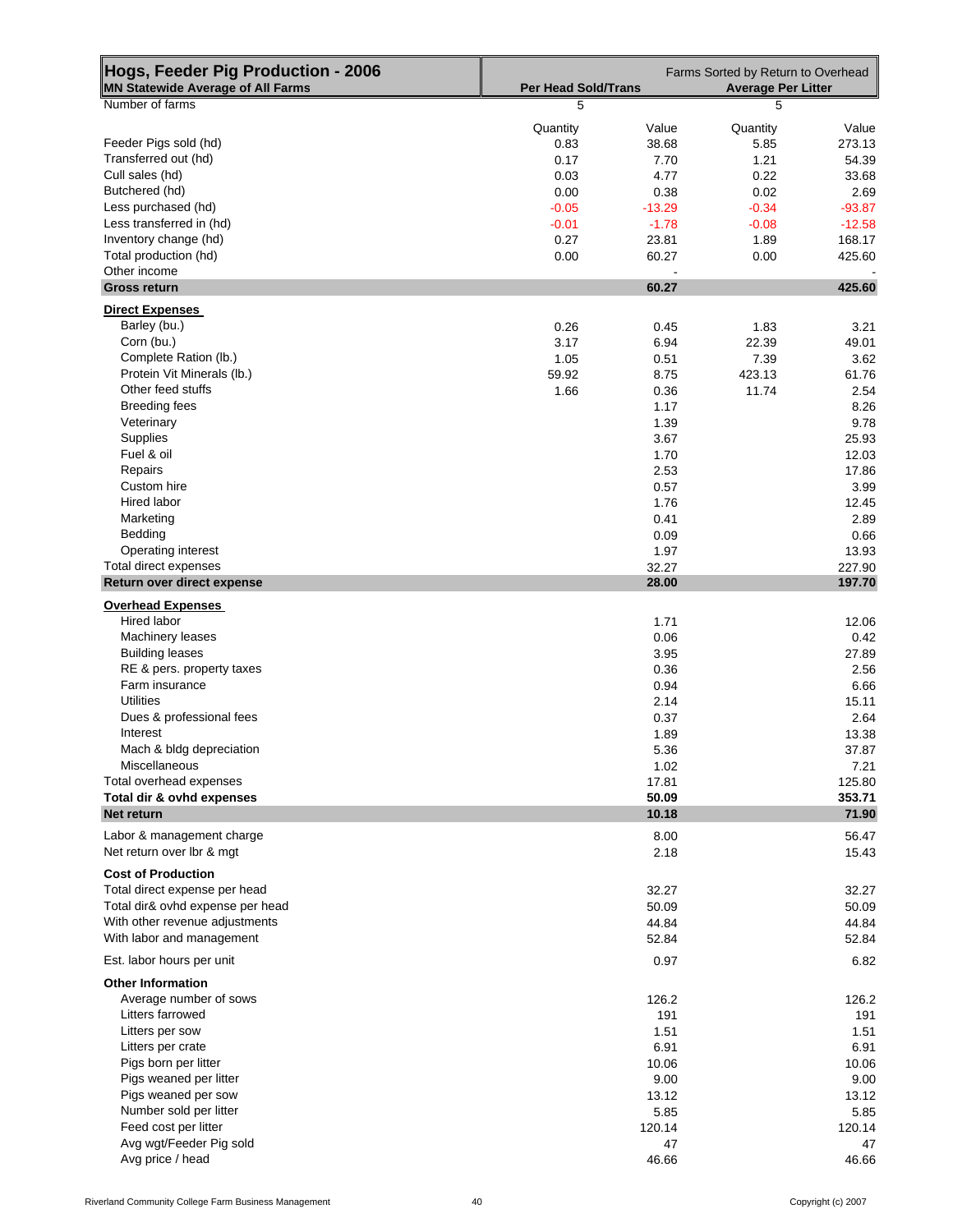| Hogs, Finish Feeder Pigs - 2006<br>MN Statewide Avg Per Cwt. Produced | Avg of All Farms   |                | <b>Low 20%</b>     |                          | 40 - 60%           |                          | Farms Sorted by Return to Overhead<br><b>High 20%</b> |                |
|-----------------------------------------------------------------------|--------------------|----------------|--------------------|--------------------------|--------------------|--------------------------|-------------------------------------------------------|----------------|
| Number of farms                                                       | 84                 |                | 17                 |                          | 17                 |                          | 16                                                    |                |
|                                                                       |                    |                |                    |                          |                    |                          |                                                       |                |
| Finish Hogs sold (lb)                                                 | Quantity<br>115.66 | Value<br>53.58 | Quantity<br>120.31 | Value<br>53.93           | Quantity<br>124.84 | Value<br>56.36           | Quantity<br>126.74                                    | Value<br>60.21 |
| Transferred out (lb)                                                  | 0.29               | 0.33           | 0.13               | 0.63                     |                    | $\overline{\phantom{a}}$ | 0.92                                                  | 0.47           |
| Cull sales (lb)                                                       | 0.32               | 0.16           | 0.86               | 0.62                     | $\blacksquare$     |                          | $\blacksquare$                                        |                |
| Butchered (lb)                                                        | 0.05               | 0.02           | 0.01               | 0.00                     | 0.06               | 0.02                     | 0.01                                                  | 0.00           |
| Less purchased (lb)                                                   | $-14.42$           | $-17.95$       | $-10.50$           | $-13.36$                 | $-21.48$           | $-22.69$                 | $-18.67$                                              | $-20.24$       |
| Less transferred in (lb)                                              | $-6.36$            | $-6.06$        | $-11.91$           | $-12.88$                 | $-2.56$            | $-2.56$                  | $-3.40$                                               | $-2.83$        |
| Inventory change (lb)                                                 | 4.47               | 1.72           | 1.10               | $-0.79$                  | $-0.86$            | $-0.01$                  | $-5.59$                                               | $-1.82$        |
| Total production (lb)                                                 | 100.00             | 31.81          | 100.00             | 28.13                    | 100.00             | 31.13                    | 100.00                                                | 35.80          |
| Other income                                                          |                    | 0.09           |                    | 0.06                     |                    | 0.03                     |                                                       | 0.01           |
| <b>Gross return</b>                                                   |                    | 31.90          |                    | 28.19                    |                    | 31.16                    |                                                       | 35.81          |
| <b>Direct Expenses</b>                                                |                    |                |                    |                          |                    |                          |                                                       |                |
| Corn (bu.)                                                            | 2.12               | 4.34           | 2.77               | 5.44                     | 3.10               | 6.45                     | 3.00                                                  | 6.51           |
| Soybeans (bu.)<br>Complete Ration (lb.)                               | 0.01               | 0.03           | $\blacksquare$     | $\overline{\phantom{a}}$ | $\blacksquare$     |                          | 0.09                                                  | 0.50           |
| Protein Vit Minerals (lb.)                                            | 147.09<br>36.98    | 9.15<br>4.49   | 163.74<br>27.71    | 8.62<br>4.24             | 46.62<br>64.91     | 3.22<br>7.75             | 47.53<br>54.63                                        | 2.76<br>5.85   |
| Other feed stuffs                                                     | 0.93               | 0.12           | 0.14               | 0.01                     | 3.74               | 0.26                     | 3.09                                                  | 0.25           |
| Veterinary                                                            |                    | 0.58           |                    | 0.58                     |                    | 0.37                     |                                                       | 0.19           |
| Supplies                                                              |                    | 0.35           |                    | 0.15                     |                    | 0.18                     |                                                       | 0.73           |
| Contract production exp.                                              |                    | 1.66           |                    | 3.65                     |                    | 0.65                     |                                                       |                |
| Fuel & oil                                                            |                    | 0.36           |                    | 0.25                     |                    | 0.27                     |                                                       | 0.43           |
| Repairs                                                               |                    | 0.47           |                    | 0.28                     |                    | 0.48                     |                                                       | 0.60           |
| Custom hire                                                           |                    | 0.71           |                    | 1.68                     |                    | 0.56                     |                                                       | 0.00           |
| <b>Utilities</b>                                                      |                    | 0.08           |                    | 0.33                     |                    | 0.01                     |                                                       |                |
| Hauling and trucking                                                  |                    | 0.66           |                    | 0.54                     |                    | 1.01                     |                                                       | 0.29           |
| Marketing                                                             |                    | 0.42           |                    | 0.63                     |                    | 0.61                     |                                                       | 0.20           |
| Operating interest<br>Total direct expenses                           |                    | 0.67           |                    | 0.50                     |                    | 0.48                     |                                                       | 0.85<br>19.16  |
| Return over direct expense                                            |                    | 24.10<br>7.80  |                    | 26.90<br>1.29            |                    | 22.30<br>8.86            |                                                       | 16.65          |
|                                                                       |                    |                |                    |                          |                    |                          |                                                       |                |
| <b>Overhead Expenses</b><br>Custom hire                               |                    |                |                    |                          |                    |                          |                                                       |                |
| Hired labor                                                           |                    | 0.10<br>0.62   |                    | 0.06<br>0.35             |                    | 0.00<br>0.84             |                                                       | 0.26<br>0.37   |
| Machinery leases                                                      |                    | 0.19           |                    | ÷.                       |                    | 0.94                     |                                                       | 0.01           |
| <b>Building leases</b>                                                |                    | 1.71           |                    | 0.20                     |                    | 2.83                     |                                                       | 0.21           |
| Farm insurance                                                        |                    | 0.24           |                    | 0.16                     |                    | 0.22                     |                                                       | 0.41           |
| <b>Utilities</b>                                                      |                    | 0.26           |                    | 0.23                     |                    | 0.19                     |                                                       | 0.72           |
| Interest                                                              |                    | 0.49           |                    | 0.61                     |                    | 0.42                     |                                                       | 0.46           |
| Mach & bldg depreciation                                              |                    | 0.75           |                    | 0.76                     |                    | 0.51                     |                                                       | 1.15           |
| Miscellaneous                                                         |                    | 0.33           |                    | 0.31                     |                    | 0.35                     |                                                       | 0.79           |
| Total overhead expenses                                               |                    | 4.70           |                    | 2.66                     |                    | 6.31                     |                                                       | 4.38           |
| Total dir & ovhd expenses                                             |                    | 28.80          |                    | 29.56                    |                    | 28.60                    |                                                       | 23.54          |
| <b>Net return</b>                                                     |                    | 3.10           |                    | $-1.37$                  |                    | 2.56                     |                                                       | 12.27          |
| Labor & management charge                                             |                    | 1.07           |                    | 0.98                     |                    | 1.10                     |                                                       | 1.73           |
| Net return over lbr & mgt                                             |                    | 2.03           |                    | $-2.34$                  |                    | 1.46                     |                                                       | 10.54          |
| <b>Cost of Production</b>                                             |                    |                |                    |                          |                    |                          |                                                       |                |
| Total direct expense per cwt.                                         |                    | 39.85          |                    | 44.27                    |                    | 38.07                    |                                                       | 34.50          |
| Total dir& ovhd expense per cwt.                                      |                    | 43.90          |                    | 46.48                    |                    | 43.12                    |                                                       | 37.93          |
| With other revenue adjustments                                        |                    | 43.82          |                    | 46.43                    |                    | 43.10                    |                                                       | 37.92          |
| With labor and management                                             |                    | 44.74          |                    | 47.24                    |                    | 43.97                    |                                                       | 39.28          |
| Est. labor hours per unit                                             |                    | 0.10           |                    | 0.11                     |                    | 0.10                     |                                                       | 0.16           |
| <b>Other Information</b>                                              |                    |                |                    |                          |                    |                          |                                                       |                |
| No. purchased or trans in                                             |                    | 7,350          |                    | 8,333                    |                    | 6,609                    |                                                       | 2,600          |
| Number sold or trans out                                              |                    | 6,640          |                    | 7,754                    |                    | 6,374                    |                                                       | 2,469          |
| Percentage death loss                                                 |                    | 4.8            |                    | 5.9                      |                    | 3.8                      |                                                       | 4.7            |
| Avg. daily gain (lbs)                                                 |                    | 1.68           |                    | 1.65                     |                    | 1.68                     |                                                       | 1.63           |
| Lbs of conc / lb of gain<br>Lbs of feed / lb of gain                  |                    | 3.04<br>3.04   |                    | 3.47<br>3.47             |                    | 2.89<br>2.89             |                                                       | 2.81<br>2.81   |
| Feed cost per cwt of gain                                             |                    | 18.14          |                    | 18.31                    |                    | 17.68                    |                                                       | 15.88          |
| Feed cost per head                                                    |                    | 39.91          |                    | 39.50                    |                    | 37.96                    |                                                       | 35.10          |
| Average purchase weight                                               |                    | 39             |                    | 42                       |                    | 49                       |                                                       | 43             |
| Average sales weight                                                  |                    | 263            |                    | 260                      |                    | 264                      |                                                       | 271            |
| Avg purch price / head                                                |                    | 48.18          |                    | 53.22                    |                    | 51.33                    |                                                       | 47.05          |
| Avg sales price / cwt                                                 |                    | 46.32          |                    | 44.82                    |                    | 45.14                    |                                                       | 47.51          |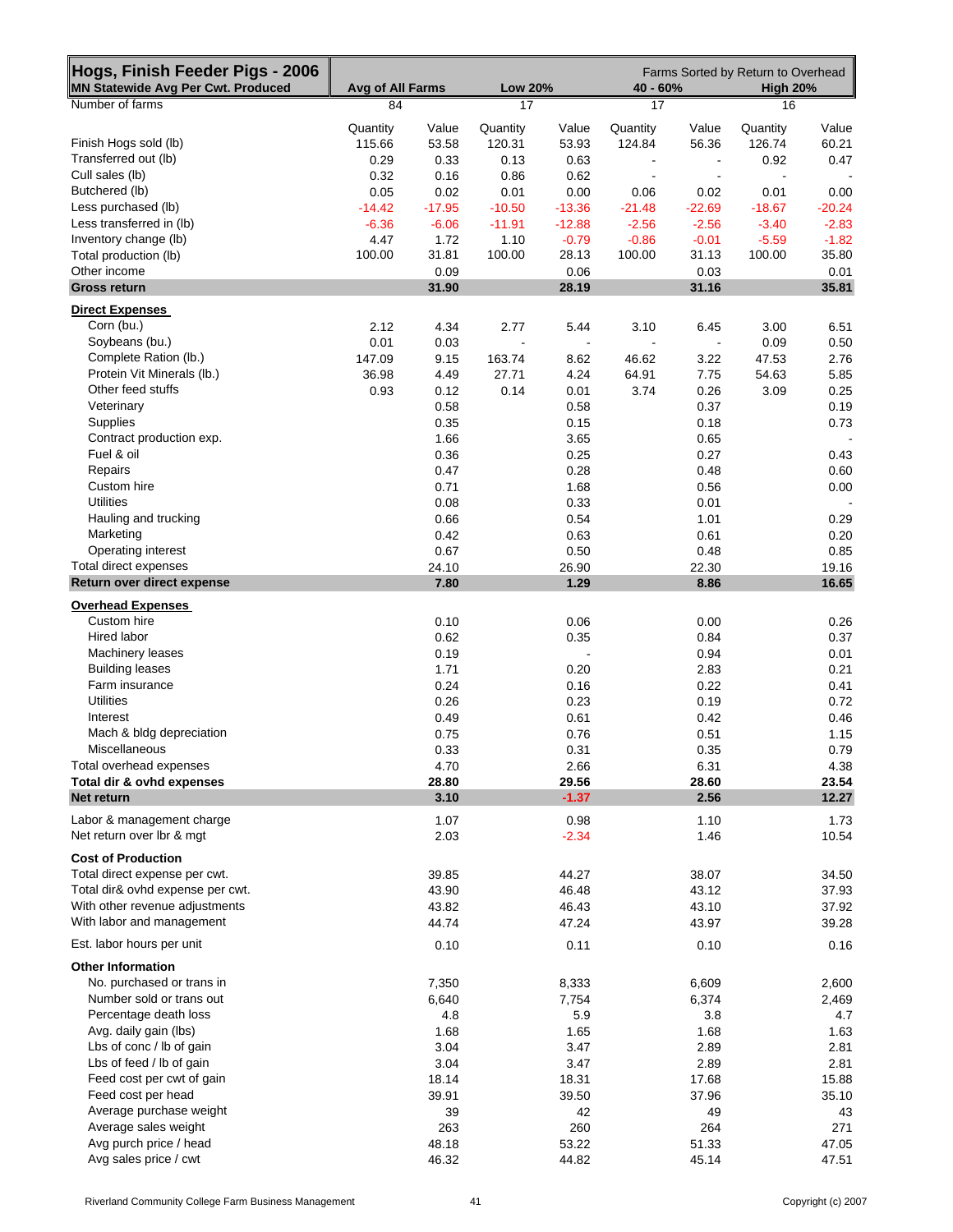| Hogs, Finish Feeder Pigs - 2006<br>MN Statewide - Avg Per Head     | Avg of All Farms   |                 | <b>Low 20%</b>           |                        | 40 - 60%                 |                          | Farms Sorted by Return to Overhead<br><b>High 20%</b> |                 |
|--------------------------------------------------------------------|--------------------|-----------------|--------------------------|------------------------|--------------------------|--------------------------|-------------------------------------------------------|-----------------|
| Number of farms                                                    | 84                 |                 | 17                       |                        | 17                       |                          | 16                                                    |                 |
|                                                                    |                    |                 |                          |                        |                          |                          |                                                       |                 |
| Finish Hogs sold (lb)                                              | Quantity<br>254.50 | Value<br>117.89 | Quantity<br>259.49       | Value<br>116.31        | Quantity<br>268.05       | Value<br>121.01          | Quantity<br>280.20                                    | Value<br>133.12 |
| Transferred out (lb)                                               | 0.63               | 0.72            | 0.28                     | 1.35                   | $\overline{\phantom{a}}$ | $\overline{\phantom{a}}$ | 2.03                                                  | 1.04            |
| Cull sales (lb)                                                    | 0.70               | 0.35            | 1.86                     | 1.33                   |                          |                          | $\blacksquare$                                        |                 |
| Butchered (lb)                                                     | 0.10               | 0.04            | 0.01                     | 0.01                   | 0.13                     | 0.05                     | 0.01                                                  | 0.01            |
| Less purchased (lb)                                                | $-31.73$           | $-39.49$        | $-22.64$                 | $-28.82$               | $-46.12$                 | $-48.72$                 | $-41.28$                                              | $-44.74$        |
| Less transferred in (lb)                                           | $-13.99$           | $-13.33$        | $-25.69$                 | $-27.79$               | $-5.49$                  | $-5.49$                  | $-7.52$                                               | $-6.26$         |
| Inventory change (lb)                                              | 9.83               | 3.79            | 2.38                     | $-1.71$                | $-1.85$                  | $-0.02$                  | $-12.36$                                              | $-4.02$         |
| Total production (lb)                                              | 220.05             | 69.99           | 215.68                   | 60.68                  | 214.71                   | 66.84                    | 221.08                                                | 79.15           |
| Other income                                                       |                    | 0.20            |                          | 0.12                   |                          | 0.07                     |                                                       | 0.02            |
| <b>Gross return</b>                                                |                    | 70.19           |                          | 60.8                   |                          | 66.91                    |                                                       | 79.17           |
| <b>Direct Expenses</b>                                             |                    |                 |                          |                        |                          |                          |                                                       |                 |
| Corn (bu.)<br>Soybeans (bu.)                                       | 4.66               | 9.56            | 5.98                     | 11.73                  | 6.66                     | 13.86                    | 6.64                                                  | 14.39           |
| Complete Ration (lb.)                                              | 0.01<br>323.68     | 0.07<br>20.13   | $\blacksquare$<br>353.17 | $\blacksquare$<br>18.6 | $\blacksquare$<br>100.09 | 6.91                     | 0.19<br>105.09                                        | 1.11<br>6.11    |
| Protein Vit Minerals (lb.)                                         | 81.37              | 9.87            | 59.76                    | 9.15                   | 139.36                   | 16.64                    | 120.79                                                | 12.94           |
| Other feed stuffs                                                  | 2.05               | 0.27            | 0.30                     | 0.02                   | 8.03                     | 0.55                     | 6.83                                                  | 0.56            |
| Veterinary                                                         |                    | 1.29            |                          | 1.26                   |                          | 0.80                     |                                                       | 0.41            |
| Supplies                                                           |                    | 0.77            |                          | 0.31                   |                          | 0.38                     |                                                       | 1.60            |
| Contract production exp.                                           |                    | 3.65            |                          | 7.86                   |                          | 1.40                     |                                                       |                 |
| Fuel & oil                                                         |                    | 0.79            |                          | 0.55                   |                          | 0.58                     |                                                       | 0.96            |
| Repairs                                                            |                    | 1.04            |                          | 0.60                   |                          | 1.03                     |                                                       | 1.32            |
| Custom hire                                                        |                    | 1.55            |                          | 3.62                   |                          | 1.20                     |                                                       | 0.00            |
| <b>Utilities</b>                                                   |                    | 0.18            |                          | 0.70                   |                          | 0.02                     |                                                       |                 |
| Hauling and trucking                                               |                    | 1.45            |                          | 1.17                   |                          | 2.18                     |                                                       | 0.64            |
| Marketing                                                          |                    | 0.92            |                          | 1.36                   |                          | 1.30                     |                                                       | 0.44            |
| Operating interest<br>Total direct expenses                        |                    | 1.48<br>53.04   |                          | 1.08<br>58.02          |                          | 1.02<br>47.88            |                                                       | 1.88<br>42.36   |
| Return over direct expense                                         |                    | 17.16           |                          | 2.78                   |                          | 19.03                    |                                                       | 36.81           |
| <b>Overhead Expenses</b>                                           |                    |                 |                          |                        |                          |                          |                                                       |                 |
| Custom hire                                                        |                    | 0.21            |                          | 0.13                   |                          | 0.01                     |                                                       | 0.56            |
| Hired labor                                                        |                    | 1.37            |                          | 0.75                   |                          | 1.80                     |                                                       | 0.81            |
| Machinery leases                                                   |                    | 0.42            |                          | $\blacksquare$         |                          | 2.02                     |                                                       | 0.02            |
| <b>Building leases</b>                                             |                    | 3.77            |                          | 0.44                   |                          | 6.07                     |                                                       | 0.47            |
| Farm insurance                                                     |                    | 0.52            |                          | 0.34                   |                          | 0.46                     |                                                       | 0.90            |
| <b>Utilities</b>                                                   |                    | 0.58            |                          | 0.49                   |                          | 0.40                     |                                                       | 1.59            |
| Interest                                                           |                    | 1.09            |                          | 1.31                   |                          | 0.91                     |                                                       | 1.01            |
| Mach & bldg depreciation                                           |                    | 1.65            |                          | 1.63                   |                          | 1.10                     |                                                       | 2.55            |
| Miscellaneous                                                      |                    | 0.72            |                          | 0.66                   |                          | 0.76                     |                                                       | 1.76            |
| Total overhead expenses<br>Total dir & ovhd expenses               |                    | 10.33<br>63.37  |                          | 5.73<br>63.75          |                          | 13.54<br>61.42           |                                                       | 9.68<br>52.04   |
| Net return                                                         |                    | 6.82            |                          | $-2.95$                |                          | 5.49                     |                                                       | 27.13           |
|                                                                    |                    |                 |                          |                        |                          |                          |                                                       |                 |
| Labor & management charge<br>Net return over lbr & mgt             |                    | 2.36            |                          | 2.11                   |                          | 2.35                     |                                                       | 3.82            |
|                                                                    |                    | 4.46            |                          | $-5.06$                |                          | 3.14                     |                                                       | 23.31           |
| <b>Cost of Production</b>                                          |                    |                 |                          |                        |                          |                          |                                                       |                 |
| Total direct expense per cwt.                                      |                    | 39.85           |                          | 44.27                  |                          | 38.07                    |                                                       | 34.50           |
| Total dir& ovhd expense per cwt.<br>With other revenue adjustments |                    | 43.90<br>43.82  |                          | 46.48<br>46.43         |                          | 43.12<br>43.10           |                                                       | 37.93<br>37.92  |
| With labor and management                                          |                    | 44.74           |                          | 47.24                  |                          | 43.97                    |                                                       | 39.28           |
|                                                                    |                    |                 |                          |                        |                          |                          |                                                       |                 |
| Est. labor hours per unit                                          |                    | 0.22            |                          | 0.23                   |                          | 0.22                     |                                                       | 0.36            |
| <b>Other Information</b>                                           |                    |                 |                          |                        |                          |                          |                                                       |                 |
| No. purchased or trans in                                          |                    | 7,350           |                          | 8,333                  |                          | 6,609                    |                                                       | 2,600           |
| Number sold or trans out<br>Percentage death loss                  |                    | 6,640<br>4.8    |                          | 7,754                  |                          | 6,374                    |                                                       | 2,469           |
| Avg. daily gain (lbs)                                              |                    | 1.68            |                          | 5.9<br>1.65            |                          | 3.8<br>1.68              |                                                       | 4.7<br>1.63     |
| Lbs of conc / lb of gain                                           |                    | 3.04            |                          | 3.47                   |                          | 2.89                     |                                                       | 2.81            |
| Lbs of feed / lb of gain                                           |                    | 3.04            |                          | 3.47                   |                          | 2.89                     |                                                       | 2.81            |
| Feed cost per cwt of gain                                          |                    | 18.14           |                          | 18.31                  |                          | 17.68                    |                                                       | 15.88           |
| Feed cost per head                                                 |                    | 39.91           |                          | 39.50                  |                          | 37.96                    |                                                       | 35.10           |
| Average purchase weight                                            |                    | 39              |                          | 42                     |                          | 49                       |                                                       | 43              |
| Average sales weight                                               |                    | 263             |                          | 260                    |                          | 264                      |                                                       | 271             |
| Avg purch price / head                                             |                    | 48.18           |                          | 53.22                  |                          | 51.33                    |                                                       | 47.05           |
| Avg sales price / cwt                                              |                    | 46.32           |                          | 44.82                  |                          | 45.14                    |                                                       | 47.51           |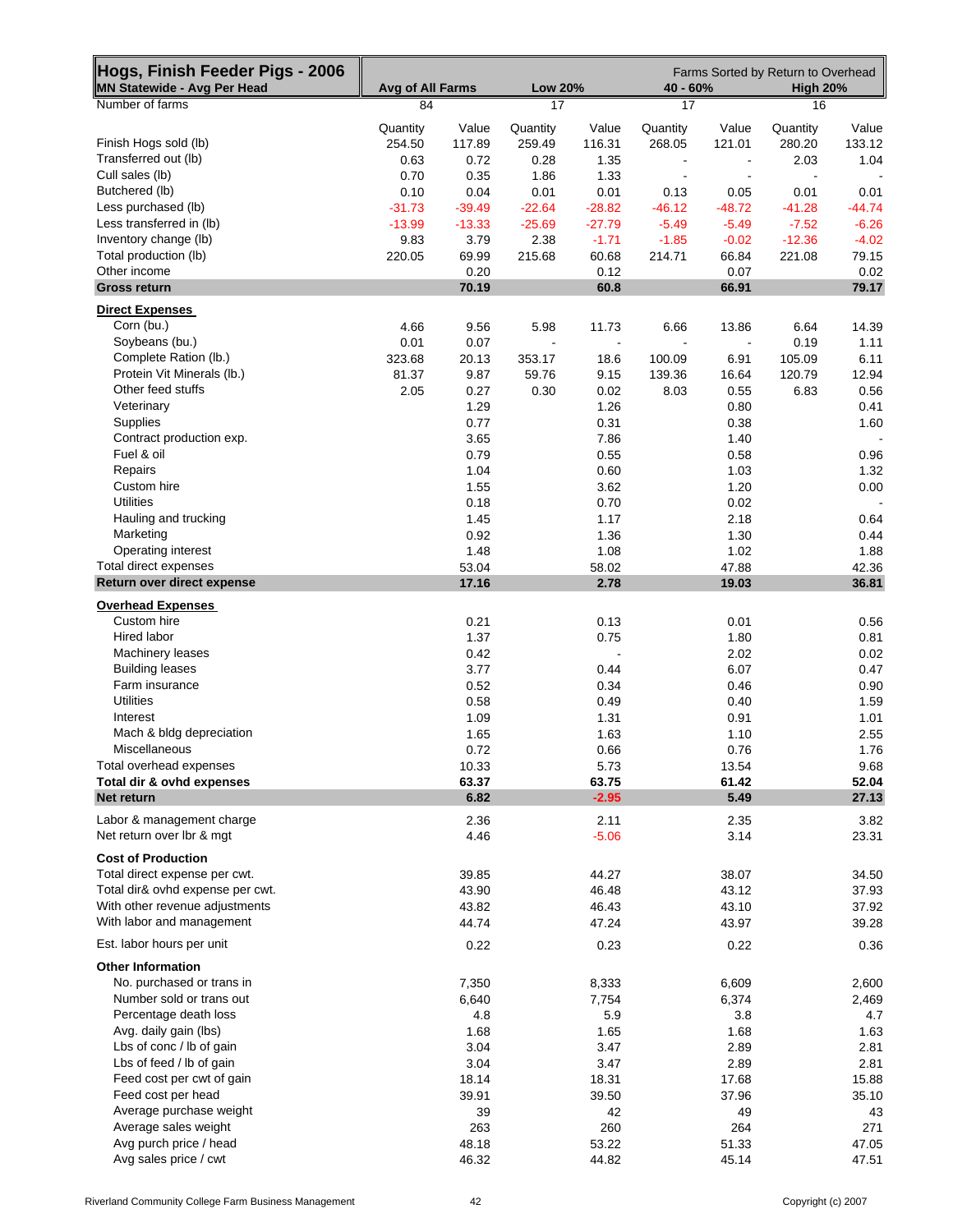| Hogs, Farrow to Weaning - 2006<br><b>MN Statewide - Avg Per Head</b> | Avg of All Farms |                | <b>Low 20%</b>             |                          | Farms Sorted by Return to Overhead<br>40 - 60%<br><b>High 20%</b> |                |              |                |
|----------------------------------------------------------------------|------------------|----------------|----------------------------|--------------------------|-------------------------------------------------------------------|----------------|--------------|----------------|
| Number of farms                                                      | 25               |                | 5                          |                          | 5                                                                 |                | 5            |                |
|                                                                      |                  |                |                            |                          |                                                                   |                |              |                |
| Weaning Pigs sold (hd)                                               | Quantity         | Value          | Quantity<br>$\blacksquare$ | Value                    | Quantity                                                          | Value          | Quantity     | Value          |
| Transferred out (hd)                                                 | 0.55<br>0.45     | 18.34<br>15.80 | 1.00                       | $\blacksquare$<br>34.22  | 0.93<br>0.07                                                      | 31.23<br>2.37  | 0.39<br>0.61 | 13.65<br>21.64 |
| Cull sales (hd)                                                      | 0.02             | 3.19           | 0.03                       | 3.04                     | 0.02                                                              | 2.91           | 0.03         | 3.52           |
| Butchered (hd)                                                       | 0.00             | 0.00           | 0.00                       | $\overline{\phantom{a}}$ | $\blacksquare$                                                    | $\blacksquare$ | 0.00         | 0.00           |
| Less purchased (hd)                                                  | $-0.01$          | $-2.52$        | $-0.02$                    | $-4.41$                  | $-0.02$                                                           | $-5.30$        | 0.00         | $-0.38$        |
| Less transferred in (hd)                                             | $-0.02$          | $-1.84$        | $-0.01$                    | $-1.15$                  | $-0.01$                                                           | $-0.71$        | $-0.01$      | $-1.70$        |
| Inventory change (hd)                                                | 0.00             | 0.37           | 0.01                       | $-0.13$                  | 0.00                                                              | 0.25           | 0.01         | $-0.26$        |
| Total production (hd)                                                | 0.00             | 33.34          | 0.00                       | 31.56                    | 0.00                                                              | 30.75          | 0.00         | 36.47          |
| Other income                                                         |                  | 0.02           |                            |                          |                                                                   | 0.10           |              |                |
| <b>Gross return</b>                                                  |                  | 33.36          |                            | 31.56                    |                                                                   | 30.84          |              | 36.47          |
| <b>Direct Expenses</b>                                               |                  |                |                            |                          |                                                                   |                |              |                |
| Corn (bu.)                                                           | 0.75             | 1.64           | 0.33                       | 0.67                     | 0.29                                                              |                | 0.78         | 1.75           |
| Complete Ration (lb.)                                                | 40.95            | 4.42           | 114.43                     | 7.72                     | 76.07                                                             | 0.62<br>7.38   | 5.50         | 3.73           |
| Protein Vit Minerals (lb.)                                           | 38.94            | 2.11           | 4.71                       | 1.29                     | 7.64                                                              | 0.91           | 22.90        | 1.93           |
| Other feed stuffs                                                    | 0.66             | 0.19           | 0.05                       | 0.12                     | 0.43                                                              | 0.19           | 0.00         | 0.00           |
| <b>Breeding fees</b>                                                 |                  | 1.75           |                            | 2.08                     |                                                                   | 1.14           |              | 1.74           |
| Veterinary                                                           |                  | 1.43           |                            | 1.50                     |                                                                   | 1.40           |              | 1.44           |
| Supplies                                                             |                  | 0.80           |                            | 0.00                     |                                                                   | 0.91           |              | 0.46           |
| Contract production exp.                                             |                  | 1.49           |                            | 9.42                     |                                                                   | 0.27           |              |                |
| Fuel & oil                                                           |                  | 0.52           |                            | 1.10                     |                                                                   | 0.23           |              | 0.66           |
| Repairs                                                              |                  | 1.12           |                            | 1.25                     |                                                                   | 0.85           |              | 1.05           |
| Custom hire                                                          |                  | 0.17           |                            | 0.01                     |                                                                   | 0.36           |              | $\blacksquare$ |
| Hired labor                                                          |                  | 0.23           |                            | 1.50                     |                                                                   |                |              | $\blacksquare$ |
| <b>Utilities</b>                                                     |                  | 0.11           |                            | 0.73                     |                                                                   |                |              |                |
| Hauling and trucking                                                 |                  | 0.10           |                            | 0.06                     |                                                                   | 0.27           |              | 0.03           |
| Operating interest                                                   |                  | 0.33           |                            | 0.97                     |                                                                   | 0.32           |              | 0.11           |
| Total direct expenses                                                |                  | 16.41          |                            | 28.43                    |                                                                   | 14.85          |              | 12.90          |
| Return over direct expense                                           |                  | 16.95          |                            | 3.14                     |                                                                   | 15.99          |              | 23.57          |
| <b>Overhead Expenses</b>                                             |                  |                |                            |                          |                                                                   |                |              |                |
| Hired labor                                                          |                  | 5.90           |                            | 2.62                     |                                                                   | 6.09           |              | 7.04           |
| Machinery leases                                                     |                  | 0.52           |                            | 0.01                     |                                                                   | 0.41           |              |                |
| <b>Building leases</b>                                               |                  | 0.41           |                            | 0.68                     |                                                                   | 0.96           |              | 0.16           |
| Farm insurance                                                       |                  | 0.57           |                            | 0.50                     |                                                                   | 0.62           |              | 0.71           |
| <b>Utilities</b>                                                     |                  | 1.01           |                            | 0.48                     |                                                                   | 1.17           |              | 1.30           |
| Dues & professional fees                                             |                  | 0.34           |                            | 0.34                     |                                                                   | 0.80           |              | 0.22           |
| Interest                                                             |                  | 1.12           |                            | 1.47                     |                                                                   | 0.49           |              | 1.27           |
| Mach & bldg depreciation                                             |                  | 1.62           |                            | 2.15                     |                                                                   | 1.15           |              | 1.77           |
| Miscellaneous                                                        |                  | 0.50           |                            | 0.52                     |                                                                   | 0.35           |              | 0.43           |
| Total overhead expenses                                              |                  | 11.99          |                            | 8.76                     |                                                                   | 12.05          |              | 12.90          |
| Total dir & ovhd expenses                                            |                  | 28.40          |                            | 37.19                    |                                                                   | 26.90          |              | 25.80          |
| Net return                                                           |                  | 4.96           |                            | $-5.62$                  |                                                                   | 3.95           |              | 10.67          |
| Labor & management charge                                            |                  | 2.15           |                            | 4.33                     |                                                                   | 0.79           |              | 2.77           |
| Net return over Ibr & mgt                                            |                  | 2.81           |                            | $-9.95$                  |                                                                   | 3.16           |              | 7.90           |
| <b>Cost of Production</b>                                            |                  |                |                            |                          |                                                                   |                |              |                |
| Total direct expense per head                                        |                  | 16.41          |                            | 28.43                    |                                                                   | 14.85          |              | 12.90          |
| Total dir& ovhd expense per head                                     |                  | 28.40          |                            | 37.19                    |                                                                   | 26.90          |              | 25.80          |
| With other revenue adjustments                                       |                  | 26.91          |                            | 37.22                    |                                                                   | 28.69          |              | 23.11          |
| With labor and management                                            |                  | 29.06          |                            | 41.54                    |                                                                   | 29.48          |              | 25.87          |
| Est. labor hours per unit                                            |                  | 0.32           |                            | 0.17                     |                                                                   | 0.31           |              | 0.30           |
| <b>Other Information</b>                                             |                  |                |                            |                          |                                                                   |                |              |                |
| Average number of sows                                               |                  | 883.0          |                            | 728.0                    |                                                                   | 1105.2         |              | 1243.2         |
| Litters farrowed                                                     |                  | 1,906          |                            | 1,501                    |                                                                   | 2,448          |              | 2,789          |
| Litters per sow                                                      |                  | 2.16           |                            | 2.06                     |                                                                   | 2.21           |              | 2.24           |
| Litters per crate                                                    |                  | 14.18          |                            | 13.1                     |                                                                   | 14.59          |              | 15.16          |
| Pigs born per litter                                                 |                  | 10.51          |                            | 10.35                    |                                                                   | 10.46          |              | 10.82          |
| Pigs weaned per litter                                               |                  | 9.48           |                            | 9.28                     |                                                                   | 9.47           |              | 9.74           |
| Pigs weaned per sow                                                  |                  | 20.29          |                            | 18.38                    |                                                                   | 20.89          |              | 22.14          |
| Number sold per litter                                               |                  | 5.16           |                            |                          |                                                                   | 8.91           |              | 3.85           |
| Feed cost per litter                                                 |                  | 79.12          |                            | 88.86                    |                                                                   | 87.21          |              | 72.52          |
| Avg wgt/Weaning Pig sold                                             |                  | 13             |                            |                          |                                                                   | 13             |              | 11             |
| Avg price / head                                                     |                  | 33.65          |                            |                          |                                                                   | 33.57          |              | 34.66          |

Riverland Community College Farm Business Management 43 43 Copyright (c) 2007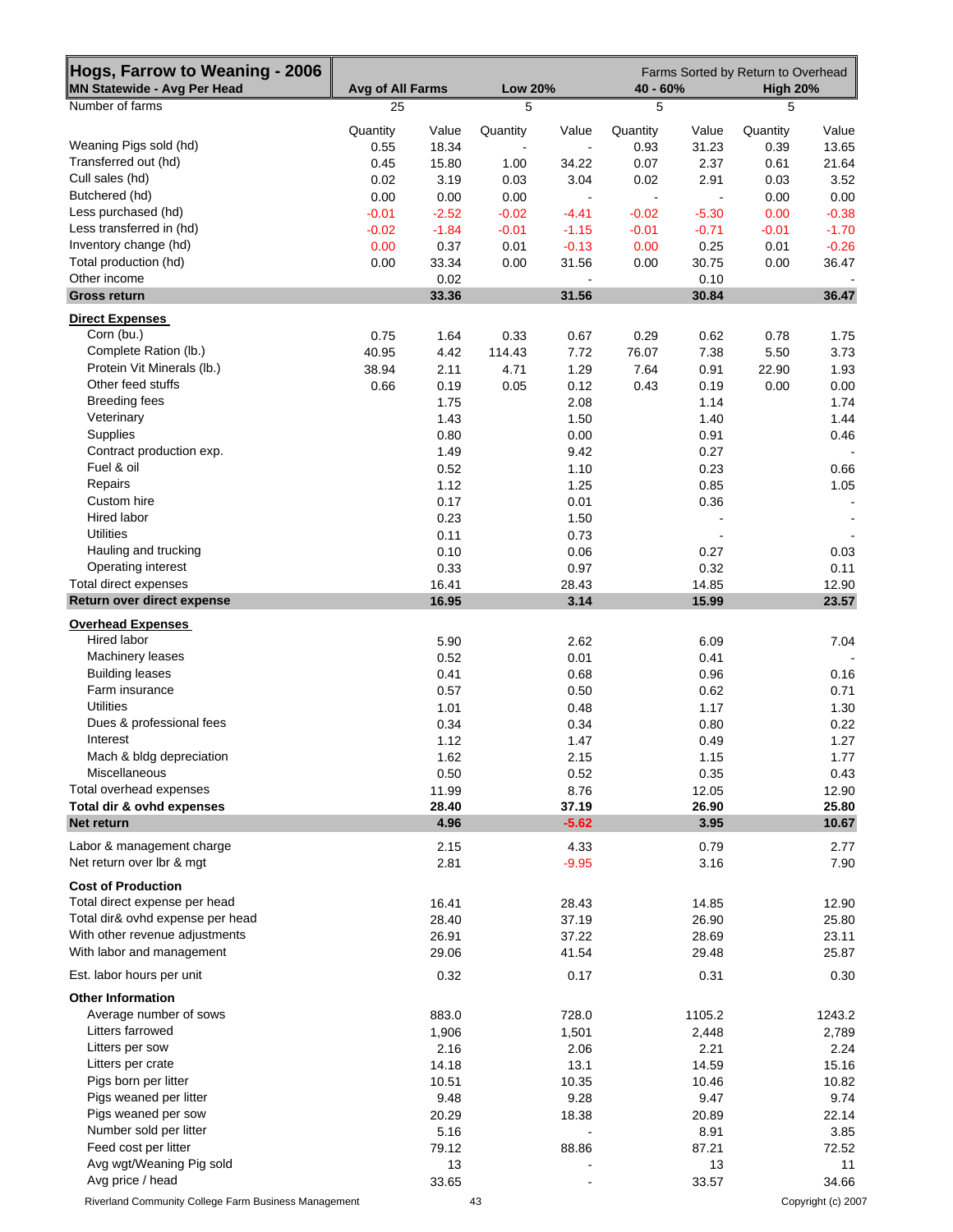| Hogs, Farrow to Weaning - 2006<br><b>MN Statewide - Avg Per Litter</b> | Avg of All Farms |                 | <b>Low 20%</b> |                    | 40 - 60%       |                 | Farms Sorted by Return to Overhead<br><b>High 20%</b> |                  |  |
|------------------------------------------------------------------------|------------------|-----------------|----------------|--------------------|----------------|-----------------|-------------------------------------------------------|------------------|--|
| Number of farms                                                        | 25               |                 | 5              |                    | 5              |                 | 5                                                     |                  |  |
|                                                                        | Quantity         | Value           | Quantity       | Value              | Quantity       | Value           | Quantity                                              | Value            |  |
| Weaning Pigs sold (hd)                                                 | 5.16             | 173.64          |                | $\blacksquare$     | 8.91           | 299.24          | 3.85                                                  | 133.51           |  |
| Transferred out (hd)                                                   | 4.31             | 149.58          | 9.07           | 310.26             | 0.67           | 22.69           | 5.93                                                  | 211.67           |  |
| Cull sales (hd)                                                        | 0.23             | 30.24           | 0.23           | 27.52              | 0.23           | 27.93           | 0.25                                                  | 34.39            |  |
| Butchered (hd)                                                         | 0.00             | 0.01            | 0.00           | $\blacksquare$     | $\blacksquare$ |                 | 0.00                                                  | 0.02             |  |
| Less purchased (hd)                                                    | $-0.11$          | $-23.89$        | $-0.22$        | $-40.02$           | $-0.22$        | $-50.83$        | $-0.01$                                               | $-3.70$          |  |
| Less transferred in (hd)                                               | $-0.15$          | $-17.46$        | $-0.10$        | $-10.41$           | $-0.07$        | $-6.83$         | $-0.15$                                               | $-16.60$         |  |
| Inventory change (hd)                                                  | $-0.02$          | 3.53            | 0.07           | $-1.14$            | $-0.01$        | 2.42            | 0.05                                                  | $-2.52$          |  |
| Total production (hd)                                                  | 0.00             | 315.65          | 0.00           | 286.21             | 0.00           | 294.62          | 0.00                                                  | 356.76           |  |
| Other income                                                           |                  | 0.24            |                |                    |                | 0.92            |                                                       |                  |  |
| <b>Gross return</b>                                                    |                  | 315.89          |                | 286.21             |                | 295.54          |                                                       | 356.76           |  |
| <b>Direct Expenses</b>                                                 |                  |                 |                |                    |                |                 |                                                       |                  |  |
| Corn (bu.)                                                             | 7.06             | 15.52           | 2.97           | 6.04               | 2.76           | 5.94            | 7.64                                                  | 17.09            |  |
| Complete Ration (lb.)                                                  | 387.72           | 41.82           | 1037.58        | 69.97              | 728.92         | 70.76           | 53.78                                                 | 36.51            |  |
| Protein Vit Minerals (lb.)<br>Other feed stuffs                        | 368.71           | 19.97           | 42.70          | 11.72              | 73.25          | 8.73            | 224.06                                                | 18.90            |  |
| <b>Breeding fees</b>                                                   | 6.21             | 1.82<br>16.61   | 0.47           | 1.12<br>18.87      | 4.09           | 1.78<br>10.89   | 0.01                                                  | 0.03<br>16.97    |  |
| Veterinary                                                             |                  | 13.52           |                | 13.62              |                | 13.41           |                                                       | 14.11            |  |
| Supplies                                                               |                  | 7.60            |                | 0.04               |                | 8.72            |                                                       | 4.55             |  |
| Contract production exp.                                               |                  | 14.12           |                | 85.44              |                | 2.60            |                                                       |                  |  |
| Fuel & oil                                                             |                  | 4.89            |                | 9.98               |                | 2.24            |                                                       | 6.44             |  |
| Repairs                                                                |                  | 10.60           |                | 11.35              |                | 8.11            |                                                       | 10.27            |  |
| Custom hire                                                            |                  | 1.62            |                | 0.06               |                | 3.42            |                                                       |                  |  |
| Hired labor                                                            |                  | 2.15            |                | 13.65              |                |                 |                                                       |                  |  |
| <b>Utilities</b>                                                       |                  | 1.04            |                | 6.61               |                |                 |                                                       |                  |  |
| Hauling and trucking                                                   |                  | 0.95            |                | 0.51               |                | 2.61            |                                                       | 0.28             |  |
| Operating interest                                                     |                  | 3.15            |                | 8.79               |                | 3.08            |                                                       | 1.07             |  |
| Total direct expenses                                                  |                  | 155.37          |                | 257.77             |                | 142.28          |                                                       | 126.21           |  |
| Return over direct expense                                             |                  | 160.51          |                | 28.44              |                | 153.27          |                                                       | 230.55           |  |
| <b>Overhead Expenses</b>                                               |                  |                 |                |                    |                |                 |                                                       |                  |  |
| Hired labor                                                            |                  | 55.82           |                | 23.72              |                | 58.38           |                                                       | 68.85            |  |
| Machinery leases                                                       |                  | 4.95            |                | 0.11               |                | 3.92            |                                                       |                  |  |
| <b>Building leases</b>                                                 |                  | 3.86            |                | 6.13               |                | 9.24            |                                                       | 1.60             |  |
| Farm insurance                                                         |                  | 5.42            |                | 4.54               |                | 5.94            |                                                       | 6.92             |  |
| <b>Utilities</b>                                                       |                  | 9.54            |                | 4.38               |                | 11.23           |                                                       | 12.69            |  |
| Dues & professional fees                                               |                  | 3.26            |                | 3.06               |                | 7.68            |                                                       | 2.16             |  |
| Interest                                                               |                  | 10.60           |                | 13.31              |                | 4.65            |                                                       | 12.44            |  |
| Mach & bldg depreciation                                               |                  | 15.37           |                | 19.48              |                | 11.06           |                                                       | 17.29            |  |
| Miscellaneous                                                          |                  | 4.71            |                | 4.69               |                | 3.35            |                                                       | 4.25             |  |
| Total overhead expenses                                                |                  | 113.54          |                | 79.42              |                | 115.44          |                                                       | 126.20           |  |
| Total dir & ovhd expenses<br>Net return                                |                  | 268.92<br>46.97 |                | 337.18<br>$-50.97$ |                | 257.72<br>37.82 |                                                       | 252.42<br>104.35 |  |
|                                                                        |                  |                 |                |                    |                |                 |                                                       |                  |  |
| Labor & management charge                                              |                  | 20.33           |                | 39.23              |                | 7.52            |                                                       | 27.09            |  |
| Net return over lbr & mgt                                              |                  | 26.64           |                | $-90.20$           |                | 30.30           |                                                       | 77.25            |  |
| <b>Cost of Production</b>                                              |                  |                 |                |                    |                |                 |                                                       |                  |  |
| Total direct expense per head                                          |                  | 16.41           |                | 28.43              |                | 14.85           |                                                       | 12.90            |  |
| Total dir& ovhd expense per head                                       |                  | 28.40           |                | 37.19              |                | 26.90           |                                                       | 25.80            |  |
| With other revenue adjustments                                         |                  | 26.91           |                | 37.22              |                | 28.69           |                                                       | 23.11            |  |
| With labor and management                                              |                  | 29.06           |                | 41.54              |                | 29.48           |                                                       | 25.87            |  |
| Est. labor hours per unit                                              |                  | 3.01            |                | 1.57               |                | 2.99            |                                                       | 2.91             |  |
| <b>Other Information</b>                                               |                  |                 |                |                    |                |                 |                                                       |                  |  |
| Average number of sows                                                 |                  | 883.0           |                | 728.0              |                | 1105.2          |                                                       | 1243.2           |  |
| Litters farrowed                                                       |                  | 1,906           |                | 1,501              |                | 2,448           |                                                       | 2,789            |  |
| Litters per sow                                                        |                  | 2.16            |                | 2.06               |                | 2.21            |                                                       | 2.24             |  |
| Litters per crate                                                      |                  | 14.18           |                | 13.10              |                | 14.59           |                                                       | 15.16            |  |
| Pigs born per litter                                                   |                  | 10.51           |                | 10.35              |                | 10.46           |                                                       | 10.82            |  |
| Pigs weaned per litter                                                 |                  | 9.48            |                | 9.28               |                | 9.47            |                                                       | 9.74             |  |
| Pigs weaned per sow                                                    |                  | 20.29           |                | 18.38              |                | 20.89           |                                                       | 22.14            |  |
| Number sold per litter                                                 |                  | 5.16            |                |                    |                | 8.91            |                                                       | 3.85             |  |
| Feed cost per litter                                                   |                  | 79.12           |                | 88.86              |                | 87.21           |                                                       | 72.52            |  |
| Avg wgt/Weaning Pig sold                                               |                  | 13              |                |                    |                | 13              |                                                       | 11               |  |
| Avg price / head                                                       |                  | 33.65           |                |                    |                | 33.57           |                                                       | 34.66            |  |
| Riverland Community College Farm Business Management                   |                  | 44              |                |                    |                |                 | Copyright (c) 2007                                    |                  |  |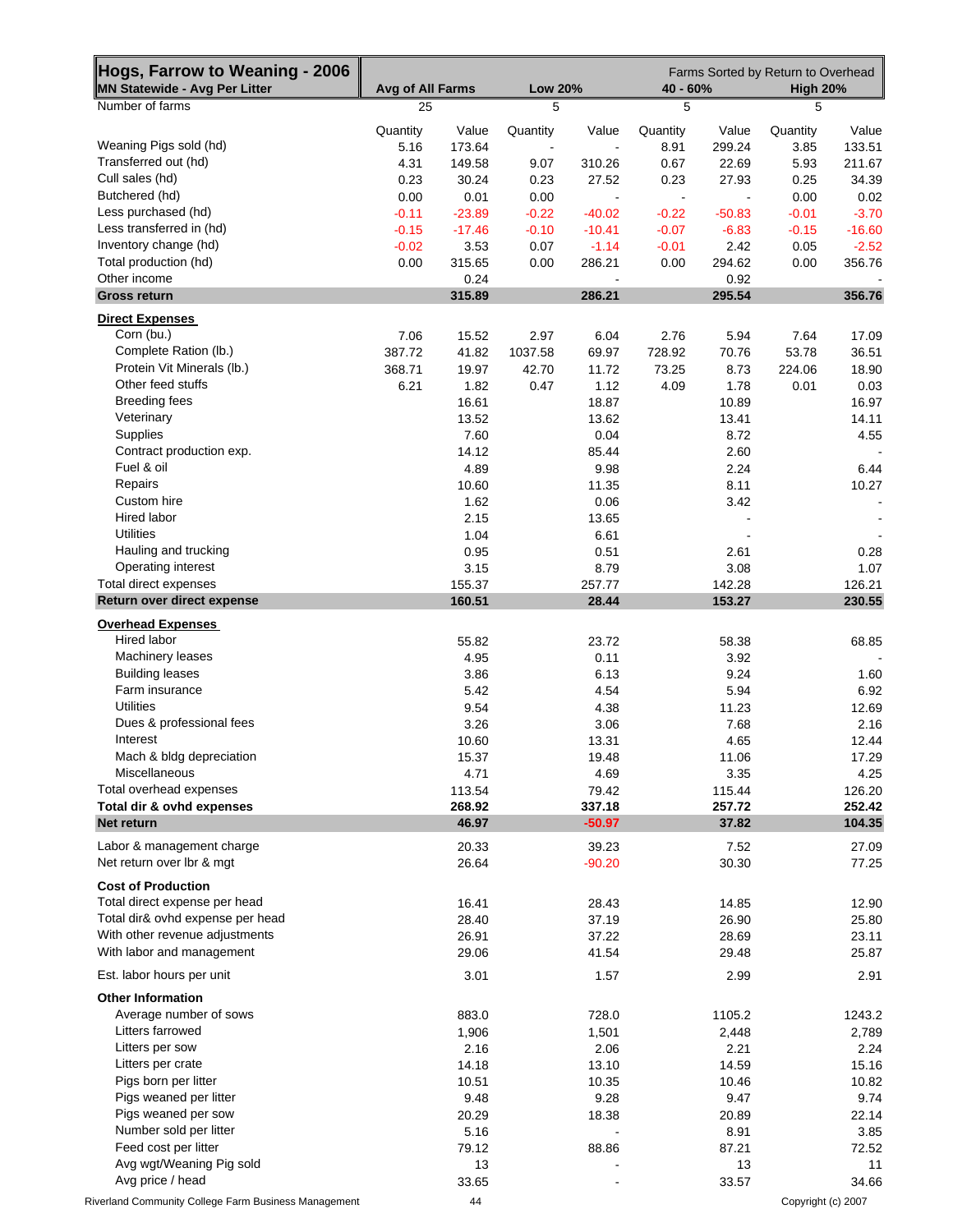| Hogs, Weaning to Finish - 2006<br>MN Statewide Avg - Per Cwt Produced | Avg of All Farms |          | <b>Low 20%</b>           |                | 40 - 60%       |          | Farms Sorted by Return to Overhead<br><b>High 20%</b> |          |
|-----------------------------------------------------------------------|------------------|----------|--------------------------|----------------|----------------|----------|-------------------------------------------------------|----------|
| Number of farms                                                       | 39               |          | 7                        |                | 8              |          | 8                                                     |          |
|                                                                       | Quantity         | Value    | Quantity                 | Value          | Quantity       | Value    | Quantity                                              | Value    |
| Wean-Fin Pig sold (lb)                                                | 102.65           | 50.10    | 101.36                   | 46.41          | 104.23         | 51.13    | 102.64                                                | 55.01    |
| Transferred out (lb)                                                  | 0.81             | 0.66     | 0.75                     | 0.36           | 0.60           | 0.26     | 3.77                                                  | 2.54     |
| Cull sales (lb)                                                       | 0.08             | 0.06     | $\blacksquare$           | $\blacksquare$ | 0.01           | 0.03     | 0.33                                                  | 0.30     |
| Butchered (lb)                                                        | 0.05             | 0.02     | $\overline{\phantom{a}}$ | $\blacksquare$ | 0.10           | 0.05     | 0.05                                                  | 0.02     |
| Less purchased (lb)                                                   | $-5.13$          | $-13.07$ | $-4.62$                  | $-10.97$       | $-6.03$        | $-14.29$ | $-5.30$                                               | $-18.14$ |
| Less transferred in (lb)                                              | $-1.42$          | $-3.26$  | $-3.09$                  | $-7.27$        | $-0.39$        | $-1.03$  | $-0.17$                                               | $-0.17$  |
| Inventory change (lb)                                                 | 2.96             | 1.25     | 5.60                     | 1.94           | 1.47           | 0.54     | $-1.32$                                               | 1.26     |
| Total production (lb)                                                 | 100.00           | 35.75    | 100.00                   | 30.47          | 100.00         | 36.69    | 100.00                                                | 40.82    |
| Other income                                                          |                  | 0.14     |                          |                |                | 0.11     |                                                       | 0.28     |
| <b>Gross return</b>                                                   |                  | 35.89    |                          | 30.47          |                | 36.80    |                                                       | 41.10    |
| <b>Direct Expenses</b>                                                |                  |          |                          |                |                |          |                                                       |          |
| Corn (bu.)                                                            | 2.71             | 5.82     | 1.99                     | 4.30           | 2.89           | 5.92     | 3.28                                                  | 7.43     |
| Corn, Ear (lb.)                                                       | 7.20             | 0.32     | 33.51                    | 1.49           | $\blacksquare$ |          |                                                       |          |
| Protein Supplement (lb.)                                              | 2.29             | 0.28     | 10.64                    | 1.32           |                |          |                                                       |          |
| Complete Ration (lb.)                                                 | 70.43            | 5.18     | 98.44                    | 8.95           | 57.86          | 3.92     | 39.89                                                 | 3.12     |
| Protein Vit Minerals (lb.)                                            | 51.82            | 7.22     | 40.14                    | 4.73           | 53.77          | 8.48     | 47.32                                                 | 7.28     |
| Other feed stuffs                                                     | 2.39             | 0.21     | 3.10                     | 0.31           | 0.02           | 0.01     | 0.25                                                  | 0.27     |
| Veterinary                                                            |                  | 0.60     |                          | 0.75           |                | 0.52     |                                                       | 0.39     |
| Supplies                                                              |                  |          |                          |                |                |          |                                                       |          |
|                                                                       |                  | 0.77     |                          | 0.21           |                | 1.75     |                                                       | 0.15     |
| Contract production exp.                                              |                  | 1.43     |                          | 2.35           |                | 0.11     |                                                       | 0.52     |
| Fuel & oil                                                            |                  | 0.60     |                          | 0.49           |                | 0.55     |                                                       | 1.11     |
| Repairs                                                               |                  | 0.79     |                          | 0.48           |                | 0.60     |                                                       | 2.32     |
| Custom hire                                                           |                  | 0.26     |                          | 0.05           |                | 0.05     |                                                       | 0.43     |
| Livestock leases                                                      |                  | 0.62     |                          | 0.76           |                | 1.61     |                                                       | 0.12     |
| Hauling and trucking                                                  |                  | 0.34     |                          | 0.38           |                | 0.15     |                                                       | 0.29     |
| Marketing                                                             |                  | 0.88     |                          | 0.11           |                | 1.72     |                                                       | 0.19     |
| Operating interest                                                    |                  | 0.48     |                          | 1.25           |                | 0.21     |                                                       | 0.35     |
| Total direct expenses                                                 |                  | 25.82    |                          | 27.92          |                | 25.59    |                                                       | 23.96    |
| Return over direct expense                                            |                  | 10.07    |                          | 2.55           |                | 11.21    |                                                       | 17.14    |
| <b>Overhead Expenses</b>                                              |                  |          |                          |                |                |          |                                                       |          |
| Hired labor                                                           |                  | 1.19     |                          | 1.19           |                | 1.25     |                                                       | 1.28     |
| Machinery leases                                                      |                  | 0.29     |                          | 0.06           |                |          |                                                       | 2.07     |
| <b>Building leases</b>                                                |                  | 0.87     |                          | 0.97           |                | 1.16     |                                                       | 0.24     |
| Farm insurance                                                        |                  | 0.36     |                          | 0.24           |                | 0.28     |                                                       | 0.58     |
| <b>Utilities</b>                                                      |                  | 0.49     |                          | 0.57           |                | 0.22     |                                                       | 0.98     |
| Dues & professional fees                                              |                  | 0.14     |                          | 0.21           |                | 0.12     |                                                       | 0.31     |
| Interest                                                              |                  | 0.49     |                          | 0.21           |                | 0.39     |                                                       | 0.64     |
| Mach & bldg depreciation                                              |                  | 0.96     |                          | 0.77           |                | 0.72     |                                                       | 1.14     |
| Miscellaneous                                                         |                  | 0.27     |                          | 0.25           |                | 0.26     |                                                       | 0.42     |
| Total overhead expenses                                               |                  | 5.05     |                          | 4.47           |                | 4.41     |                                                       | 7.65     |
| Total dir & ovhd expenses                                             |                  | 30.87    |                          | 32.39          |                | 30.01    |                                                       | 31.61    |
| Net return                                                            |                  | 5.02     |                          | $-1.92$        |                | 6.79     |                                                       | 9.49     |
|                                                                       |                  |          |                          |                |                |          |                                                       |          |
| Labor & management charge                                             |                  | 1.27     |                          | 1.00           |                | 1.00     |                                                       | 1.52     |
| Net return over Ibr & mgt                                             |                  | 3.75     |                          | $-2.92$        |                | 5.79     |                                                       | 7.97     |
| <b>Cost of Production</b>                                             |                  |          |                          |                |                |          |                                                       |          |
| Total direct expense per cwt.                                         |                  | 39.46    |                          | 43.31          |                | 38.43    |                                                       | 38.24    |
| Total dir& ovhd expense per cwt.                                      |                  | 44.34    |                          | 47.69          |                | 42.64    |                                                       | 45.43    |
| With other revenue adjustments                                        |                  | 44.21    |                          | 47.69          |                | 42.54    |                                                       | 45.16    |
| With labor and management                                             |                  | 45.43    |                          | 48.67          |                | 43.50    |                                                       | 46.59    |
| Est. labor hours per unit                                             |                  | 0.13     |                          | 0.16           |                | 0.12     |                                                       | 0.14     |
|                                                                       |                  |          |                          |                |                |          |                                                       |          |
| <b>Other Information</b><br>No. purchased or trans in                 |                  |          |                          |                |                |          |                                                       |          |
|                                                                       |                  | 10,050   |                          | 12,978         |                | 13,514   |                                                       | 6,901    |
| Number sold or trans out                                              |                  | 8,928    |                          | 10,289         |                | 12,053   |                                                       | 6,349    |
| Percentage death loss                                                 |                  | 6.6      |                          | 11.4           |                | 5.5      |                                                       | 4.4      |
| Avg. daily gain (lbs)                                                 |                  | 1.52     |                          | 1.45           |                | 1.62     |                                                       | 1.39     |
| Lbs of conc / lb of gain                                              |                  | 2.86     |                          | 2.97           |                | 2.74     |                                                       | 2.71     |
| Lbs of feed / lb of gain                                              |                  | 2.86     |                          | 2.97           |                | 2.74     |                                                       | 2.71     |
| Feed cost per cwt of gain                                             |                  | 19.04    |                          | 21.09          |                | 18.32    |                                                       | 18.09    |
| Feed cost per head                                                    |                  | 46.63    |                          | 52.07          |                | 44.09    |                                                       | 45.21    |
| Average purchase weight                                               |                  | 14       |                          | 16             |                | 14       |                                                       | 11       |
| Average sales weight                                                  |                  | 255      |                          | 259            |                | 256      |                                                       | 238      |
| Avg purch price / head                                                |                  | 35.73    |                          | 37.93          |                | 33.52    |                                                       | 37.06    |
| Avg sales price / cwt                                                 |                  | 48.81    |                          | 45.79          |                | 49.06    |                                                       | 53.60    |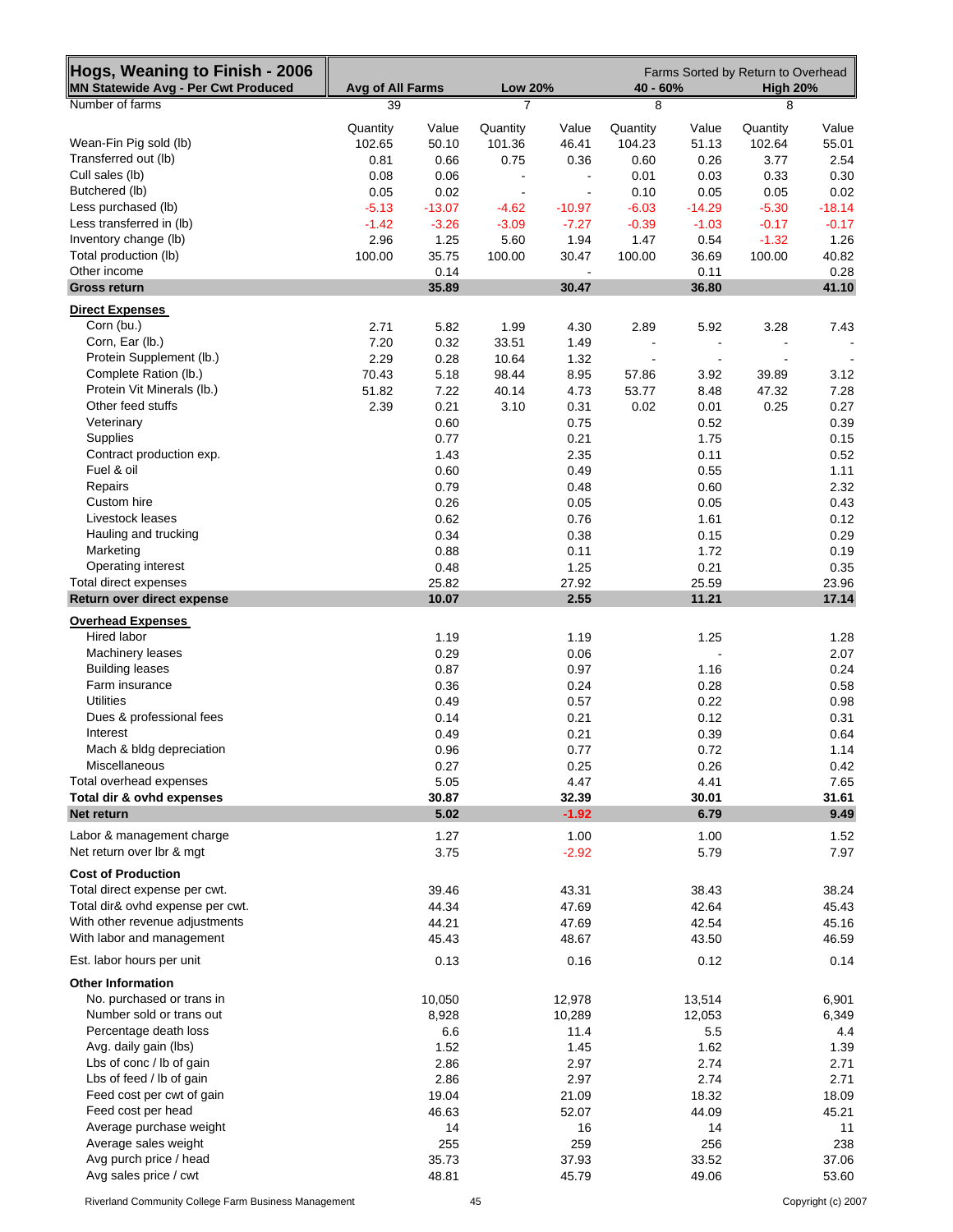| Hogs, Weaning to Finish - 2006     |                  |          |                |                          |                |          | Farms Sorted by Return to Overhead |          |
|------------------------------------|------------------|----------|----------------|--------------------------|----------------|----------|------------------------------------|----------|
| <b>MN Statewide Avg - Per Head</b> | Avg of All Farms |          | <b>Low 20%</b> |                          | 40 - 60%       |          | <b>High 20%</b>                    |          |
| Number of farms                    | 39               |          | 7              |                          | 8              |          | 8                                  |          |
|                                    | Quantity         | Value    | Quantity       | Value                    | Quantity       | Value    | Quantity                           | Value    |
| Wean-Fin Pig sold (lb)             | 251.39           | 122.70   | 250.21         | 114.58                   | 250.82         | 123.04   | 256.49                             | 137.47   |
| Transferred out (lb)               | 2.00             | 1.61     | 1.86           | 0.89                     | 1.45           | 0.62     | 9.42                               | 6.34     |
| Cull sales (lb)                    | 0.20             | 0.14     | $\blacksquare$ | $\blacksquare$           | 0.03           | 0.07     | 0.82                               | 0.75     |
| Butchered (lb)                     | 0.12             | 0.06     | $\overline{a}$ | $\overline{\phantom{a}}$ | 0.25           | 0.12     | 0.12                               | 0.05     |
| Less purchased (lb)                | $-12.57$         | $-32.02$ | $-11.41$       | $-27.08$                 | $-14.52$       | $-34.39$ | $-13.24$                           | $-45.33$ |
| Less transferred in (lb)           | $-3.47$          | $-7.98$  | $-7.62$        | $-17.95$                 | $-0.93$        | $-2.47$  | $-0.41$                            | $-0.41$  |
| Inventory change (lb)              | 7.25             | 3.05     | 13.82          | 4.78                     | 3.53           | 1.30     | $-3.30$                            | 3.15     |
| Total production (lb)              | 244.91           | 87.56    | 246.86         | 75.22                    | 240.64         | 88.30    | 249.90                             | 102.01   |
| Other income                       |                  | 0.34     |                | $\blacksquare$           |                | 0.26     |                                    | 0.71     |
| <b>Gross return</b>                |                  | 87.90    |                | 75.22                    |                | 88.55    |                                    | 102.72   |
| <b>Direct Expenses</b>             |                  |          |                |                          |                |          |                                    |          |
| Corn (bu.)                         | 6.64             | 14.26    | 4.91           | 10.62                    | 6.96           | 14.24    | 8.19                               | 18.56    |
| Corn, Ear (lb.)                    | 17.63            | 0.78     | 82.71          | 3.68                     | $\blacksquare$ |          |                                    |          |
| Protein Supplement (lb.)           | 5.60             | 0.69     | 26.26          | 3.25                     |                |          |                                    |          |
|                                    |                  |          |                |                          |                |          |                                    |          |
| Complete Ration (lb.)              | 172.50           | 12.70    | 243.00         | 22.08                    | 139.24         | 9.42     | 99.68                              | 7.79     |
| Protein Vit Minerals (lb.)         | 126.91           | 17.67    | 99.08          | 11.68                    | 129.38         | 20.40    | 118.26                             | 18.19    |
| Other feed stuffs                  | 5.85             | 0.52     | 7.66           | 0.76                     | 0.06           | 0.03     | 0.62                               | 0.67     |
| Veterinary                         |                  | 1.47     |                | 1.84                     |                | 1.26     |                                    | 0.98     |
| <b>Supplies</b>                    |                  | 1.88     |                | 0.51                     |                | 4.22     |                                    | 0.38     |
| Contract production exp.           |                  | 3.51     |                | 5.80                     |                | 0.27     |                                    | 1.29     |
| Fuel & oil                         |                  | 1.47     |                | 1.22                     |                | 1.31     |                                    | 2.77     |
| Repairs                            |                  | 1.94     |                | 1.19                     |                | 1.44     |                                    | 5.80     |
| Custom hire                        |                  | 0.63     |                | 0.13                     |                | 0.12     |                                    | 1.07     |
| Livestock leases                   |                  | 1.53     |                | 1.87                     |                | 3.87     |                                    | 0.31     |
| Hauling and trucking               |                  | 0.83     |                | 0.93                     |                | 0.35     |                                    | 0.72     |
| Marketing                          |                  | 2.16     |                | 0.27                     |                | 4.15     |                                    | 0.47     |
| Operating interest                 |                  | 1.18     |                | 3.08                     |                | 0.50     |                                    | 0.88     |
| Total direct expenses              |                  | 63.24    |                | 68.92                    |                | 61.59    |                                    | 59.88    |
| Return over direct expense         |                  | 24.67    |                | 6.30                     |                | 26.97    |                                    | 42.84    |
|                                    |                  |          |                |                          |                |          |                                    |          |
| <b>Overhead Expenses</b>           |                  |          |                |                          |                |          |                                    |          |
| Hired labor                        |                  | 2.90     |                | 2.95                     |                | 3.02     |                                    | 3.20     |
| Machinery leases                   |                  | 0.72     |                | 0.14                     |                |          |                                    | 5.18     |
| <b>Building leases</b>             |                  | 2.13     |                | 2.39                     |                | 2.79     |                                    | 0.59     |
| Farm insurance                     |                  | 0.88     |                | 0.59                     |                | 0.68     |                                    | 1.46     |
| Utilities                          |                  | 1.19     |                | 1.41                     |                | 0.54     |                                    | 2.44     |
| Dues & professional fees           |                  | 0.34     |                | 0.52                     |                | 0.29     |                                    | 0.76     |
| Interest                           |                  | 1.19     |                | 0.52                     |                | 0.93     |                                    | 1.60     |
| Mach & bldg depreciation           |                  | 2.35     |                | 1.89                     |                | 1.74     |                                    | 2.85     |
| Miscellaneous                      |                  | 0.66     |                | 0.63                     |                | 0.63     |                                    | 1.04     |
| Total overhead expenses            |                  | 12.37    |                | 11.04                    |                | 10.62    |                                    | 19.12    |
| Total dir & ovhd expenses          |                  | 75.61    |                | 79.96                    |                | 72.20    |                                    | 79.00    |
| Net return                         |                  | 12.29    |                | $-4.74$                  |                | 16.35    |                                    | 23.72    |
| Labor & management charge          |                  | 3.10     |                | 2.48                     |                | 2.42     |                                    | 3.79     |
| Net return over lbr & mgt          |                  | 9.19     |                | $-7.21$                  |                | 13.93    |                                    | 19.93    |
|                                    |                  |          |                |                          |                |          |                                    |          |
| <b>Cost of Production</b>          |                  |          |                |                          |                |          |                                    |          |
| Total direct expense per cwt.      |                  | 39.46    |                | 43.31                    |                | 38.43    |                                    | 38.24    |
| Total dir& ovhd expense per cwt.   |                  | 44.34    |                | 47.69                    |                | 42.64    |                                    |          |
|                                    |                  |          |                |                          |                |          |                                    | 45.43    |
| With other revenue adjustments     |                  | 44.21    |                | 47.69                    |                | 42.54    |                                    | 45.16    |
| With labor and management          |                  | 45.43    |                | 48.67                    |                | 43.50    |                                    | 46.59    |
| Est. labor hours per unit          |                  | 0.33     |                | 0.38                     |                | 0.29     |                                    | 0.36     |
| <b>Other Information</b>           |                  |          |                |                          |                |          |                                    |          |
| No. purchased or trans in          |                  | 10,050   |                | 12,978                   |                | 13,514   |                                    | 6,901    |
| Number sold or trans out           |                  | 8,928    |                | 10,289                   |                | 12,053   |                                    | 6,349    |
| Percentage death loss              |                  | 6.6      |                | 11.4                     |                | 5.5      |                                    | 4.4      |
| Avg. daily gain (lbs)              |                  | 1.52     |                | 1.45                     |                | 1.62     |                                    | 1.39     |
| Lbs of conc / lb of gain           |                  | 2.86     |                | 2.97                     |                | 2.74     |                                    | 2.71     |
| Lbs of feed / lb of gain           |                  | 2.86     |                | 2.97                     |                | 2.74     |                                    | 2.71     |
| Feed cost per cwt of gain          |                  | 19.04    |                | 21.09                    |                | 18.32    |                                    | 18.09    |
| Feed cost per head                 |                  | 46.63    |                | 52.07                    |                | 44.09    |                                    | 45.21    |
| Average purchase weight            |                  | 14       |                | 16                       |                | 14       |                                    | 11       |
| Average sales weight               |                  | 255      |                | 259                      |                | 256      |                                    | 238      |
| Avg purch price / head             |                  | 35.73    |                | 37.93                    |                | 33.52    |                                    | 37.06    |
| Avg sales price / cwt              |                  | 48.81    |                | 45.79                    |                | 49.06    |                                    | 53.60    |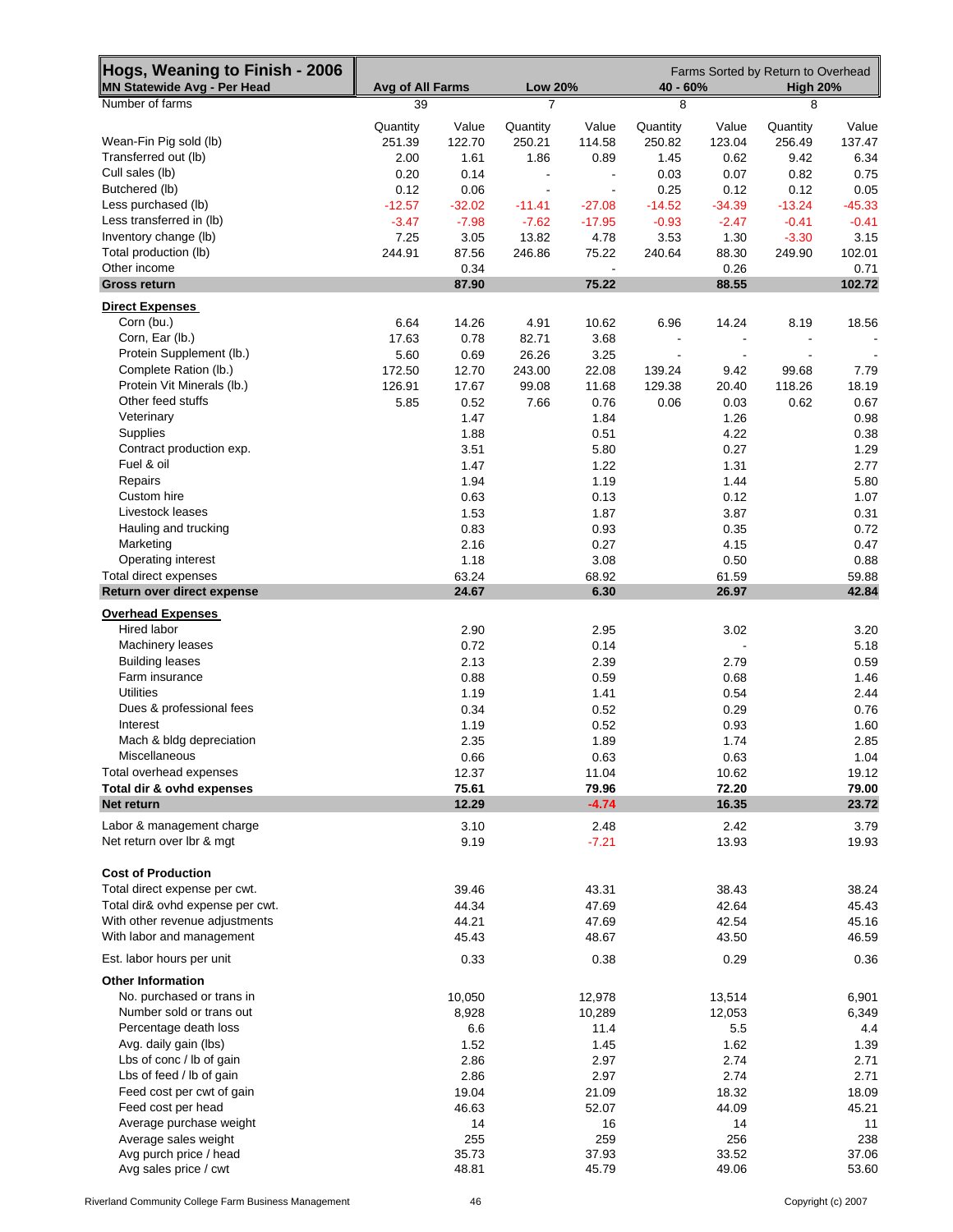| Hogs, Weaning to Feeder - 2006<br><b>MN Statewide Average of All Farms</b> | Farms Sorted by Return to Overhead<br><b>Per Head Sold/Trans</b> |              |  |  |  |  |
|----------------------------------------------------------------------------|------------------------------------------------------------------|--------------|--|--|--|--|
| Number of farms                                                            | 6                                                                |              |  |  |  |  |
|                                                                            | Quantity                                                         | Value        |  |  |  |  |
| Wean-Fdr Pig sold (hd)                                                     | 0.02                                                             | 1.12         |  |  |  |  |
| Transferred out (hd)                                                       | 0.98                                                             | 50.01        |  |  |  |  |
| Less purchased (hd)                                                        | $-0.28$                                                          | $-9.54$      |  |  |  |  |
| Less transferred in (hd)                                                   | $-0.75$                                                          | $-25.64$     |  |  |  |  |
| Inventory change (hd)                                                      | $-0.02$                                                          | $-0.34$      |  |  |  |  |
| Total production (hd)                                                      | 0.00                                                             | 15.62        |  |  |  |  |
| Other income<br><b>Gross return</b>                                        |                                                                  | 15.62        |  |  |  |  |
| <b>Direct Expenses</b>                                                     |                                                                  |              |  |  |  |  |
| Corn (bu.)                                                                 | 0.46                                                             | 1.00         |  |  |  |  |
| Soybeans (bu.)                                                             | 0.03                                                             | 0.17         |  |  |  |  |
| Complete Ration (lb.)                                                      | 28.19                                                            | 3.52         |  |  |  |  |
| Creep / Starter (lb.)                                                      | 2.30                                                             | 1.04         |  |  |  |  |
| Protein Vit Minerals (lb.)                                                 | 11.55                                                            | 2.87         |  |  |  |  |
| Other feed stuffs                                                          | 0.00                                                             | 0.03         |  |  |  |  |
| Veterinary                                                                 |                                                                  | 0.64         |  |  |  |  |
| <b>Supplies</b>                                                            |                                                                  | 0.43         |  |  |  |  |
| Contract production exp.                                                   |                                                                  | 0.71         |  |  |  |  |
| Fuel & oil                                                                 |                                                                  | 0.13         |  |  |  |  |
| Repairs                                                                    |                                                                  | 0.22         |  |  |  |  |
| Custom hire<br>Hired labor                                                 |                                                                  | 0.24<br>0.30 |  |  |  |  |
| <b>Utilities</b>                                                           |                                                                  | 0.22         |  |  |  |  |
| <b>Operating interest</b>                                                  |                                                                  | 0.00         |  |  |  |  |
| Total direct expenses                                                      |                                                                  | 11.51        |  |  |  |  |
| Return over direct expense                                                 |                                                                  | 4.11         |  |  |  |  |
| <b>Overhead Expenses</b>                                                   |                                                                  |              |  |  |  |  |
| Hired labor                                                                |                                                                  | 0.32         |  |  |  |  |
| <b>Building leases</b>                                                     |                                                                  | 1.52         |  |  |  |  |
| RE & pers. property taxes                                                  |                                                                  | 0.01         |  |  |  |  |
| Farm insurance                                                             |                                                                  | 0.11         |  |  |  |  |
| <b>Utilities</b>                                                           |                                                                  | 0.14         |  |  |  |  |
| Dues & professional fees                                                   |                                                                  | 0.08         |  |  |  |  |
| Interest                                                                   |                                                                  | 0.16         |  |  |  |  |
| Mach & bldg depreciation<br>Miscellaneous                                  |                                                                  | 0.38         |  |  |  |  |
| Total overhead expenses                                                    |                                                                  | 0.06<br>2.79 |  |  |  |  |
| Total dir & ovhd expenses                                                  |                                                                  | 14.30        |  |  |  |  |
| Net return                                                                 |                                                                  | 1.32         |  |  |  |  |
| Labor & management charge                                                  |                                                                  | 0.38         |  |  |  |  |
| Net return over lbr & mgt                                                  |                                                                  | 0.93         |  |  |  |  |
| <b>Cost of Production</b>                                                  |                                                                  |              |  |  |  |  |
| Total direct expense per head                                              |                                                                  | 47.03        |  |  |  |  |
| Total dir& ovhd expense per head                                           |                                                                  | 49.82        |  |  |  |  |
| With other revenue adjustments                                             |                                                                  | 49.82        |  |  |  |  |
| With labor and management                                                  |                                                                  | 50.20        |  |  |  |  |
| Est. labor hours per unit                                                  |                                                                  | 0.06         |  |  |  |  |
| <b>Other Information</b>                                                   |                                                                  |              |  |  |  |  |
| No. purchased or trans in                                                  |                                                                  | 16,647       |  |  |  |  |
| Number sold or trans out                                                   |                                                                  | 16,156       |  |  |  |  |
| Average number of head                                                     |                                                                  | 5,570        |  |  |  |  |
| Percentage death loss                                                      |                                                                  | 4.4          |  |  |  |  |
| Feed cost per average head                                                 |                                                                  | 25.00        |  |  |  |  |
| Feed cost/head sold+trans                                                  |                                                                  | 8.62         |  |  |  |  |
| Avg. purchase weight                                                       |                                                                  | 14           |  |  |  |  |
| Avg. sales weight                                                          |                                                                  | 55           |  |  |  |  |
| Avg. purch price / head                                                    |                                                                  | 34.22        |  |  |  |  |
| Avg. sales price / head                                                    |                                                                  | 48.89        |  |  |  |  |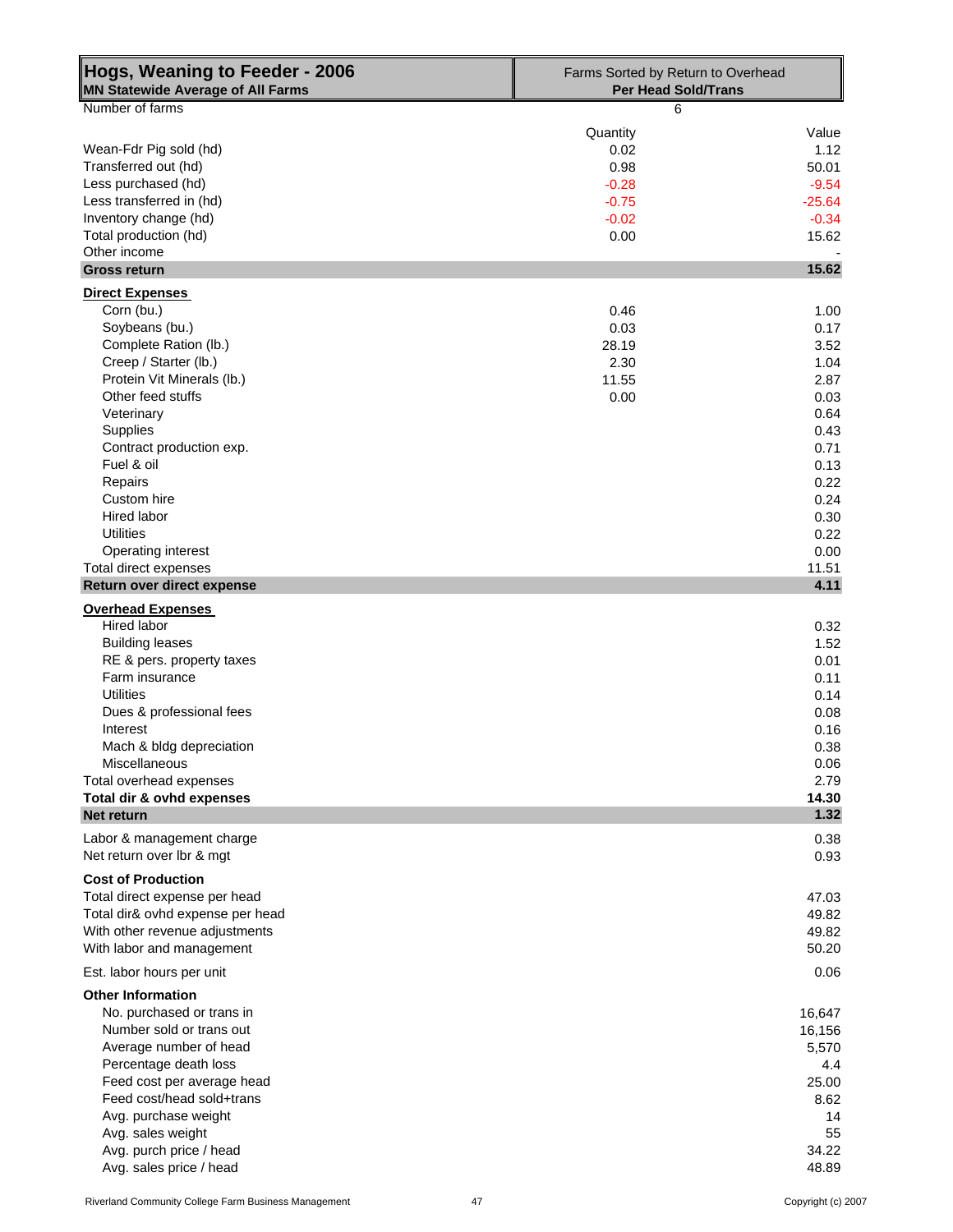| Hogs, Contractee - 2006<br><b>MN Statewide Avg - Per Pig Space</b> | Avg Of<br><b>All Farms</b> | <b>Low 20%</b>                                              | 40 - 60%      | Farms Sorted by Return to Overhead<br><b>High 20%</b> |  |  |
|--------------------------------------------------------------------|----------------------------|-------------------------------------------------------------|---------------|-------------------------------------------------------|--|--|
| Number of farms                                                    | 73                         | 14                                                          | 14            | 15                                                    |  |  |
|                                                                    |                            | Quantity Value Quantity Value Quantity Value Quantity Value |               |                                                       |  |  |
| Total production (hd)                                              | 0.00<br>0.00               | 0.00<br>0.00                                                | 0.00<br>0.00  | 0.00<br>0.00                                          |  |  |
| Other income                                                       | 35.12                      | 23.40                                                       | 35.80         | 39.05                                                 |  |  |
| <b>Gross return</b>                                                | 35.12                      | 23.40                                                       | 35.80         | 39.05                                                 |  |  |
| <b>Direct Expenses</b>                                             |                            |                                                             |               |                                                       |  |  |
| <b>Supplies</b>                                                    | 1.50                       | 1.53                                                        | 3.32          | 0.42                                                  |  |  |
| Fuel & oil                                                         | 1.87                       | 2.36                                                        | 1.60          | 1.50                                                  |  |  |
| Repairs                                                            | 2.64                       | 2.94                                                        | 1.89          | 1.59                                                  |  |  |
| Custom hire                                                        | 0.17                       | 0.39                                                        | 0.13          | 0.07                                                  |  |  |
| Livestock leases                                                   | 0.13                       |                                                             | 0.63          |                                                       |  |  |
| <b>Utilities</b>                                                   | 0.07                       | 0.25                                                        | 0.11          |                                                       |  |  |
| <b>Operating interest</b>                                          | 0.33                       | 0.56                                                        | 0.22          | 0.31                                                  |  |  |
| Total direct expenses                                              | 6.70                       | 8.03                                                        | 7.89          | 3.88                                                  |  |  |
| Return over direct expense                                         | 28.41                      | 15.38                                                       | 27.91         | 35.17                                                 |  |  |
| <b>Overhead Expenses</b>                                           |                            |                                                             |               |                                                       |  |  |
| Custom hire                                                        | 0.30                       | 0.32                                                        | 0.49          | 0.32                                                  |  |  |
| Hired labor                                                        | 1.50                       | 0.14                                                        | 1.20          | 2.48                                                  |  |  |
| <b>Machinery leases</b>                                            | 0.11                       | 0.02                                                        | 0.10          | 0.34                                                  |  |  |
| <b>Building leases</b>                                             | 1.13                       | 1.13                                                        | 0.07          | 3.68                                                  |  |  |
| RE & pers. property taxes<br>Farm insurance                        | 0.57                       | 0.66                                                        | 0.65          | 0.37                                                  |  |  |
| <b>Utilities</b>                                                   | 1.40                       | 1.34                                                        | 1.52          | 1.32                                                  |  |  |
| Dues & professional fees                                           | 1.69<br>0.16               | 1.31<br>0.05                                                | 1.55<br>0.07  | 2.24<br>0.18                                          |  |  |
| Interest                                                           | 6.16                       | 3.40                                                        | 4.99          | 7.06                                                  |  |  |
| Mach & bldg depreciation                                           | 7.67                       | 6.34                                                        | 6.12          | 7.76                                                  |  |  |
| Miscellaneous                                                      | 0.68                       | 0.56                                                        | 0.66          | 0.50                                                  |  |  |
| Total overhead expenses                                            | 21.37                      | 15.27                                                       | 17.41         | 26.25                                                 |  |  |
| Total dir & ovhd expenses                                          | 28.07                      | 23.30                                                       | 25.31         | 30.13                                                 |  |  |
| <b>Net return</b>                                                  | 7.05                       | 0.10                                                        | 10.49         | 8.92                                                  |  |  |
| Labor & management charge                                          | 5.15                       | 4.94                                                        | 5.77          | 5.83                                                  |  |  |
| Net return over lbr & mgt                                          | 1.90                       | $-4.84$                                                     | 4.72          | 3.09                                                  |  |  |
| <b>Cost of Production</b>                                          |                            |                                                             |               |                                                       |  |  |
| Total direct expense per head                                      |                            |                                                             |               |                                                       |  |  |
| Total dir& ovhd expense per head                                   |                            |                                                             |               |                                                       |  |  |
| With other revenue adjustments                                     |                            |                                                             |               |                                                       |  |  |
| With labor and management                                          |                            |                                                             |               |                                                       |  |  |
| Est. labor hours per unit                                          | 0.41                       | 0.35                                                        | 0.44          | 0.43                                                  |  |  |
|                                                                    |                            |                                                             |               |                                                       |  |  |
| <b>Other Information</b>                                           |                            |                                                             |               |                                                       |  |  |
| Number of pigs                                                     | 5,874                      | 3,275                                                       | 5,924         | 7,401                                                 |  |  |
| Pigs per pig space (per year)<br>Pigs per 100 sq. ft. (per yr)     | 2.47<br>32.10              | 2.18<br>28.17                                               | 2.39<br>30.17 | 2.51<br>32.59                                         |  |  |
| Net return per 100 sq. ft.                                         | 91.42                      | 1.32                                                        | 132.22        | 115.94                                                |  |  |
| Net return per labor hour                                          | 17.28                      | 0.29                                                        | 24.10         | 20.84                                                 |  |  |
| Square feet per pig space                                          | 7.71                       | 7.74                                                        | 7.94          | 7.69                                                  |  |  |
| Riverland Community College Farm Business Management               | 48                         |                                                             |               | Copyright (c) 2007                                    |  |  |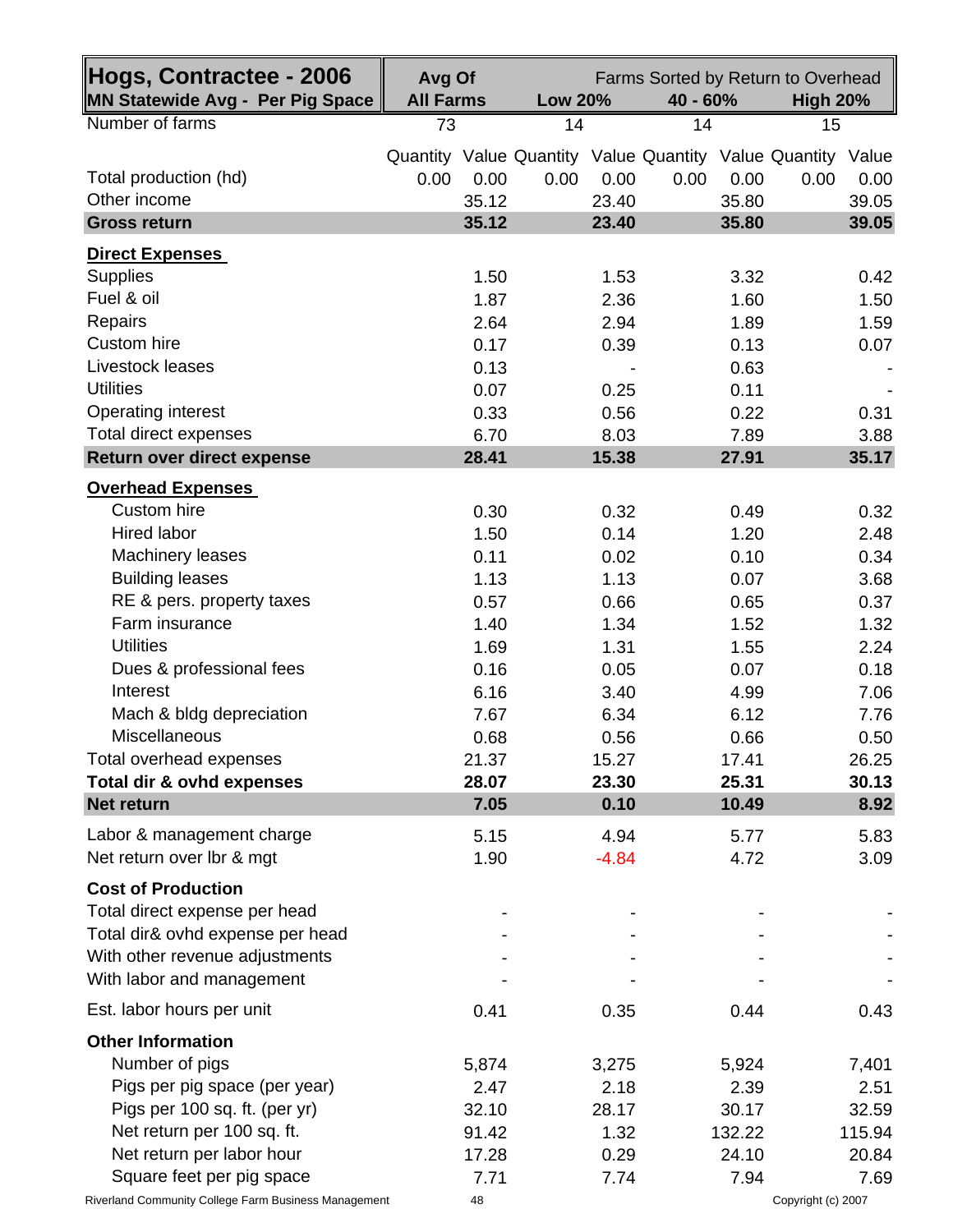| Hogs, Contractee - 2006<br><b>MN Statewide Avg - Per Pig</b> | Avg of<br><b>All Farms</b> | <b>Low 20%</b> | Farms Sorted by Return to Overhead<br>40 - 60%                              | <b>High 20%</b> |
|--------------------------------------------------------------|----------------------------|----------------|-----------------------------------------------------------------------------|-----------------|
| Number of farms                                              | 73                         | 14             | 14                                                                          | 15              |
| Total production (hd)                                        | 0.00<br>0.00               | 0.00<br>0.00   | Quantity Value Quantity Value Quantity Value Quantity Value<br>0.00<br>0.00 | 0.00<br>0.00    |
| Other income                                                 | 14.19                      | 10.74          | 14.95                                                                       | 15.57           |
| <b>Gross return</b>                                          | 14.19                      | 10.74          | 14.95                                                                       | 15.57           |
| <b>Direct Expenses</b>                                       |                            |                |                                                                             |                 |
| <b>Supplies</b>                                              | 0.61                       | 0.70           | 1.39                                                                        | 0.17            |
| Fuel & oil                                                   | 0.75                       | 1.08           | 0.67                                                                        | 0.60            |
| Repairs                                                      | 1.07                       | 1.35           | 0.79                                                                        | 0.63            |
| <b>Custom hire</b>                                           | 0.07                       | 0.18           | 0.05                                                                        | 0.03            |
| Livestock leases                                             | 0.05                       |                | 0.26                                                                        |                 |
| <b>Utilities</b>                                             | 0.03                       | 0.12           | 0.04                                                                        |                 |
| <b>Operating interest</b>                                    | 0.13                       | 0.26           | 0.09                                                                        | 0.12            |
| <b>Total direct expenses</b><br>Return over direct expense   | 2.71<br>11.48              | 3.68<br>7.06   | 3.30<br>11.66                                                               | 1.55<br>14.02   |
|                                                              |                            |                |                                                                             |                 |
| <b>Overhead Expenses</b>                                     |                            |                |                                                                             |                 |
| <b>Custom hire</b>                                           | 0.12                       | 0.14           | 0.20                                                                        | 0.13            |
| Hired labor                                                  | 0.61                       | 0.06           | 0.50                                                                        | 0.99            |
| <b>Machinery leases</b>                                      | 0.04                       | 0.01           | 0.04                                                                        | 0.13            |
| <b>Building leases</b>                                       | 0.46                       | 0.52           | 0.03                                                                        | 1.47            |
| RE & pers. property taxes<br>Farm insurance                  | 0.23                       | 0.30           | 0.27                                                                        | 0.15            |
| <b>Utilities</b>                                             | 0.56<br>0.68               | 0.62<br>0.60   | 0.64<br>0.65                                                                | 0.53<br>0.89    |
| Dues & professional fees                                     | 0.07                       | 0.02           | 0.03                                                                        | 0.07            |
| Interest                                                     | 2.49                       | 1.56           | 2.08                                                                        | 2.82            |
| Mach & bldg depreciation                                     | 3.10                       | 2.91           | 2.55                                                                        | 3.10            |
| Miscellaneous                                                | 0.27                       | 0.26           | 0.28                                                                        | 0.20            |
| Total overhead expenses                                      | 8.63                       | 7.01           | 7.27                                                                        | 10.47           |
| Total dir & ovhd expenses                                    | 11.34                      | 10.69          | 10.57                                                                       | 12.02           |
| <b>Net return</b>                                            | 2.85                       | 0.05           | 4.38                                                                        | 3.56            |
| Labor & management charge                                    | 2.08                       | 2.27           | 2.41                                                                        | 2.33            |
| Net return over lbr & mgt                                    | 0.77                       | $-2.22$        | 1.97                                                                        | 1.23            |
|                                                              |                            |                |                                                                             |                 |
| <b>Cost of Production</b><br>Total direct expense per head   |                            |                |                                                                             |                 |
| Total dir& ovhd expense per head                             |                            |                |                                                                             |                 |
| With other revenue adjustments                               |                            |                |                                                                             |                 |
| With labor and management                                    |                            |                |                                                                             |                 |
|                                                              |                            |                |                                                                             |                 |
| Est. labor hours per unit                                    | 0.16                       | 0.16           | 0.18                                                                        | 0.17            |
| <b>Other Information</b>                                     |                            |                |                                                                             |                 |
| Number of pigs                                               | 5,874                      | 3,275          | 5,924                                                                       | 7,401           |
| Pigs per pig space (per year)                                | 2.47                       | 2.18           | 2.39                                                                        | 2.51            |
| Pigs per 100 sq. ft. (per yr)                                | 32.10                      | 28.17          | 30.17                                                                       | 32.59           |
| Net return per 100 sq. ft.                                   | 91.42                      | 1.32           | 132.22                                                                      | 115.94          |
| Net return per labor hour                                    | 17.28                      | 0.29           | 24.10                                                                       | 20.84           |
| Square feet per pig space                                    | 7.71                       | 7.74           | 7.94                                                                        | 7.69            |

Riverland Community College Farm Business Management 49 49 Copyright (c) 2007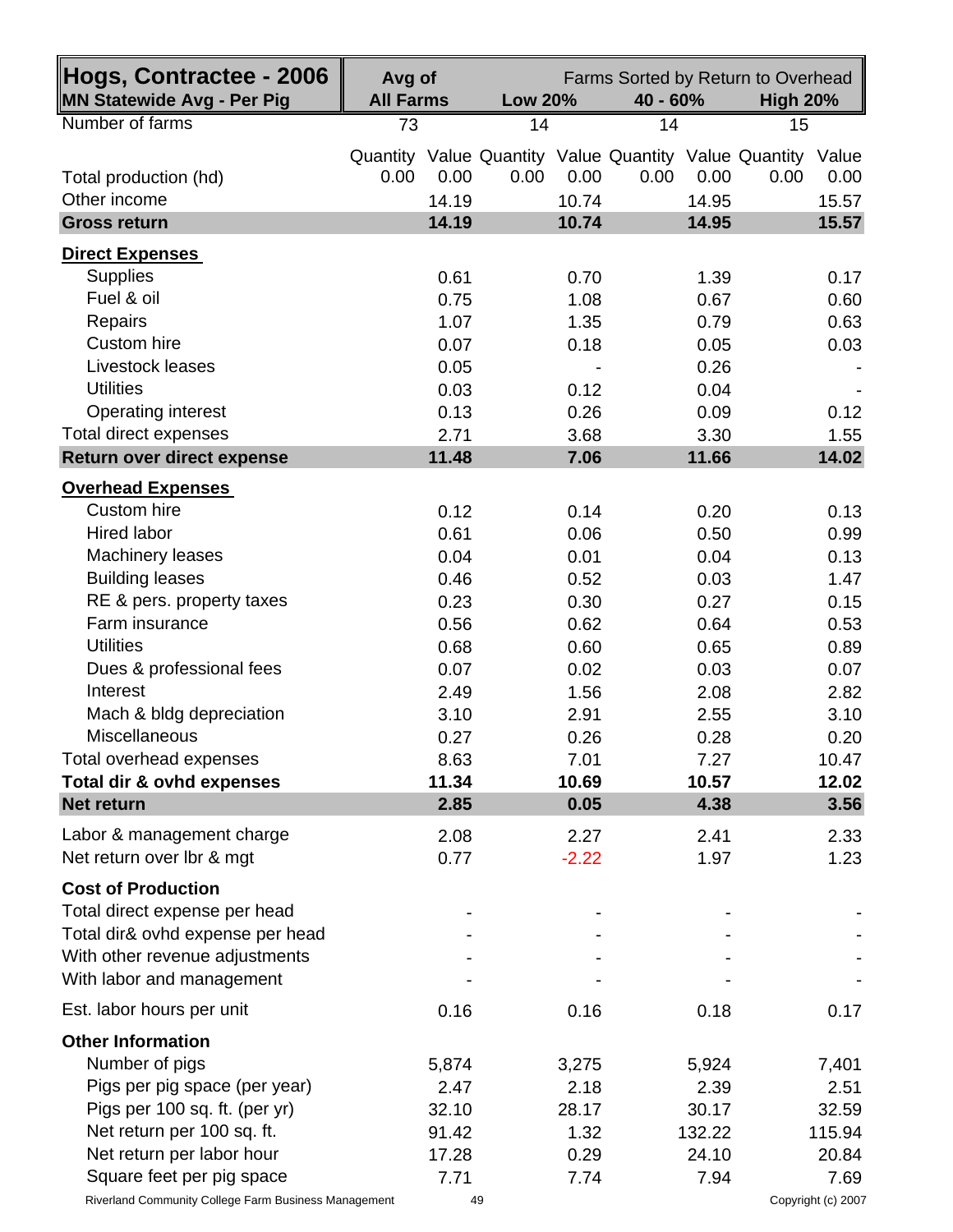| Dairy Cow - 2006                                     |                                |                 |                 |                 |                 |                    |
|------------------------------------------------------|--------------------------------|-----------------|-----------------|-----------------|-----------------|--------------------|
| <b>MN Statewide Avg - Per Cow</b>                    | Avg of All Farms Up to 50 Cows |                 | $51 - 100$      | 101 - 200 Cows  | $201 - 500$     | <b>Over 500</b>    |
| Number of farms                                      | 540                            | 129             | 228             | 115             | 51              | 17                 |
|                                                      | Value                          | Value           | Value           | Value           | Value           | Value              |
| Milk sold (lb)                                       | 2,836.88                       | 2,287.52        | 2,507.18        | 2,708.80        | 3,101.62        | 3,293.14           |
| Milk used in home (lb)<br>Milk fed to animals (lb)   | 0.95<br>7.40                   | 4.27<br>12.76   | 1.68<br>8.53    | 0.53<br>10.83   | 0.37<br>4.54    | 3.23               |
| Dairy Calves sold (hd)                               | 56.03                          | 33.54           | 47.77           | 42.10           | 58.60           | 88.32              |
| Transferred out (hd)                                 | 122.64                         | 148.24          | 132.21          | 129.26          | 118.83          | 97.85              |
| Cull sales (hd)                                      | 141.73                         | 150.58          | 149.80          | 133.00          | 133.96          | 148.08             |
| Butchered (hd)                                       | 2.79                           | 7.73            | 4.12            | 2.86            | 1.60            | 0.65               |
| Less purchased (hd)                                  | $-101.03$                      | $-80.05$        | $-77.74$        | $-88.02$        | $-43.57$        | $-220.17$          |
| Less transferred in (hd)                             | $-432.90$                      | $-358.86$       | $-400.68$       | $-412.37$       | $-416.84$       | $-543.45$          |
| Inventory change (hd)                                | 104.56                         | 31.27           | 74.46           | 102.83          | 68.44           | 212.88             |
| Total production                                     | 2,739.05                       | 2,237.00        | 2,447.33        | 2,629.81        | 3,027.55        | 3,080.53           |
| Other income                                         | 80.81                          | 90.17           | 96.89           | 104.01          | 76.27           | 34.75              |
| <b>Gross return</b>                                  | 2,819.86                       | 2,327.17        | 2,544.21        | 2,733.83        | 3,103.83        | 3,115.28           |
| <b>Direct Expenses</b>                               |                                |                 |                 |                 |                 |                    |
| Corn (bu.)                                           | 141.25                         | 129.20          | 141.76          | 149.16          | 153.79          | 120.91             |
| Corn Silage (lb.)<br>Hay, Alfalfa (lb.)              | 147.91                         | 126.04          | 136.17          | 140.36          | 159.61          | 165.97             |
| Hay, Grass & Other (lb.)                             | 136.74<br>15.23                | 208.64<br>33.00 | 167.49<br>16.40 | 146.00<br>17.93 | 133.85<br>6.98  | 64.46<br>13.58     |
| Haylage, Alfalfa (lb.)                               | 119.12                         | 73.00           | 106.49          | 116.02          | 116.34          | 158.67             |
| Complete Ration (lb.)                                | 158.96                         | 104.57          | 141.82          | 136.57          | 174.06          | 209.59             |
| Protein Vit Minerals (lb.)                           | 360.76                         | 283.42          | 309.02          | 350.97          | 402.76          | 416.12             |
| Cottonseed (lb.)                                     | 18.10                          | 2.90            | 7.64            | 11.71           | 32.40           | 27.72              |
| Other feed stuffs                                    | 46.79                          | 82.93           | 54.70           | 61.26           | 29.64           | 26.24              |
| <b>Breeding fees</b>                                 | 39.02                          | 37.95           | 38.77           | 35.71           | 46.85           | 34.61              |
| Veterinary                                           | 108.96                         | 84.96           | 89.15           | 97.07           | 125.50          | 137.38             |
| <b>BST</b>                                           | 33.45                          | 7.78            | 11.26           | 20.06           | 38.32           | 80.80              |
| Supplies                                             | 115.13                         | 124.11          | 113.79          | 104.93          | 120.69          | 119.34             |
| <b>DHIA</b>                                          | 14.56                          | 16.99           | 16.95           | 15.61           | 15.66           | 8.17               |
| Fuel & oil                                           | 69.75                          | 57.42           | 58.31           | 68.37           | 78.97           | 79.36              |
| Repairs                                              | 105.59                         | 118.50          | 107.38          | 109.32          | 97.47           | 103.56             |
| Custom hire<br>Hired labor                           | 27.21                          | 11.76           | 16.41           | 17.52           | 32.29           | 52.04              |
| Hauling and trucking                                 | 8.77<br>35.58                  | 0.69<br>57.84   | 4.96<br>42.32   | 3.46<br>31.88   | 4.57<br>34.76   | 27.75<br>24.48     |
| Marketing                                            | 36.71                          | 32.85           | 35.79           | 36.48           | 34.01           | 42.68              |
| Bedding                                              | 51.28                          | 17.35           | 34.46           | 43.59           | 60.22           | 83.42              |
| Operating interest                                   | 14.07                          | 17.77           | 12.46           | 17.96           | 14.05           | 10.06              |
| Total direct expenses                                | 1,804.94                       | 1,629.69        | 1,663.51        | 1,731.92        | 1,912.80        | 2,006.90           |
| Return over direct expense                           | 1,014.92                       | 697.48          | 880.70          | 1,001.90        | 1,191.03        | 1,108.38           |
| <b>Overhead Expenses</b>                             |                                |                 |                 |                 |                 |                    |
| Custom hire                                          | 12.79                          | 8.43            | 5.47            | 15.34           | 20.49           | 11.43              |
| Hired labor                                          | 263.39                         | 50.82           | 103.95          | 230.20          | 391.78          | 429.40             |
| <b>Machinery leases</b>                              | 11.33                          | 4.67            | 10.70           | 6.21            | 10.53           | 21.68              |
| <b>Building leases</b>                               | 29.97                          | 4.41            | 13.50           | 18.28           | 49.11           | 51.55              |
| Farm insurance                                       | 32.15                          | 41.27           | 33.27           | 34.48           | 34.32           | 22.07              |
| Utilities                                            | 69.25                          | 92.92           | 81.19           | 70.44           | 59.94           | 55.15              |
| Interest                                             | 122.30                         | 98.75           | 105.28          | 132.25          | 125.24          | 136.57             |
| Mach & bldg depreciation<br>Miscellaneous            | 119.59                         | 103.04          | 113.21          | 138.70          | 130.32          | 98.01              |
| Total overhead expenses                              | 51.63<br>712.40                | 57.05<br>461.36 | 52.60<br>519.17 | 45.15<br>691.06 | 48.31<br>870.06 | 60.10<br>885.98    |
| Total dir & ovhd expenses                            | 2,517.34                       | 2,091.05        | 2,182.68        | 2,422.98        | 2,782.86        | 2,892.88           |
| Net return                                           | 302.53                         | 236.12          | 361.54          | 310.84          | 320.97          | 222.40             |
| Labor & management charge                            | 204.61                         | 329.33          | 256.11          | 197.10          | 178.77          | 134.20             |
| Net return over lbr & mgt                            | 97.91                          | $-93.21$        | 105.43          | 113.75          | 142.21          | 88.20              |
| <b>Cost of Production</b>                            |                                |                 |                 |                 |                 |                    |
| Total direct expense per cwt.                        | 8.47                           | 9.38            | 8.62            | 8.44            | 8.24            | 8.37               |
| Total dir& ovhd expense per cwt.                     | 11.81                          | 12.03           | 11.31           | 11.81           | 11.99           | 12.07              |
| With other revenue adjustments                       | 11.93                          | 11.90           | 11.17           | 11.74           | 12.00           | 12.83              |
| With labor and management                            | 12.89                          | 13.80           | 12.49           | 12.70           | 12.77           | 13.39              |
| Est. labor hours per unit                            | 40.74                          | 49.07           | 41.49           | 37.43           | 40.50           | 41.03              |
| <b>Other Information</b>                             |                                |                 |                 |                 |                 |                    |
| Avg. number of Cows                                  | 122.0                          | 37.7            | 71.9            | 138.9           | 302.2           | 778.8              |
| Milk produced per Cow                                | 21,307                         | 17,381          | 19,306          | 20,522          | 23,206          | 23,964             |
| Culling percentage                                   | 24.6                           | 25.4            | 24.2            | 23.1            | 23.8            | 27.6               |
| Turnover rate                                        | 32.3                           | 33.6            | 32.2            | 31.0            | 30.9            | 35.0               |
| Percent of barn capacity                             | 107.2                          | 87              | 106.7           | 107.7           | 110.3           | 112.9              |
| Lbs. milk/lb grain & conc.                           | 2.4                            | 2.6             | 2.5             | 2.3             | 2.3             | 2.3                |
| Feed cost per cwt of milk                            | 5.37                           | 6.00            | 5.60            | 5.51            | 5.21            | 5.02               |
| Feed cost per Cow                                    | 1,144.86                       | 1,043.70        | 1,081.50        | 1,129.96        | 1,209.43        | 1,203.26           |
| Avg. milk price per cwt.                             | 13.36                          | 13.25           | 13.04           | 13.25           | 13.4            | 13.76              |
| Riverland Community College Farm Business Management |                                | 50              |                 |                 |                 | Copyright (c) 2007 |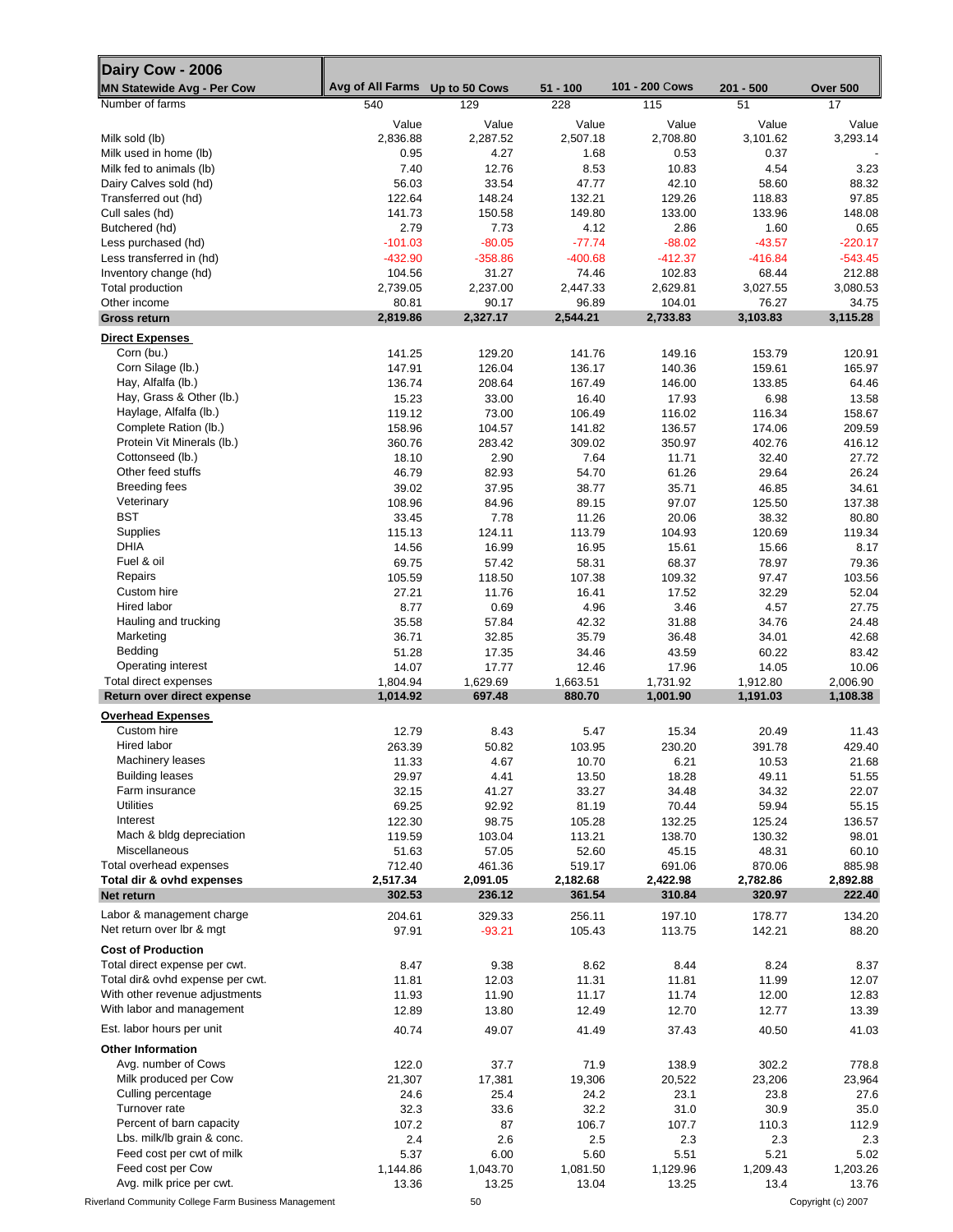| Dairy Cow - 2006<br>MN Statewide Avg - Per Cwt Of Milk | Avg of All Farms |          | <b>Low 20%</b> |          | Farms Sorted by Return to Overhead<br>$40 - 60%$<br><b>High 20%</b> |          |          |          |
|--------------------------------------------------------|------------------|----------|----------------|----------|---------------------------------------------------------------------|----------|----------|----------|
| Number of farms                                        | 540              |          | 108            |          | 108                                                                 |          | 108      |          |
|                                                        |                  |          |                |          |                                                                     |          |          |          |
|                                                        | Quantity         | Value    | Quantity       | Value    | Quantity                                                            | Value    | Quantity | Value    |
| Milk sold (lb)                                         | 99.67            | 13.31    | 99.55          | 12.72    | 99.61                                                               | 13.21    | 99.69    | 13.78    |
| Milk used in home (lb)                                 | 0.03             | 0.00     | 0.05           | 0.01     | 0.04                                                                | 0.00     | 0.02     | 0.00     |
| Milk fed to animals (lb)                               | 0.31             | 0.03     | 0.40           | 0.05     | 0.35                                                                | 0.04     | 0.29     | 0.03     |
| Dairy Calves sold (hd)                                 | 0.00             | 0.26     | 0.00           | 0.24     | 0.00                                                                | 0.19     | 0.00     | 0.27     |
| Transferred out (hd)                                   | 0.00             | 0.58     | 0.00           | 0.57     | 0.00                                                                | 0.63     | 0.00     | 0.52     |
| Cull sales (hd)                                        | 0.00             | 0.67     | 0.00           | 0.79     | 0.00                                                                | 0.62     | 0.00     | 0.64     |
| Butchered (hd)                                         | 0.00             | 0.01     | 0.00           | 0.02     | 0.00                                                                | 0.02     | 0.00     | 0.01     |
| Less purchased (hd)                                    | 0.00             | $-0.47$  | 0.00           | $-2.28$  | 0.00                                                                | $-0.27$  | 0.00     | $-0.24$  |
| Less transferred in (hd)                               | 0.00             | $-2.03$  | 0.00           | $-2.16$  | 0.00                                                                | $-2.21$  | 0.00     | $-1.77$  |
| Inventory change (hd)                                  | 0.00             | 0.49     | 0.00           | 1.47     | 0.00                                                                | 0.37     | 0.00     | 0.50     |
| Total production                                       |                  | 12.86    |                | 11.42    |                                                                     | 12.62    |          | 13.74    |
| Other income                                           |                  | 0.38     |                | 0.45     |                                                                     | 0.41     |          | 0.36     |
| <b>Gross return</b>                                    |                  | 13.23    |                | 11.87    |                                                                     | 13.02    |          | 14.10    |
|                                                        |                  |          |                |          |                                                                     |          |          |          |
| <b>Direct Expenses</b>                                 |                  |          |                |          |                                                                     |          |          |          |
| Corn (bu.)                                             | 0.31             | 0.66     | 0.36           | 0.80     | 0.31                                                                | 0.66     | 0.26     | 0.56     |
| Corn Silage (lb.)                                      | 68.72            | 0.69     | 86.69          | 0.89     | 67.92                                                               | 0.69     | 62.84    | 0.63     |
| Hay, Alfalfa (lb.)                                     | 14.18            | 0.64     | 27.31          | 1.16     | 13.12                                                               | 0.60     | 10.39    | 0.47     |
| Haylage, Alfalfa (lb.)                                 | 25.96            | 0.56     | 22.63          | 0.49     | 30.30                                                               | 0.67     | 24.40    | 0.50     |
| Complete Ration (lb.)                                  | 7.48             | 0.75     | 7.61           | 0.90     | 3.60                                                                | 0.41     | 9.86     | 0.93     |
| Protein Vit Minerals (lb.)                             | 13.07            | 1.69     | 13.94          | 1.83     | 16.60                                                               | 2.01     | 10.62    | 1.38     |
| Other feed stuffs                                      | 9.08             | 0.38     | 8.58           | 0.41     | 9.41                                                                | 0.34     | 7.85     | 0.43     |
| <b>Breeding fees</b>                                   |                  | 0.18     |                | 0.21     |                                                                     | 0.20     |          | 0.18     |
| Veterinary                                             |                  |          |                | 0.51     |                                                                     | 0.53     |          | 0.47     |
|                                                        |                  | 0.51     |                |          |                                                                     |          |          |          |
| <b>BST</b>                                             |                  | 0.16     |                | 0.16     |                                                                     | 0.13     |          | 0.16     |
| <b>Supplies</b>                                        |                  | 0.54     |                | 0.77     |                                                                     | 0.59     |          | 0.44     |
| <b>DHIA</b>                                            |                  | 0.07     |                | 0.08     |                                                                     | 0.07     |          | 0.07     |
| Fuel & oil                                             |                  | 0.33     |                | 0.39     |                                                                     | 0.33     |          | 0.30     |
| Repairs                                                |                  | 0.50     |                | 0.61     |                                                                     | 0.46     |          | 0.45     |
| Custom hire                                            |                  | 0.13     |                | 0.11     |                                                                     | 0.10     |          | 0.11     |
| Hired labor                                            |                  | 0.04     |                | 0.01     |                                                                     | 0.15     |          | 0.01     |
| Hauling and trucking                                   |                  | 0.17     |                | 0.21     |                                                                     | 0.19     |          | 0.17     |
| Marketing                                              |                  | 0.17     |                | 0.19     |                                                                     | 0.17     |          | 0.15     |
| Bedding                                                |                  | 0.24     |                | 0.19     |                                                                     | 0.21     |          | 0.23     |
| Operating interest                                     |                  | 0.07     |                | 0.18     |                                                                     | 0.07     |          | 0.03     |
| Total direct expenses                                  |                  | 8.47     |                | 10.10    |                                                                     | 8.58     |          | 7.65     |
| Return over direct expense                             |                  | 4.76     |                | 1.77     |                                                                     | 4.44     |          | 6.45     |
|                                                        |                  |          |                |          |                                                                     |          |          |          |
| <b>Overhead Expenses</b>                               |                  |          |                |          |                                                                     |          |          |          |
| Custom hire                                            |                  | 0.06     |                | 0.01     |                                                                     | 0.07     |          | 0.05     |
| <b>Hired labor</b>                                     |                  | 1.24     |                | 0.86     |                                                                     | 0.97     |          | 1.50     |
| <b>Building leases</b>                                 |                  | 0.14     |                | 0.15     |                                                                     | 0.07     |          | 0.24     |
| Farm insurance                                         |                  | 0.15     |                | 0.18     |                                                                     | 0.16     |          | 0.14     |
| <b>Utilities</b>                                       |                  | 0.32     |                | 0.44     |                                                                     | 0.33     |          | 0.29     |
| Interest                                               |                  | 0.57     |                | 0.71     |                                                                     | 0.60     |          | 0.49     |
| Mach & bldg depreciation                               |                  | 0.56     |                | 0.52     |                                                                     | 0.52     |          | 0.56     |
| Miscellaneous                                          |                  | 0.30     |                | 0.30     |                                                                     | 0.36     |          | 0.24     |
| Total overhead expenses                                |                  | 3.34     |                | 3.17     |                                                                     | 3.07     |          | 3.51     |
| Total dir & ovhd expenses                              |                  | 11.81    |                | 13.27    |                                                                     | 11.65    |          | 11.16    |
|                                                        |                  | 1.42     |                | $-1.40$  |                                                                     | 1.37     |          | 2.94     |
| Net return                                             |                  |          |                |          |                                                                     |          |          |          |
| Labor & management charge                              |                  | 0.96     |                | 1.31     |                                                                     | 1.08     |          | 0.89     |
| Net return over lbr & mgt                              |                  | 0.46     |                | $-2.71$  |                                                                     | 0.29     |          | 2.06     |
| <b>Cost of Production</b>                              |                  |          |                |          |                                                                     |          |          |          |
|                                                        |                  |          |                |          |                                                                     |          |          |          |
| Total direct expense per cwt.                          |                  | 8.47     |                | 10.10    |                                                                     | 8.58     |          | 7.65     |
| Total dir& ovhd expense per cwt.                       |                  | 11.81    |                | 13.27    |                                                                     | 11.65    |          | 11.16    |
| With other revenue adjustments                         |                  | 11.93    |                | 14.18    |                                                                     | 11.89    |          | 10.87    |
| With labor and management                              |                  | 12.89    |                | 15.48    |                                                                     | 12.97    |          | 11.76    |
| Est. labor hours per unit                              |                  | 0.19     |                | 0.23     |                                                                     | 0.18     |          | 0.18     |
|                                                        |                  |          |                |          |                                                                     |          |          |          |
| <b>Other Information</b>                               |                  |          |                |          |                                                                     |          |          |          |
| Avg. number of Cows                                    |                  | 122.0    |                | 73.5     |                                                                     | 113.8    |          | 162.6    |
| Milk produced per Cow                                  |                  | 21,307   |                | 17,698   |                                                                     | 20,599   |          | 23,756   |
| Culling percentage                                     |                  | 24.6     |                | 24.7     |                                                                     | 24.8     |          | 24.9     |
| Turnover rate                                          |                  | 32.3     |                | 36.1     |                                                                     | 32.7     |          | 30.7     |
| Percent of barn capacity                               |                  | 107.2    |                | 96.4     |                                                                     | 104.1    |          | 111.7    |
| Lbs. milk/lb grain & conc.                             |                  | 2.4      |                | 2.2      |                                                                     | 2.4      |          | 2.6      |
| Feed cost per cwt of milk                              |                  | 5.37     |                | 6.48     |                                                                     | 5.38     |          | 4.90     |
| Feed cost per Cow                                      |                  | 1,144.86 |                | 1,146.29 |                                                                     | 1,108.19 |          | 1,164.16 |
| Avg. milk price per cwt.                               |                  | 13.36    |                | 12.78    |                                                                     | 13.26    |          | 13.82    |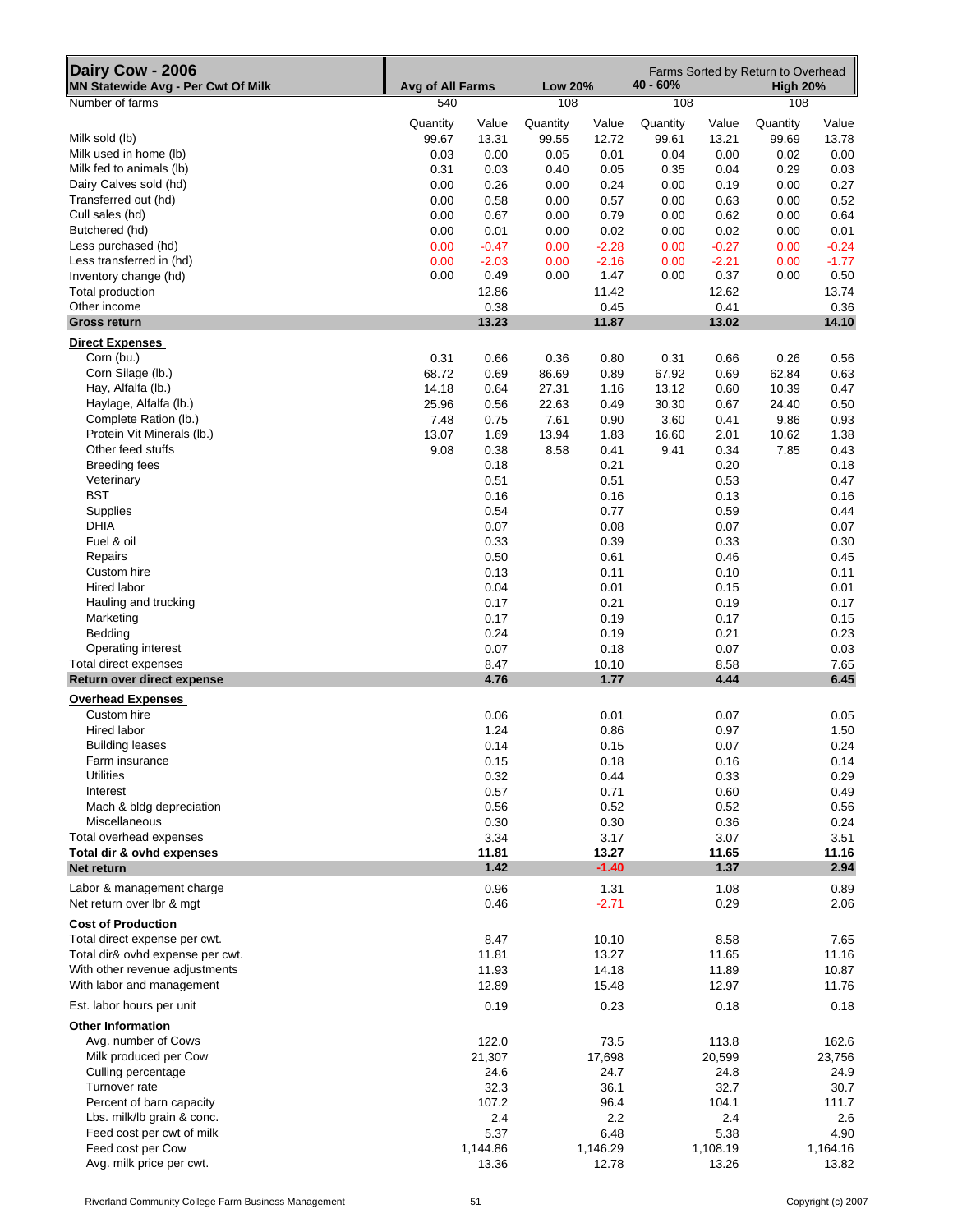| Dairy Cow - 2006<br><b>MN Statewide Avg - Per Cow</b>  | <b>Avg of All Farms</b><br><b>Low 20%</b><br>40 - 60% |                    |                   |                    |                   | Farms Sorted by Return to Overhead<br><b>High 20%</b> |                   |                    |  |
|--------------------------------------------------------|-------------------------------------------------------|--------------------|-------------------|--------------------|-------------------|-------------------------------------------------------|-------------------|--------------------|--|
| Number of farms                                        | 540                                                   |                    | 108               |                    | 108               |                                                       | 108               |                    |  |
|                                                        |                                                       |                    |                   |                    |                   |                                                       |                   |                    |  |
| Milk sold (lb)                                         | Quantity                                              | Value              | Quantity          | Value              | Quantity          | Value                                                 | Quantity          | Value              |  |
| Milk used in home (lb)                                 | 21,236.22<br>6.02                                     | 2,836.88<br>0.95   | 17,617.19<br>9.58 | 2,251.01<br>1.16   | 20,519.00<br>7.32 | 2,721.42<br>0.90                                      | 23,683.26<br>4.84 | 3,273.57<br>0.87   |  |
| Milk fed to animals (lb)                               | 65.00                                                 | 7.40               | 70.92             | 8.37               | 72.40             | 8.97                                                  | 67.88             | 7.51               |  |
| Dairy Calves sold (hd)                                 | 0.27                                                  | 56.03              | 0.19              | 42.35              | 0.20              | 40.13                                                 | 0.32              | 63.06              |  |
| Transferred out (hd)                                   | 0.62                                                  | 122.64             | 0.60              | 100.23             | 0.63              | 129.46                                                | 0.63              | 123.98             |  |
| Cull sales (hd)                                        | 0.25                                                  | 141.73             | 0.25              | 139.94             | 0.25              | 128.42                                                | 0.25              | 150.88             |  |
| Butchered (hd)                                         | 0.01                                                  | 2.79               | 0.01              | 3.48               | 0.01              | 4.68                                                  | 0.00              | 2.35               |  |
| Less purchased (hd)                                    | $-0.07$                                               | $-101.03$          | $-0.25$           | $-403.83$          | $-0.03$           | $-55.86$                                              | $-0.03$           | $-56.43$           |  |
| Less transferred in (hd)                               | $-0.33$                                               | $-432.90$          | $-0.27$           | $-381.61$          | $-0.34$           | $-454.73$                                             | $-0.34$           | $-420.06$          |  |
| Inventory change (hd)                                  | 0.07                                                  | 104.56             | 0.16              | 259.93             | 0.04              | 75.54                                                 | 0.08              | 118.06             |  |
| Total production                                       |                                                       | 2,739.05           |                   | 2,021.04           |                   | 2,598.92                                              |                   | 3,263.79           |  |
| Other income                                           |                                                       | 80.81              |                   | 79.58              |                   | 83.67                                                 |                   | 85.92              |  |
| <b>Gross return</b>                                    |                                                       | 2,819.86           |                   | 2,100.62           |                   | 2,682.59                                              |                   | 3,349.71           |  |
| <b>Direct Expenses</b>                                 |                                                       |                    |                   |                    |                   |                                                       |                   |                    |  |
| Corn (bu.)                                             | 65.69                                                 | 141.25             | 64.48             | 141.01             | 63.55             | 135.71                                                | 61.67             | 134.01             |  |
| Corn Silage (lb.)                                      | 14,642.85                                             | 147.91             | 15,342.57         | 158.30             | 13,991.28         | 141.99                                                | 14,927.44         | 149.94             |  |
| Hay, Alfalfa (lb.)                                     | 3,021.97                                              | 136.74             | 4,833.64          | 205.22             | 2,703.26          | 123.62                                                | 2.468.73          | 111.88             |  |
| Haylage, Alfalfa (lb.)                                 | 5,530.52                                              | 119.12             | 4,005.67          | 86.35              | 6,240.71          | 137.44                                                | 5,795.34          | 117.67             |  |
| Complete Ration (lb.)                                  | 1,593.18                                              | 158.96             | 1,347.44          | 159.44             | 742.07            | 84.03                                                 | 2,341.19          | 220.44             |  |
| Protein Vit Minerals (lb.)                             | 2,785.77                                              | 360.76             | 2,467.69          | 324.10             | 3,419.43          | 414.68                                                | 2,523.13          | 328.89             |  |
| Other feed stuffs                                      | 1,935.35                                              | 80.12              | 1,518.31          | 71.88              | 1,938.28          | 70.73                                                 | 1,864.61          | 101.34             |  |
| <b>Breeding fees</b>                                   |                                                       | 39.02              |                   | 36.63              |                   | 40.99                                                 |                   | 41.61              |  |
| Veterinary                                             |                                                       | 108.96             |                   | 90.82              |                   | 110.13                                                |                   | 110.56             |  |
| <b>BST</b>                                             |                                                       | 33.45              |                   | 28.44              |                   | 27.72                                                 |                   | 36.95              |  |
| Supplies                                               |                                                       | 115.13             |                   | 136.98             |                   | 121.46                                                |                   | 103.96             |  |
| <b>DHIA</b>                                            |                                                       | 14.56              |                   | 14.55              |                   | 13.70                                                 |                   | 15.60              |  |
| Fuel & oil                                             |                                                       | 69.75              |                   | 68.92              |                   | 68.32                                                 |                   | 72.41              |  |
| Repairs                                                |                                                       | 105.59             |                   | 107.14             |                   | 95.19                                                 |                   | 106.60             |  |
| Custom hire                                            |                                                       | 27.21              |                   | 20.05              |                   | 20.59                                                 |                   | 26.05              |  |
| Hired labor                                            |                                                       | 8.77               |                   | 1.14               |                   | 30.33                                                 |                   | 2.57               |  |
| Hauling and trucking                                   |                                                       | 35.58              |                   | 37.50              |                   | 39.37                                                 |                   | 39.43              |  |
| Marketing                                              |                                                       | 36.71              |                   | 32.80              |                   | 35.96                                                 |                   | 35.99              |  |
| Bedding                                                |                                                       | 51.28              |                   | 33.06              |                   | 42.33                                                 |                   | 55.72              |  |
| Operating interest                                     |                                                       | 14.07              |                   | 32.57              |                   | 13.57                                                 |                   | 6.07               |  |
| Total direct expenses                                  |                                                       | 1,804.94           |                   | 1,786.87           |                   | 1,767.87                                              |                   | 1,817.68           |  |
| Return over direct expense                             |                                                       | 1,014.92           |                   | 313.75             |                   | 914.72                                                |                   | 1,532.02           |  |
| <b>Overhead Expenses</b>                               |                                                       |                    |                   |                    |                   |                                                       |                   |                    |  |
| Custom hire                                            |                                                       | 12.79              |                   | 2.52               |                   | 14.46                                                 |                   | 11.30              |  |
| Hired labor                                            |                                                       | 263.39             |                   | 152.98             |                   | 199.59                                                |                   | 355.77             |  |
| <b>Building leases</b>                                 |                                                       | 29.97              |                   | 25.88              |                   | 14.90                                                 |                   | 57.55              |  |
| Farm insurance                                         |                                                       | 32.15              |                   | 32.15              |                   | 32.60                                                 |                   | 32.23              |  |
| <b>Utilities</b>                                       |                                                       | 69.25              |                   | 78.01              |                   | 67.52                                                 |                   | 67.82              |  |
| Interest                                               |                                                       | 122.30             |                   | 126.18             |                   | 122.93                                                |                   | 116.38             |  |
| Mach & bldg depreciation                               |                                                       | 119.59             |                   | 91.57              |                   | 106.57                                                |                   | 134.21             |  |
| Miscellaneous                                          |                                                       | 62.96              |                   | 52.62              |                   | 73.51                                                 |                   | 58.04              |  |
| Total overhead expenses<br>Total dir & ovhd expenses   |                                                       | 712.40<br>2,517.34 |                   | 561.90<br>2,348.77 |                   | 632.07<br>2,399.94                                    |                   | 833.31<br>2,650.99 |  |
| Net return                                             |                                                       | 302.53             |                   | $-248.15$          |                   | 282.65                                                |                   | 698.71             |  |
|                                                        |                                                       |                    |                   |                    |                   |                                                       |                   |                    |  |
| Labor & management charge<br>Net return over lbr & mgt |                                                       | 204.61<br>97.91    |                   | 231.10             |                   | 222.02                                                |                   | 210.35<br>488.36   |  |
|                                                        |                                                       |                    |                   | -479.25            |                   | 60.63                                                 |                   |                    |  |
| <b>Cost of Production</b>                              |                                                       |                    |                   |                    |                   |                                                       |                   |                    |  |
| Total direct expense per cwt.                          |                                                       | 8.47               |                   | 10.10              |                   | 8.58                                                  |                   | 7.65               |  |
| Total dir& ovhd expense per cwt.                       |                                                       | 11.81              |                   | 13.27              |                   | 11.65                                                 |                   | 11.16              |  |
| With other revenue adjustments                         |                                                       | 11.93              |                   | 14.18              |                   | 11.89                                                 |                   | 10.87              |  |
| With labor and management                              |                                                       | 12.89              |                   | 15.48              |                   | 12.97                                                 |                   | 11.76              |  |
| Est. labor hours per unit                              |                                                       | 40.74              |                   | 40.20              |                   | 38.01                                                 |                   | 42.66              |  |
| <b>Other Information</b>                               |                                                       |                    |                   |                    |                   |                                                       |                   |                    |  |
| Avg. number of Cows                                    |                                                       | 122.0              |                   | 73.5               |                   | 113.8                                                 |                   | 162.6              |  |
| Milk produced per Cow                                  |                                                       | 21,307             |                   | 17,698             |                   | 20,599                                                |                   | 23,756             |  |
| Culling percentage                                     |                                                       | 24.6               |                   | 24.7               |                   | 24.8                                                  |                   | 24.9               |  |
| Turnover rate                                          |                                                       | 32.3               |                   | 36.1               |                   | 32.7                                                  |                   | 30.7               |  |
| Percent of barn capacity                               |                                                       | 107.2              |                   | 96.4               |                   | 104.1                                                 |                   | 111.7              |  |
| Lbs. milk/lb grain & conc.                             |                                                       | 2.4                |                   | 2.2                |                   | 2.4                                                   |                   | 2.6                |  |
| Feed cost per cwt of milk<br>Feed cost per Cow         |                                                       | 5.37               |                   | 6.48               |                   | 5.38                                                  |                   | 4.90               |  |
| Avg. milk price per cwt.                               |                                                       | 1,144.86<br>13.36  |                   | 1,146.29<br>12.78  |                   | 1,108.19<br>13.26                                     |                   | 1,164.16<br>13.82  |  |
|                                                        |                                                       |                    |                   |                    |                   |                                                       |                   |                    |  |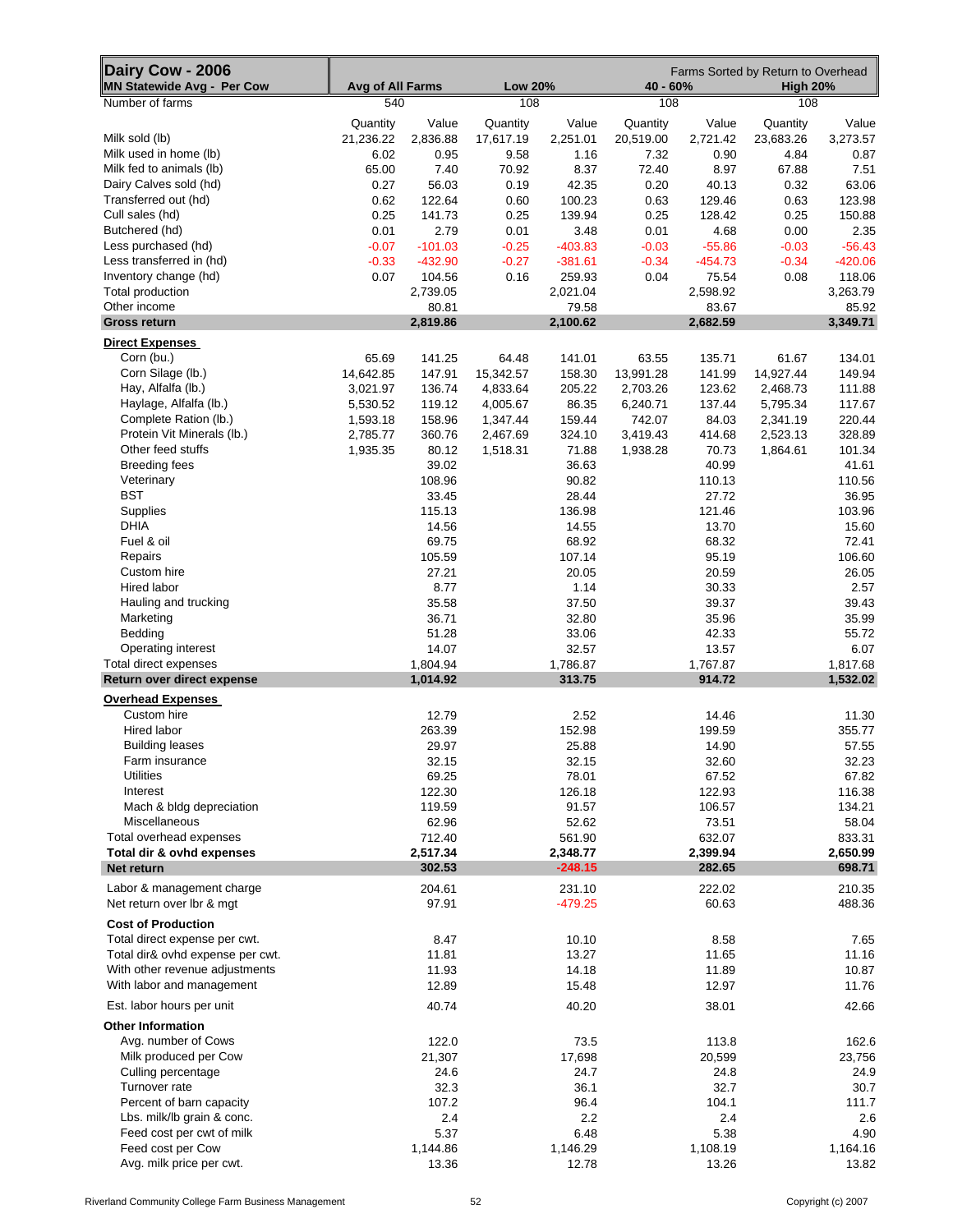| Dairy and Repl Heifers - 2006<br>MN Statewide Avg - Per Cwt. Of Milk | Avg of All Farms |               | <b>Low 20%</b> |              | Farms Sorted by Return to Overhead<br>40 - 60%<br><b>High 20%</b> |              |          |               |  |
|----------------------------------------------------------------------|------------------|---------------|----------------|--------------|-------------------------------------------------------------------|--------------|----------|---------------|--|
| Number of farms                                                      | 411              |               | 82             |              | 82                                                                |              | 83       |               |  |
|                                                                      | Quantity         | Value         | Quantity       | Value        | Quantity                                                          | Value        | Quantity | Value         |  |
| Milk sold (lb)                                                       | 99.68            | 13.36         | 99.63          | 12.74        | 99.78                                                             | 13.30        | 99.71    | 13.84         |  |
| Milk used in home (lb)                                               | 0.02             | 0.00          | 0.05           | 0.01         | 0.03                                                              | 0.00         | 0.01     | 0.00          |  |
| Milk fed to animals (lb)                                             | 0.30             | 0.03          | 0.33           | 0.04         | 0.20                                                              | 0.02         | 0.28     | 0.03          |  |
| Dairy Calves sold (hd)                                               | 0.00             | 0.50          | 0.00           | 0.54         | 0.00                                                              | 0.46         | 0.00     | 0.47          |  |
| Transferred out (hd)                                                 | 0.00             | 2.80          | 0.01           | 3.15         | 0.00                                                              | 2.97         | 0.00     | 2.62          |  |
| Cull sales (hd)                                                      | 0.00             | 0.69          | 0.00           | 0.84         | 0.00                                                              | 0.67         | 0.00     | 0.64          |  |
| Butchered (hd)                                                       | 0.00             | 0.02          | 0.00           | 0.03         | 0.00                                                              | 0.02         | 0.00     | 0.01          |  |
| Less purchased (hd)                                                  | 0.00             | $-0.45$       | 0.00           | $-0.81$      | 0.00                                                              | $-0.41$      | 0.00     | $-0.35$       |  |
| Less transferred in (hd)                                             | 0.00             | $-2.70$       | $-0.01$        | $-3.04$      | 0.00                                                              | $-2.92$      | 0.00     | $-2.49$       |  |
| Inventory change (hd)                                                | 0.00             | 0.59          | 0.00           | 0.13         | 0.00                                                              | 0.48         | 0.00     | 0.84          |  |
| Total production                                                     |                  | 14.85         |                | 13.62        |                                                                   | 14.59        |          | 15.61         |  |
| Other income                                                         |                  | 0.39          |                | 0.48         |                                                                   | 0.38         |          | 0.32          |  |
| <b>Gross return</b>                                                  |                  | 15.24         |                | 14.10        |                                                                   | 14.97        |          | 15.93         |  |
| <b>Direct Expenses</b>                                               |                  |               |                |              |                                                                   |              |          |               |  |
| Corn (bu.)                                                           | 0.36             | 0.77          | 0.50           | 1.09         | 0.37                                                              | 0.77         | 0.30     | 0.66          |  |
| Corn Silage (lb.)                                                    | 88.99            | 0.90          | 116.66         | 1.20         | 88.49                                                             | 0.88         | 82.50    | 0.85          |  |
| Hay, Alfalfa (lb.)                                                   | 18.26            | 0.80          | 34.40          | 1.42         | 19.16                                                             | 0.86         | 11.09    | 0.49          |  |
| Hay, Grass & Other (lb.)                                             | 5.06             | 0.15          | 5.58           | 0.15         | 5.37                                                              | 0.16         | 3.39     | 0.10          |  |
| Haylage, Alfalfa (lb.)                                               | 31.05            | 0.68          | 30.69          | 0.62         | 31.49                                                             | 0.72         | 30.65    | 0.64          |  |
| Complete Ration (lb.)                                                | 6.74             | 0.67          | 8.85           | 1.03         | 3.41                                                              | 0.39         | 10.41    | 0.90          |  |
| Protein Vit Minerals (lb.)                                           | 17.71            | 2.01          | 12.35          | 2.02         | 25.86                                                             | 2.11         | 15.37    | 1.70          |  |
| Other feed stuffs                                                    | 8.87             | 0.49          | 9.72           | 0.44         | 13.64                                                             | 0.55         | 7.21     | 0.49          |  |
| <b>Breeding fees</b>                                                 |                  | 0.21          |                | 0.21         |                                                                   | 0.22         |          | 0.20<br>0.53  |  |
| Veterinary<br><b>BST</b>                                             |                  | 0.57          |                | 0.60<br>0.11 |                                                                   | 0.59<br>0.17 |          |               |  |
| Supplies                                                             |                  | 0.15<br>0.56  |                | 0.77         |                                                                   | 0.61         |          | 0.17<br>0.45  |  |
| <b>DHIA</b>                                                          |                  | 0.07          |                | 0.09         |                                                                   | 0.06         |          | 0.06          |  |
| Contract production exp.                                             |                  | 0.26          |                | 0.15         |                                                                   | 0.38         |          | 0.39          |  |
| Fuel & oil                                                           |                  | 0.36          |                | 0.44         |                                                                   | 0.37         |          | 0.33          |  |
| Repairs                                                              |                  | 0.56          |                | 0.78         |                                                                   | 0.52         |          | 0.54          |  |
| Custom hire                                                          |                  | 0.13          |                | 0.20         |                                                                   | 0.15         |          | 0.11          |  |
| Hired labor                                                          |                  | 0.05          |                | 0.01         |                                                                   | 0.16         |          | 0.02          |  |
| Hauling and trucking                                                 |                  | 0.16          |                | 0.25         |                                                                   | 0.20         |          | 0.13          |  |
| Marketing                                                            |                  | 0.17          |                | 0.18         |                                                                   | 0.19         |          | 0.15          |  |
| Bedding                                                              |                  | 0.29          |                | 0.19         |                                                                   | 0.28         |          | 0.37          |  |
| Operating interest                                                   |                  | 0.08          |                | 0.27         |                                                                   | 0.07         |          | 0.04          |  |
| Total direct expenses                                                |                  | 10.09         |                | 12.22        |                                                                   | 10.41        |          | 9.31          |  |
| Return over direct expense                                           |                  | 5.15          |                | 1.89         |                                                                   | 4.56         |          | 6.62          |  |
| <b>Overhead Expenses</b>                                             |                  |               |                |              |                                                                   |              |          |               |  |
| Hired labor                                                          |                  | 1.42          |                | 0.89         |                                                                   | 1.03         |          | 1.86          |  |
| <b>Building leases</b>                                               |                  | 0.17          |                | 0.11         |                                                                   | 0.07         |          | 0.27          |  |
| RE & pers. property taxes                                            |                  | 0.06          |                | 0.08         |                                                                   | 0.05         |          | 0.03          |  |
| Farm insurance                                                       |                  | 0.18          |                | 0.23         |                                                                   | 0.19         |          | 0.15          |  |
| <b>Utilities</b>                                                     |                  | 0.36          |                | 0.54         |                                                                   | 0.33         |          | 0.30          |  |
| Interest                                                             |                  | 0.64          |                | 0.64         |                                                                   | 0.69         |          | 0.59          |  |
| Mach & bldg depreciation                                             |                  | 0.65          |                | 0.67         |                                                                   | 0.65         |          | 0.63          |  |
| Miscellaneous                                                        |                  | 0.34          |                | 0.30         |                                                                   | 0.39         |          | 0.31          |  |
| Total overhead expenses                                              |                  | 3.81          |                | 3.46         |                                                                   | 3.41         |          | 4.13          |  |
| Total dir & ovhd expenses                                            |                  | 13.91         |                | 15.67        |                                                                   | 13.82        |          | 13.44         |  |
| Net return                                                           |                  | 1.33          |                | $-1.57$      |                                                                   | 1.15         |          | 2.49          |  |
| Labor & management charge                                            |                  | 1.11          |                | 1.59         |                                                                   | 0.96         |          | 0.95          |  |
| Net return over Ibr & mgt                                            |                  | 0.23          |                | $-3.16$      |                                                                   | 0.20         |          | 1.54          |  |
| <b>Cost of Production</b>                                            |                  |               |                |              |                                                                   |              |          |               |  |
| Total direct expense per cwt.                                        |                  | 10.09         |                | 12.22        |                                                                   | 10.41        |          | 9.31          |  |
| Total dir& ovhd expense per cwt.                                     |                  | 13.91         |                | 15.67        |                                                                   | 13.82        |          | 13.44         |  |
| With other revenue adjustments                                       |                  | 12.06         |                | 14.36        |                                                                   | 12.17        |          | 11.38         |  |
| With labor and management                                            |                  | 13.17         |                | 15.95        |                                                                   | 13.13        |          | 12.34         |  |
| Est. labor hours per unit                                            |                  | 0.22          |                | 0.27         |                                                                   | 0.20         |          | 0.21          |  |
|                                                                      |                  |               |                |              |                                                                   |              |          |               |  |
| <b>Other Information</b>                                             |                  |               |                |              |                                                                   |              |          |               |  |
| Avg. number of Cows                                                  |                  | 125.1         |                | 68.0         |                                                                   | 137.9        |          | 197.0         |  |
| Milk produced per Cow<br>Culling percentage                          |                  | 21,274        |                | 17,684       |                                                                   | 21,116       |          | 23,682        |  |
| Turnover rate                                                        |                  | 26.0          |                | 27.5<br>47.4 |                                                                   | 27.5<br>39.5 |          | 24.8          |  |
| Percent of barn capacity                                             |                  | 38.8<br>108.2 |                | 100.3        |                                                                   | 106.8        |          | 36.5<br>113.7 |  |
| Lbs. milk/lb grain & conc.                                           |                  | 2.1           |                | 1.9          |                                                                   | 1.8          |          | $2.2\,$       |  |
| Feed cost per cwt of milk                                            |                  | 6.47          |                | 7.98         |                                                                   | 6.43         |          | 5.82          |  |
| Feed cost per Cow                                                    |                  | 1,375.85      |                | 1,410.47     |                                                                   | 1,357.35     |          | 1,379.28      |  |
| Avg. milk price per cwt.                                             |                  | 13.40         |                | 12.79        |                                                                   | 13.33        |          | 13.89         |  |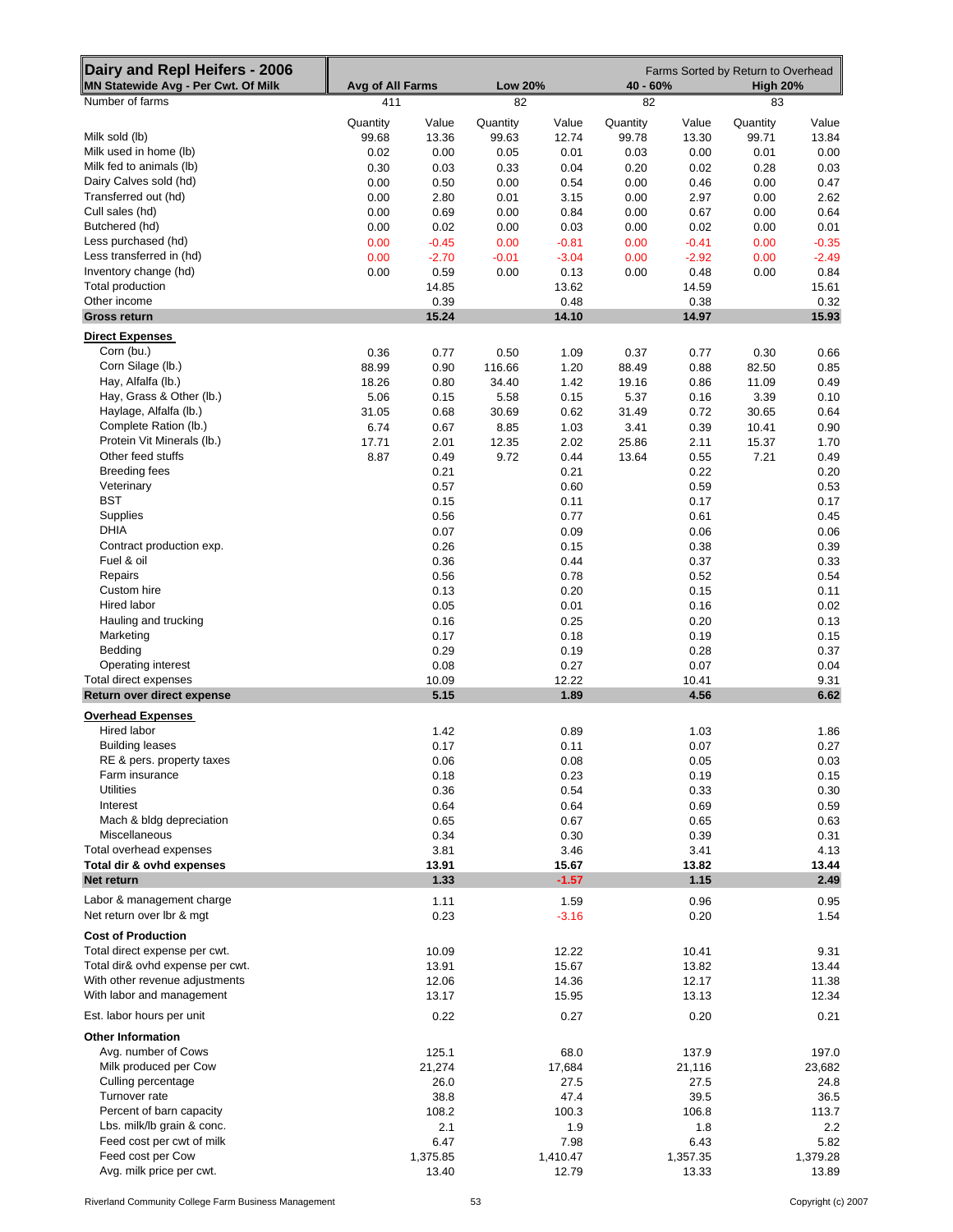| Dairy and Repl Heifers - 2006<br><b>MN Statewide Avg - Per Cow</b> | Avg of All Farms |           | <b>Low 20%</b>       |           | 40 - 60%  |           | Farms Sorted by Return to Overhead<br><b>High 20%</b> |                    |
|--------------------------------------------------------------------|------------------|-----------|----------------------|-----------|-----------|-----------|-------------------------------------------------------|--------------------|
| Number of farms                                                    | 411              |           | 82                   |           | 82        |           | 83                                                    |                    |
|                                                                    | Quantity         | Value     | Quantity             | Value     | Quantity  | Value     | Quantity                                              | Value              |
| Milk sold (lb)                                                     | 21,206.90        | 2,842.07  | 17,618.06            | 2,253.23  | 21,069.14 | 2,808.13  | 23,612.37                                             | 3,278.60           |
| Milk used in home (lb)                                             | 4.69             | 0.67      | 8.19                 | 1.01      | 5.63      | 0.71      | 2.44                                                  | 0.51               |
| Milk fed to animals (lb)                                           | 62.80            | 7.23      | 57.56                | 7.03      | 41.32     | 4.84      | 66.96                                                 | 7.20               |
| Dairy Calves sold (hd)                                             | 0.40             | 107.13    | 0.30                 | 94.93     | 0.40      | 97.78     | 0.42                                                  | 111.20             |
| Transferred out (hd)                                               | 1.00             | 595.80    | 1.05                 | 557.77    | 0.95      | 626.90    | 1.02                                                  | 621.49             |
| Cull sales (hd)                                                    | 0.26             | 146.50    | 0.28                 | 147.94    | 0.27      | 141.89    | 0.25                                                  | 150.71             |
| Butchered (hd)                                                     | 0.01             | 4.07      | 0.01                 | 4.79      | 0.01      | 3.29      | 0.01                                                  | 2.87               |
| Less purchased (hd)                                                | $-0.08$          | $-96.20$  | $-0.12$              | $-143.58$ | $-0.07$   | $-86.33$  | $-0.05$                                               | $-83.26$           |
| Less transferred in (hd)                                           | $-0.90$          | $-574.26$ | $-0.93$              | $-536.99$ | $-0.86$   | $-616.00$ | $-0.92$                                               | $-590.27$          |
| Inventory change (hd)                                              | 0.10             | 126.34    | 0.03                 | 22.78     | 0.06      | 100.54    | 0.15                                                  | 198.53             |
| Total production                                                   |                  | 3,159.35  |                      | 2,408.92  |           | 3,081.76  |                                                       | 3,697.59           |
| Other income                                                       |                  | 82.87     |                      | 85.15     |           | 80.23     |                                                       | 75.49              |
| <b>Gross return</b>                                                |                  | 3,242.21  |                      | 2,494.07  |           | 3,161.98  |                                                       | 3,773.09           |
| <b>Direct Expenses</b>                                             |                  |           |                      |           |           |           |                                                       |                    |
| Corn (bu.)                                                         | 76.71            | 164.38    | 88.60                | 192.66    | 77.91     | 161.55    | 71.58                                                 | 155.70             |
| Corn Silage (lb.)                                                  | 18,931.09        | 190.83    | 20,629.46            | 211.38    | 18,686.50 | 185.39    | 19,538.13                                             | 200.30             |
| Hay, Alfalfa (lb.)                                                 | 3,883.69         | 171.10    | 6,083.35             | 251.65    | 4,046.40  | 180.99    | 2,626.08                                              | 115.91             |
| Hay, Grass & Other (lb.)                                           | 1,077.55         | 30.96     | 986.73               | 27.38     | 1,133.32  | 33.54     | 801.78                                                | 23.23              |
| Haylage, Alfalfa (lb.)                                             | 6,605.82         | 144.43    | 5,427.34             | 109.91    | 6,650.09  | 151.88    | 7,259.28                                              | 152.56             |
| Complete Ration (lb.)                                              | 1,433.84         | 142.50    |                      | 182.60    | 720.32    | 82.10     | 2,465.95                                              | 213.70             |
| Protein Vit Minerals (lb.)                                         | 3,768.31         | 426.91    | 1,564.15<br>2,183.90 | 357.88    | 5,460.03  | 446.43    | 3,640.20                                              | 402.91             |
| Other feed stuffs                                                  |                  |           |                      |           |           |           |                                                       |                    |
|                                                                    | 1,887.84         | 104.72    | 1,718.26             | 77.01     | 2,879.37  | 115.48    | 1,706.95                                              | 114.96             |
| <b>Breeding fees</b>                                               |                  | 45.12     |                      | 37.95     |           | 47.33     |                                                       | 47.73              |
| Veterinary                                                         |                  | 120.75    |                      | 105.54    |           | 124.85    |                                                       | 126.42             |
| BST                                                                |                  | 31.54     |                      | 19.75     |           | 36.95     |                                                       | 41.22              |
| Supplies                                                           |                  | 133.20    |                      | 152.15    |           | 142.57    |                                                       | 121.60             |
| Contract production exp.                                           |                  | 56.16     |                      | 26.23     |           | 79.38     |                                                       | 91.64              |
| Fuel & oil                                                         |                  | 77.35     |                      | 77.91     |           | 78.42     |                                                       | 77.88              |
| Repairs                                                            |                  | 119.99    |                      | 137.66    |           | 109.80    |                                                       | 127.05             |
| Custom hire                                                        |                  | 27.90     |                      | 35.17     |           | 32.58     |                                                       | 26.90              |
| Hired labor                                                        |                  | 9.70      |                      | 1.67      |           | 34.42     |                                                       | 3.62               |
| Hauling and trucking                                               |                  | 34.63     |                      | 43.44     |           | 41.55     |                                                       | 30.26              |
| Marketing                                                          |                  | 36.72     |                      | 31.53     |           | 39.50     |                                                       | 35.98              |
| Bedding                                                            |                  | 61.80     |                      | 33.08     |           | 58.70     |                                                       | 86.82              |
| Operating interest                                                 |                  | 16.06     |                      | 47.70     |           | 15.44     |                                                       | 8.37               |
| Total direct expenses                                              |                  | 2,146.76  |                      | 2,160.24  |           | 2,198.84  |                                                       | 2,204.77           |
| Return over direct expense                                         |                  | 1,095.46  |                      | 333.83    |           | 963.14    |                                                       | 1,568.32           |
| <b>Overhead Expenses</b>                                           |                  |           |                      |           |           |           |                                                       |                    |
| Hired labor                                                        |                  | 301.44    |                      | 157.07    |           | 217.91    |                                                       | 439.55             |
| Machinery leases                                                   |                  | 11.55     |                      | 7.21      |           | 14.72     |                                                       | 16.88              |
| <b>Building leases</b>                                             |                  | 37.15     |                      | 18.93     |           | 15.43     |                                                       | 63.01              |
| Farm insurance                                                     |                  | 37.26     |                      | 41.08     |           | 39.59     |                                                       | 35.01              |
| Utilities                                                          |                  | 77.38     |                      | 95.80     |           | 70.68     |                                                       | 72.13              |
| Interest                                                           |                  | 136.23    |                      | 112.52    |           | 146.15    |                                                       | 139.04             |
| Mach & bldg depreciation                                           |                  | 137.59    |                      | 118.29    |           | 136.68    |                                                       | 148.12             |
| Miscellaneous                                                      |                  | 72.89     |                      | 60.65     |           | 78.17     |                                                       | 64.00              |
| Total overhead expenses                                            |                  | 811.48    |                      | 611.56    |           | 719.33    |                                                       | 977.73             |
| Total dir & ovhd expenses                                          |                  | 2,958.24  |                      | 2,771.80  |           | 2,918.17  |                                                       | 3,182.50           |
| <b>Net return</b>                                                  |                  | 283.98    |                      | $-277.73$ |           | 243.82    |                                                       | 590.58             |
| Labor & management charge                                          |                  | 235.90    |                      | 281.00    |           | 202.41    |                                                       | 226.02             |
| Net return over lbr & mgt                                          |                  | 48.08     |                      | $-558.73$ |           | 41.41     |                                                       | 364.56             |
| <b>Cost of Production</b>                                          |                  |           |                      |           |           |           |                                                       |                    |
| Total direct expense per cwt.                                      |                  | 10.09     |                      | 12.22     |           | 10.41     |                                                       | 9.31               |
| Total dir& ovhd expense per cwt.                                   |                  | 13.91     |                      | 15.67     |           | 13.82     |                                                       | 13.44              |
| With other revenue adjustments                                     |                  | 12.06     |                      | 14.36     |           | 12.17     |                                                       | 11.38              |
| With labor and management                                          |                  |           |                      | 15.95     |           |           |                                                       | 12.34              |
|                                                                    |                  | 13.17     |                      |           |           | 13.13     |                                                       |                    |
| Est. labor hours per unit                                          |                  | 46.23     |                      | 47.03     |           | 41.29     |                                                       | 48.61              |
| <b>Other Information</b>                                           |                  |           |                      |           |           |           |                                                       |                    |
| Avg. number of Cows                                                |                  | 125.1     |                      | 68.0      |           | 137.9     |                                                       | 197.0              |
| Milk produced per Cow                                              |                  | 21,274    |                      | 17,684    |           | 21,116    |                                                       | 23,682             |
| Culling percentage                                                 |                  | 26        |                      | 27.5      |           | 27.5      |                                                       | 24.8               |
| Turnover rate                                                      |                  | 38.8      |                      | 47.4      |           | 39.5      |                                                       | 36.5               |
| Percent of barn capacity                                           |                  | 108.2     |                      | 100.3     |           | 106.8     |                                                       | 113.7              |
| Lbs. milk/lb grain & conc.                                         |                  | 2.1       |                      | 1.9       |           | 1.8       |                                                       | 2.2                |
| Feed cost per cwt of milk                                          |                  | 6.47      |                      | 7.98      |           | 6.43      |                                                       | 5.82               |
| Feed cost per Cow                                                  |                  | 1,375.85  |                      | 1,410.47  |           | 1,357.35  |                                                       | 1,379.28           |
| Avg. milk price per cwt.                                           |                  | 13.40     |                      | 12.79     |           | 13.33     |                                                       | 13.89              |
| Riverland Community College Farm Business Management               |                  | 54        |                      |           |           |           |                                                       | Copyright (c) 2007 |
|                                                                    |                  |           |                      |           |           |           |                                                       |                    |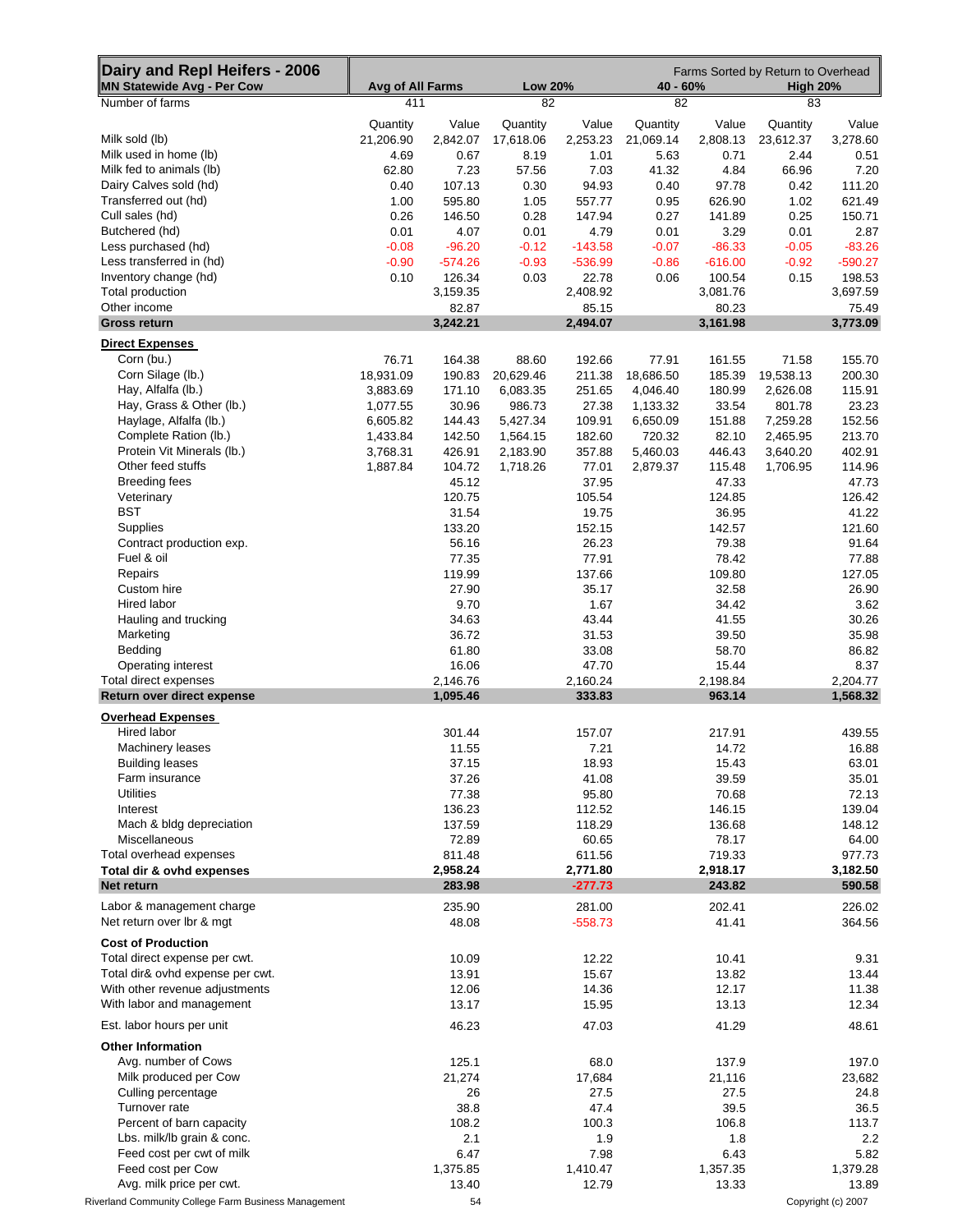| <b>Dairy Replacement Heifers - 2006</b><br>MN Statewide Avg - Per Head | Avg of All Farms |                | <b>Low 20%</b> |                | 40 - 60% |                | Farms Sorted by Return to Overhead<br><b>High 20%</b> |                |
|------------------------------------------------------------------------|------------------|----------------|----------------|----------------|----------|----------------|-------------------------------------------------------|----------------|
| Number of farms                                                        | 459              |                | 91             |                | 92       |                | 92                                                    |                |
|                                                                        | Quantity         | Value          | Quantity       | Value          | Quantity | Value          | Quantity                                              | Value          |
| Replacements sold (hd)                                                 | 0.16             | 67.28          | 0.10           | 67.56          | 0.25     | 98.14          | 0.05                                                  | 34.53          |
| Transferred out (hd)                                                   | 0.42             | 528.94         | 0.42           | 460.10         | 0.43     | 535.22         | 0.44                                                  | 669.91         |
| Cull sales (hd)                                                        | 0.01             | 6.06           | 0.02           | 9.53           | 0.01     | 5.84           | 0.02                                                  | 8.92           |
| Butchered (hd)                                                         | 0.00             | 1.85           | 0.01           | 3.08           | 0.01     | 4.70           | 0.00                                                  | 0.49           |
| Less purchased (hd)                                                    | $-0.04$          | $-40.16$       | $-0.05$        | $-69.54$       | $-0.06$  | $-45.91$       | $-0.04$                                               | $-33.55$       |
| Less transferred in (hd)                                               | $-0.66$          | $-132.30$      | $-0.61$        | $-151.58$      | $-0.73$  | $-147.85$      | $-0.59$                                               | $-116.38$      |
| Inventory change (hd)                                                  | 0.06             | 57.59          | 0.02           | $-29.46$       | 0.05     | 50.05          | 0.10                                                  | 126.17         |
| Total production (hd)                                                  | 0.00             | 489.26         | 0.00           | 289.69         | 0.00     | 500.20         | 0.00                                                  | 690.09         |
| Other income                                                           |                  | 11.50          |                |                |          | 3.64           |                                                       | 0.00           |
| <b>Gross return</b>                                                    |                  | 500.76         |                | 289.69         |          | 503.84         |                                                       | 690.09         |
| <b>Direct Expenses</b>                                                 |                  |                |                |                |          |                |                                                       |                |
| Corn (bu.)                                                             | 9.47             | 19.75          | 11.35          | 24.19          | 10.46    | 22.41          | 9.44                                                  | 18.83          |
| Corn Silage (lb.)                                                      | 4,951.46         | 48.65          | 5,471.04       | 56.12          | 4,415.23 | 43.77          | 5,452.75                                              | 55.52          |
| Hay, Alfalfa (lb.)                                                     | 1,130.53         | 44.81          | 1,557.61       | 68.21          | 1,177.35 | 44.91          | 1,026.69                                              | 35.83          |
| Hay, Grass & Other (lb.)                                               | 705.80           | 19.21          | 429.71         | 12.97          | 912.78   | 25.21          | 767.16                                                | 20.39          |
| Haylage, Alfalfa (lb.)                                                 | 1,099.72         | 22.47          | 825.35         | 17.15          | 1,422.41 | 30.07          | 1,783.51                                              | 33.03          |
| Complete Ration (lb.)                                                  | 294.28           | 24.64          | 229.80         | 30.47          | 249.36   | 26.49          | 193.83                                                | 21.83          |
| Creep / Starter (lb.)                                                  | 64.57            | 5.28           | 147.83         | 7.41           | 34.13    | 3.27           | 43.68                                                 | 6.15           |
| Milk (lb.)                                                             | 50.41            | 6.25           | 18.28          | 3.26           | 55.18    | 6.13           | 73.27                                                 | 9.26           |
| Milk Replacer (lb.)                                                    | 15.12            | 16.15          | 15.24          | 17.33          | 12.30    | 11.49          | 22.32                                                 | 16.07          |
| Protein Vit Minerals (lb.)                                             | 838.27           | 47.87          | 368.56         | 57.65          | 308.46   | 49.21          | 612.28                                                | 42.09          |
| Other feed stuffs                                                      | 836.42           | 17.70          | 870.22         | 24.63          | 803.76   | 23.23          | 566.46                                                | 14.81          |
| <b>Breeding fees</b>                                                   |                  | 8.40           |                | 10.44          |          | 8.16           |                                                       | 8.04           |
| Veterinary                                                             |                  | 14.40          |                | 13.46          |          | 17.49          |                                                       | 13.76          |
| Supplies                                                               |                  | 10.18          |                | 10.79          |          | 15.43          |                                                       | 7.70           |
| Contract production exp.                                               |                  | 55.49          |                | 109.26         |          | 19.81          |                                                       | 20.37          |
| Fuel & oil                                                             |                  | 12.22          |                | 13.60          |          | 12.09          |                                                       | 13.55          |
| Repairs                                                                |                  | 19.24          |                | 22.17          |          | 20.93          |                                                       | 21.00          |
| Custom hire                                                            |                  | 3.55           |                | 2.70           |          | 9.61           |                                                       | 0.44           |
| Bedding                                                                |                  | 10.02          |                | 12.09          |          | 7.29           |                                                       | 14.10          |
| Operating interest<br>Total direct expenses                            |                  | 2.59<br>408.87 |                | 3.11<br>516.99 |          | 3.89<br>400.88 |                                                       | 1.67<br>374.46 |
| Return over direct expense                                             |                  | 91.89          |                | (227.30)       |          | 102.96         |                                                       | 315.64         |
| <b>Overhead Expenses</b>                                               |                  |                |                |                |          |                |                                                       |                |
| Custom hire                                                            |                  | 2.89           |                | 1.82           |          | 1.78           |                                                       | 2.83           |
| Hired labor                                                            |                  | 42.25          |                | 41.68          |          | 34.75          |                                                       | 46.05          |
| Machinery leases                                                       |                  | 1.53           |                | 1.00           |          | 1.56           |                                                       | 3.09           |
| <b>Building leases</b>                                                 |                  | 4.71           |                | 1.94           |          | 4.47           |                                                       | 4.63           |
| Farm insurance                                                         |                  | 5.83           |                | 6.84           |          | 6.14           |                                                       | 5.76           |
| <b>Utilities</b>                                                       |                  | 12.24          |                | 14.22          |          | 13.04          |                                                       | 12.06          |
| Interest                                                               |                  | 20.51          |                | 23.99          |          | 18.44          |                                                       | 21.23          |
| Mach & bldg depreciation                                               |                  | 22.24          |                | 29.37          |          | 22.65          |                                                       | 19.06          |
| Miscellaneous                                                          |                  | 8.63           |                | 9.48           |          | 8.79           |                                                       | 8.88           |
| Total overhead expenses                                                |                  | 120.83         |                | 130.33         |          | 111.61         |                                                       | 123.60         |
| Total dir & ovhd expenses                                              |                  | 529.70         |                | 647.31         |          | 512.49         |                                                       | 498.06         |
| Net return                                                             |                  | (28.94)        |                | (357.63)       |          | (8.65)         |                                                       | 192.04         |
| Labor & management charge                                              |                  | 37.72          |                | 46.73          |          | 41.70          |                                                       | 36.81          |
| Net return over lbr & mgt                                              |                  | (66.66)        |                | (404.36)       |          | (50.36)        |                                                       | 155.23         |
| <b>Cost of Production</b>                                              |                  |                |                |                |          |                |                                                       |                |
| Total direct expense per head                                          |                  | 885.96         |                | 1,452.20       |          | 786.24         |                                                       | 800.50         |
| Total dir& ovhd expense per head                                       |                  | 1,093.49       |                | 1,702.89       |          | 950.56         |                                                       | 1,054.97       |
| With other revenue adjustments                                         |                  | 1,073.75       |                | 1,702.89       |          | 945.20         |                                                       | 1,054.97       |
| With labor and management                                              |                  | 1,138.54       |                | 1,792.78       |          | 1,006.60       |                                                       | 1,130.76       |
| Est. labor hours per unit                                              |                  | 7.20           |                | 7.90           |          | 8.11           |                                                       | 7.13           |
| <b>Other Information</b>                                               |                  |                |                |                |          |                |                                                       |                |
| No. purchased or trans in                                              |                  | 72             |                | 54             |          | 70             |                                                       | 77             |
| Number sold or trans out                                               |                  | 60             |                | 42             |          | 60             |                                                       | 59             |
| Average number of head                                                 |                  | 104            |                | 81             |          | 89             |                                                       | 122            |
| Percentage death loss                                                  |                  | 3.1            |                | 3.5            |          | 4.5            |                                                       | 1.5            |
| Feed cost per average head                                             |                  | 272.78         |                | 319.38         |          | 286.18         |                                                       | 273.82         |
| Feed cost/head sold+trans                                              |                  | 468.51         |                | 614.33         |          | 421.32         |                                                       | 563.77         |
| Avg. purchase weight                                                   |                  |                |                |                |          |                |                                                       |                |
| Avg. sales weight                                                      |                  |                |                |                |          |                |                                                       |                |
| Avg. purch price / head                                                |                  | 999.51         |                | 1,295.47       |          | 726.17         |                                                       | 810.80         |
| Avg. sales price / head                                                |                  | 414.71         |                | 650.61         |          | 390.70         |                                                       | 683.37         |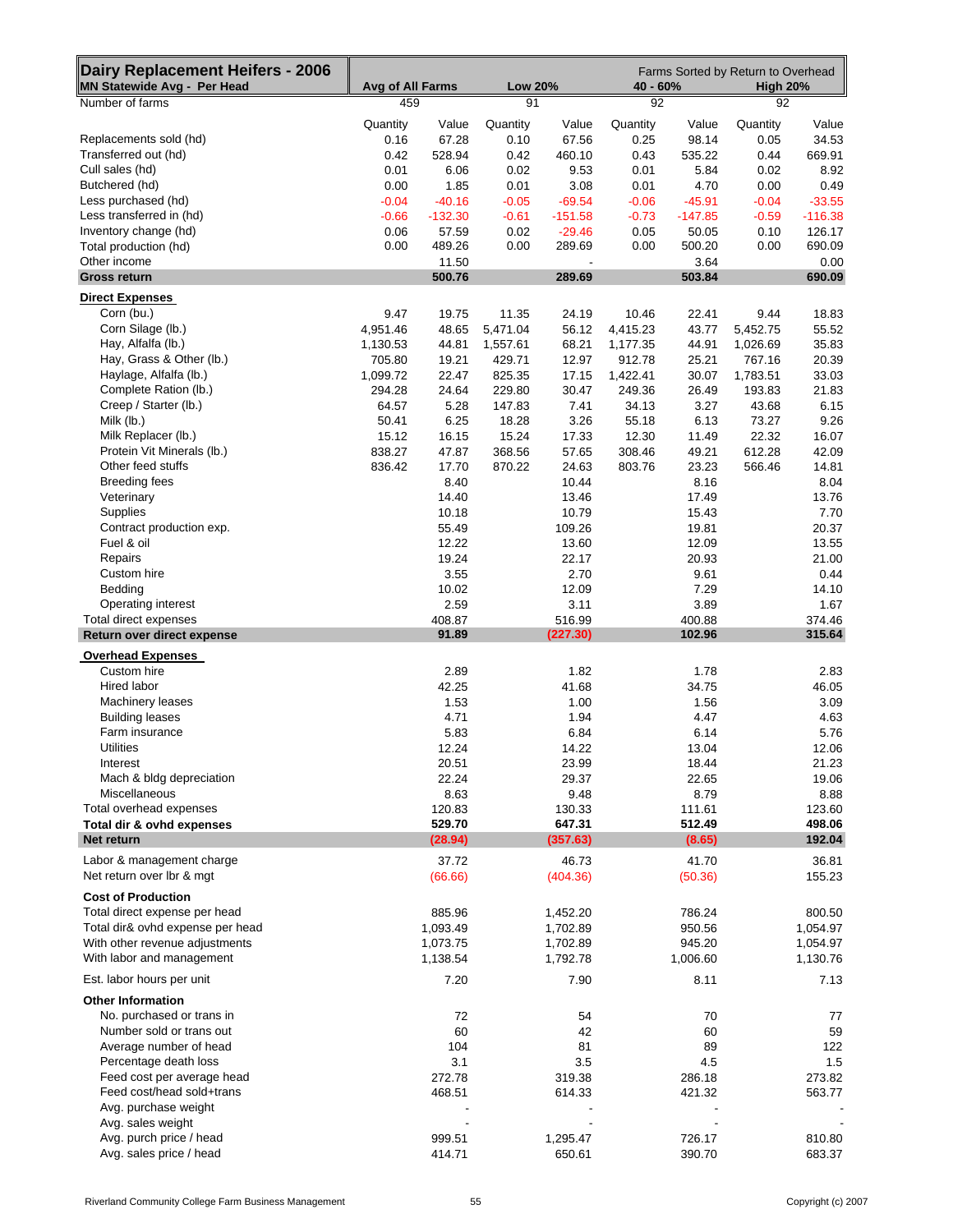| Dairy Replacement Heifers - 2006<br><b>MN Statewide Avg Per Head Sold/Trans</b> | Avg of All Farms<br><b>Low 20%</b> |                |                       |                          | Farms Sorted by Return to Overhead<br>40 - 60% |                |                       | <b>High 20%</b> |
|---------------------------------------------------------------------------------|------------------------------------|----------------|-----------------------|--------------------------|------------------------------------------------|----------------|-----------------------|-----------------|
| Number of farms                                                                 | 459                                |                | 91                    |                          | 92                                             |                | 92                    |                 |
|                                                                                 | Quantity                           | Value          | Quantity              | Value                    | Quantity                                       | Value          | Quantity              | Value           |
| Replacements sold (hd)                                                          | 0.28                               | 115.56         | 0.20                  | 129.95                   | 0.37                                           | 144.49         | 0.10                  | 71.09           |
| Transferred out (hd)                                                            | 0.72                               | 908.48         | 0.80                  | 885.02                   | 0.63                                           | 787.98         | 0.90                  | 1,379.26        |
| Cull sales (hd)                                                                 | 0.02                               | 10.40          | 0.04                  | 18.34                    | 0.02                                           | 8.60           | 0.04                  | 18.36           |
| Butchered (hd)                                                                  | 0.01                               | 3.18           | 0.03                  | 5.92                     | 0.02                                           | 6.92           | 0.00                  | 1.02            |
| Less purchased (hd)                                                             | $-0.07$                            | $-68.97$       | $-0.10$               | $-133.76$                | $-0.09$                                        | $-67.59$       | $-0.09$               | $-69.07$        |
| Less transferred in (hd)                                                        | $-1.13$                            | $-227.24$      | $-1.17$               | $-291.58$                | $-1.07$                                        | $-217.67$      | $-1.21$               | $-239.60$       |
| Inventory change (hd)                                                           | 0.10                               | 98.92          | 0.03                  | $-56.67$                 | 0.07                                           | 73.69          | 0.20                  | 259.76          |
| Total production (hd)                                                           | 0.00                               | 840.33         | 0.00                  | 557.22                   | 0.00                                           | 736.41         |                       | 1,420.81        |
| Other income                                                                    |                                    | 19.75          |                       | $\overline{\phantom{a}}$ |                                                | 5.36           |                       |                 |
| <b>Gross return</b>                                                             |                                    | 860.08         |                       | 557.22                   |                                                | 741.77         |                       | 1,420.81        |
| <b>Direct Expenses</b>                                                          |                                    |                |                       |                          |                                                |                |                       |                 |
| Corn (bu.)<br>Corn Silage (lb.)                                                 | 16.26                              | 33.92          | 21.84                 | 46.52                    | 15.39                                          | 32.99          | 19.43                 | 38.78           |
| Hay, Alfalfa (lb.)                                                              | 8,504.37<br>1,941.74               | 83.57<br>76.97 | 10,523.75<br>2,996.12 | 107.95<br>131.20         | 6,500.27<br>1,733.34                           | 64.44<br>66.11 | 11,226.49<br>2,113.81 | 114.31<br>73.77 |
| Hay, Grass & Other (lb.)                                                        | 1,212.24                           | 32.99          | 826.55                | 24.96                    | 1,343.82                                       | 37.11          | 1,579.47              | 41.99           |
| Haylage, Alfalfa (lb.)                                                          | 1,888.82                           | 38.60          | 1,587.59              | 32.98                    | 2,094.13                                       | 44.27          | 3,672.00              | 68.01           |
| Complete Ration (lb.)                                                           | 505.44                             | 42.32          | 442.04                | 58.61                    | 367.11                                         | 38.99          | 399.07                | 44.95           |
| Creep / Starter (lb.)                                                           | 110.90                             | 9.06           | 284.35                | 14.25                    | 50.24                                          | 4.81           | 89.93                 | 12.67           |
| Milk (lb.)                                                                      | 86.57                              | 10.74          | 35.15                 | 6.27                     | 81.23                                          | 9.02           | 150.84                | 19.07           |
| Milk Replacer (lb.)                                                             | 25.97                              | 27.74          | 29.32                 | 33.34                    | 18.11                                          | 16.92          | 45.96                 | 33.08           |
| Protein Vit Minerals (lb.)                                                      | 1,439.77                           | 82.21          | 708.94                | 110.89                   | 454.13                                         | 72.45          | 1,260.61              | 86.66           |
| Other feed stuffs                                                               | 1,436.59                           | 30.39          | 1,673.90              | 47.37                    | 1,183.33                                       | 34.20          | 1,166.27              | 30.49           |
| <b>Breeding fees</b>                                                            |                                    | 14.43          |                       | 20.08                    |                                                | 12.01          |                       | 16.56           |
| Veterinary                                                                      |                                    | 24.74          |                       | 25.90                    |                                                | 25.75          |                       | 28.34           |
| Supplies                                                                        |                                    | 17.49          |                       | 20.75                    |                                                | 22.72          |                       | 15.85           |
| Contract production exp.                                                        |                                    | 95.30          |                       | 210.16                   |                                                | 29.17          |                       | 41.94           |
| Fuel & oil                                                                      |                                    | 20.98          |                       | 26.15                    |                                                | 17.80          |                       | 27.90           |
| Repairs                                                                         |                                    | 33.04          |                       | 42.64                    |                                                | 30.82          |                       | 43.24           |
| Custom hire                                                                     |                                    | 6.10           |                       | 5.19                     |                                                | 14.15          |                       | 0.90            |
| Bedding<br>Operating interest                                                   |                                    | 17.20<br>4.45  |                       | 23.26<br>5.98            |                                                | 10.73<br>5.73  |                       | 29.03<br>3.44   |
| Total direct expenses                                                           |                                    | 702.25         |                       | 994.44                   |                                                | 590.19         |                       | 770.96          |
| Return over direct expense                                                      |                                    | 157.83         |                       | $-437.22$                |                                                | 151.58         |                       | 649.85          |
| <b>Overhead Expenses</b>                                                        |                                    |                |                       |                          |                                                |                |                       |                 |
| Custom hire                                                                     |                                    | 4.97           |                       | 3.50                     |                                                | 2.61           |                       | 5.82            |
| Hired labor                                                                     |                                    | 72.56          |                       | 80.17                    |                                                | 51.16          |                       | 94.80           |
| Machinery leases                                                                |                                    | 2.63           |                       | 1.92                     |                                                | 2.30           |                       | 6.37            |
| <b>Building leases</b>                                                          |                                    | 8.09           |                       | 3.72                     |                                                | 6.58           |                       | 9.53            |
| Farm insurance                                                                  |                                    | 10.02          |                       | 13.16                    |                                                | 9.04           |                       | 11.86           |
| <b>Utilities</b>                                                                |                                    | 21.02          |                       | 27.36                    |                                                | 19.19          |                       | 24.84           |
| Interest                                                                        |                                    | 35.22          |                       | 46.14                    |                                                | 27.14          |                       | 43.71           |
| Mach & bldg depreciation                                                        |                                    | 38.20          |                       | 56.50                    |                                                | 33.35          |                       | 39.25           |
| Miscellaneous                                                                   |                                    | 14.82          |                       | 18.23                    |                                                | 12.94          |                       | 18.29           |
| Total overhead expenses                                                         |                                    | 207.53         |                       | 250.69                   |                                                | 164.32         |                       | 254.47          |
| Total dir & ovhd expenses                                                       |                                    | 909.78         |                       | 1,245.13                 |                                                | 754.51         |                       | 1,025.43        |
| Net return                                                                      |                                    | $-49.70$       |                       | $-687.91$                |                                                | $-12.74$       |                       | 395.38          |
| Labor & management charge                                                       |                                    | 64.79          |                       | 89.89                    |                                                | 61.40          |                       | 75.79           |
| Net return over lbr & mgt                                                       |                                    | $-114.49$      |                       | $-777.80$                |                                                | $-74.14$       |                       | 319.59          |
| <b>Cost of Production</b>                                                       |                                    |                |                       |                          |                                                |                |                       |                 |
| Total direct expense per head                                                   |                                    | 885.96         |                       | 1452.20                  |                                                | 786.24         |                       | 800.50          |
| Total dir& ovhd expense per head                                                |                                    | 1,093.49       |                       | 1,702.89                 |                                                | 950.56         |                       | 1,054.97        |
| With other revenue adjustments                                                  |                                    | 1,073.75       |                       | 1,702.89                 |                                                | 945.20         |                       | 1,054.97        |
| With labor and management                                                       |                                    | 1,138.54       |                       | 1,792.78                 |                                                | 1,006.60       |                       | 1,130.76        |
| Est. labor hours per unit                                                       |                                    | 12.37          |                       | 15.19                    |                                                | 11.95          |                       | 14.68           |
| <b>Other Information</b>                                                        |                                    |                |                       |                          |                                                |                |                       |                 |
| No. purchased or trans in                                                       |                                    | 72             |                       | 54                       |                                                | 70             |                       | 77              |
| Number sold or trans out                                                        |                                    | 60             |                       | 42                       |                                                | 60             |                       | 59              |
| Average number of head                                                          |                                    | 104            |                       | 81                       |                                                | 89             |                       | 122             |
| Percentage death loss                                                           |                                    | 3.1            |                       | 3.5                      |                                                | 4.5            |                       | 1.5             |
| Feed cost per average head                                                      |                                    | 272.78         |                       | 319.38                   |                                                | 286.18         |                       | 273.82          |
| Feed cost/head sold+trans                                                       |                                    | 468.51         |                       | 614.33                   |                                                | 421.32         |                       | 563.77          |
| Avg. purchase weight                                                            |                                    |                |                       |                          |                                                |                |                       |                 |
| Avg. sales weight                                                               |                                    |                |                       |                          |                                                |                |                       |                 |
| Avg. purch price / head                                                         |                                    | 999.51         |                       | 1,295.47                 |                                                | 726.17         |                       | 810.80          |
| Avg. sales price / head                                                         |                                    | 414.71         |                       | 650.61                   |                                                | 390.70         |                       | 683.37          |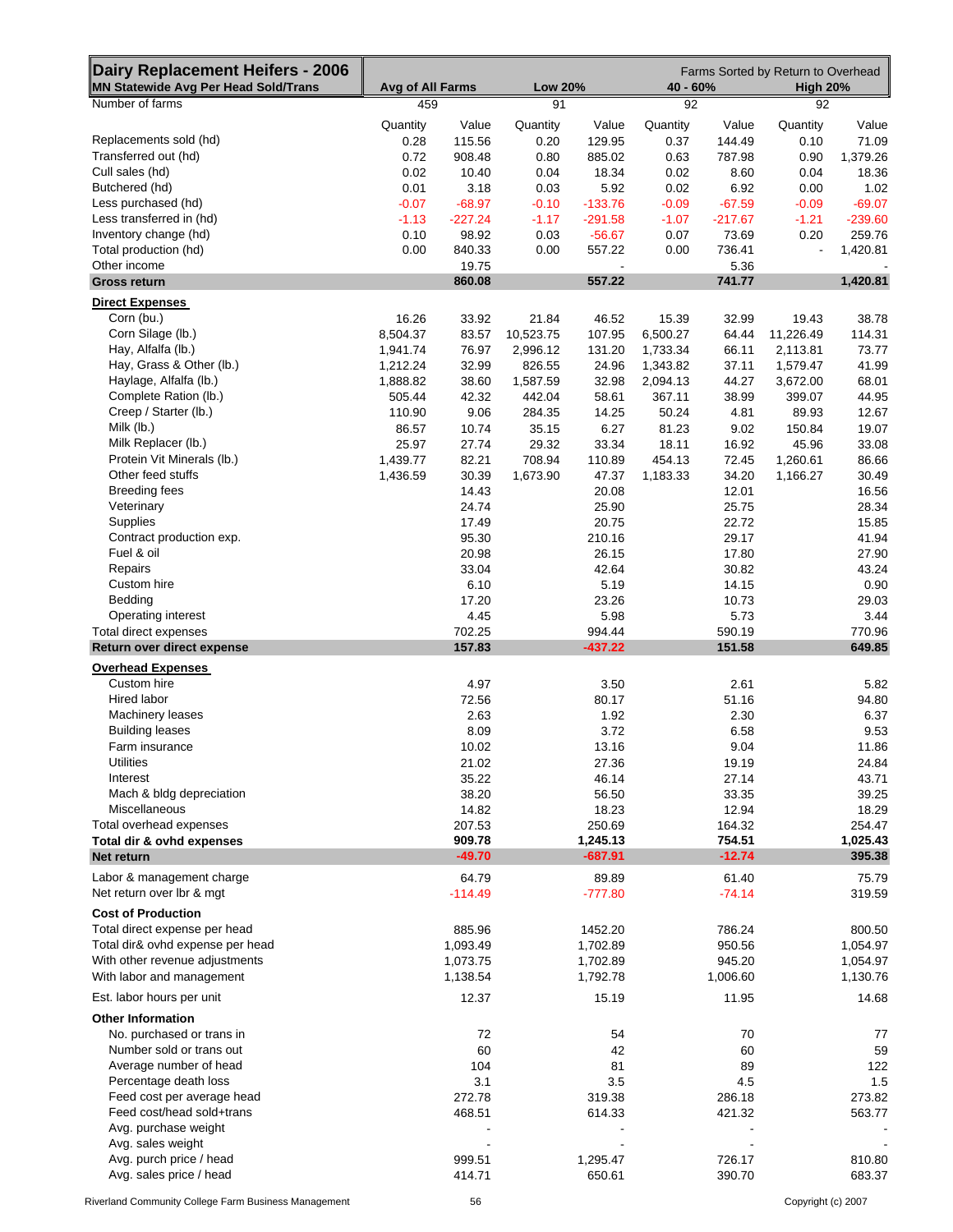| Dairy Heifers (for sale) - 2006<br>MN Statewide Average of All Farms | Farms Sorted by Return to Overhead<br><b>Avg Per Head</b><br><b>Avg Hd Sold/Trans</b> |                  |                    |                  |  |
|----------------------------------------------------------------------|---------------------------------------------------------------------------------------|------------------|--------------------|------------------|--|
| Number of farms                                                      | 19                                                                                    |                  | 19                 |                  |  |
|                                                                      | Quantity                                                                              | Value            | Quantity           | Value            |  |
| Dairy Hfrs sold (hd)                                                 | 0.48                                                                                  | 474.44           | 0.60               | 591.73           |  |
| Transferred out (hd)                                                 | 0.32                                                                                  | 14.38            | 0.40               | 17.94            |  |
| Cull sales (hd)                                                      | 0.00                                                                                  | 0.55             | 0.00               | 0.69             |  |
| Butchered (hd)                                                       | 0.00                                                                                  | 2.07             | 0.00               | 2.58             |  |
| Less purchased (hd)                                                  | $-0.47$                                                                               | $-159.38$        | $-0.59$            | $-198.78$        |  |
| Less transferred in (hd)                                             | $-0.31$                                                                               | $-2.32$          | $-0.39$            | $-2.90$          |  |
| Inventory change (hd)                                                | $-0.06$                                                                               | $-15.25$         | $-0.07$            | $-19.02$         |  |
| Total production (hd)                                                | 0.00                                                                                  | 314.50           | 0.00               | 392.25           |  |
| Other income<br><b>Gross return</b>                                  |                                                                                       | 255.75<br>570.24 |                    | 318.97<br>711.22 |  |
|                                                                      |                                                                                       |                  |                    |                  |  |
| <b>Direct Expenses</b>                                               |                                                                                       |                  |                    |                  |  |
| Corn (bu.)<br>Corn Silage (lb.)                                      | 11.70                                                                                 | 27.52            | 14.60              | 34.32            |  |
| Hay, Alfalfa (lb.)                                                   | 8,210.10                                                                              | 69.85            | 10,239.83          | 87.12<br>66.55   |  |
| Hay, Grass & Other (lb.)                                             | 1,146.50<br>443.49                                                                    | 53.36            | 1,429.94<br>553.13 | 16.46            |  |
| Haylage, Alfalfa (lb.)                                               | 2,949.48                                                                              | 13.20<br>54.34   | 3,678.65           | 67.77            |  |
| Oatlage (lb.)                                                        | 216.23                                                                                | 2.10             | 269.68             | 2.61             |  |
| Oats (bu.)                                                           | 0.69                                                                                  | 1.38             | 0.86               | 1.72             |  |
| Complete Ration (lb.)                                                | 282.12                                                                                | 38.05            | 351.86             | 47.45            |  |
| Creep / Starter (lb.)                                                | 17.54                                                                                 | 1.98             | 0.00               | 0.00             |  |
| Milk Replacer (lb.)                                                  | 12.99                                                                                 | 12.76            | 16.20              | 15.91            |  |
| Protein Vit Minerals (lb.)                                           | 347.44                                                                                | 53.33            | 433.34             | 66.52            |  |
| Other feed stuffs                                                    | 99.61                                                                                 | 2.92             | 146.11             | 6.12             |  |
| Breeding fees                                                        |                                                                                       | 4.53             |                    | 5.65             |  |
| Veterinary                                                           |                                                                                       | 22.16            |                    | 27.64            |  |
| Supplies                                                             |                                                                                       | 10.10            |                    | 12.59            |  |
| Fuel & oil                                                           |                                                                                       | 18.48            |                    | 23.04            |  |
| Repairs                                                              |                                                                                       | 26.63            |                    | 33.22            |  |
| Custom hire                                                          |                                                                                       | 4.53             |                    | 5.65             |  |
| Hauling and trucking                                                 |                                                                                       | 0.99             |                    |                  |  |
| Marketing                                                            |                                                                                       |                  |                    | 1.23             |  |
| Bedding                                                              |                                                                                       | 3.16             |                    | 3.94             |  |
| Operating interest                                                   |                                                                                       | 15.27<br>27.10   |                    | 19.05<br>33.80   |  |
| Total direct expenses                                                |                                                                                       | 463.73           |                    | 578.37           |  |
| Return over direct expense                                           |                                                                                       | 106.52           |                    | 132.85           |  |
| <b>Overhead Expenses</b>                                             |                                                                                       |                  |                    |                  |  |
| Custom hire                                                          |                                                                                       | 5.07             |                    | 6.33             |  |
| Hired labor                                                          |                                                                                       | 19.74            |                    | 24.63            |  |
| <b>Machinery leases</b>                                              |                                                                                       | 4.02             |                    | 5.01             |  |
| RE & pers. property taxes                                            |                                                                                       | 3.38             |                    | 4.21             |  |
| Farm insurance                                                       |                                                                                       | 11.82            |                    | 14.74            |  |
| Utilities                                                            |                                                                                       | 12.85            |                    | 16.02            |  |
| Dues & professional fees                                             |                                                                                       | 2.57             |                    | 0.00             |  |
| Interest                                                             |                                                                                       | 22.86            |                    | 28.51            |  |
| Mach & bldg depreciation                                             |                                                                                       | 25.79            |                    | 32.17            |  |
| Miscellaneous                                                        |                                                                                       | 6.78             |                    | 11.67            |  |
| Total overhead expenses                                              |                                                                                       | 114.88           |                    | 143.28           |  |
| Total dir & ovhd expenses                                            |                                                                                       | 578.61           |                    | 721.66           |  |
| Net return                                                           |                                                                                       | $-8.37$          |                    | $-10.43$         |  |
| Labor & management charge                                            |                                                                                       | 53.12            |                    | 66.25            |  |
| Net return over Ibr & mgt                                            |                                                                                       | $-61.49$         |                    | $-76.69$         |  |
|                                                                      |                                                                                       |                  |                    |                  |  |
| <b>Cost of Production</b>                                            |                                                                                       |                  |                    |                  |  |
| Total direct expense per head<br>Total dir& ovhd expense per head    |                                                                                       | 795.79           |                    | 795.79<br>939.08 |  |
| With other revenue adjustments                                       |                                                                                       | 939.08           |                    |                  |  |
| With labor and management                                            |                                                                                       | 620.10<br>686.36 |                    | 620.10<br>686.36 |  |
|                                                                      |                                                                                       |                  |                    |                  |  |
| Est. labor hours per unit                                            |                                                                                       | 7.72             |                    | 9.63             |  |
| <b>Other Information</b>                                             |                                                                                       |                  |                    |                  |  |
| No. purchased or trans in                                            |                                                                                       | 130              |                    | 130              |  |
| Number sold or trans out                                             |                                                                                       | 133              |                    | 133              |  |
| Average number of head                                               |                                                                                       | 165              |                    | 165              |  |
| Percentage death loss                                                |                                                                                       | 2.1              |                    | 2.1              |  |
| Feed cost per average head                                           |                                                                                       | 330.79           |                    | 330.79           |  |
| Feed cost/head sold+trans                                            |                                                                                       | 412.57           |                    | 412.57           |  |
| Avg. purchase weight                                                 |                                                                                       |                  |                    |                  |  |
| Avg. sales weight                                                    |                                                                                       |                  |                    |                  |  |
| Avg. purch price / head                                              |                                                                                       | 335.96           |                    | 335.96           |  |
| Avg. sales price / head                                              |                                                                                       | 985.57           |                    | 985.57           |  |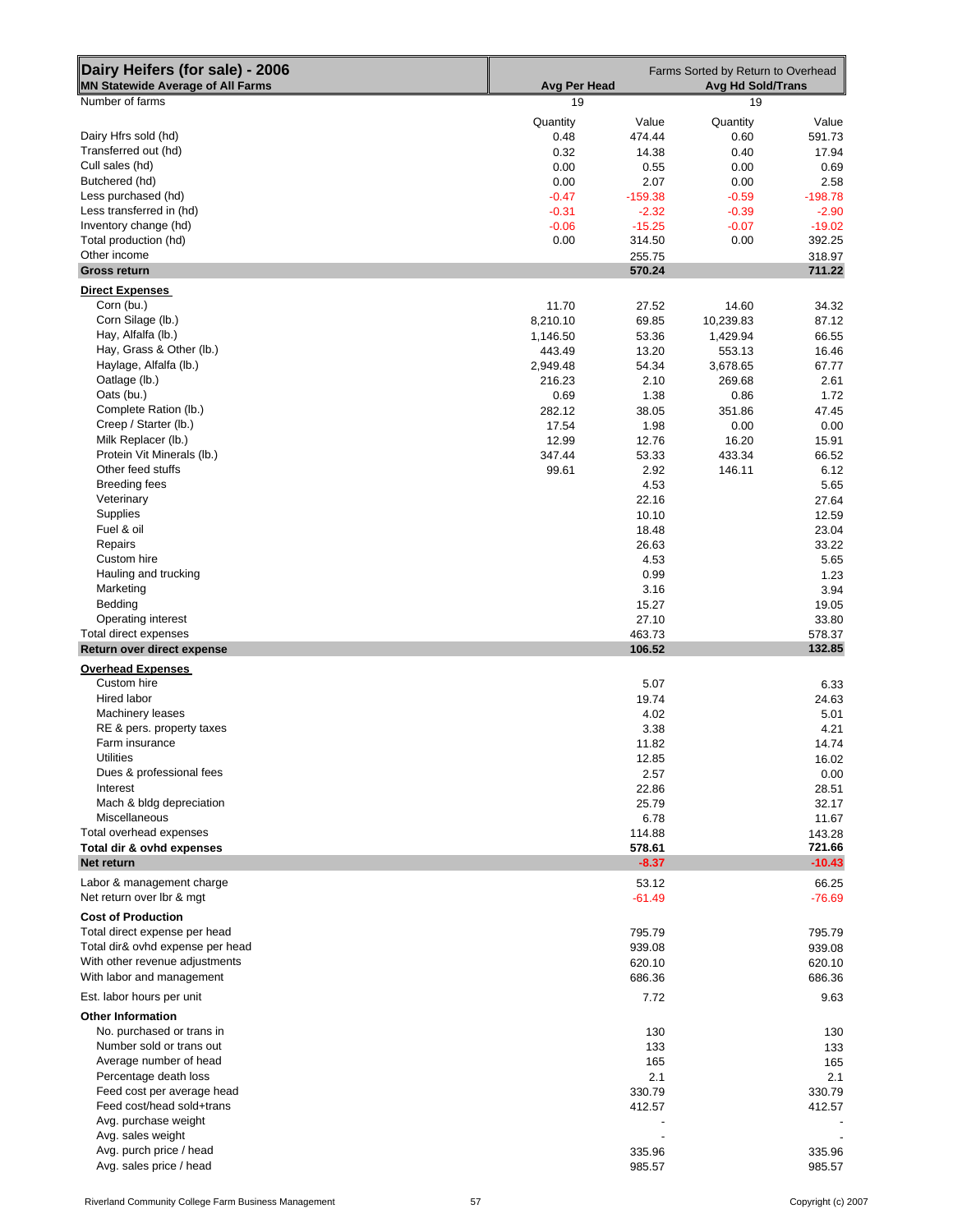| Beef Cow Calf - 2006                     | Avg of               |                 |                      |                 | Farms Sorted by Return to Overhead |                 |                      |                  |                    |                  |
|------------------------------------------|----------------------|-----------------|----------------------|-----------------|------------------------------------|-----------------|----------------------|------------------|--------------------|------------------|
| <b>MN Statewide Avg Per Cow</b>          | <b>All Farms</b>     |                 | Up to 50 Cows        |                 | $51 - 100$                         |                 | 101 - 200 Cows       |                  | $201 - 500$        |                  |
| Number of farms                          | 117                  |                 | 45                   |                 | 38                                 |                 | 28                   |                  | 6                  |                  |
|                                          | Quantity             | Value           | Quantity             | Value           | Quantity                           | Value           | Quantity             | Value            | Quantity           | Value            |
| Beef Calves sold (lb)                    | 231.87               | 256.77          | 290.25               | 310.84          | 230.74                             | 251.90          | 261.90               | 292.32           | 110.68             | 132.97           |
| Transferred out (lb)<br>Cull sales (lb)  | 245.88<br>110.28     | 262.95<br>87.51 | 162.33<br>81.07      | 172.81<br>64.48 | 233.49<br>112.62                   | 250.55<br>75.24 | 232.49<br>125.31     | 255.63<br>101.26 | 373.98<br>97.20    | 382.73<br>97.12  |
| Butchered (lb)                           | 5.68                 | 4.83            | 8.62                 | 7.79            | 7.60                               | 7.04            | 4.17                 | 3.04             | 3.27               | 2.56             |
| Less purchased (lb)                      | $-77.55$             | $-102.30$       | $-89.00$             | $-120.81$       | $-106.85$                          | $-126.57$       | $-49.43$             | $-79.14$         | $-82.75$           | $-98.14$         |
| Less transferred in (lb)                 | $-35.28$             | $-38.46$        | $-7.41$              | $-6.55$         | $-31.37$                           | $-38.99$        | $-42.84$             | $-44.41$         | $-49.36$           | $-52.29$         |
| Inventory change (lb)                    | 79.89                | 75.74           | 98.77                | 102.53          | 164.17                             | 101.88          | 0.06                 | 35.60            | 104.88             | 100.78           |
| Total production (lb)                    | 560.77               | 547.04          | 544.64               | 531.09          | 610.42                             | 521.05          | 531.65               | 564.31           | 557.90             | 565.72           |
| Other income<br><b>Gross return</b>      |                      | 3.65<br>550.68  |                      | 0.85<br>531.95  |                                    | 1.79<br>522.84  |                      | 2.86<br>567.17   |                    | 11.20<br>576.92  |
|                                          |                      |                 |                      |                 |                                    |                 |                      |                  |                    |                  |
| <b>Direct Expenses</b>                   |                      |                 |                      |                 |                                    |                 |                      |                  |                    |                  |
| Corn (bu.)<br>Corn Silage (lb.)          | 2.07                 | 4.51            | 3.33                 | 7.84            | 1.98                               | 4.06            | 2.53                 | 5.50             |                    |                  |
| Hay, Alfalfa (lb.)                       | 4,694.42<br>1,818.68 | 42.85<br>55.06  | 4,096.87<br>2,690.24 | 35.31<br>77.21  | 4,985.64<br>2,141.74               | 44.02<br>70.49  | 4,203.93<br>1,921.78 | 37.50<br>54.19   | 5,882.05<br>233.33 | 60.18<br>10.50   |
| Hay, Grass & Other (lb.)                 | 4,516.30             | 98.51           | 6,389.32             | 95.38           | 3,633.29                           | 90.06           | 4,506.27             | 102.67           | 4,380.77           | 106.16           |
| Pasture (aum)                            | 5.34                 | 38.73           | 2.94                 | 30.34           | 8.88                               | 39.48           | 4.18                 | 47.19            | 4.13               | 25.12            |
| Hay, Grass, Organic (lb.)                | 120.80               | 3.40            | 204.34               | 7.63            | $\overline{\phantom{a}}$           | $\blacksquare$  | 229.01               | 5.73             | $\blacksquare$     |                  |
| Complete Ration (lb.)                    | 100.88               | 10.65           | 122.56               | 10.16           | 79.97                              | 6.78            | 136.14               | 14.57            | 34.62              | 8.56             |
| Protein Vit Minerals (lb.)               | 152.70               | 24.36           | 109.66               | 17.58           | 223.05                             | 31.93           | 161.25               | 28.33            | 49.68              | 8.05             |
| Other feed stuffs                        | 615.48               | 12.52           | 578.31               | 15.54           | 679.62                             | 11.41           | 734.17               | 13.31            | 258.94             | 9.88             |
| Breeding fees                            |                      | 4.80            |                      | 1.89            |                                    | 4.74            |                      | 4.97             |                    | 7.09<br>22.79    |
| Veterinary<br>Supplies                   |                      | 22.85<br>13.07  |                      | 17.47<br>15.08  |                                    | 24.56<br>16.32  |                      | 23.68<br>12.92   |                    | 6.00             |
| Fuel & oil                               |                      | 19.69           |                      | 20.60           |                                    | 19.03           |                      | 21.24            |                    | 16.35            |
| Repairs                                  |                      | 31.11           |                      | 35.16           |                                    | 36.25           |                      | 28.97            |                    | 23.64            |
| Marketing                                |                      | 5.69            |                      | 3.98            |                                    | 5.57            |                      | 7.15             |                    | 3.98             |
| Bedding                                  |                      | 1.51            |                      | 1.07            |                                    | 3.11            |                      | 0.58             |                    | 1.34             |
| Operating interest                       |                      | 8.96            |                      | 6.11            |                                    | 8.37            |                      | 12.25            |                    | 4.84             |
| Total direct expenses                    |                      | 398.28          |                      | 398.35          |                                    | 416.19          |                      | 420.73           |                    | 314.48           |
| Return over direct expense               |                      | 152.40          |                      | 133.60          |                                    | 106.65          |                      | 146.44           |                    | 262.44           |
| <b>Overhead Expenses</b>                 |                      |                 |                      |                 |                                    |                 |                      |                  |                    |                  |
| Hired labor                              |                      | 6.35            |                      | 7.30            |                                    | 10.56           |                      | 2.37             |                    | 7.58             |
| RE & pers. property taxes                |                      | 3.52            |                      | 3.79            |                                    | 5.40            |                      | 2.60             |                    | 2.17             |
| Farm insurance<br><b>Utilities</b>       |                      | 9.53<br>11.16   |                      | 12.19<br>13.81  |                                    | 11.80<br>13.75  |                      | 8.12<br>9.41     |                    | 6.49<br>8.41     |
| Dues & professional fees                 |                      | 3.08            |                      | 2.68            |                                    | 3.09            |                      | 3.12             |                    | 3.32             |
| Interest                                 |                      | 18.67           |                      | 23.99           |                                    | 18.41           |                      | 19.58            |                    | 12.17            |
| Mach & bldg depreciation                 |                      | 29.14           |                      | 35.66           |                                    | 37.37           |                      | 20.97            |                    | 28.23            |
| Miscellaneous                            |                      | 9.59            |                      | 14.69           |                                    | 12.24           |                      | 6.95             |                    | 6.60             |
| Total overhead expenses                  |                      | 91.03           |                      | 114.11          |                                    | 112.64          |                      | 73.12            |                    | 74.98            |
| Total dir & ovhd expenses                |                      | 489.31<br>61.38 |                      | 512.46          |                                    | 528.82          |                      | 493.86           |                    | 389.46<br>187.46 |
| Net return                               |                      |                 |                      | 19.48           |                                    | $-5.99$         |                      | 73.32            |                    |                  |
| Labor & management charge                |                      | 78.26           |                      | 87.05           |                                    | 84.14           |                      | 74.64            |                    | 68.69            |
| Net return over lbr & mgt                |                      | $-16.88$        |                      | $-67.57$        |                                    | $-90.12$        |                      | $-1.32$          |                    | 118.77           |
| <b>Cost of Production</b>                |                      |                 |                      |                 |                                    |                 |                      |                  |                    |                  |
| Total direct expense per cwt.            |                      | 71.02           |                      | 73.14           |                                    | 68.18           |                      | 79.14            |                    | 56.37            |
| Total dir& ovhd expense per cwt.         |                      | 87.26           |                      | 94.09           |                                    | 86.63           |                      | 92.89            |                    | 69.81            |
| With other revenue adjustments           |                      | 77.32           |                      | 90.78           |                                    | 74.30           |                      | 84.22            |                    | 55.74            |
| With labor and management                |                      | 91.27           |                      | 106.76          |                                    | 88.08           |                      | 98.26            |                    | 68.05            |
| Est. labor hours per unit                |                      | 9.44            |                      | 12.96           |                                    | 10.38           |                      | 8.34             |                    | 7.22             |
| <b>Other Information</b>                 |                      |                 |                      |                 |                                    |                 |                      |                  |                    |                  |
| Number of cows                           |                      | 79.7            |                      | 31.2            |                                    | 71.0            |                      | 131.0            |                    | 260.0            |
| Pregnancy percentage                     |                      | 96.6            |                      | 96.5            |                                    | 96.4            |                      | 95.9             |                    | 98.6             |
| Pregnancy loss percentage                |                      | 1.2             |                      | 1.2             |                                    | 0.6             |                      | 1.8              |                    | 0.8              |
| Culling percentage                       |                      | 12.6            |                      | 10.2            |                                    | 10.8            |                      | 14.3             |                    | 13.8             |
| Calving percentage<br>Weaning percentage |                      | 95.4<br>89.4    |                      | 95.2<br>90.2    |                                    | 95.9<br>89.9    |                      | 94.2<br>88.1     |                    | 97.7<br>90.8     |
| Calves sold per cow                      |                      | 0.8             |                      | 0.8             |                                    | 0.8             |                      | 0.9              |                    | 0.8              |
| Calf death loss percent                  |                      | 6.2             |                      | 4.5             |                                    | 7.0             |                      | 6.4              |                    | 5.5              |
| Average weaning weight                   |                      | 539             |                      | 536             |                                    | 530             |                      | 536              |                    | 565              |
| Lbs weaned/exposed female                |                      | 482             |                      | 484             |                                    | 477             |                      | 472              |                    | 513              |
| Feed cost per cow                        |                      | 290.60          |                      | 296.99          |                                    | 298.24          |                      | 308.98           |                    | 228.44           |
| Avg wgt/Beef Calf sold                   |                      | 597             |                      | 580             |                                    | 600             |                      | 603              |                    | 591              |
| Avg price / cwt                          |                      | 110.74          |                      | 107.09          |                                    | 109.17          |                      | 111.62           |                    | 120.14           |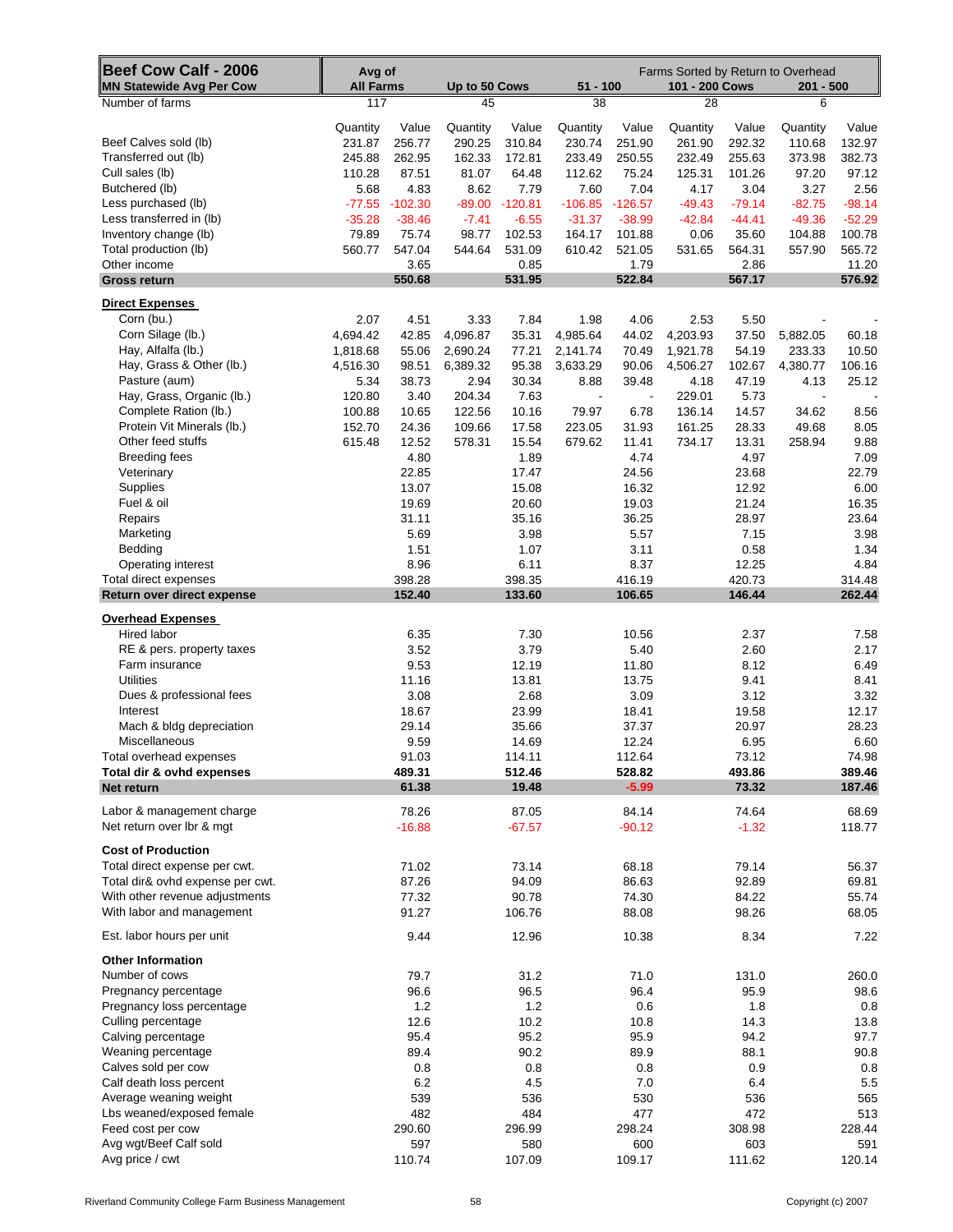| Beef Cow - Calf - 2006<br><b>MN Statewide Avg - Per Cow</b> | Avg of All Farms |                | <b>Low 20%</b> |                                   | Farms Sorted by Return to Overhead<br>40 - 60%<br><b>High 20%</b> |               |                |                 |
|-------------------------------------------------------------|------------------|----------------|----------------|-----------------------------------|-------------------------------------------------------------------|---------------|----------------|-----------------|
| Number of farms                                             | 117              |                | 23             |                                   | 24                                                                |               | 24             |                 |
|                                                             | Quantity         | Value          | Quantity       | Value                             | Quantity                                                          | Value         | Quantity       | Value           |
| Beef Calves sold (lb)                                       | 231.87           | 256.77         | 144.94         | 147.17                            | 171.05                                                            | 189.24        | 228.22         | 258.29          |
| Transferred out (lb)                                        | 245.88           | 262.95         | 254.90         | 263.38                            | 297.48                                                            | 316.46        | 325.78         | 351.38          |
| Cull sales (lb)                                             | 110.28           | 87.51          | 100.02         | 88.29                             | 121.84                                                            | 105.41        | 94.21          | 90.45           |
| Butchered (lb)                                              | 5.68             | 4.83           | 6.51           | 6.77                              | 3.81                                                              | 3.28          | 4.66           | 3.19            |
| Less purchased (lb)                                         | $-77.55$         | $-102.30$      | $-105.62$      | $-177.36$                         | $-81.87$                                                          | $-83.47$      | $-57.06$       | $-70.61$        |
| Less transferred in (lb)                                    | $-35.28$         | $-38.46$       | $-15.72$       | $-41.13$                          | $-27.39$                                                          | $-33.98$      | $-50.38$       | $-46.38$        |
| Inventory change (lb)                                       | 79.89            | 75.74          | 74.34          | 90.77                             | 23.69                                                             | 5.70          | 175.22         | 128.35          |
| Total production (lb)                                       | 560.77           | 547.04         | 459.38         | 377.89                            | 508.62                                                            | 502.63        | 720.65         | 714.67          |
| Other income                                                |                  | 3.65           |                | 1.79                              |                                                                   | 6.56          |                | 4.47            |
| <b>Gross return</b>                                         |                  | 550.68         |                | 379.68                            |                                                                   | 509.19        |                | 719.14          |
| <b>Direct Expenses</b>                                      |                  |                |                |                                   |                                                                   |               |                |                 |
| Corn (bu.)                                                  | 2.07             | 4.51           | 3.65           | 8.03                              | 0.93                                                              | 2.17          | 2.03           | 4.10            |
| Corn Silage (lb.)                                           | 4,694.42         | 42.85          | 6,267.65       | 56.36                             | 5,541.24                                                          | 55.86         | 4,147.61       | 39.36           |
| Hay, Alfalfa (lb.)                                          | 1,818.68         | 55.06          | 2,809.52       | 93.18                             | 1,758.47                                                          | 58.07         | 1,143.19       | 36.61           |
| Hay, Grass & Other (lb.)<br>Pasture (aum)                   | 4,516.30         | 98.51<br>38.73 | 3,868.62       | 96.07                             | 3,290.82                                                          | 76.23         | 5,631.27       | 100.17<br>40.20 |
| Hay, Grass, Organic (lb.)                                   | 5.34<br>120.80   | 3.40           | 10.10          | 47.34<br>$\overline{\phantom{a}}$ | 6.12<br>112.78                                                    | 33.36<br>4.51 | 4.02<br>334.66 | 8.37            |
| Complete Ration (lb.)                                       | 100.88           | 10.65          | 85.96          | 8.48                              | 73.94                                                             | 5.96          | 69.41          | 8.56            |
| Protein Vit Minerals (lb.)                                  | 152.70           | 24.36          | 227.45         | 36.81                             | 59.98                                                             | 11.44         | 177.26         | 22.38           |
| Other feed stuffs                                           | 615.48           | 12.52          | 394.94         | 10.93                             | 781.24                                                            | 19.66         | 278.59         | 11.41           |
| <b>Breeding fees</b>                                        |                  | 4.80           |                | 5.68                              |                                                                   | 6.75          |                | 6.71            |
| Veterinary                                                  |                  | 22.85          |                | 25.34                             |                                                                   | 24.57         |                | 22.61           |
| Supplies                                                    |                  | 12.62          |                | 15.73                             |                                                                   | 12.79         |                | 9.41            |
| Fuel & oil                                                  |                  | 19.69          |                | 16.76                             |                                                                   | 17.02         |                | 19.82           |
| Repairs                                                     |                  | 31.11          |                | 30.29                             |                                                                   | 31.72         |                | 30.76           |
| Hauling and trucking                                        |                  | 1.96           |                | 0.94                              |                                                                   | 3.15          |                | 1.54            |
| Marketing                                                   |                  | 5.69           |                | 4.39                              |                                                                   | 4.81          |                | 5.46            |
| Operating interest                                          |                  | 8.96           |                | 14.57                             |                                                                   | 5.17          |                | 6.74            |
| Total direct expenses                                       |                  | 398.28         |                | 470.90                            |                                                                   | 373.25        |                | 374.21          |
| Return over direct expense                                  |                  | 152.40         |                | $-91.22$                          |                                                                   | 135.94        |                | 344.93          |
| <b>Overhead Expenses</b>                                    |                  |                |                |                                   |                                                                   |               |                |                 |
| Hired labor                                                 |                  | 6.35           |                | 4.13                              |                                                                   | 7.89          |                | 10.96           |
| <b>Building leases</b>                                      |                  | 1.05           |                | 4.02                              |                                                                   | 0.13          |                | 0.28            |
| RE & pers. property taxes                                   |                  | 3.52           |                | 3.60                              |                                                                   | 2.09          |                | 4.56            |
| Farm insurance                                              |                  | 9.53           |                | 11.02                             |                                                                   | 7.04          |                | 10.26           |
| <b>Utilities</b>                                            |                  | 11.16          |                | 11.08                             |                                                                   | 10.84         |                | 10.90           |
| Dues & professional fees                                    |                  | 3.08           |                | 1.90                              |                                                                   | 1.34          |                | 3.68            |
| Interest                                                    |                  | 18.67          |                | 21.57                             |                                                                   | 15.92         |                | 20.45           |
| Mach & bldg depreciation                                    |                  | 29.14          |                | 45.66                             |                                                                   | 21.79         |                | 33.51           |
| Miscellaneous                                               |                  | 8.53           |                | 7.19                              |                                                                   | 8.96          |                | 8.68            |
| Total overhead expenses                                     |                  | 91.03          |                | 110.16                            |                                                                   | 76.00         |                | 103.28          |
| Total dir & ovhd expenses                                   |                  | 489.31         |                | 581.06                            |                                                                   | 449.25        |                | 477.48          |
| Net return                                                  |                  | 61.38          |                | $-201.38$                         |                                                                   | 59.94         |                | 241.66          |
| Labor & management charge                                   |                  | 78.26          |                | 53.41                             |                                                                   | 61.20         |                | 97.43           |
| Net return over lbr & mgt                                   |                  | $-16.88$       |                | $-254.79$                         |                                                                   | $-1.26$       |                | 144.23          |
| <b>Cost of Production</b>                                   |                  |                |                |                                   |                                                                   |               |                |                 |
| Total direct expense per cwt.                               |                  | 71.02          |                | 102.51                            |                                                                   | 73.39         |                | 51.93           |
| Total dir& ovhd expense per cwt.                            |                  | 87.26          |                | 126.49                            |                                                                   | 88.33         |                | 66.26           |
| With other revenue adjustments                              |                  | 77.32          |                | 125.52                            |                                                                   | 84.41         |                | 51.88           |
| With labor and management                                   |                  | 91.27          |                | 137.15                            |                                                                   | 96.44         |                | 65.40           |
| Est. labor hours per unit                                   |                  | 9.44           |                | 8.28                              |                                                                   | 7.38          |                | 11.22           |
| <b>Other Information</b>                                    |                  |                |                |                                   |                                                                   |               |                |                 |
| Number of cows                                              |                  | 79.7           |                | 70.8                              |                                                                   | 77.6          |                | 104.6           |
| Pregnancy percentage                                        |                  | 96.6           |                | 92.8                              |                                                                   | 97.6          |                | 96.4            |
| Pregnancy loss percentage                                   |                  | 1.2            |                | 0.6                               |                                                                   | 0.8           |                | 1.6             |
| Culling percentage                                          |                  | 12.6           |                | 12.8                              |                                                                   | 15            |                | 12.8            |
| Calving percentage                                          |                  | 95.4           |                | 92.3                              |                                                                   | 96.8          |                | 94.9            |
| Weaning percentage                                          |                  | 89.4           |                | 83                                |                                                                   | 90.9          |                | 89.2            |
| Calves sold per cow                                         |                  | 0.83           |                | 0.74                              |                                                                   | 0.85          |                | 0.88            |
| Calf death loss percent                                     |                  | 6.2            |                | 10.9                              |                                                                   | 5.2           |                | 4.8             |
| Average weaning weight                                      |                  | 539            |                | 531                               |                                                                   | 534           |                | 573             |
| Lbs weaned/exposed female                                   |                  | 482            |                | 441                               |                                                                   | 485           |                | 511             |
| Feed cost per cow                                           |                  | 290.60         |                | 357.20                            |                                                                   | 267.27        |                | 271.16          |
| Avg wgt/Beef Calf sold                                      |                  | 597            |                | 557                               |                                                                   | 580           |                | 640             |
| Avg price / cwt                                             |                  | 110.74         |                | 101.54                            |                                                                   | 110.64        |                | 113.17          |
|                                                             |                  |                |                |                                   |                                                                   |               |                |                 |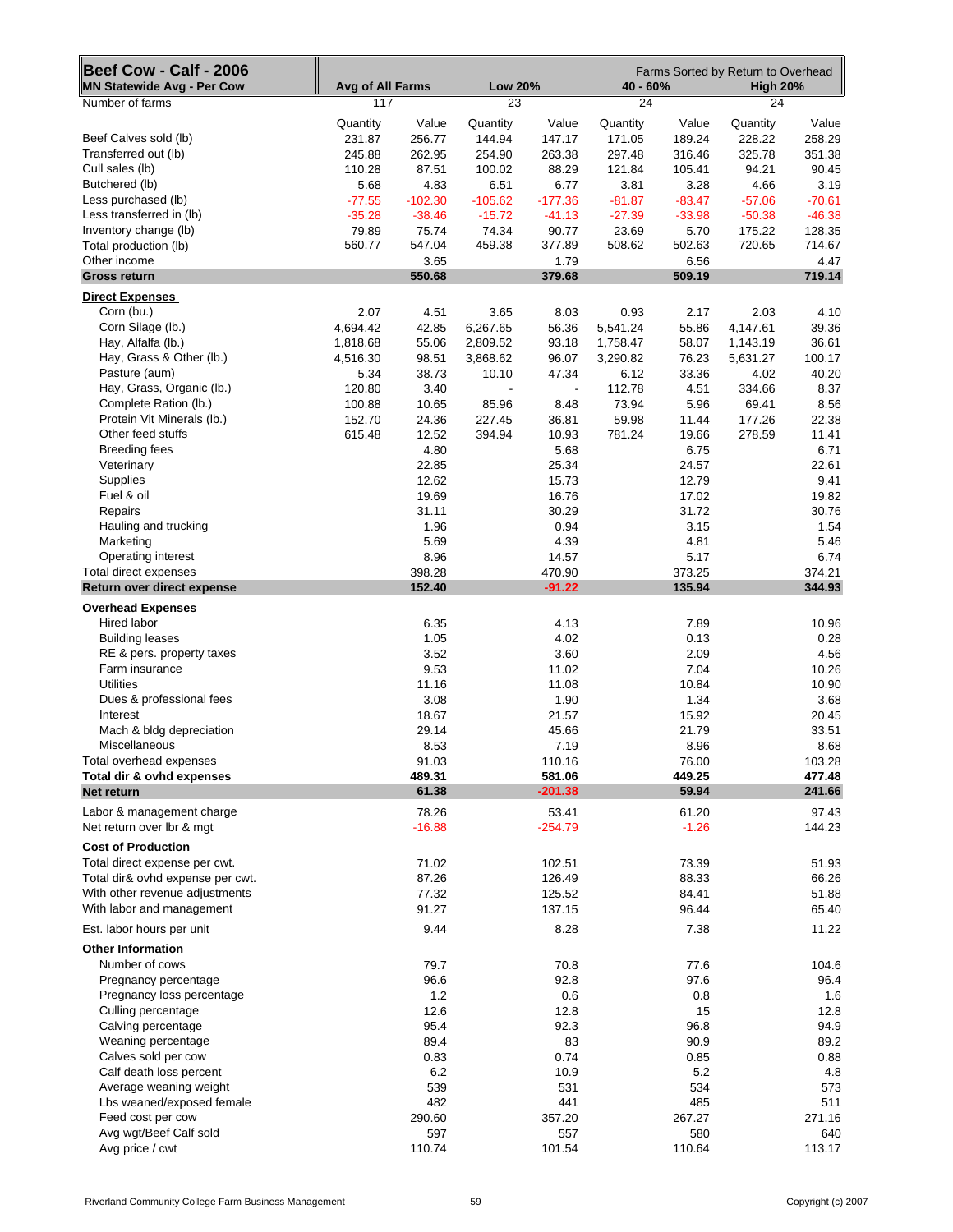| Beef Cow Calf - 2006<br><b>MN Statewide Avg Per Cwt. Produced</b> | Avg of All Farms<br><b>Low 20%</b><br>40 - 60% |          |          |                |          | Farms Sorted by Return to Overhead<br><b>High 20%</b> |          |         |
|-------------------------------------------------------------------|------------------------------------------------|----------|----------|----------------|----------|-------------------------------------------------------|----------|---------|
| Number of farms                                                   | 117                                            |          | 23       |                | 24       |                                                       | 24       |         |
|                                                                   |                                                |          |          |                |          |                                                       |          |         |
| Beef Calves sold (lb)                                             | Quantity                                       | Value    | Quantity | Value          | Quantity | Value                                                 | Quantity | Value   |
| Transferred out (lb)                                              | 41.35                                          | 45.79    | 31.55    | 32.04          | 33.63    | 37.21                                                 | 31.67    | 35.84   |
|                                                                   | 43.85                                          | 46.89    | 55.49    | 57.33          | 58.49    | 62.22                                                 | 45.21    | 48.76   |
| Cull sales (lb)                                                   | 19.67                                          | 15.61    | 21.77    | 19.22          | 23.96    | 20.72                                                 | 13.07    | 12.55   |
| Butchered (lb)                                                    | 1.01                                           | 0.86     | 1.42     | 1.47           | 0.75     | 0.64                                                  | 0.65     | 0.44    |
| Less purchased (lb)                                               | $-13.83$                                       | $-18.24$ | $-22.99$ | $-38.61$       | $-16.10$ | $-16.41$                                              | $-7.92$  | $-9.80$ |
| Less transferred in (lb)                                          | $-6.29$                                        | $-6.86$  | $-3.42$  | $-8.95$        | $-5.39$  | $-6.68$                                               | $-6.99$  | $-6.44$ |
| Inventory change (lb)                                             | 14.25                                          | 13.51    | 16.18    | 19.76          | 4.66     | 1.12                                                  | 24.31    | 17.81   |
| Total production (lb)                                             | 100.00                                         | 97.55    | 100.00   | 82.26          | 100.00   | 98.82                                                 | 100.00   | 99.17   |
| Other income                                                      |                                                | 0.65     |          | 0.39           |          | 1.29                                                  |          | 0.62    |
| <b>Gross return</b>                                               |                                                | 98.20    |          | 82.65          |          | 100.11                                                |          | 99.79   |
| <b>Direct Expenses</b>                                            |                                                |          |          |                |          |                                                       |          |         |
| Corn (bu.)                                                        | 0.37                                           | 0.81     | 0.80     | 1.75           | 0.18     | 0.43                                                  | 0.28     | 0.57    |
| Corn Silage (lb.)                                                 | 837.14                                         | 7.64     | 1364.38  | 12.27          | 1089.46  | 10.98                                                 | 575.54   | 5.46    |
| Hay, Alfalfa (lb.)                                                | 324.32                                         | 9.82     | 611.59   | 20.28          | 345.73   | 11.42                                                 | 158.63   | 5.08    |
| Hay, Grass & Other (lb.)                                          | 805.38                                         | 17.57    | 842.15   | 20.91          | 647.01   | 14.99                                                 | 781.41   | 13.90   |
| Haylage, Grass & Other (lb.)                                      |                                                |          | ÷,       |                |          |                                                       |          |         |
|                                                                   | 15.45                                          | 0.19     |          |                | 72.65    | 1.01                                                  |          |         |
| Oats (bu.)                                                        | 0.25                                           | 0.40     | 0.68     | 1.07           | 0.25     | 0.38                                                  | 0.16     | 0.25    |
| Pasture (aum)                                                     | 0.95                                           | 6.91     | 2.20     | 10.31          | 1.20     | 6.56                                                  | 0.56     | 5.58    |
| Hay, Grass, Organic (lb.)                                         | 21.54                                          | 0.61     |          | $\overline{a}$ | 22.17    | 0.89                                                  | 46.44    | 1.16    |
| Complete Ration (lb.)                                             | 17.99                                          | 1.90     | 18.71    | 1.84           | 14.54    | 1.17                                                  | 9.63     | 1.19    |
| Protein Vit Minerals (lb.)                                        | 27.23                                          | 4.34     | 49.51    | 8.01           | 11.79    | 2.25                                                  | 24.60    | 3.11    |
| Other feed stuffs                                                 | 94.06                                          | 1.64     | 85.29    | 1.30           | 80.70    | 2.47                                                  | 38.50    | 1.34    |
| <b>Breeding fees</b>                                              |                                                | 0.86     |          | 1.24           |          | 1.33                                                  |          | 0.93    |
| Veterinary                                                        |                                                | 4.07     |          | 5.52           |          | 4.83                                                  |          | 3.14    |
| Supplies                                                          |                                                | 2.15     |          | 3.42           |          | 1.97                                                  |          | 1.31    |
| Contract production exp.                                          |                                                | 0.10     |          |                |          | 0.54                                                  |          |         |
| Fuel & oil                                                        |                                                | 3.51     |          | 3.65           |          | 3.35                                                  |          | 2.75    |
|                                                                   |                                                |          |          |                |          |                                                       |          |         |
| Repairs                                                           |                                                | 5.55     |          | 6.59           |          | 6.24                                                  |          | 4.27    |
| Hauling and trucking                                              |                                                | 0.35     |          | 0.21           |          | 0.62                                                  |          | 0.21    |
| Marketing                                                         |                                                | 1.01     |          | 0.96           |          | 0.95                                                  |          | 0.76    |
| Operating interest                                                |                                                | 1.60     |          | 3.17           |          | 1.02                                                  |          | 0.94    |
| Total direct expenses                                             |                                                | 71.02    |          | 102.51         |          | 73.39                                                 |          | 51.93   |
| Return over direct expense                                        |                                                | 27.18    |          | $-19.86$       |          | 26.73                                                 |          | 47.86   |
| <b>Overhead Expenses</b>                                          |                                                |          |          |                |          |                                                       |          |         |
| Hired labor                                                       |                                                | 1.13     |          | 0.90           |          | 1.55                                                  |          | 1.52    |
| <b>Building leases</b>                                            |                                                | 0.19     |          | 0.87           |          | 0.03                                                  |          | 0.04    |
| RE & pers. property taxes                                         |                                                | 0.63     |          | 0.78           |          | 0.41                                                  |          | 0.63    |
| Farm insurance                                                    |                                                | 1.70     |          | 2.40           |          | 1.38                                                  |          | 1.42    |
| <b>Utilities</b>                                                  |                                                | 1.99     |          | 2.41           |          | 2.13                                                  |          | 1.51    |
| Dues & professional fees                                          |                                                |          |          |                |          |                                                       |          |         |
| Interest                                                          |                                                | 0.55     |          | 0.41           |          | 0.26                                                  |          | 0.51    |
|                                                                   |                                                | 3.33     |          | 4.69           |          | 3.13                                                  |          | 2.84    |
| Mach & bldg depreciation                                          |                                                | 5.20     |          | 9.94           |          | 4.28                                                  |          | 4.65    |
| Miscellaneous                                                     |                                                | 1.52     |          | 1.56           |          | 1.76                                                  |          | 1.20    |
| Total overhead expenses                                           |                                                | 16.23    |          | 23.98          |          | 14.94                                                 |          | 14.33   |
| Total dir & ovhd expenses                                         |                                                | 87.26    |          | 126.49         |          | 88.33                                                 |          | 66.26   |
| Net return                                                        |                                                | 10.94    |          | $-43.84$       |          | 11.78                                                 |          | 33.53   |
| Labor & management charge                                         |                                                | 13.96    |          | 11.63          |          | 12.03                                                 |          | 13.52   |
| Net return over lbr & mgt                                         |                                                | $-3.01$  |          | $-55.46$       |          | $-0.25$                                               |          | 20.01   |
|                                                                   |                                                |          |          |                |          |                                                       |          |         |
| <b>Cost of Production</b>                                         |                                                |          |          |                |          |                                                       |          |         |
| Total direct expense per cwt.                                     |                                                | 71.02    |          | 102.51         |          | 73.39                                                 |          | 51.93   |
| Total dir& ovhd expense per cwt.                                  |                                                | 87.26    |          | 126.49         |          | 88.33                                                 |          | 66.26   |
| With other revenue adjustments                                    |                                                | 77.32    |          | 125.52         |          | 84.41                                                 |          | 51.88   |
| With labor and management                                         |                                                | 91.27    |          | 137.15         |          | 96.44                                                 |          | 65.4    |
| Est. labor hours per unit                                         |                                                | 1.68     |          | 1.80           |          | 1.45                                                  |          | 1.56    |
|                                                                   |                                                |          |          |                |          |                                                       |          |         |
| <b>Other Information</b>                                          |                                                |          |          |                |          |                                                       |          |         |
| Number of cows                                                    |                                                | 79.7     |          | 70.8           |          | 77.6                                                  |          | 104.6   |
| Pregnancy percentage                                              |                                                | 96.6     |          | 92.8           |          | 97.6                                                  |          | 96.4    |
| Pregnancy loss percentage                                         |                                                | 1.2      |          | 0.6            |          | 0.8                                                   |          | 1.6     |
| Culling percentage                                                |                                                | 12.6     |          | 12.8           |          | 15                                                    |          | 12.8    |
| Calving percentage                                                |                                                | 95.4     |          | 92.3           |          | 96.8                                                  |          | 94.9    |
| Weaning percentage                                                |                                                | 89.4     |          | 83             |          | 90.9                                                  |          | 89.2    |
| Calves sold per cow                                               |                                                | 0.83     |          | 0.74           |          | 0.85                                                  |          | 0.88    |
| Calf death loss percent                                           |                                                | 6.2      |          | 10.9           |          | 5.2                                                   |          | 4.8     |
| Average weaning weight                                            |                                                | 539      |          | 531            |          | 534                                                   |          | 573     |
| Lbs weaned/exposed female                                         |                                                | 482      |          | 441            |          | 485                                                   |          | 511     |
|                                                                   |                                                |          |          |                |          |                                                       |          |         |
| Feed cost per cow                                                 |                                                | 290.60   |          | 357.20         |          | 267.27                                                |          | 271.16  |
| Avg wgt/Beef Calf sold                                            |                                                | 597      |          | 557            |          | 580                                                   |          | 640     |
| Avg price / cwt                                                   |                                                | 110.74   |          | 101.54         |          | 110.64                                                |          | 113.17  |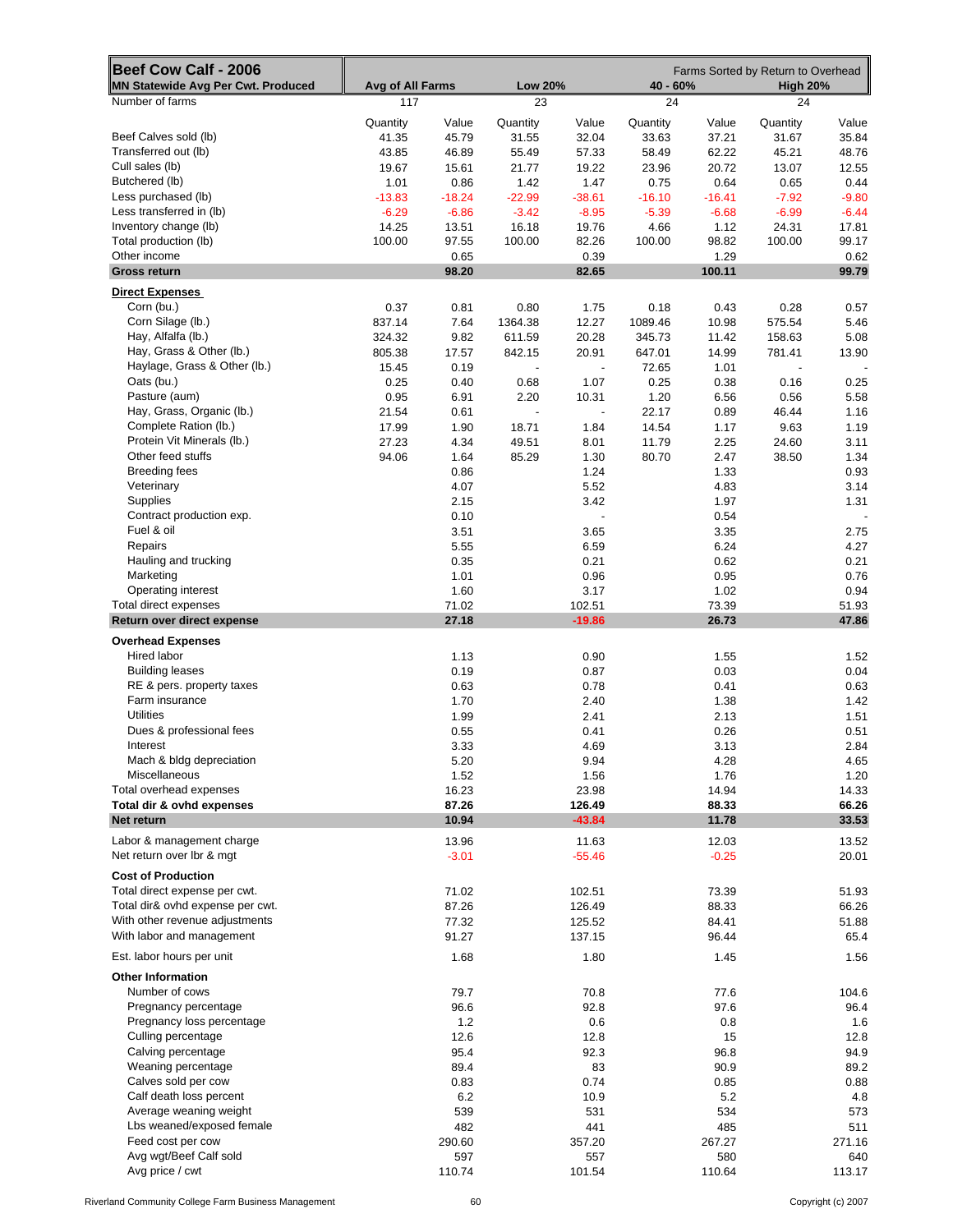| <b>Beef Finish Calves - 2006</b><br><b>MN Statewide Avg Per Cwt. Produced</b> |              | Avg of All Farms<br><b>Low 20%</b> |                  |                  | 40 - 60%         |                          | Farms Sorted by Return to Overhead<br><b>High 20%</b> |                  |
|-------------------------------------------------------------------------------|--------------|------------------------------------|------------------|------------------|------------------|--------------------------|-------------------------------------------------------|------------------|
| Number of farms                                                               | 97           |                                    | 19               |                  | 20               |                          | 20                                                    |                  |
|                                                                               |              |                                    |                  |                  |                  |                          |                                                       |                  |
|                                                                               | Quantity     | Value                              | Quantity         | Value            | Quantity         | Value                    | Quantity                                              | Value            |
| Finish Beef sold (lb)<br>Transferred out (lb)                                 | 177.85       | 147.53                             | 187.02           | 150.87           | 214.89           | 180.56                   | 170.19                                                | 145.48           |
| Butchered (lb)                                                                | 2.95<br>1.68 | 2.67                               | 1.87             | 1.97             | 3.24             | 3.38                     | 0.07                                                  | 0.07             |
| Less purchased (lb)                                                           | $-78.84$     | 1.36<br>$-89.15$                   | 1.73<br>$-63.44$ | 1.11<br>$-74.99$ | 1.57<br>$-67.42$ | 1.30<br>$-73.81$         | 1.86<br>$-85.33$                                      | 1.47<br>$-95.81$ |
| Less transferred in (lb)                                                      | $-10.06$     | $-10.64$                           | $-15.11$         | $-15.55$         | $-12.82$         | $-14.22$                 | $-5.51$                                               | $-6.13$          |
| Inventory change (lb)                                                         | 6.42         | $-0.60$                            | $-12.06$         | $-27.25$         | $-39.45$         | $-44.21$                 | 18.73                                                 | 13.86            |
| Total production (lb)                                                         | 100.00       | 51.16                              | 100.00           | 36.16            | 100.00           | 53.00                    | 100.00                                                | 58.94            |
| Other income                                                                  |              | 0.68                               |                  | 0.56             |                  | 0.57                     |                                                       | 1.17             |
| <b>Gross return</b>                                                           |              | 51.84                              |                  | 36.72            |                  | 53.57                    |                                                       | 60.11            |
|                                                                               |              |                                    |                  |                  |                  |                          |                                                       |                  |
| <b>Direct Expenses</b>                                                        |              |                                    |                  |                  |                  |                          |                                                       |                  |
| Corn (bu.)                                                                    | 9.09         | 18.31                              | 10.25            | 22.49            | 11.73            | 22.64                    | 6.37                                                  | 12.50            |
| Corn Silage (lb.)                                                             | 316.64       | 3.07                               | 354.71           | 3.59             | 204.77           | 1.89                     | 309.97                                                | 3.05             |
| Hay, Alfalfa (lb.)                                                            | 70.39        | 2.34                               | 71.70            | 2.20             | 80.79            | 2.59                     | 80.70                                                 | 2.80             |
| Hay, Grass & Other (lb.)                                                      | 34.41        | 0.93                               | 58.00            | 1.60             | 51.71            | 1.20                     | 7.00                                                  | 0.17             |
| Complete Ration (lb.)                                                         | 4.40         | 0.54                               | 4.31             | 0.80             | $\blacksquare$   | $\overline{\phantom{a}}$ | 5.97                                                  | 0.29             |
| Protein Vit Minerals (lb.)                                                    | 42.53        | 5.80                               | 61.86            | 8.09             | 33.54            | 4.70                     | 34.24                                                 | 4.31             |
| Corn Distillers Grn (dry) (lb.)                                               | 22.84        | 0.43                               | 5.93             | 0.21             | 79.96            | 1.15                     | 4.82                                                  | 0.20             |
| Other feed stuffs                                                             | 43.62        | 0.68                               | 32.05            | 0.60             | 19.76            | 0.33                     | 72.46                                                 | 0.89             |
| Veterinary                                                                    |              | 1.68                               |                  | 1.34             |                  | 1.33                     |                                                       | 1.48             |
| <b>Supplies</b>                                                               |              | 0.41                               |                  | 0.87             |                  | 0.17                     |                                                       | 0.32             |
| Fuel & oil                                                                    |              | 1.87                               |                  | 2.05             |                  | 2.18                     |                                                       | 1.78             |
| Repairs                                                                       |              | 2.36                               |                  | 3.23             |                  | 2.35                     |                                                       | 1.69             |
| Custom hire                                                                   |              | 0.26                               |                  | 1.02             |                  | 0.08                     |                                                       | 0.04             |
| Hauling and trucking                                                          |              | 0.95                               |                  | 0.58             |                  | 0.22                     |                                                       | 2.75             |
| Marketing                                                                     |              | 0.68                               |                  | 0.80             |                  | 0.99                     |                                                       | 0.47             |
| Bedding                                                                       |              | 0.22                               |                  | 0.40             |                  | 0.03                     |                                                       | 0.34             |
| Operating interest                                                            |              | 2.99                               |                  | 3.72             |                  | 3.30                     |                                                       | 2.12             |
| Total direct expenses                                                         |              | 43.52                              |                  | 53.59            |                  | 45.15                    |                                                       | 35.21            |
| Return over direct expense                                                    |              | 8.32                               |                  | $-16.88$         |                  | 8.43                     |                                                       | 24.90            |
| <b>Overhead Expenses</b>                                                      |              |                                    |                  |                  |                  |                          |                                                       |                  |
| Hired labor                                                                   |              | 1.61                               |                  | 2.64             |                  | 2.14                     |                                                       | 1.12             |
| Machinery leases                                                              |              | 0.15                               |                  | 0.22             |                  | 0.35                     |                                                       | 0.02             |
| <b>Building leases</b>                                                        |              | 0.88                               |                  | 0.07             |                  | $\overline{\phantom{a}}$ |                                                       | 0.11             |
| Farm insurance                                                                |              | 0.77                               |                  | 0.69             |                  | 0.54                     |                                                       | 0.81             |
| <b>Utilities</b>                                                              |              | 0.97                               |                  | 0.99             |                  | 1.22                     |                                                       | 0.63             |
| Dues & professional fees                                                      |              | 0.19                               |                  | 0.17             |                  | 0.41                     |                                                       | 0.04             |
| Interest                                                                      |              | 1.10                               |                  | 1.17             |                  | 0.57                     |                                                       | 0.95             |
| Mach & bldg depreciation                                                      |              | 3.27                               |                  | 3.52             |                  | 3.53                     |                                                       | 2.18             |
| Miscellaneous                                                                 |              | 1.00                               |                  | 1.14             |                  | 0.76                     |                                                       | 0.88             |
| Total overhead expenses                                                       |              | 9.94                               |                  | 10.61            |                  | 9.53                     |                                                       | 6.73             |
| Total dir & ovhd expenses                                                     |              | 53.47                              |                  | 64.20            |                  | 54.67                    |                                                       | 41.93            |
| Net return                                                                    |              | $-1.62$                            |                  | $-27.48$         |                  | $-1.10$                  |                                                       | 18.18            |
| Labor & management charge                                                     |              | 4.59                               |                  | 4.78             |                  | 6.80                     |                                                       | 3.32             |
| Net return over Ibr & mgt                                                     |              | $-6.21$                            |                  | $-32.26$         |                  | $-7.90$                  |                                                       | 14.86            |
|                                                                               |              |                                    |                  |                  |                  |                          |                                                       |                  |
| <b>Cost of Production</b>                                                     |              |                                    |                  |                  |                  |                          |                                                       |                  |
| Total direct expense per cwt.                                                 |              | 78.84                              |                  | 90.15            |                  | 80.73                    |                                                       | 71.54            |
| Total dir& ovhd expense per cwt.                                              |              | 84.34                              |                  | 95.76            |                  | 85.10                    |                                                       | 75.49            |
| With other revenue adjustments                                                |              | 83.97                              |                  | 95.47            |                  | 84.83                    |                                                       | 74.81            |
| With labor and management                                                     |              | 86.50                              |                  | 98.00            |                  | 87.95                    |                                                       | 76.76            |
| Est. labor hours per unit                                                     |              | 0.53                               |                  | 0.64             |                  | 0.64                     |                                                       | 0.35             |
| <b>Other Information</b>                                                      |              |                                    |                  |                  |                  |                          |                                                       |                  |
| No. purchased or trans in                                                     |              | 183                                |                  | 127              |                  | 188                      |                                                       | 192              |
| Number sold or trans out                                                      |              | 178                                |                  | 138              |                  | 248                      |                                                       | 180              |
| Percentage death loss                                                         |              | 0.9                                |                  | 1.6              |                  | 0.6                      |                                                       | 0.8              |
| Avg. daily gain (lbs)                                                         |              | 2.45                               |                  | 2.39             |                  | 2.59                     |                                                       | 2.70             |
| Lbs of conc / lb of gain                                                      |              | 6.00                               |                  | 6.47             |                  | 7.86                     |                                                       | 4.28             |
| Lbs of feed / lb of gain                                                      |              | 8.25                               |                  | 9.14             |                  | 9.90                     |                                                       | 6.50             |
| Feed cost per cwt of gain                                                     |              | 32.09                              |                  | 39.57            |                  | 34.50                    |                                                       | 24.21            |
| Feed cost per head                                                            |              | 223.19                             |                  | 271.87           |                  | 233.75                   |                                                       | 176.42           |
| Average purchase weight                                                       |              | 638                                |                  | 582              |                  | 653                      |                                                       | 681              |
| Average sales weight                                                          |              | 1,314                              |                  | 1,303            |                  | 1,315                    |                                                       | 1,334            |
| Avg purch price / cwt                                                         |              | 113.07                             |                  | 118.20           |                  | 109.48                   |                                                       | 112.28           |
| Avg sales price / cwt                                                         |              | 82.95                              |                  | 80.67            |                  | 84.02                    |                                                       | 85.48            |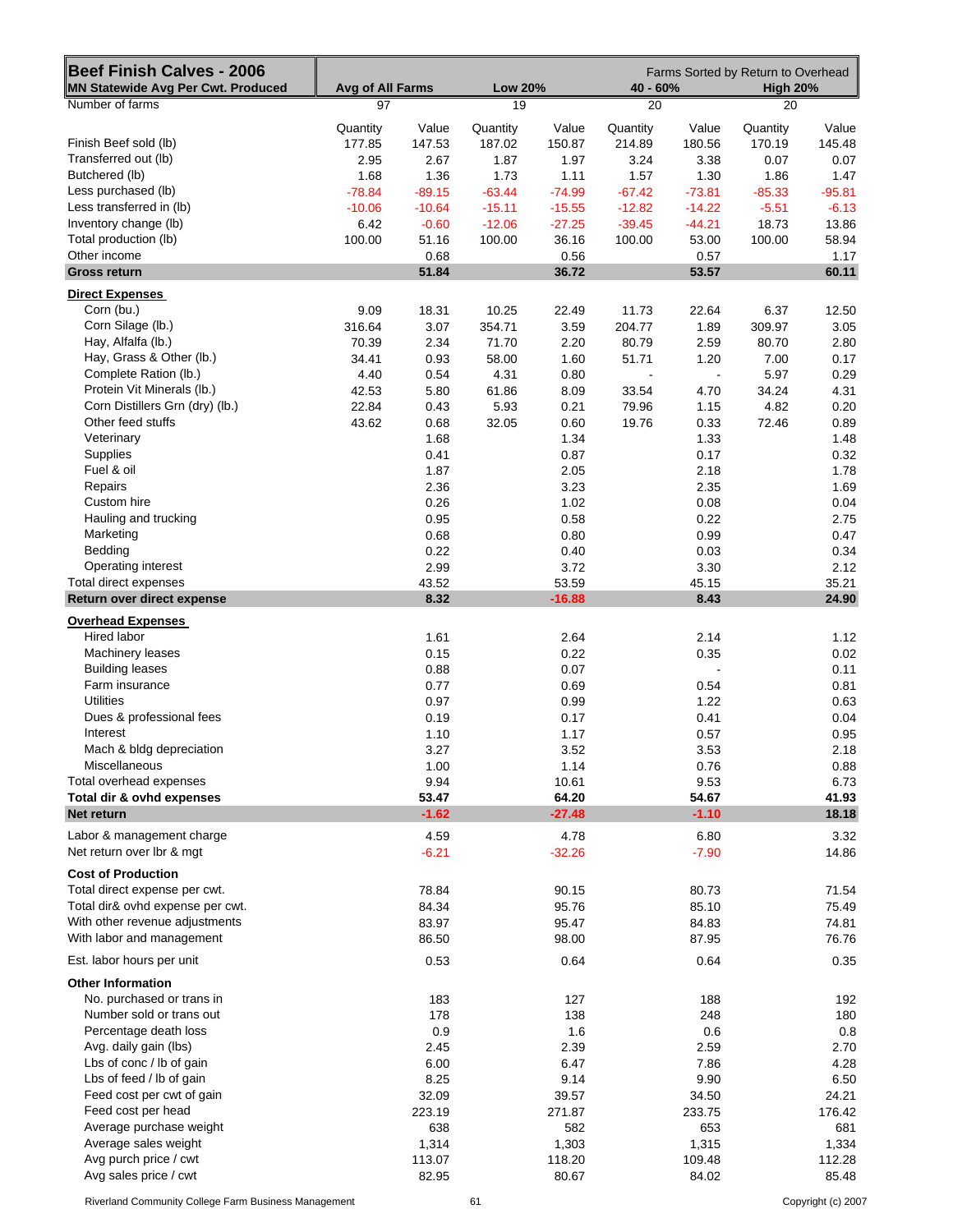| Beef Finish Calves - 2006                            | Farms Sorted by Return to Overhead |                 |                 |                 |                  |                 |                 |                 |
|------------------------------------------------------|------------------------------------|-----------------|-----------------|-----------------|------------------|-----------------|-----------------|-----------------|
| MN Statewide Avg Per Head                            | Avg of All Farms                   |                 | <b>Low 20%</b>  |                 | 40 - 60%         |                 | <b>High 20%</b> |                 |
| Number of farms                                      | 97                                 |                 | 19              |                 | 20               |                 | 20              |                 |
|                                                      | Quantity                           | Value           | Quantity        | Value           | Quantity         | Value           | Quantity        | Value           |
| Finish Beef sold (lb)                                | 1,237.05                           | 1,026.10        | 1,285.04        | 1,036.67        | 1,455.88         | 1,223.28        | 1,240.09        | 1,060.02        |
| Transferred out (lb)                                 | 20.53                              | 18.54           | 12.83           | 13.54           | 21.92            | 22.91           | 0.52            | 0.52            |
| Butchered (lb)                                       | 11.68                              | 9.47            | 11.89           | 7.62            | 10.65            | 8.82            | 13.54           | 10.75           |
| Less purchased (lb)                                  | $-548.39$                          | $-620.08$       | $-435.94$       | $-515.3$        | $-456.8$         | $-500.08$       | $-621.78$       | $-698.14$       |
| Less transferred in (lb)                             | $-69.99$                           | $-73.99$        | $-103.82$       | $-106.84$       | $-86.86$         | $-96.32$        | $-40.17$        | $-44.65$        |
| Inventory change (lb)                                | 44.67                              | $-4.21$         | $-82.89$        | $-187.23$       | $-267.28$        | $-299.53$       | 136.45          | 100.98          |
| Total production (lb)                                | 695.54                             | 355.84          | 687.12          | 248.46          | 677.51           | 359.07          | 728.65          | 429.47          |
| Other income                                         |                                    | 4.76            |                 | 3.83            |                  | 3.89            |                 | 8.52            |
| <b>Gross return</b>                                  |                                    | 360.60          |                 | 252.29          |                  | 362.95          |                 | 437.99          |
| <b>Direct Expenses</b>                               |                                    |                 |                 |                 |                  |                 |                 |                 |
| Corn (bu.)                                           | 63.25                              | 127.36          | 70.40           | 154.51          | 79.49            | 153.35          | 46.45           | 91.09           |
| Corn Silage (lb.)                                    | 2,202.37                           | 21.36           | 2,437.26        | 24.65           | 1,387.31         | 12.79           | 2,258.61        | 22.23           |
| Hay, Alfalfa (lb.)                                   | 489.60                             | 16.25           | 492.66          | 15.08           | 547.38           | 17.58           | 588.01          | 20.40           |
| Hay, Grass & Other (lb.)                             | 239.35                             | 6.49            | 398.55          | 11.01           | 350.33           | 8.14            | 50.98           | 1.25            |
| Complete Ration (lb.)<br>Protein Vit Minerals (lb.)  | 30.63                              | 3.73            | 29.60           | 5.46            |                  | $\blacksquare$  | 43.49           | 2.10            |
| Corn Distillers Grn (dry) (lb.)                      | 295.82<br>158.87                   | 40.33<br>2.96   | 425.04<br>40.74 | 55.62<br>1.43   | 227.20<br>541.71 | 31.87<br>7.77   | 249.49<br>35.11 | 31.39<br>1.49   |
| Other feed stuffs                                    | 303.38                             | 4.71            | 220.20          | 4.10            | 133.90           | 2.23            | 527.97          | 6.48            |
| Veterinary                                           |                                    | 11.70           |                 | 9.24            |                  | 9.03            |                 | 10.82           |
| Supplies                                             |                                    | 2.84            |                 | 5.95            |                  | 1.13            |                 | 2.35            |
| Fuel & oil                                           |                                    | 13.02           |                 | 14.12           |                  | 14.75           |                 | 12.97           |
| Repairs                                              |                                    | 16.43           |                 | 22.21           |                  | 15.94           |                 | 12.28           |
| Custom hire                                          |                                    | 1.81            |                 | 7.03            |                  | 0.56            |                 | 0.30            |
| Hauling and trucking                                 |                                    | 6.61            |                 | 4.02            |                  | 1.46            |                 | 20.02           |
| Marketing                                            |                                    | 4.76            |                 | 5.52            |                  | 6.73            |                 | 3.40            |
| Bedding                                              |                                    | 1.56            |                 | 2.77            |                  | 0.18            |                 | 2.49            |
| Operating interest                                   |                                    | 20.80           |                 | 25.53           |                  | 22.34           |                 | 15.48           |
| Total direct expenses                                |                                    | 302.71          |                 | 368.24          |                  | 305.87          |                 | 256.53          |
| Return over direct expense                           |                                    | 57.88           |                 | $-115.95$       |                  | 57.08           |                 | 181.46          |
| <b>Overhead Expenses</b>                             |                                    |                 |                 |                 |                  |                 |                 |                 |
| Hired labor                                          |                                    | 11.20           |                 | 18.15           |                  | 14.53           |                 | 8.13            |
| Machinery leases                                     |                                    | 1.02            |                 | 1.53            |                  | 2.36            |                 | 0.16            |
| <b>Building leases</b>                               |                                    | 6.15            |                 | 0.45            |                  |                 |                 | 0.83            |
| Farm insurance                                       |                                    | 5.35            |                 | 4.75            |                  | 3.63            |                 | 5.92            |
| <b>Utilities</b>                                     |                                    | 6.77            |                 | 6.79            |                  | 8.25            |                 | 4.56            |
| Dues & professional fees                             |                                    | 1.34            |                 | 1.15            |                  | 2.80            |                 | 0.26            |
| Interest                                             |                                    | 7.63            |                 | 8.04            |                  | 3.88            |                 | 6.89            |
| Mach & bldg depreciation                             |                                    | 22.76           |                 | 24.17           |                  | 23.91           |                 | 15.87           |
| Miscellaneous                                        |                                    | 6.95            |                 | 7.85            |                  | 5.18            |                 | 6.39            |
| Total overhead expenses<br>Total dir & ovhd expenses |                                    | 69.17<br>371.88 |                 | 72.88<br>441.13 |                  | 64.54<br>370.41 |                 | 49.00<br>305.53 |
| Net return                                           |                                    | $-11.28$        |                 | $-188.84$       |                  | $-7.46$         |                 | 132.46          |
|                                                      |                                    |                 |                 |                 |                  |                 |                 |                 |
| Labor & management charge                            |                                    | 31.93           |                 | 32.86           |                  | 46.06           |                 | 24.20           |
| Net return over lbr & mgt                            |                                    | $-43.21$        |                 | $-221.70$       |                  | $-53.52$        |                 | 108.26          |
| <b>Cost of Production</b>                            |                                    |                 |                 |                 |                  |                 |                 |                 |
| Total direct expense per cwt.                        |                                    | 78.84           |                 | 90.15           |                  | 80.73           |                 | 71.54           |
| Total dir& ovhd expense per cwt.                     |                                    | 84.34           |                 | 95.76           |                  | 85.10           |                 | 75.49           |
| With other revenue adjustments                       |                                    | 83.97           |                 | 95.47           |                  | 84.83           |                 | 74.81           |
| With labor and management                            |                                    | 86.50           |                 | 98.00           |                  | 87.95           |                 | 76.76           |
| Est. labor hours per unit                            |                                    | 3.68            |                 | 4.42            |                  | 4.35            |                 | 2.56            |
| <b>Other Information</b>                             |                                    |                 |                 |                 |                  |                 |                 |                 |
| No. purchased or trans in                            |                                    | 183             |                 | 127             |                  | 188             |                 | 192             |
| Number sold or trans out                             |                                    | 178             |                 | 138             |                  | 248             |                 | 180             |
| Percentage death loss                                |                                    | 0.9             |                 | 1.6             |                  | 0.6             |                 | 0.8             |
| Avg. daily gain (lbs)                                |                                    | 2.45            |                 | 2.39            |                  | 2.59            |                 | 2.70            |
| Lbs of conc / lb of gain                             |                                    | 6.00            |                 | 6.47            |                  | 7.86            |                 | 4.28            |
| Lbs of feed / lb of gain                             |                                    | 8.25            |                 | 9.14            |                  | 9.90            |                 | 6.50            |
| Feed cost per cwt of gain                            |                                    | 32.09           |                 | 39.57           |                  | 34.50           |                 | 24.21           |
| Feed cost per head                                   |                                    | 223.19          |                 | 271.87          |                  | 233.75          |                 | 176.42          |
| Average purchase weight<br>Average sales weight      |                                    | 638             |                 | 582             |                  | 653             |                 | 681             |
| Avg purch price / cwt                                |                                    | 1,314<br>113.07 |                 | 1,303<br>118.20 |                  | 1,315<br>109.48 |                 | 1,334<br>112.28 |
| Avg sales price / cwt                                |                                    | 82.95           |                 | 80.67           |                  | 84.02           |                 | 85.48           |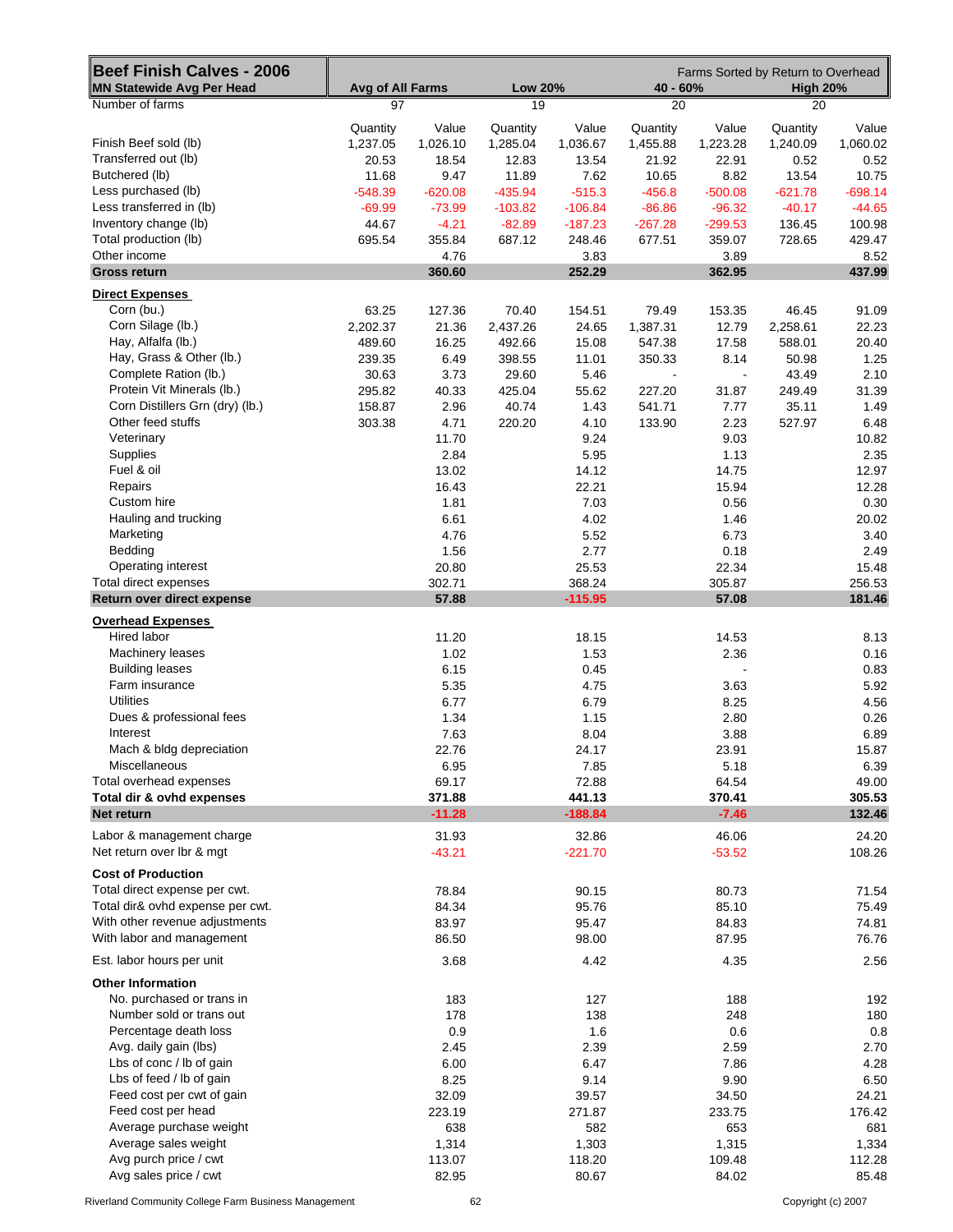| <b>Beef Backgrounding - 2006</b><br><b>MN Statewide Average of All Farms</b> | Farms Sorted by Return to Overhead<br>Avg Per Cwt. Produced<br><b>Average Per Head</b> |              |                |              |  |  |  |
|------------------------------------------------------------------------------|----------------------------------------------------------------------------------------|--------------|----------------|--------------|--|--|--|
| Number of farms                                                              | 15                                                                                     |              | 15             |              |  |  |  |
|                                                                              | Quantity                                                                               | Value        | Quantity       | Value        |  |  |  |
| Backgnd Beef sold (lb)                                                       | 168.77                                                                                 | 169.66       | 499.17         | 501.78       |  |  |  |
| Transferred out (lb)                                                         | 7.01                                                                                   | 7.21         | 20.75          | 21.33        |  |  |  |
| Butchered (lb)                                                               | 2.60                                                                                   | 2.21         | 7.70           | 6.55         |  |  |  |
| Less purchased (lb)                                                          | $-65.19$                                                                               | $-77.42$     | $-192.80$      | $-228.97$    |  |  |  |
| Less transferred in (lb)                                                     | $-53.99$                                                                               | $-60.84$     | $-159.69$      | $-179.95$    |  |  |  |
| Inventory change (lb)                                                        | 40.79                                                                                  | 24.27        | 120.65         | 71.79        |  |  |  |
| Total production (lb)                                                        | 100.00                                                                                 | 65.10        | 295.76         | 192.54       |  |  |  |
| Other income                                                                 |                                                                                        |              |                |              |  |  |  |
| <b>Gross return</b>                                                          |                                                                                        | 65.10        |                | 192.54       |  |  |  |
| <b>Direct Expenses</b>                                                       |                                                                                        |              |                |              |  |  |  |
| Barley (bu.)                                                                 | 0.02                                                                                   | 0.04         | 0.00           | 0.00         |  |  |  |
| Corn (bu.)                                                                   | 5.20                                                                                   | 10.08        | 15.37          | 29.83        |  |  |  |
| Corn Silage (lb.)                                                            | 645.58                                                                                 | 5.20         | 1,909.40       | 15.38        |  |  |  |
| Hay, Alfalfa (lb.)                                                           | 56.82                                                                                  | 1.95         | 168.06         | 5.76         |  |  |  |
| Hay, Grass & Other (lb.)                                                     | 138.59                                                                                 | 3.75         | 409.91         | 11.10        |  |  |  |
| Haylage, Alfalfa (lb.)                                                       | 81.71                                                                                  | 0.78         | 241.67         | 2.31         |  |  |  |
| Haylage, Grass & Other (lb.)<br>Oats (bu.)                                   | 2.75                                                                                   | 0.05         | 8.13           | 0.14         |  |  |  |
|                                                                              | 0.95                                                                                   | 1.82         | 2.81           | 5.38         |  |  |  |
| Pasture (aum)<br>Pasture, Intensive (aum)                                    | 0.03                                                                                   | 0.17         | 0.09           | 0.51         |  |  |  |
| Complete Ration (lb.)                                                        | 0.03                                                                                   | 0.45         | 0.09           | 1.32         |  |  |  |
| Creep / Starter (lb.)                                                        | 12.88<br>0.74                                                                          | 0.46         | 38.10<br>2.18  | 1.35         |  |  |  |
| Protein Vit Minerals (lb.)                                                   | 39.98                                                                                  | 0.13         |                | 0.38         |  |  |  |
| Corn Distillers Grn (dry) (lb.)                                              | 15.43                                                                                  | 4.61         | 118.25         | 13.63        |  |  |  |
| Other feed stuffs                                                            | 29.53                                                                                  | 0.72<br>1.93 | 45.62<br>87.42 | 2.14<br>5.83 |  |  |  |
| Veterinary                                                                   |                                                                                        | 3.03         |                |              |  |  |  |
| <b>Supplies</b>                                                              |                                                                                        | 0.84         |                | 8.97<br>2.48 |  |  |  |
| Fuel & oil                                                                   |                                                                                        | 2.37         |                | 7.01         |  |  |  |
| Repairs                                                                      |                                                                                        | 1.90         |                | 5.62         |  |  |  |
| Hauling and trucking                                                         |                                                                                        | 0.73         |                | 2.15         |  |  |  |
| Marketing                                                                    |                                                                                        | 1.72         |                | 5.08         |  |  |  |
| Bedding                                                                      |                                                                                        | 0.23         |                | 0.67         |  |  |  |
| Operating interest                                                           |                                                                                        | 2.44         |                | 7.21         |  |  |  |
| Total direct expenses                                                        |                                                                                        | 45.39        |                | 134.26       |  |  |  |
| Return over direct expense                                                   |                                                                                        | 19.71        |                | 58.29        |  |  |  |
| <b>Overhead Expenses</b>                                                     |                                                                                        |              |                |              |  |  |  |
| Hired labor                                                                  |                                                                                        | 0.16         |                | 0.46         |  |  |  |
| <b>Building leases</b>                                                       |                                                                                        | 0.56         |                | 1.66         |  |  |  |
| RE & pers. property taxes                                                    |                                                                                        | 0.15         |                | 0.45         |  |  |  |
| Farm insurance                                                               |                                                                                        | 0.86         |                | 2.55         |  |  |  |
| <b>Utilities</b>                                                             |                                                                                        | 1.31         |                | 3.88         |  |  |  |
| Interest                                                                     |                                                                                        | 1.45         |                | 4.27         |  |  |  |
| Mach & bldg depreciation                                                     |                                                                                        | 1.27         |                | 3.75         |  |  |  |
| Miscellaneous                                                                |                                                                                        | 1.02         |                | 3.03         |  |  |  |
| Total overhead expenses                                                      |                                                                                        | 6.78         |                | 20.05        |  |  |  |
| Total dir & ovhd expenses                                                    |                                                                                        | 52.17        |                | 154.31       |  |  |  |
| Net return                                                                   |                                                                                        | 12.93        |                | 38.23        |  |  |  |
| Labor & management charge                                                    |                                                                                        | 5.24         |                | 15.50        |  |  |  |
| Net return over Ibr & mgt                                                    |                                                                                        | 7.69         |                | 22.73        |  |  |  |
| <b>Cost of Production</b>                                                    |                                                                                        |              |                |              |  |  |  |
| Total direct expense per cwt.                                                |                                                                                        | 89.41        |                | 89.41        |  |  |  |
| Total dir& ovhd expense per cwt.                                             |                                                                                        | 93.26        |                | 93.26        |  |  |  |
| With other revenue adjustments                                               |                                                                                        | 93.26        |                | 93.26        |  |  |  |
| With labor and management                                                    |                                                                                        | 96.24        |                | 96.24        |  |  |  |
|                                                                              |                                                                                        |              |                |              |  |  |  |
| Est. labor hours per unit                                                    |                                                                                        | 0.61         |                | 1.80         |  |  |  |
| <b>Other Information</b>                                                     |                                                                                        |              |                |              |  |  |  |
| No. purchased or trans in                                                    |                                                                                        | 141          |                | 141          |  |  |  |
| Number sold or trans out                                                     |                                                                                        | 116          |                | 116          |  |  |  |
| Percentage death loss                                                        |                                                                                        | 1.8          |                | 1.8          |  |  |  |
| Avg. daily gain (lbs)                                                        |                                                                                        | 1.90         |                | 1.90         |  |  |  |
| Lbs of conc / lb of gain                                                     |                                                                                        | 4.09         |                | 4.09         |  |  |  |
| Lbs of feed / lb of gain                                                     |                                                                                        | 8.72         |                | 8.72         |  |  |  |
| Feed cost per cwt of gain                                                    |                                                                                        | 32.14        |                | 32.14        |  |  |  |
| Feed cost per head                                                           |                                                                                        | 95.07        |                | 95.07        |  |  |  |
| Average purchase weight                                                      |                                                                                        | 476          |                | 476          |  |  |  |
| Average sales weight                                                         |                                                                                        | 839          |                | 839          |  |  |  |
| Avg purch price / cwt                                                        |                                                                                        | 118.76       |                | 118.76       |  |  |  |
| Avg sales price / cwt                                                        |                                                                                        | 100.52       |                | 100.52       |  |  |  |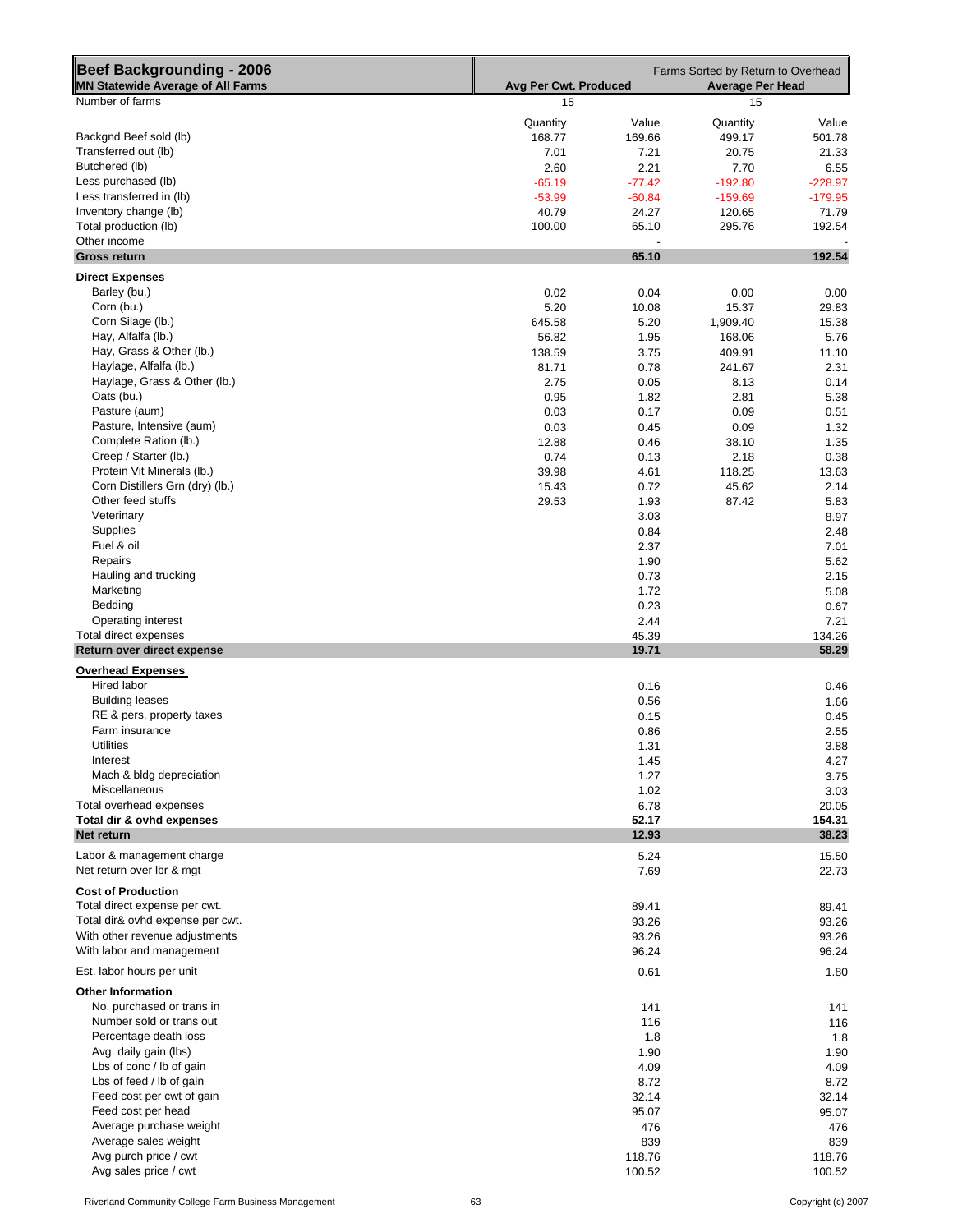| Dairy Steer Finishing - 2006<br><b>MN Statewide Avg Per Cwt. Produced</b> | Avg of All Farms<br><b>Low 20%</b> |                |          | Farms Sorted by Return to Overhead<br>$40 - 60%$<br><b>High 20%</b> |                          |                          |                          |                |
|---------------------------------------------------------------------------|------------------------------------|----------------|----------|---------------------------------------------------------------------|--------------------------|--------------------------|--------------------------|----------------|
| Number of farms                                                           | 112                                |                | 22       |                                                                     | 23                       |                          | 23                       |                |
|                                                                           | Quantity                           |                | Quantity |                                                                     |                          |                          |                          |                |
| D Steer Fin sold (lb)                                                     | 123.48                             | Value<br>95.35 | 169.6    | Value<br>128.73                                                     | Quantity<br>111.09       | Value<br>87.65           | Quantity<br>100.14       | Value<br>77.85 |
| Transferred out (lb)                                                      | 0.10                               | 0.11           | 0.22     | 0.22                                                                |                          | $\overline{\phantom{a}}$ | 0.29                     | 0.34           |
| Cull sales (lb)                                                           | 0.20                               | 0.17           | 0.12     | 0.08                                                                | $\overline{\phantom{a}}$ | $\blacksquare$           | $\overline{\phantom{a}}$ |                |
| Butchered (lb)                                                            | 2.54                               | 2.07           | 3.75     | 3.02                                                                | 1.56                     | 1.27                     | 2.33                     | 2.00           |
| Less purchased (lb)                                                       | $-28.68$                           | $-33.84$       | $-44.71$ | $-51.09$                                                            | $-23.18$                 | $-30.49$                 | $-10.85$                 | $-13.57$       |
| Less transferred in (lb)                                                  | $-4.85$                            | $-5.77$        | $-4.06$  | $-4.09$                                                             | $-3.67$                  | $-5.04$                  | $-9.09$                  | $-9.97$        |
| Inventory change (lb)                                                     | 7.21                               | $-3.11$        | $-24.92$ | $-35.36$                                                            | 14.20                    | 2.97                     | 17.18                    | 10.72          |
| Total production (lb)                                                     | 100.00                             | 54.99          | 100.00   | 41.49                                                               | 100.00                   | 56.36                    | 100.00                   | 67.36          |
| Other income                                                              |                                    | 0.10           |          | $\blacksquare$                                                      |                          | 0.39                     |                          |                |
| <b>Gross return</b>                                                       |                                    | 55.09          |          | 41.49                                                               |                          | 56.75                    |                          | 67.36          |
| <b>Direct Expenses</b>                                                    |                                    |                |          |                                                                     |                          |                          |                          |                |
| Corn (bu.)                                                                | 10.17                              | 21.29          | 11.86    | 25.08                                                               | 10.01                    | 20.21                    | 9.20                     | 19.65          |
| Corn Silage (lb.)                                                         | 178.14                             | 1.72           | 160.49   | 1.58                                                                | 188.62                   | 1.83                     | 136.07                   | 1.31           |
| Hay, Alfalfa (lb.)                                                        | 38.57                              | 1.42           | 35.69    | 1.16                                                                | 51.73                    | 1.91                     | 16.59                    | 0.65           |
| Hay, Grass & Other (lb.)                                                  | 23.81                              | 0.71           | 27.54    | 0.62                                                                | 10.09                    | 0.28                     | 24.26                    | 0.74           |
| Complete Ration (lb.)                                                     | 9.49                               | 1.49           | 38.42    | 5.96                                                                | 0.82                     | 0.13                     | 5.00                     | 0.90           |
| Milk Replacer (lb.)                                                       | 1.08                               | 1.04           | 1.52     | 1.54                                                                | 1.61                     | 1.52                     | 0.67                     | 0.69           |
| Protein Vit Minerals (lb.)                                                | 56.54                              | 9.53           | 55.39    | 7.31                                                                | 60.71                    | 9.94                     | 56.28                    | 9.58           |
| Other feed stuffs                                                         | 42.48                              | 1.32           | 50.39    | 0.93                                                                | 20.63                    | 0.69                     | 86.47                    | 2.31           |
| Veterinary                                                                |                                    | 1.85           |          | 2.40                                                                |                          | 1.85                     |                          | 1.14           |
| Supplies                                                                  |                                    | 0.79           |          | 0.97                                                                |                          | 0.44                     |                          | 0.52           |
| Fuel & oil                                                                |                                    | 1.60           |          | 1.56                                                                |                          | 1.57                     |                          | 1.79           |
| Repairs                                                                   |                                    | 2.53           |          | 2.55                                                                |                          | 3.07                     |                          | 1.92           |
| Custom hire                                                               |                                    | 0.16           |          | 0.42                                                                |                          |                          |                          | 0.02           |
| Hauling and trucking                                                      |                                    | 0.57           |          | 1.24                                                                |                          | 0.33                     |                          | 0.36           |
| Marketing                                                                 |                                    | 0.78           |          | 1.12                                                                |                          | 1.08                     |                          | 0.60           |
| Bedding                                                                   |                                    | 0.56           |          | 1.09                                                                |                          | 0.32                     |                          | 0.24           |
| Operating interest                                                        |                                    | 1.56           |          | 1.46                                                                |                          | 1.54                     |                          | 0.53           |
| Total direct expenses                                                     |                                    | 48.94          |          | 56.99                                                               |                          | 46.68                    |                          | 42.94          |
| Return over direct expense                                                |                                    | 6.15           |          | $-15.49$                                                            |                          | 10.07                    |                          | 24.42          |
| <b>Overhead Expenses</b>                                                  |                                    |                |          |                                                                     |                          |                          |                          |                |
| Custom hire                                                               |                                    | 0.22           |          | 0.06                                                                |                          | 0.22                     |                          | 0.38           |
| Hired labor                                                               |                                    | 1.48           |          | 0.88                                                                |                          | 1.73                     |                          | 1.58           |
| Machinery leases                                                          |                                    | 0.16           |          | 0.07                                                                |                          | 0.11                     |                          | 0.29           |
| <b>Building leases</b>                                                    |                                    | 0.21           |          | 0.47                                                                |                          |                          |                          | 0.03           |
| Farm insurance                                                            |                                    | 0.91           |          | 1.04                                                                |                          | 1.00                     |                          | 1.08           |
| <b>Utilities</b>                                                          |                                    | 1.31           |          | 1.29                                                                |                          | 1.27                     |                          | 1.32           |
| Interest                                                                  |                                    | 1.46           |          | 1.27                                                                |                          | 1.25                     |                          | 1.36           |
| Mach & bldg depreciation                                                  |                                    | 2.51           |          | 2.61                                                                |                          | 2.58                     |                          | 2.55           |
| Miscellaneous                                                             |                                    | 1.20           |          | 1.19                                                                |                          | 1.10                     |                          | 1.27           |
| Total overhead expenses                                                   |                                    | 9.47           |          | 8.88                                                                |                          | 9.27                     |                          | 9.87           |
| Total dir & ovhd expenses                                                 |                                    | 58.40          |          | 65.87                                                               |                          | 55.95                    |                          | 52.80          |
| Net return                                                                |                                    | $-3.32$        |          | $-24.37$                                                            |                          | 0.80                     |                          | 14.55          |
| Labor & management charge                                                 |                                    | 5.16           |          | 4.94                                                                |                          | 4.94                     |                          | 5.04           |
| Net return over lbr & mgt                                                 |                                    | $-8.47$        |          | $-29.31$                                                            |                          | $-4.14$                  |                          | 9.51           |
| <b>Cost of Production</b>                                                 |                                    |                |          |                                                                     |                          |                          |                          |                |
| Total direct expense per cwt.                                             |                                    | 72.35          |          | 85.05                                                               |                          | 70.19                    |                          | 53.53          |
| Total dir& ovhd expense per cwt.                                          |                                    | 80.01          |          | 90.28                                                               |                          | 78.53                    |                          | 63.36          |
| With other revenue adjustments                                            |                                    | 79.93          |          | 90.28                                                               |                          | 78.18                    |                          | 63.36          |
| With labor and management                                                 |                                    | 84.10          |          | 93.19                                                               |                          | 82.63                    |                          | 68.38          |
|                                                                           |                                    |                |          |                                                                     |                          |                          |                          |                |
| Est. labor hours per unit                                                 |                                    | 0.62           |          | 0.61                                                                |                          | 0.47                     |                          | 0.73           |
| <b>Other Information</b>                                                  |                                    |                |          |                                                                     |                          |                          |                          |                |
| No. purchased or trans in                                                 |                                    | 87             |          | 90                                                                  |                          | 97                       |                          | 80             |
| Number sold or trans out                                                  |                                    | 74             |          | 101                                                                 |                          | 79                       |                          | 56             |
| Percentage death loss                                                     |                                    | 3.3            |          | 3.3                                                                 |                          | 4.9                      |                          | 1.7            |
| Avg. daily gain (lbs)                                                     |                                    | 2.36           |          | 2.24                                                                |                          | 2.44                     |                          | 2.35           |
| Lbs of conc / lb of gain                                                  |                                    | 6.45           |          | 7.60                                                                |                          | 6.38                     |                          | 5.88           |
| Lbs of feed / lb of gain                                                  |                                    | 7.92           |          | 9.05                                                                |                          | 7.70                     |                          | 7.35           |
| Feed cost per cwt of gain                                                 |                                    | 38.53          |          | 44.18                                                               |                          | 36.50                    |                          | 35.83          |
| Feed cost per head                                                        |                                    | 374.69         |          | 375.02                                                              |                          | 339.48                   |                          | 423.10         |
| Average purchase weight                                                   |                                    | 360            |          | 457                                                                 |                          | 302                      |                          | 216            |
| Average sales weight                                                      |                                    | 1,387          |          | 1,421                                                               |                          | 1,403                    |                          | 1,390          |
| Avg purch price / head                                                    |                                    | 424.51         |          | 521.68                                                              |                          | 397.07                   |                          | 270.51         |
| Avg sales price / cwt                                                     |                                    | 77.22          |          | 75.90                                                               |                          | 78.90                    |                          | 77.74          |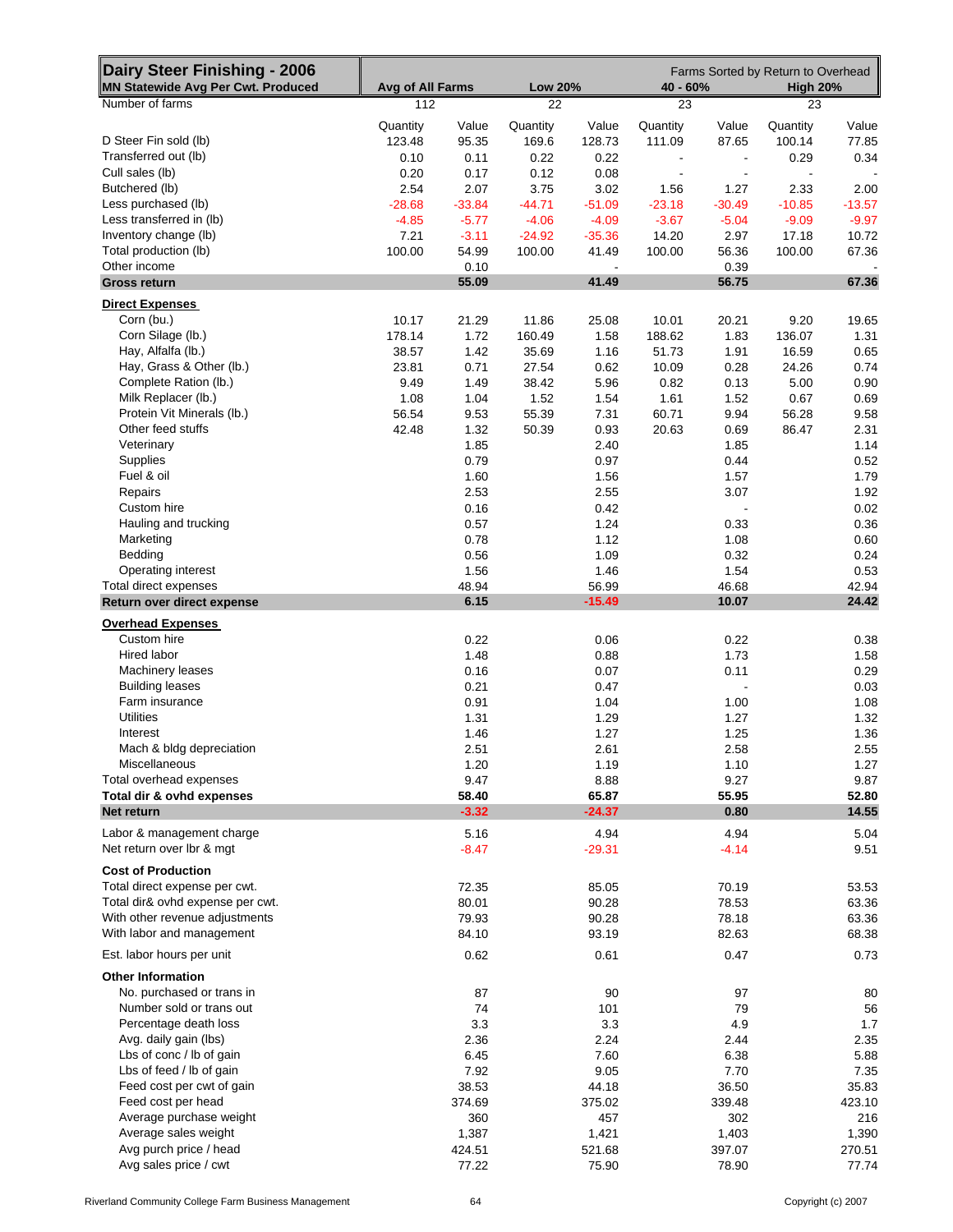| Dairy Steer Finishing - 2006<br><b>MN Statewide Avg - Per Head</b> | Avg of All Farms<br><b>Low 20%</b> |           |           | Farms Sorted by Return to Overhead<br>40 - 60%<br><b>High 20%</b> |                          |                          |           |           |
|--------------------------------------------------------------------|------------------------------------|-----------|-----------|-------------------------------------------------------------------|--------------------------|--------------------------|-----------|-----------|
| Number of farms                                                    | 112                                |           | 22        |                                                                   | 23                       |                          | 23        |           |
|                                                                    |                                    |           |           |                                                                   |                          |                          |           |           |
|                                                                    | Quantity                           | Value     | Quantity  | Value                                                             | Quantity                 | Value                    | Quantity  | Value     |
| D Steer Fin sold (lb)                                              | 1,200.64                           | 927.12    | 1,439.64  | 1,092.70                                                          | 1,033.17                 | 815.18                   | 1,182.58  | 919.29    |
| Transferred out (lb)                                               | 0.96                               | 1.05      | 1.84      | 1.84                                                              | $\overline{\phantom{a}}$ | $\blacksquare$           | 3.48      | 4.05      |
| Cull sales (lb)                                                    | 1.97                               | 1.68      | 1.05      | 0.64                                                              | $\overline{\phantom{a}}$ | $\blacksquare$           |           |           |
| Butchered (lb)                                                     | 24.71                              | 20.09     | 31.83     | 25.6                                                              | 14.51                    | 11.77                    | 27.51     | 23.58     |
| Less purchased (lb)                                                | $-278.89$                          | $-328.99$ | $-379.54$ | $-433.63$                                                         | $-215.57$                | $-283.55$                | $-128.17$ | $-160.30$ |
| Less transferred in (lb)                                           | $-47.16$                           | $-56.07$  | $-34.48$  | $-34.74$                                                          | $-34.14$                 | $-46.86$                 | $-107.38$ | $-117.78$ |
| Inventory change (lb)                                              | 70.10                              | $-30.20$  | $-211.49$ | $-300.19$                                                         | 132.07                   | 27.62                    | 202.90    | 126.58    |
| Total production (lb)                                              | 972.34                             | 534.67    | 848.84    | 352.22                                                            | 930.05                   | 524.15                   | 1180.92   | 795.42    |
| Other income                                                       |                                    | 0.94      |           |                                                                   |                          | 3.64                     |           |           |
| <b>Gross return</b>                                                |                                    | 535.62    |           | 352.22                                                            |                          | 527.79                   |           | 795.42    |
| <b>Direct Expenses</b>                                             |                                    |           |           |                                                                   |                          |                          |           |           |
| Corn (bu.)                                                         | 98.89                              | 207.06    | 100.68    | 212.85                                                            | 93.08                    | 187.92                   | 108.61    | 232.08    |
| Corn Silage (lb.)                                                  | 1,732.13                           | 16.72     | 1,362.28  | 13.38                                                             | 1,754.30                 | 17.03                    | 1,606.86  | 15.43     |
| Hay, Alfalfa (lb.)                                                 | 375.03                             | 13.85     | 302.93    | 9.86                                                              | 481.14                   | 17.80                    | 195.91    | 7.71      |
| Hay, Grass & Other (lb.)                                           | 231.52                             | 6.91      | 233.74    | 5.29                                                              | 93.86                    | 2.57                     | 286.45    | 8.71      |
| Complete Ration (lb.)                                              | 92.24                              | 14.52     | 326.09    | 50.61                                                             | 7.61                     | 1.23                     | 59.04     | 10.60     |
| Milk Replacer (lb.)                                                | 10.47                              | 10.12     | 12.87     | 13.08                                                             | 15.01                    | 14.11                    | 7.88      | 8.14      |
| Protein Vit Minerals (lb.)                                         | 549.71                             | 92.65     | 470.13    | 62.08                                                             | 564.63                   | 92.41                    | 664.58    | 113.19    |
| Other feed stuffs                                                  | 413.01                             | 12.87     | 427.71    | 7.88                                                              | 191.84                   | 6.42                     | 1021.17   | 27.25     |
| Veterinary                                                         |                                    | 18.03     |           | 20.35                                                             |                          | 17.19                    |           | 13.41     |
| Supplies                                                           |                                    | 7.71      |           | 8.23                                                              |                          | 4.05                     |           | 6.11      |
| Fuel & oil                                                         |                                    | 15.54     |           | 13.27                                                             |                          | 14.56                    |           | 21.16     |
| Repairs                                                            |                                    | 24.56     |           | 21.63                                                             |                          | 28.51                    |           | 22.65     |
| Custom hire                                                        |                                    | 1.54      |           | 3.53                                                              |                          |                          |           | 0.19      |
| Hauling and trucking                                               |                                    | 5.53      |           | 10.56                                                             |                          | 3.02                     |           | 4.21      |
| Marketing                                                          |                                    | 7.56      |           | 9.53                                                              |                          | 10.03                    |           | 7.08      |
| Bedding                                                            |                                    | 5.49      |           | 9.24                                                              |                          | 2.94                     |           | 2.88      |
| Operating interest                                                 |                                    | 15.18     |           | 12.37                                                             |                          | 14.34                    |           | 6.25      |
| Total direct expenses                                              |                                    | 475.83    |           | 483.72                                                            |                          | 434.13                   |           | 507.03    |
| Return over direct expense                                         |                                    | 59.78     |           | $-131.50$                                                         |                          | 93.66                    |           | 288.40    |
|                                                                    |                                    |           |           |                                                                   |                          |                          |           |           |
| <b>Overhead Expenses</b>                                           |                                    |           |           |                                                                   |                          |                          |           |           |
| Custom hire                                                        |                                    | 2.17      |           | 0.55                                                              |                          | 2.01                     |           | 4.50      |
| Hired labor                                                        |                                    | 14.40     |           | 7.43                                                              |                          | 16.06                    |           | 18.72     |
| Machinery leases                                                   |                                    | 1.55      |           | 0.57                                                              |                          | 1.00                     |           | 3.42      |
| <b>Building leases</b>                                             |                                    | 2.05      |           | 3.99                                                              |                          | $\overline{\phantom{a}}$ |           | 0.39      |
| RE & pers. property taxes                                          |                                    | 2.40      |           | 1.81                                                              |                          | 2.26                     |           | 2.83      |
| Farm insurance                                                     |                                    | 8.88      |           | 8.81                                                              |                          | 9.34                     |           | 12.79     |
| <b>Utilities</b>                                                   |                                    | 12.70     |           | 10.99                                                             |                          | 11.85                    |           | 15.55     |
| Interest                                                           |                                    | 14.18     |           | 10.82                                                             |                          | 11.64                    |           | 16.09     |
| Mach & bldg depreciation                                           |                                    | 24.41     |           | 22.17                                                             |                          | 24.03                    |           | 30.07     |
| Miscellaneous                                                      |                                    | 9.31      |           | 8.25                                                              |                          | 8.01                     |           | 12.18     |
| Total overhead expenses                                            |                                    | 92.04     |           | 75.38                                                             |                          | 86.20                    |           | 116.54    |
| Total dir & ovhd expenses                                          |                                    | 567.87    |           | 559.10                                                            |                          | 520.33                   |           | 623.57    |
| Net return                                                         |                                    | $-32.26$  |           | $-206.88$                                                         |                          | 7.46                     |           | 171.85    |
| Labor & management charge                                          |                                    | 50.13     |           | 41.93                                                             |                          | 45.96                    |           | 59.52     |
| Net return over lbr & mgt                                          |                                    | $-82.38$  |           | $-248.81$                                                         |                          | $-38.50$                 |           | 112.34    |
| <b>Cost of Production</b>                                          |                                    |           |           |                                                                   |                          |                          |           |           |
| Total direct expense per cwt.                                      |                                    | 72.35     |           | 85.05                                                             |                          | 70.19                    |           | 53.53     |
| Total dir& ovhd expense per cwt.                                   |                                    | 80.01     |           | 90.28                                                             |                          | 78.53                    |           | 63.36     |
| With other revenue adjustments                                     |                                    | 79.93     |           | 90.28                                                             |                          | 78.18                    |           | 63.36     |
| With labor and management                                          |                                    | 84.1      |           | 93.19                                                             |                          | 82.63                    |           | 68.38     |
|                                                                    |                                    |           |           |                                                                   |                          |                          |           |           |
| Est. labor hours per unit                                          |                                    | 6.01      |           | 5.22                                                              |                          | 4.40                     |           | 8.63      |
| <b>Other Information</b>                                           |                                    |           |           |                                                                   |                          |                          |           |           |
| No. purchased or trans in                                          |                                    | 87        |           | 90                                                                |                          | 97                       |           | 80        |
| Number sold or trans out                                           |                                    | 74        |           | 101                                                               |                          | 79                       |           | 56        |
| Percentage death loss                                              |                                    | 3.3       |           | 3.3                                                               |                          | 4.9                      |           | 1.7       |
| Avg. daily gain (lbs)                                              |                                    | 2.36      |           | 2.24                                                              |                          | 2.44                     |           | 2.35      |
| Lbs of conc / lb of gain                                           |                                    | 6.45      |           | 7.60                                                              |                          | 6.38                     |           | 5.88      |
| Lbs of feed / lb of gain                                           |                                    | 7.92      |           | 9.05                                                              |                          | 7.70                     |           | 7.35      |
| Feed cost per cwt of gain                                          |                                    | 38.53     |           | 44.18                                                             |                          | 36.50                    |           | 35.83     |
| Feed cost per head                                                 |                                    | 374.69    |           | 375.02                                                            |                          | 339.48                   |           | 423.10    |
| Average purchase weight                                            |                                    | 360       |           | 457                                                               |                          | 302                      |           | 216       |
| Average sales weight                                               |                                    | 1,387     |           | 1,421                                                             |                          | 1,403                    |           | 1,390     |
| Avg purch price / head                                             |                                    | 424.51    |           | 521.68                                                            |                          | 397.07                   |           | 270.51    |
| Avg sales price / cwt                                              |                                    | 77.22     |           | 75.90                                                             |                          | 78.90                    |           | 77.74     |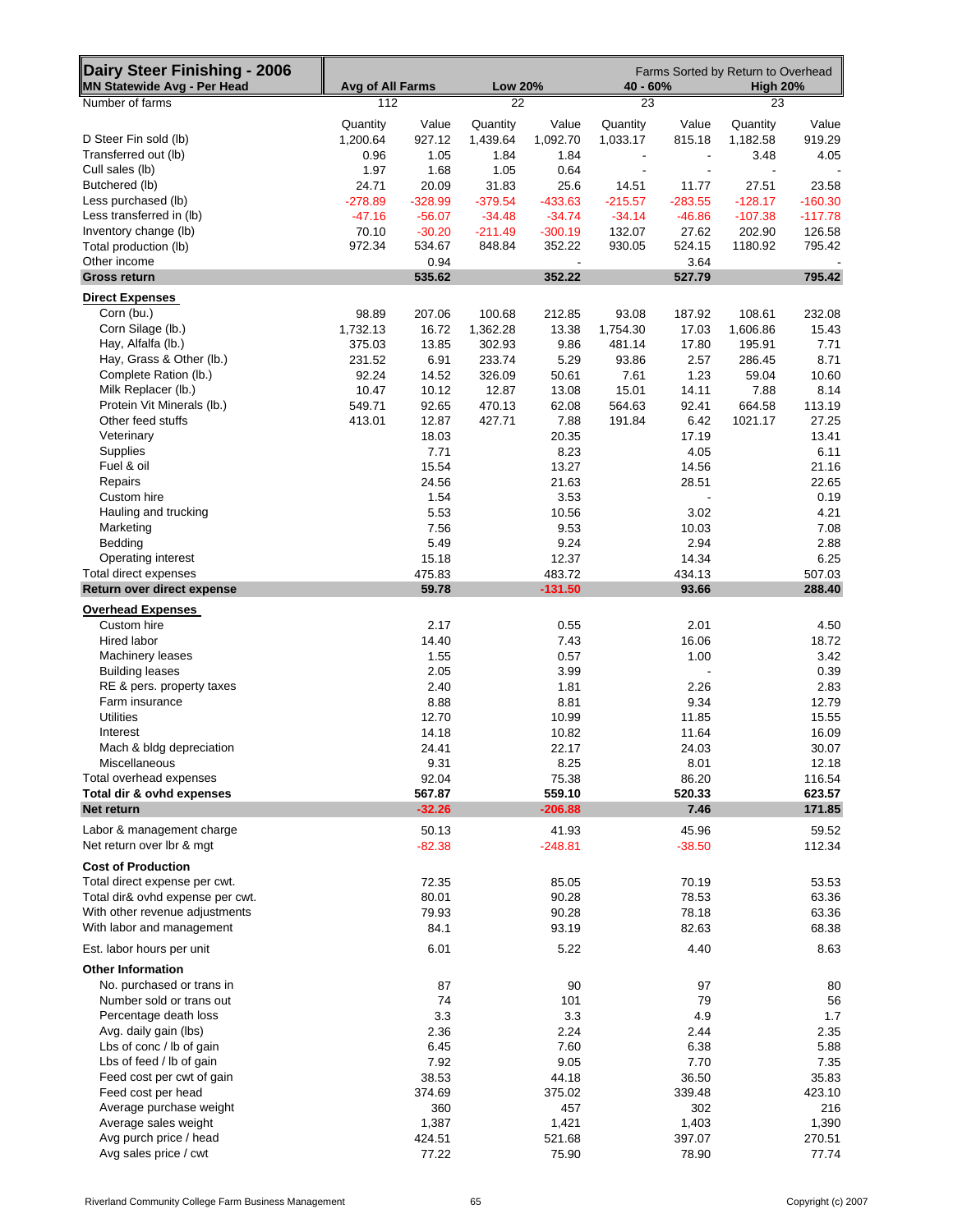| Sheep, Market Lamb Production - 2006<br><b>MN Statewide - Average of All Farms</b> | <b>Average Per Cwt. Produced</b> |                 | Farms Sorted by Return to Overhead<br><b>Average Per Ewe</b> |                    |  |
|------------------------------------------------------------------------------------|----------------------------------|-----------------|--------------------------------------------------------------|--------------------|--|
| Number of farms                                                                    | 10                               |                 | 10                                                           |                    |  |
|                                                                                    | Quantity                         | Value           | Quantity                                                     | Value              |  |
| Lambs sold (lb)                                                                    | 4.95                             | 2.66            | 5.83                                                         | 3.13               |  |
| Mkt Lambs sold (lb)                                                                | 106.72                           | 101.77          | 125.71                                                       | 119.88             |  |
| Cull sales (lb)                                                                    | 7.45                             | 10.03           | 8.77                                                         | 11.81              |  |
| Butchered (lb)                                                                     | 0.24                             | 0.27            | 0.29                                                         | 0.31               |  |
| Less purchased (lb)                                                                | $-15.70$                         | $-15.11$        | $-18.50$                                                     | $-17.80$           |  |
| Inventory change (lb)<br>Total production (lb)                                     | 1.29                             | 1.04            | 1.52                                                         | 1.23               |  |
| Other income                                                                       | 100.00                           | 100.66<br>2.33  | 117.79                                                       | 118.57<br>2.74     |  |
| <b>Gross return</b>                                                                |                                  | 102.99          |                                                              | 121.31             |  |
| <b>Direct Expenses</b>                                                             |                                  |                 |                                                              |                    |  |
| Barley (bu.)                                                                       | 0.69                             | 1.27            | 0.81                                                         | 1.49               |  |
| Corn (bu.)                                                                         | 9.39                             | 18.70           | 11.05                                                        | 22.03              |  |
| Hay, Alfalfa (lb.)                                                                 | 421.08                           | 14.87           | 495.98                                                       | 17.51              |  |
| Hay, Grass & Other (lb.)                                                           | 184.29                           | 5.31            | 217.07                                                       | 6.26               |  |
| Pasture (aum)                                                                      | 0.41                             | 3.98            | 0.48                                                         | 4.69               |  |
| Complete Ration (lb.)                                                              | 16.79                            | 2.53            | 19.77                                                        | 2.99               |  |
| Creep / Starter (lb.)                                                              | 1.05                             | 0.20            | 1.23                                                         | 0.24               |  |
| Milk Replacer (lb.)                                                                | 0.60                             | 0.45            | 0.00                                                         | 0.00               |  |
| Protein Vit Minerals (lb.)                                                         | 87.20                            | 11.50           | 102.71                                                       | 13.54              |  |
| Other feed stuffs                                                                  | 280.79                           | 1.66            | 331.44                                                       | 2.49               |  |
| Veterinary                                                                         |                                  | 4.25            |                                                              | 5.00               |  |
| <b>Supplies</b>                                                                    |                                  | 2.11            |                                                              | 2.49               |  |
| Fuel & oil                                                                         |                                  | 3.70            |                                                              | 4.36               |  |
| Repairs                                                                            |                                  | 7.93            |                                                              | 9.34               |  |
| Custom hire                                                                        |                                  | 2.02            |                                                              | 2.37               |  |
| Hired labor                                                                        |                                  | 0.60            |                                                              | 0.71               |  |
| Hauling and trucking                                                               |                                  | 0.29            |                                                              | 0.35               |  |
| Marketing                                                                          |                                  | 0.70            |                                                              | 0.82               |  |
| Bedding                                                                            |                                  | 1.07            |                                                              | 1.26               |  |
| Operating interest                                                                 |                                  | 1.92            |                                                              | 2.26               |  |
| Total direct expenses                                                              |                                  | 85.06           |                                                              | 100.19             |  |
| Return over direct expense                                                         |                                  | 17.92           |                                                              | 21.11              |  |
| <b>Overhead Expenses</b>                                                           |                                  |                 |                                                              |                    |  |
| Custom hire                                                                        |                                  | 0.89            |                                                              | 1.04               |  |
| Hired labor                                                                        |                                  | 0.00            |                                                              | 0.49               |  |
| Machinery leases                                                                   |                                  | 0.90            |                                                              | 1.06               |  |
| <b>Building leases</b>                                                             |                                  | 0.90            |                                                              | 1.06               |  |
| RE & pers. property taxes                                                          |                                  | 0.60            |                                                              | 0.71               |  |
| Farm insurance                                                                     |                                  | 2.24            |                                                              | 2.64               |  |
| <b>Utilities</b>                                                                   |                                  | 2.65            |                                                              | 3.12               |  |
| Dues & professional fees                                                           |                                  | 0.91            |                                                              | 1.08               |  |
| Interest                                                                           |                                  | 1.52            |                                                              | 1.79               |  |
| Mach & bldg depreciation                                                           |                                  | 3.41            |                                                              | 4.02               |  |
| Miscellaneous                                                                      |                                  | 4.02            |                                                              | 4.24               |  |
| Total overhead expenses<br>Total dir & ovhd expenses                               |                                  | 18.04<br>103.11 |                                                              | 21.25<br>121.45    |  |
| Net return                                                                         |                                  | $-0.12$         |                                                              | $-0.14$            |  |
| Labor & management charge                                                          |                                  | 16.76           |                                                              | 19.74              |  |
| Net return over Ibr & mgt                                                          |                                  | $-16.88$        |                                                              | $-19.88$           |  |
|                                                                                    |                                  |                 |                                                              |                    |  |
| <b>Cost of Production</b>                                                          |                                  |                 |                                                              |                    |  |
| Total direct expense per cwt.                                                      |                                  | 85.06           |                                                              | 85.06              |  |
| Total dir& ovhd expense per cwt.                                                   |                                  | 103.11          |                                                              | 103.11             |  |
| With other revenue adjustments                                                     |                                  | 105.84          |                                                              | 105.84             |  |
| With labor and management                                                          |                                  | 122.60          |                                                              | 122.60             |  |
| Est. labor hours per unit                                                          |                                  | 2.16            |                                                              | 2.55               |  |
| <b>Other Information</b>                                                           |                                  |                 |                                                              |                    |  |
| Number of ewes                                                                     |                                  | 292.3           |                                                              | 292.3              |  |
| Pregnancy percentage                                                               |                                  | 97.2            |                                                              | 97.2               |  |
| Pregnancy loss percentage                                                          |                                  | $1.2$           |                                                              | $1.2$              |  |
| Female turnover rate                                                               |                                  | 22.00           |                                                              | 22.00              |  |
| Lambs born / ewe exposed                                                           |                                  | 1.39            |                                                              | 1.39               |  |
| Lambs born / ewe lambing                                                           |                                  | 1.44            |                                                              | 1.44               |  |
| Lambs weaned/ewe exposed                                                           |                                  | 1.23            |                                                              | 1.23               |  |
| Lambs sold per ewe                                                                 |                                  | 1.06            |                                                              | 1.06               |  |
| Lamb dth loss (died/born)                                                          |                                  | 18.2            |                                                              | 18.2               |  |
| Average weaning weight                                                             |                                  | 45              |                                                              | 45                 |  |
| Lbs weaned/exposed female                                                          |                                  | 55              |                                                              | 55                 |  |
| Feed cost per ewe                                                                  |                                  | 71.23           |                                                              | 71.23              |  |
| Avg wgt/Mkt Lamb sold                                                              |                                  | 119             |                                                              | 119                |  |
| Avg price / cwt                                                                    |                                  | 95.36           |                                                              | 95.36              |  |
| Riverland Community College Farm Business Management                               | 66                               |                 |                                                              | Copyright (c) 2007 |  |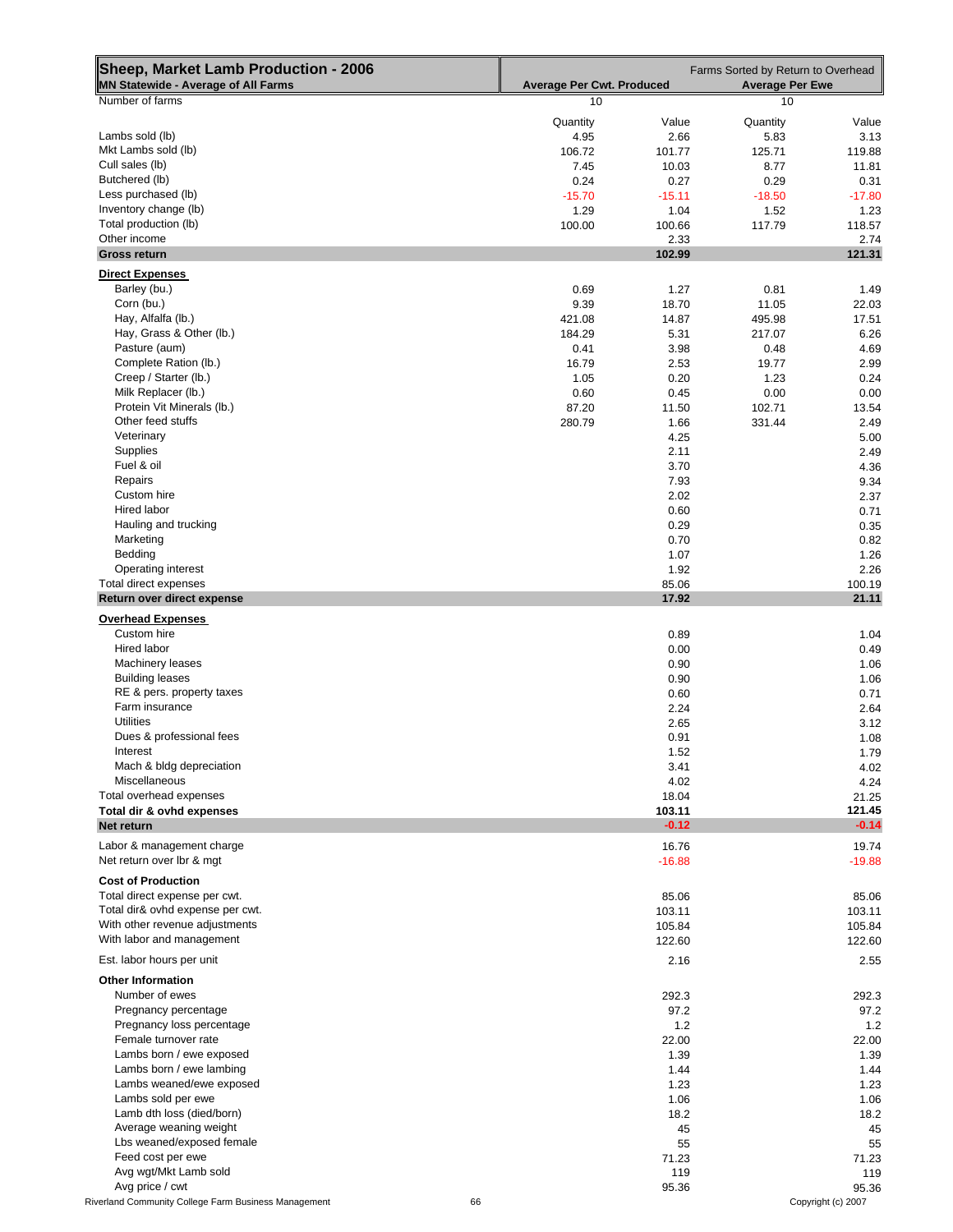## **Money Spent by the Average Farmer in SE Minnesota Summary by Years**

| Farm:                                                                                                                                                                                    | 2002                                                | 2003                                                | 2004                                                 | 2005                                                 | 2006                                                 |
|------------------------------------------------------------------------------------------------------------------------------------------------------------------------------------------|-----------------------------------------------------|-----------------------------------------------------|------------------------------------------------------|------------------------------------------------------|------------------------------------------------------|
| To Other Farmers For:                                                                                                                                                                    |                                                     |                                                     |                                                      |                                                      |                                                      |
| - Livestock<br>- Custom Work                                                                                                                                                             | \$<br>23,648<br>12,413                              | \$24,223<br>11,371                                  | \$37,165<br>14,445                                   | 41,174<br>\$<br>16,023                               | 43,049<br>\$<br>16,509                               |
| To Agri-Business For:                                                                                                                                                                    |                                                     |                                                     |                                                      |                                                      |                                                      |
| - Feed, Livestock, Supplies & Vet \$<br>- Crop Expense<br>- Fuel & Repairs<br>- General Farm Expense                                                                                     | 86,860<br>60,280<br>34,450<br>16,428                | \$107,009<br>72,329<br>35,429<br>18,417             | \$140,297<br>82,589<br>45,403<br>21,826              | \$129,784<br>85,229<br>50,442<br>20,808              | \$124,501<br>86,510<br>51,776<br>21,497              |
| <b>Hired Labor</b>                                                                                                                                                                       | 24,194                                              | 24,182                                              | 26,273                                               | 28,814                                               | 29,776                                               |
| <b>Utilities</b>                                                                                                                                                                         | 6,644                                               | 7,123                                               | 7,780                                                | 8,288                                                | 8,370                                                |
| Interest                                                                                                                                                                                 | 28,816                                              | 27,750                                              | 28,443                                               | 29,681                                               | 32,918                                               |
| Lease & Rent Payments                                                                                                                                                                    | 46,994                                              | 48,071                                              | 54,819                                               | 54,322                                               | 59,476                                               |
| <b>Real Estate Taxes</b>                                                                                                                                                                 | 3,342                                               | 3,513                                               | 3,877                                                | 4,209                                                | 4,407                                                |
| <b>Capital Purchases:</b><br>- Breeding Livestock<br>- Machinery & Equipment<br><b>Buildings</b><br>- Land<br>- Other                                                                    | 9,184<br>27,862<br>19,574<br>18,915<br>2,128        | 8,670<br>32,377<br>14,328<br>12,949<br>2,869        | 9,433<br>41,207<br>22,369<br>13,207<br>3,580         | 10,652<br>46,544<br>25,671<br>17,823<br>3,883        | 9,633<br>45,956<br>27,796<br>10,407<br>8,979         |
| Personal:                                                                                                                                                                                |                                                     |                                                     |                                                      |                                                      |                                                      |
| - Food & Meals Bought<br>- Medical Care/Insurance<br>Education, Recreation, Gifts<br><b>Capital Purchases</b><br><b>Taxes &amp; Other Deductions</b><br>- Other (Excluding Debt Payment) | 5,484<br>5,639<br>5,476<br>8,597<br>7,191<br>20,726 | 5,866<br>6,412<br>6,048<br>9,056<br>6,099<br>21,120 | 6,145<br>6,985<br>6,435<br>12,769<br>6,863<br>23,002 | 5,785<br>6,494<br>6,250<br>15,675<br>6,661<br>21,522 | 6,219<br>6,566<br>7,594<br>13,833<br>8,569<br>22,658 |
| <b>Total Money Spent by One Average</b><br><b>Farmer Within The Commuity</b><br>and Service Area                                                                                         | \$474,845                                           | \$505,211                                           | \$614,912                                            | \$635,734                                            | \$646,999                                            |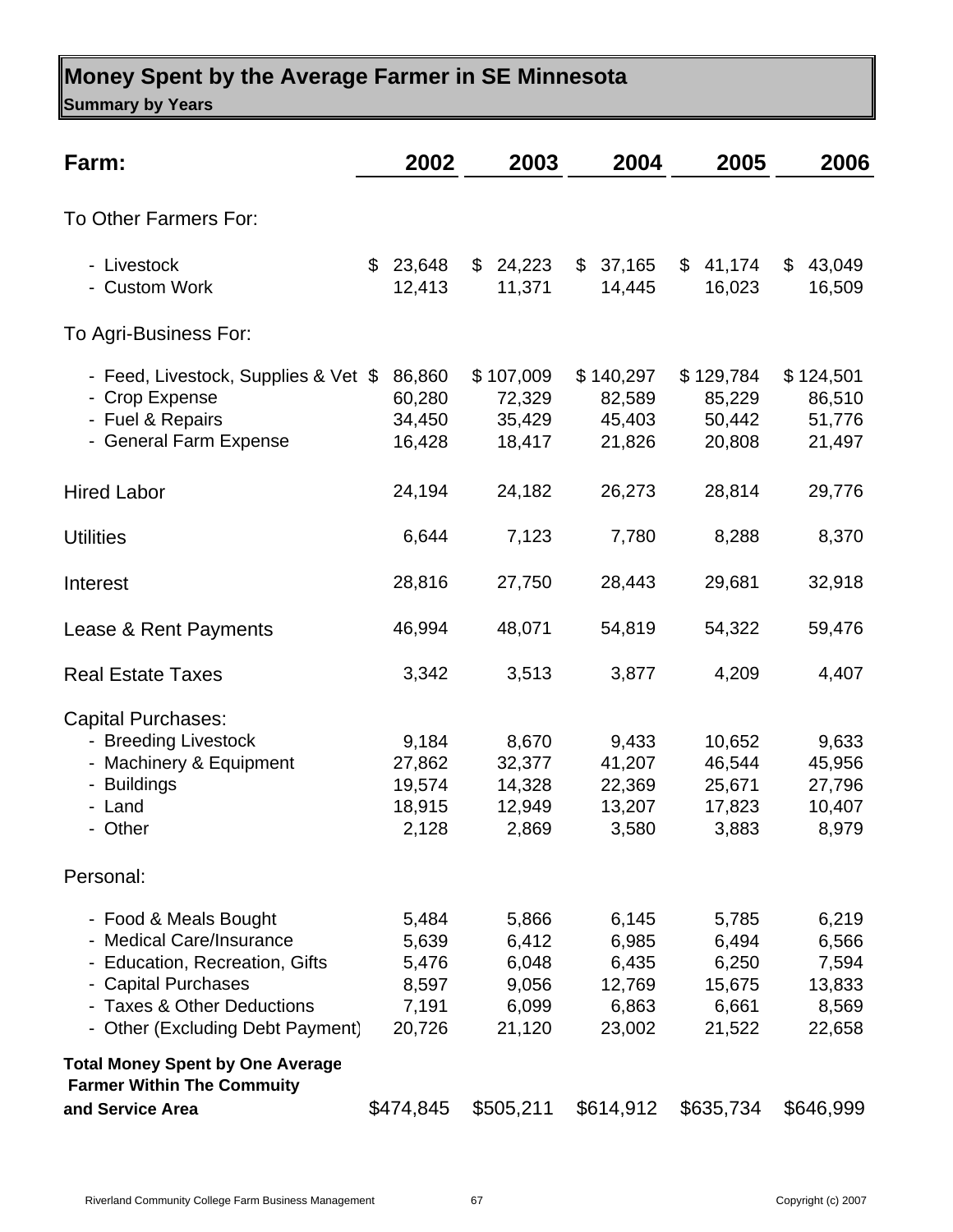

**Tom Anderson**  Plainview 507-534-1214

**Eric Deters**  Kenyon 507-259-6262

**John Hobert**  Kenyon 507-259-6263

**Dan Hoffman**  Adams/Rochester 507-421-7167

**James Kelm**  Red Wing 651-388-9676

## **Barry Kurtz**

Adams/Albert Lea 507-438-2126

**Jack LaValla**  St. Charles 507-932-8013

**Dave Marr**  Austin 507-438-7076

**Dan Miller**  Spring Valley 507-346-7875

**Wayne Pike**  LeRoy/Plainview 507-251-1937

**Rex Quam**  Kenyon 507-251-2650

#### **Gary Thome**

 Austin 507-438-2019

### **Ron Van Nurden**

 Owatonna 507-444-7950

## **www.mgt.org ● www.riverland.edu/mgt**